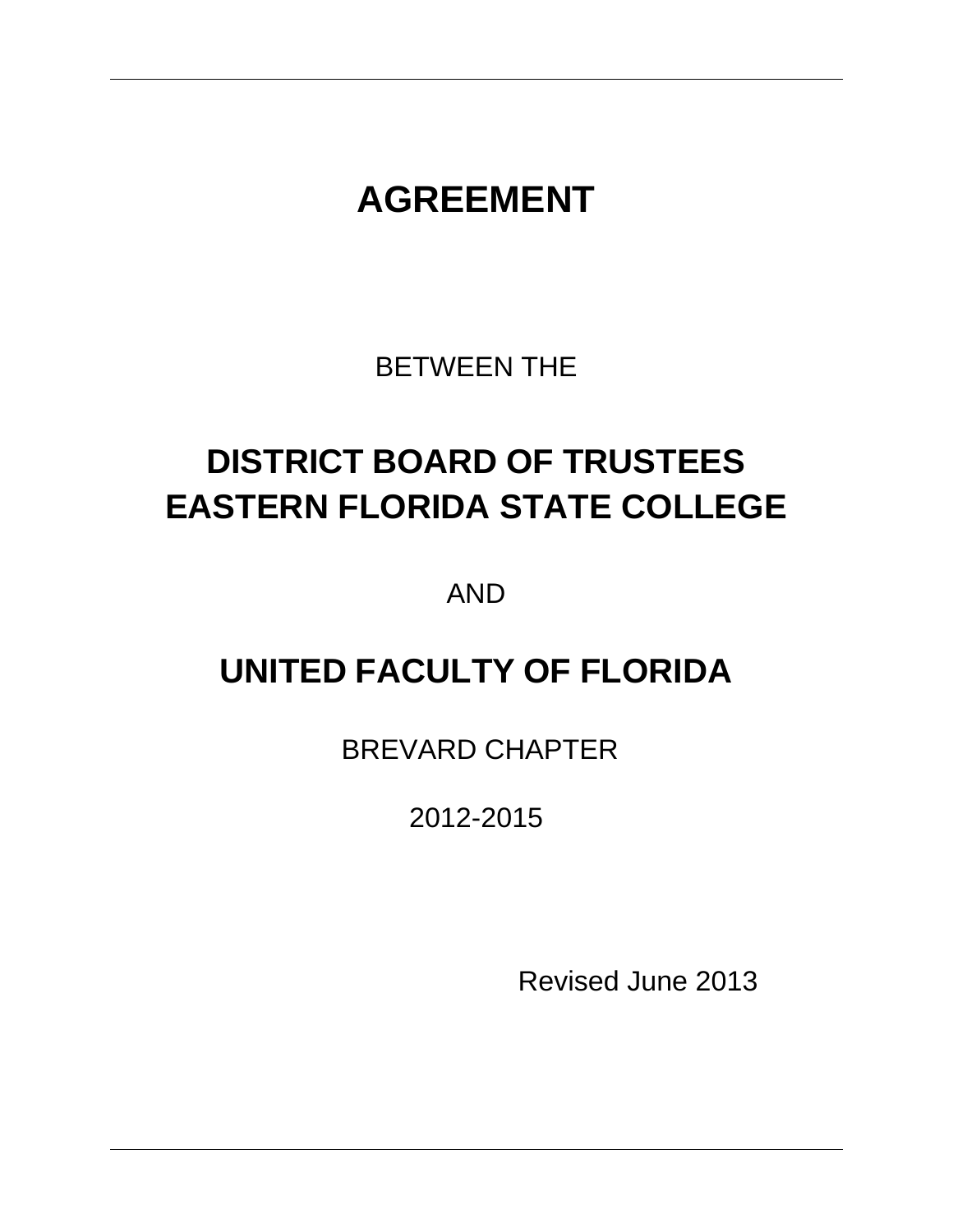## **TABLE OF CONTENTS**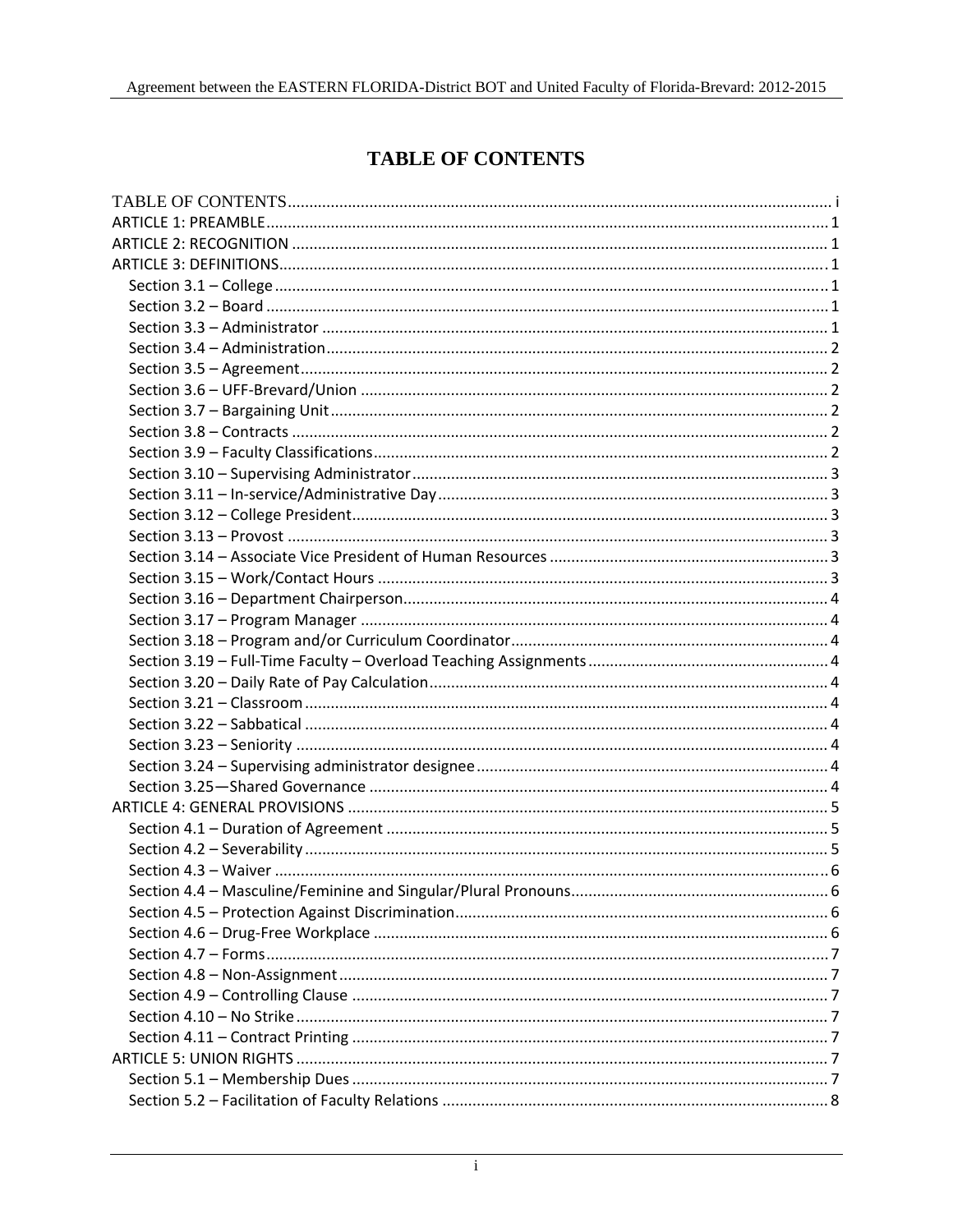| Section 8.12 - Adjunct Instructional Assignments for Full-Time Faculty Members  40              |  |
|-------------------------------------------------------------------------------------------------|--|
| Section 8.13 - Supplemental Activity Agreement or Release Time for Non-Instructional Duties  41 |  |
|                                                                                                 |  |
|                                                                                                 |  |
|                                                                                                 |  |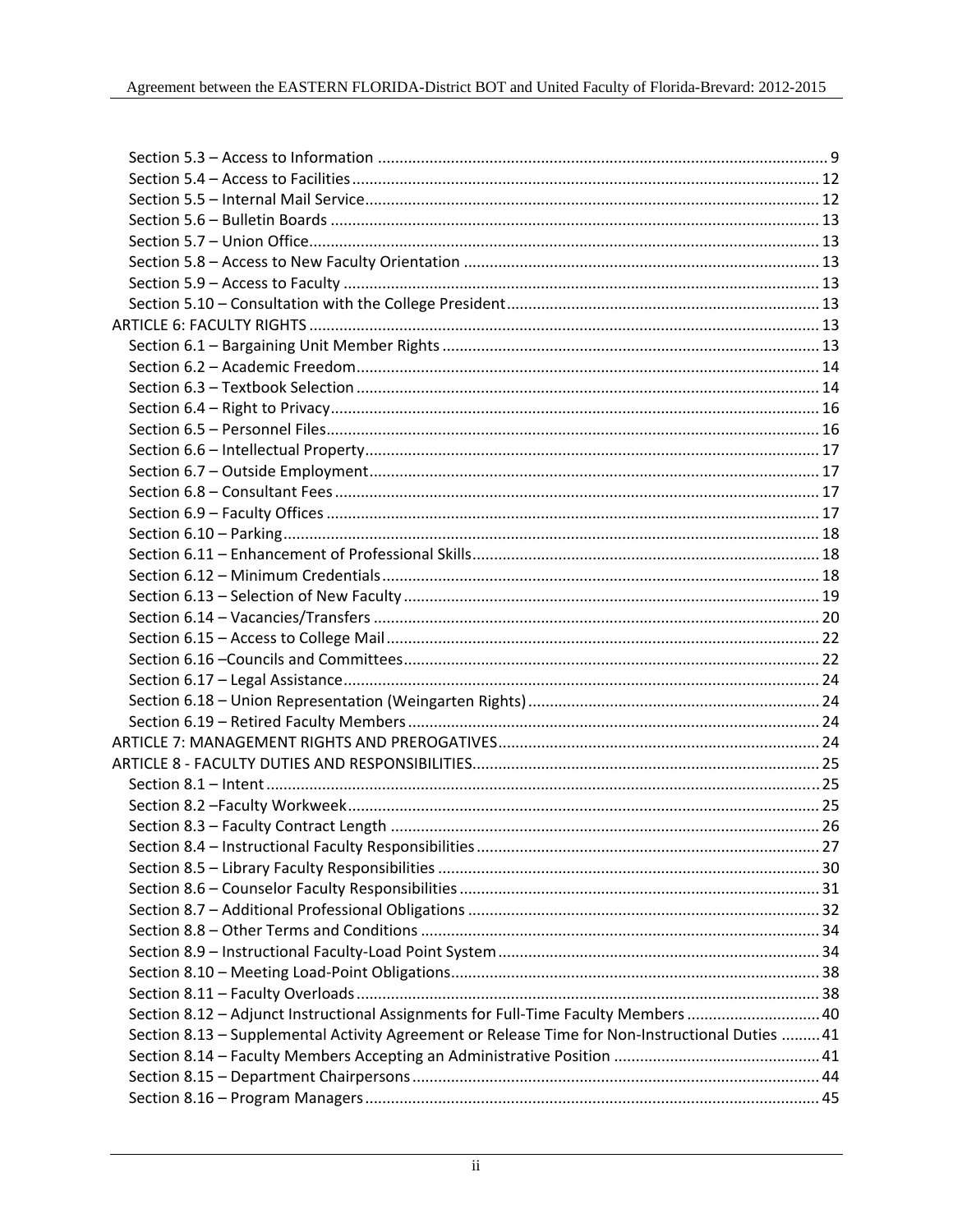| Section 9.3 - Evaluation of Department Chairs, Program Managers, Program Coordinators and |  |
|-------------------------------------------------------------------------------------------|--|
|                                                                                           |  |
|                                                                                           |  |
|                                                                                           |  |
|                                                                                           |  |
|                                                                                           |  |
|                                                                                           |  |
|                                                                                           |  |
|                                                                                           |  |
|                                                                                           |  |
|                                                                                           |  |
|                                                                                           |  |
|                                                                                           |  |
|                                                                                           |  |
|                                                                                           |  |
|                                                                                           |  |
|                                                                                           |  |
|                                                                                           |  |
|                                                                                           |  |
|                                                                                           |  |
|                                                                                           |  |
|                                                                                           |  |
|                                                                                           |  |
|                                                                                           |  |
|                                                                                           |  |
|                                                                                           |  |
|                                                                                           |  |
|                                                                                           |  |
|                                                                                           |  |
|                                                                                           |  |
|                                                                                           |  |
|                                                                                           |  |
|                                                                                           |  |
|                                                                                           |  |
|                                                                                           |  |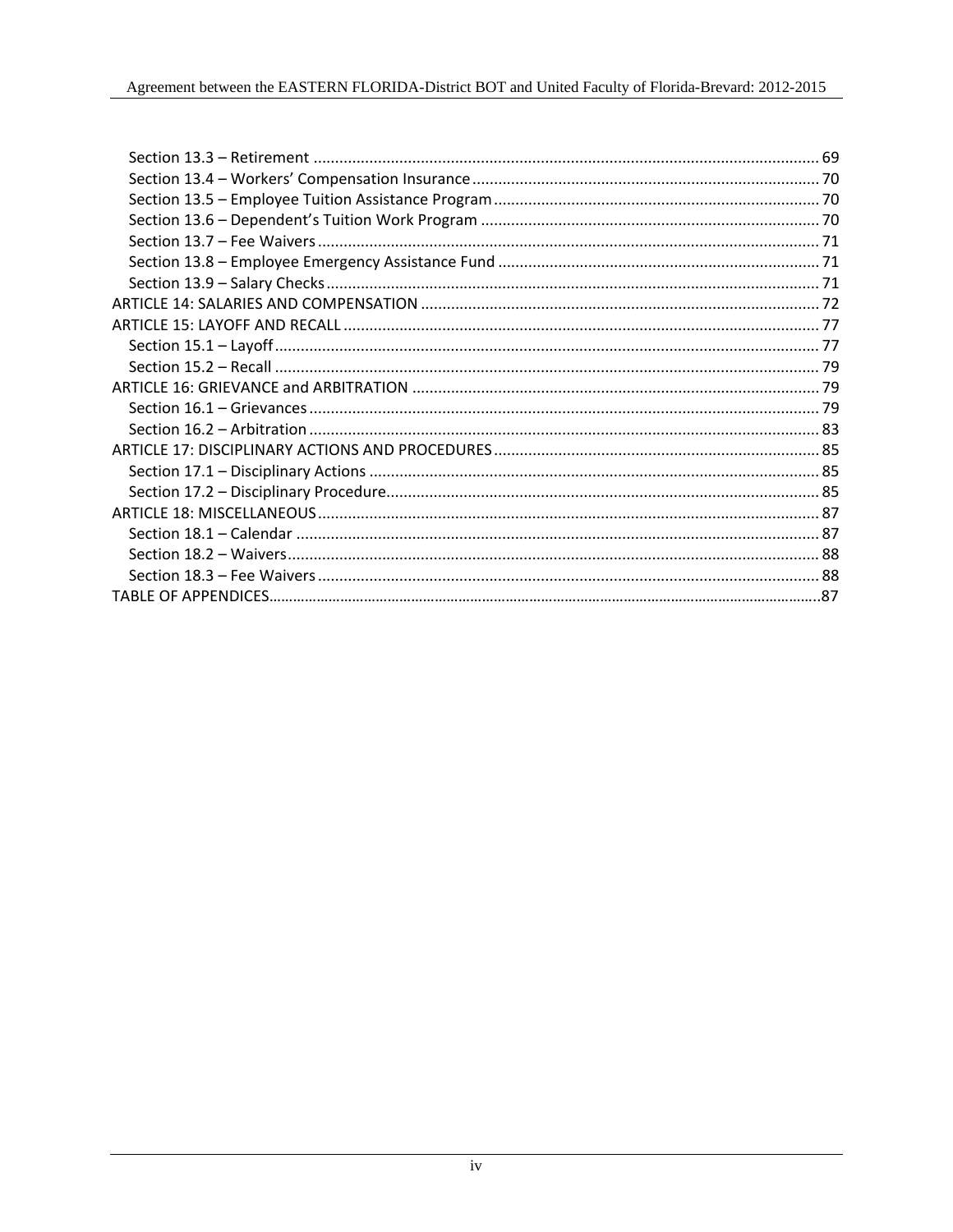## **ARTICLE 1: PREAMBLE**

Section 1.1 – This Agreement is entered into by and between the District Board of Trustees of Eastern Florida State College (hereinafter the Board or Employer), and United Faculty of Florida-Brevard (hereinafter, UFF-Brevard).

Section 1.2 – This Agreement is intended to serve the interests of the public, who are represented by the Board, in having at all times available to them the College's services on an efficient and economical basis. It is anticipated that this Agreement will serve the public interest by ensuring that administrative staff and members of the bargaining unit will make every reasonable effort to carry forward the College's legitimate activities and functions, by defining the Employer's obligations to the UFF-Brevard and members of the bargaining unit in order to avoid disputes due to misunderstandings, and by providing a grievance procedure for the resolution of any claims that the Agreement has been violated.

Section 1.3 – Both the Board and UFF-Brevard recognize the College's mission to provide the highest quality of educational services to the community served, and acknowledge their responsibility and contribution toward this objective. They pledge themselves to an institution that is staffed by qualified teachers, counselors and librarians with the appropriate level of training. They agree to make every effort as an administration and UFF-Brevard to maintain a high level of professional standards of knowledge, integrity and dedication.

## **ARTICLE 2: RECOGNITION**

The Board recognizes the UFF-Brevard as the sole and exclusive collective bargaining agent for all members of the full-time teaching faculty, librarians, and counselors (as certified by the Florida Public Employee Relations Commission in Case No. 8H-RC-754-4219, Certification Number 229) in matters concerning wages, hours, salaries, benefits, working conditions, and other terms and conditions of employment.

## **ARTICLE 3: DEFINITIONS**

Whenever used in this Agreement, the terms defined in this section have the meaning or reference indicated:

Section 3.1 – College: Eastern Florida State College. Any references herein to Eastern Florida State College (Eastern Florida) are synonymous with Brevard Community College.

Section 3.2 – Board: The District Board of Trustees of Eastern Florida State College.

Section 3.3 – Administrator: An employee so designated by the Board whose duties include but are not limited to supervising and evaluating other employees, recommending the employment/termination of other employees, managing College resources and facilities.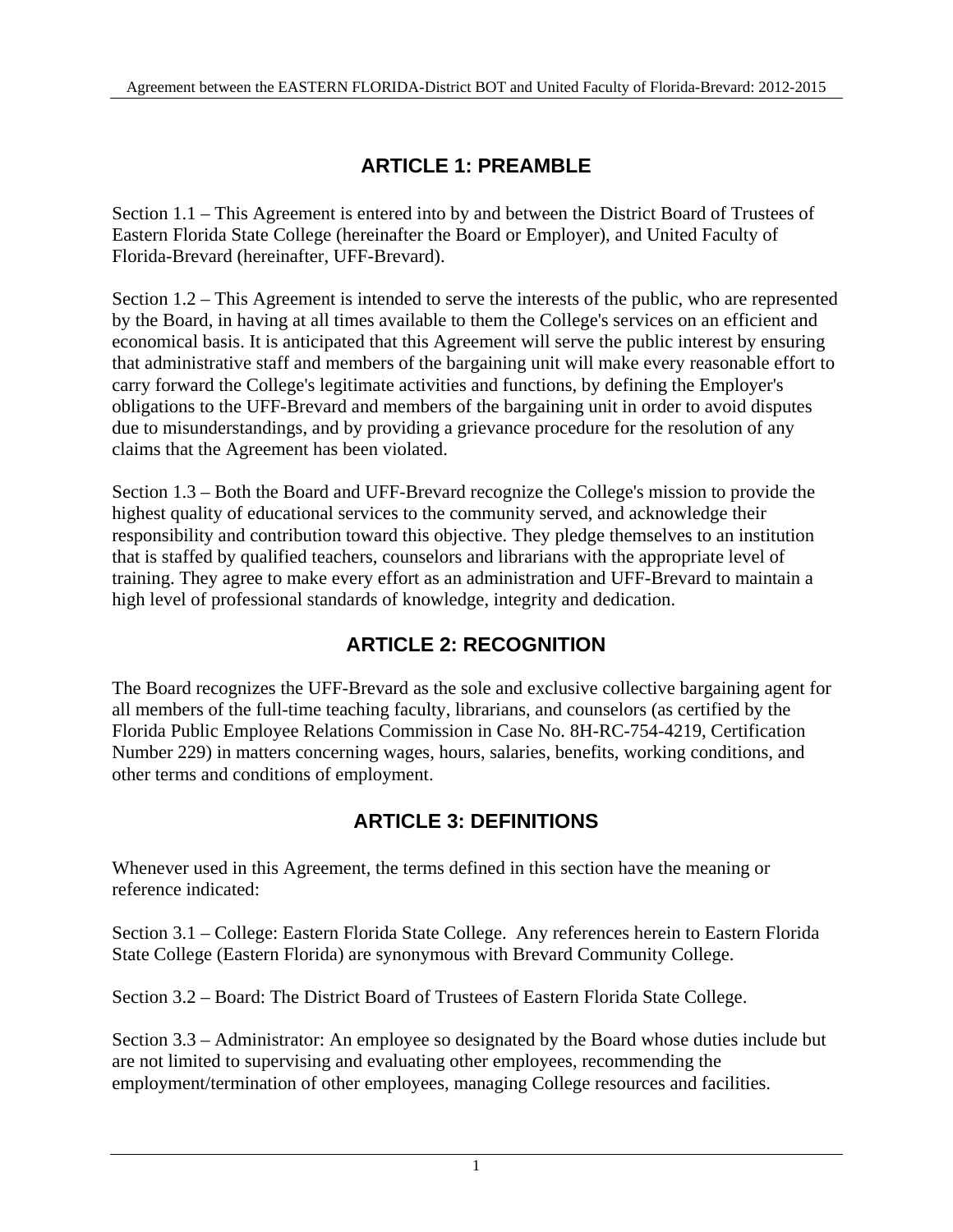Section 3.4 – Administration: The group of employees designated by the Board as administrators.

Section 3.5 – Agreement: The contract between the Board and UFF-Brevard.

Section 3.6 – UFF-Brevard/Union: The United Faculty of Florida (UFF) Brevard Chapter at Eastern Florida State College. Affiliated with the FEA, NEA, AFT, and the AFL-CIO, this is the exclusive certified bargaining agent of faculty in the bargaining unit. When referring to official notifications and communications, "the union" shall mean the President of UFF-Brevard.

Section 3.7 – Bargaining Unit: All full-time Faculty (including Temporary Full-time Faculty, counselors, librarians and teachers, as certified by the Florida Public Employee Relations Commission in Case No. 8H-RC-754-4219 issued May 18, 1976.)

- A. Included Personnel All full-time teaching faculty, librarians, and counselors.
- B. Excluded Personnel All employees not specifically included.

Section 3.8 – Contracts

A. Faculty Basic Academic-Year Contract – The term of duty for full-time faculty typically consisting of those class days in not more than seventeen (16) week Fall and Spring terms plus no more than five (5) in-service/administrative days plus one (1) commencement. While the actual start and end dates may be modified as provided in Article 8, workdays shall not exceed a maximum 165 workdays per year over approximately 34 workweeks. The equivalent of 30 credits (basic faculty load) shall be awarded as a basic year contract regardless of the semesters of instruction.

B. Faculty Extended-Year Contract – The term of duty for full-time faculty consisting of those class days in the Basic Academic-Year Contract plus no more than one (1) additional inservice/administrative day, and additional workdays as may be required by program, discipline, or department needs. The actual days and number of days worked may be modified as provided in Article 8. A faculty member with an Extended-Year Contract will have his/her Basic Year daily rate of pay pro-rated upward for duty days in excess of that year's Faculty Basic Academic Year Contract.

Section 3.9 – Faculty Classifications

#### A. Full-Time Regular Faculty

- 1. Instructional Personnel Those faculty members whose primary responsibility is teaching.
- 2. Librarians Those faculty members whose primary responsibilities include the library science/information, literacy curriculum and maintaining the professional integrity of the libraries' academic content, and services.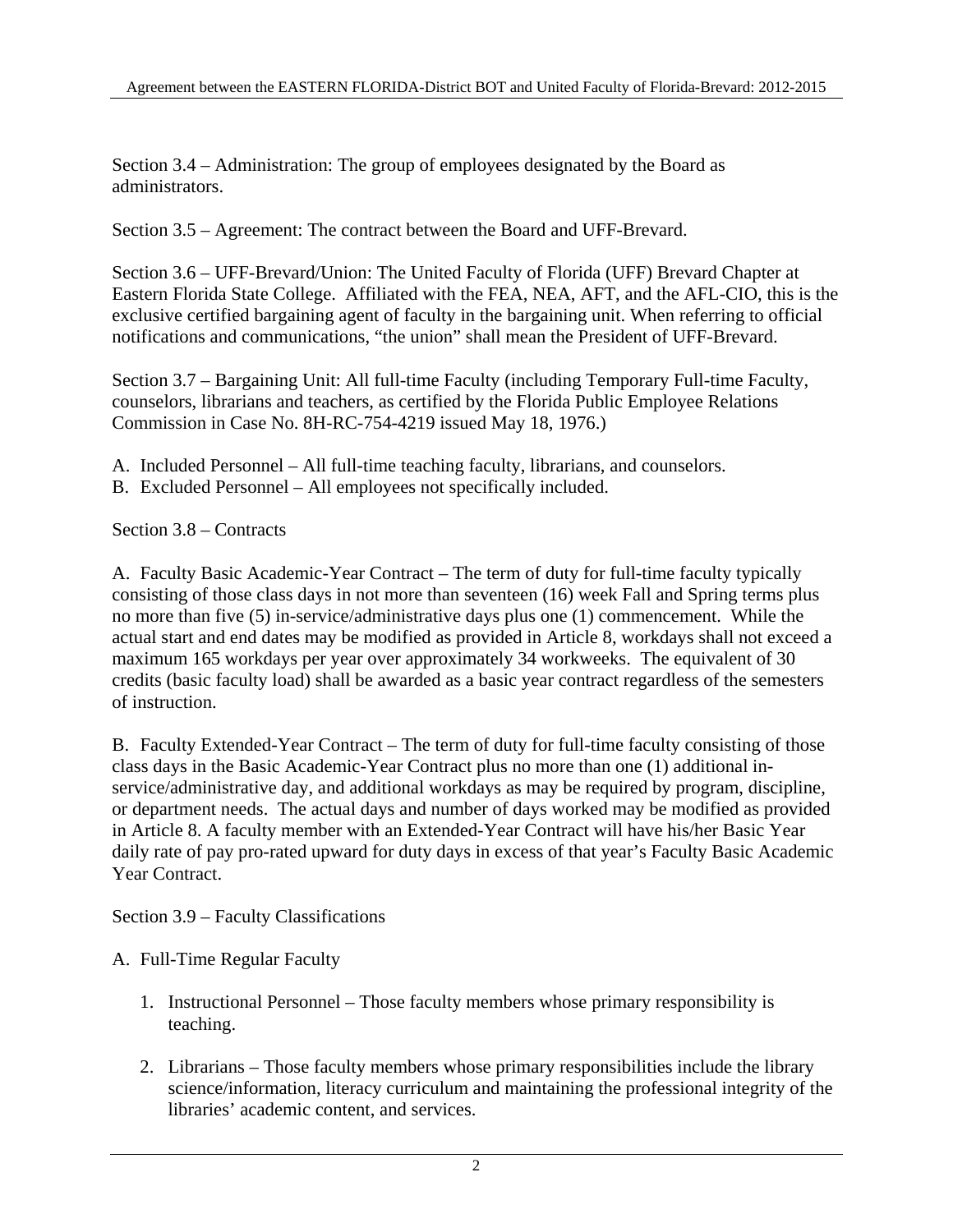3. Counselors – Those faculty members whose primary responsibility is counseling.

B. Temporary Full-Time Faculty – Includes temporary full-time faculty positions established for a limited period not to exceed two consecutive academic years. Temporary full-time faculty positions may be renewable on an annual basis. The total number of temporary full time faculty will not exceed 5% of the number of regular full time faculty. Any addition to this number of temporary full time faculty in excess of the 5% will be reviewed with UFF-Brevard in advance. Temporary full-time faculty members enjoy all benefits of this Agreement, except as noted in Article 8. Up to one year of a full time temporary faculty member's assignment may be applied to the tenure process.

C. Grant-Funded Faculty – Those full-time temporary, non-tenured faculty members, whose positions are funded by grants. These faculty members shall receive annual contracts with the required duties and responsibilities restricted by the terms and conditions of the grant. Grantfunded faculty positions may be renewable on an annual basis for the duration of the grant. Grant-funded faculty enjoy all benefits of this Agreement, except as noted in Article 8. The classification definitions contained in this Agreement shall be exclusive for the duration of this Agreement.

Section 3.10 – Supervising Administrator: Administrator with direct supervisory responsibility over a full-time faculty member. May be a Vice President, Provost, Associate Provost, Work-Force Administrator or Dean.

Section 3.11 – In-service/Administrative Day: A district-wide contractual day of service scheduled on a non-teaching day.

Section 3.12 – College President: The President of Eastern Florida State College as designated by the Board.

Section 3.13 – Provost: The chief administrator responsible for a particular campus or division at the College.

Section 3.14 – Associate Vice President of Human Resources: The administrator designated to represent the College in the administration of this Agreement. If changes in this designation are made, the union will be notified.

Section 3.15 – Work/Contact Hours

Clock Hour – Sixty  $(60)$  minutes Office Hour – Sixty (60) minutes Contact Hour – Fifty (50) minutes Clinical Contact Hour – Fifty (50) minutes PSAV Contact hour – Sixty (60) minutes (also used for the calculation of load). Semester Hour – The unit of course credit as specified in the College catalog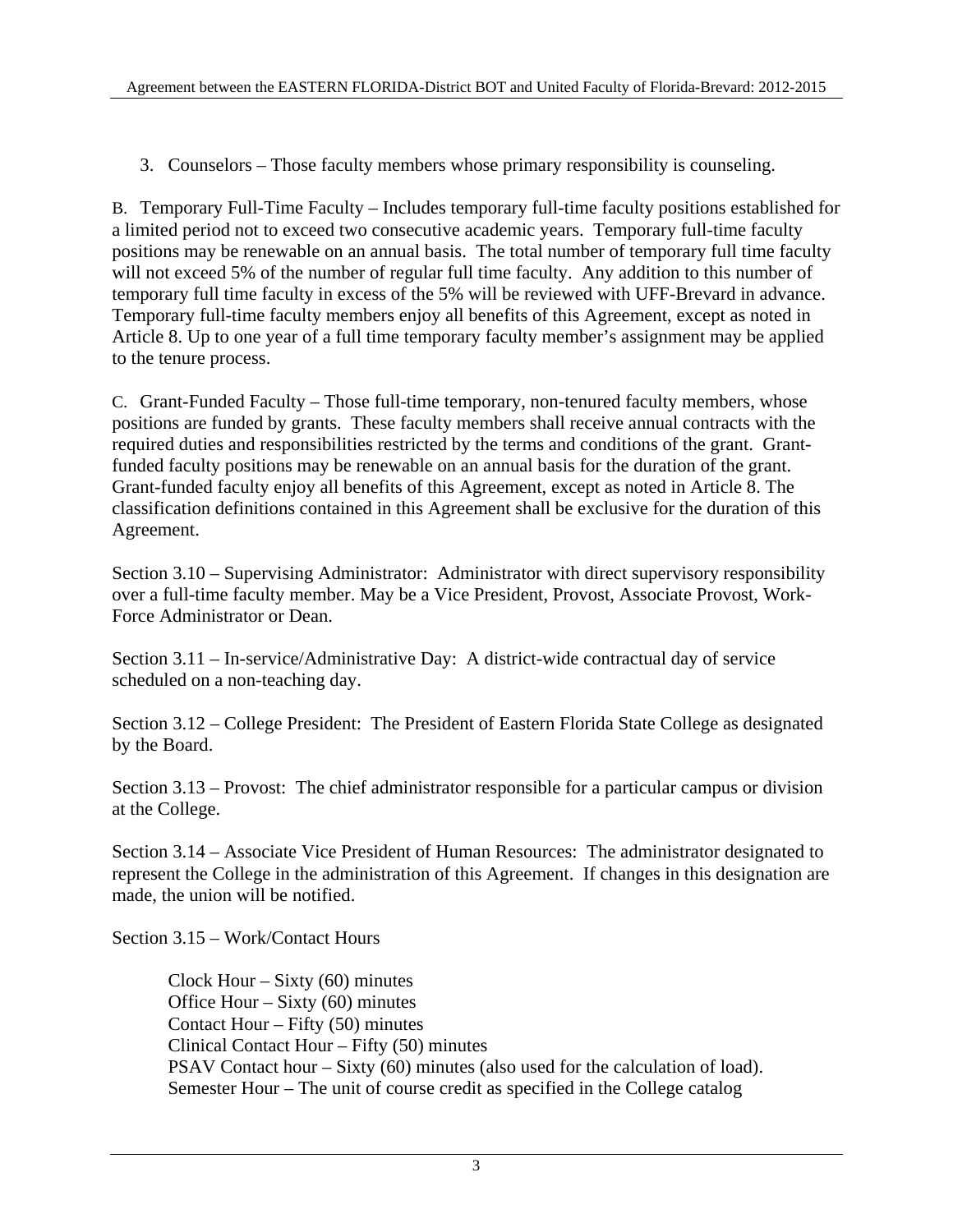Section 3.16 – Department Chairperson: A faculty member assigned to act as coordinator and liaison between the supervisors and the full-time faculty in an academic department. Department chairpersons shall have no supervisory responsibilities with regard to other full-time members of the faculty. Department Chairpersons will assist the supervisors on each campus, as needed, in carrying out their duties and will assume responsibility for implementation of the curriculum for an instructional or non-instructional program or cluster of programs.

Section 3.17 – Program Manager: A faculty member assigned to act as coordinator and liaison between the supervisors and the full-time faculty in specific programs such as Health Sciences requiring program-level leadership. Program Managers shall have no supervisory responsibilities with regard to other full-time members of the faculty. Program Managers will assist the supervisors on each campus or division carrying out their duties and will assume responsibility for implementation of the curriculum for an instructional or non-instructional program or cluster of programs.

Section 3.18 – Program and/or Curriculum Coordinator: A faculty member who assumes certain specific responsibilities within a program or cluster of programs to assist the supervising administrator.

Section 3.19 – Full-Time Faculty – Overload Teaching Assignments: An overload teaching assignment is any course taught by a full-time faculty member during a term when the faculty member has already completed his/her basic contractual obligations.

Section 3.20 – Daily Rate of Pay Calculation: The daily rate of pay calculation for a Basic-Year Contract (nine [9] months) will be determined by dividing the number of contractual days for that academic year into the faculty member's contractual salary. An Extended-Year Contract salary will be computed by multiplying the daily rate of pay by the number of contractual days for that year in the Extended-Year Contract.

Section 3.21 – Classroom: Classroom includes both the traditional classroom and the online classroom.

Section 3.22 – Sabbatical: Professional leave with or without pay within the designated contract cycle.

Section 3.23 – Seniority: Relative position within the faculty bargaining unit determined by total number of years employed as a full-time faculty member at Eastern Florida State College.

Section 3.24 – Supervising administrator designee: A member of the college administration with supervising responsibilities for faculty. A bargaining unit member may not be a designee.

Section 3.25—Shared Governance: Eastern Florida supports the concept of shared governance. Shared governance attempts to balance maximum participation in decision making with clear accountability. Shared governance gives voice (but not necessarily ultimate authority except where otherwise designated in this agreement) to concerns common to all constituencies as well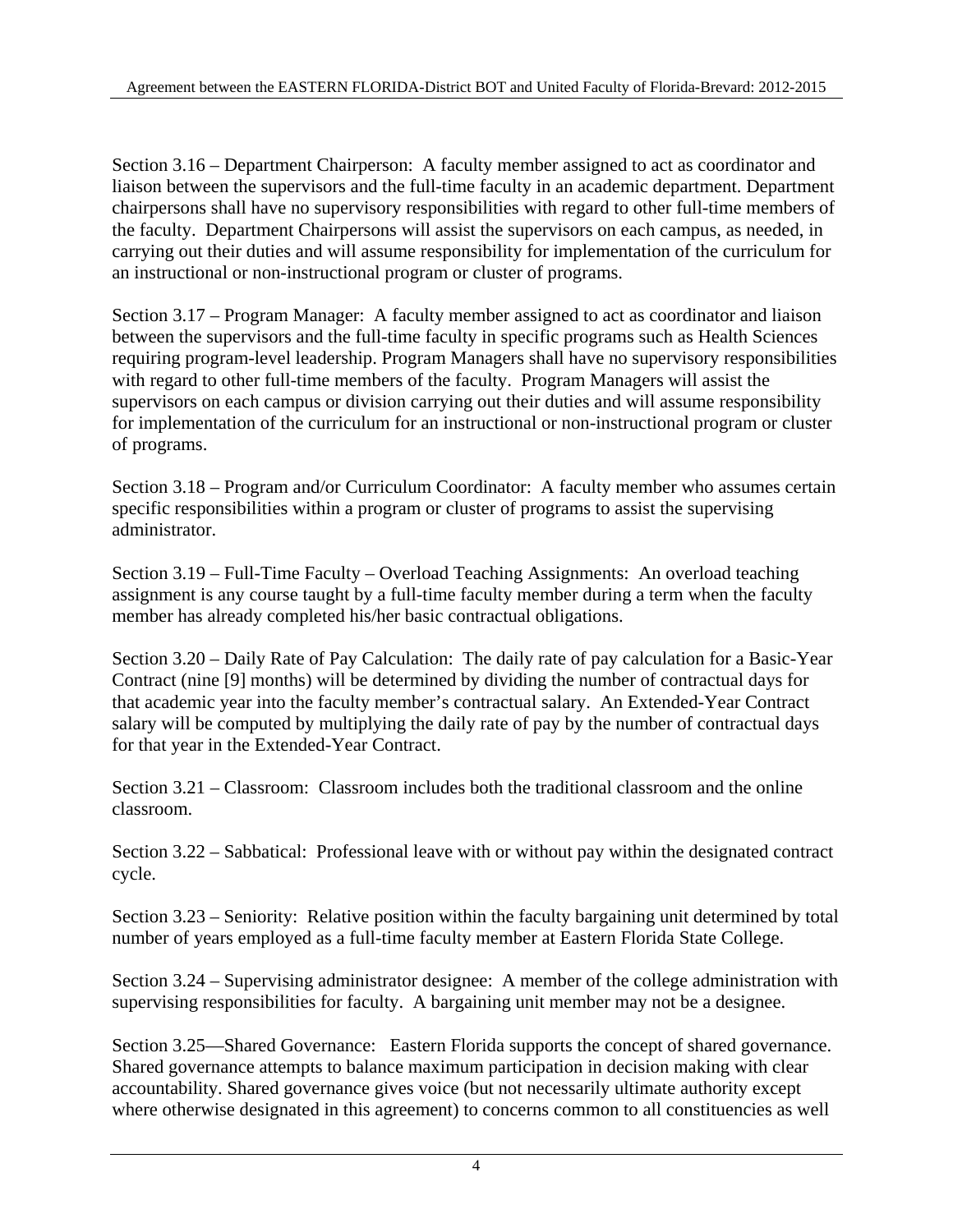as to issues unique to specific groups while enabling the College to maintain administrative authority for final decision making subject to the direction of the Board of Trustees.

### **ARTICLE 4: GENERAL PROVISIONS**

Section 4.1 – Duration of Agreement

A. This Agreement shall become effective when ratified by the faculty in the bargaining unit and by the Employer, or July 1, 2012, whichever occurs later.

B. This Agreement shall continue in effect through 12:00 a.m. on the first day of the 2012-2015 academic year, subject, to the following:

- 1. Either party shall be entitled to open this Agreement once during each of the second and third years of this Agreement for the limited purposes of:
	- a. negotiating Article 14, Economics of bargaining unit members and/or
	- b. negotiating one additional issue.
- 2. In order to exercise either or both of the reopener rights provided above, the party initiating a reopener shall notify the other party, of its intention to do so. Such written notice will be provided between April 15 and May 1 of each year. For purposes of this reopener agreement, the first year of this Agreement shall be deemed to end on June 30, 2013, and the second year shall be deemed to end on June 30, 2014, regardless of the date when this Agreement is actually executed and/or ratified.
- 3. The reopener rights provided in this Section are in addition to, and shall not be taken as otherwise affecting the rights of the parties under Sections C and D below, as to negotiating a new or further agreement proper in accordance with the terms and conditions therein stated.

C. Negotiations for a further agreement shall take place, at times and places selected by the parties in accordance with their mutual convenience, at the request of either, commencing no later than 60 days prior to expiration of this contract.

D. If agreement as to a complete replacement agreement is not reached before this Agreement expires, this agreement shall continue as provided by law until a successor agreement is ratified.

Section 4.2 – Severability

If any provision of this Agreement, or part of a provision, shall be declared or rendered null, void or invalid through court action or by reason of legislation, the Agreement shall otherwise remain in full force and effect.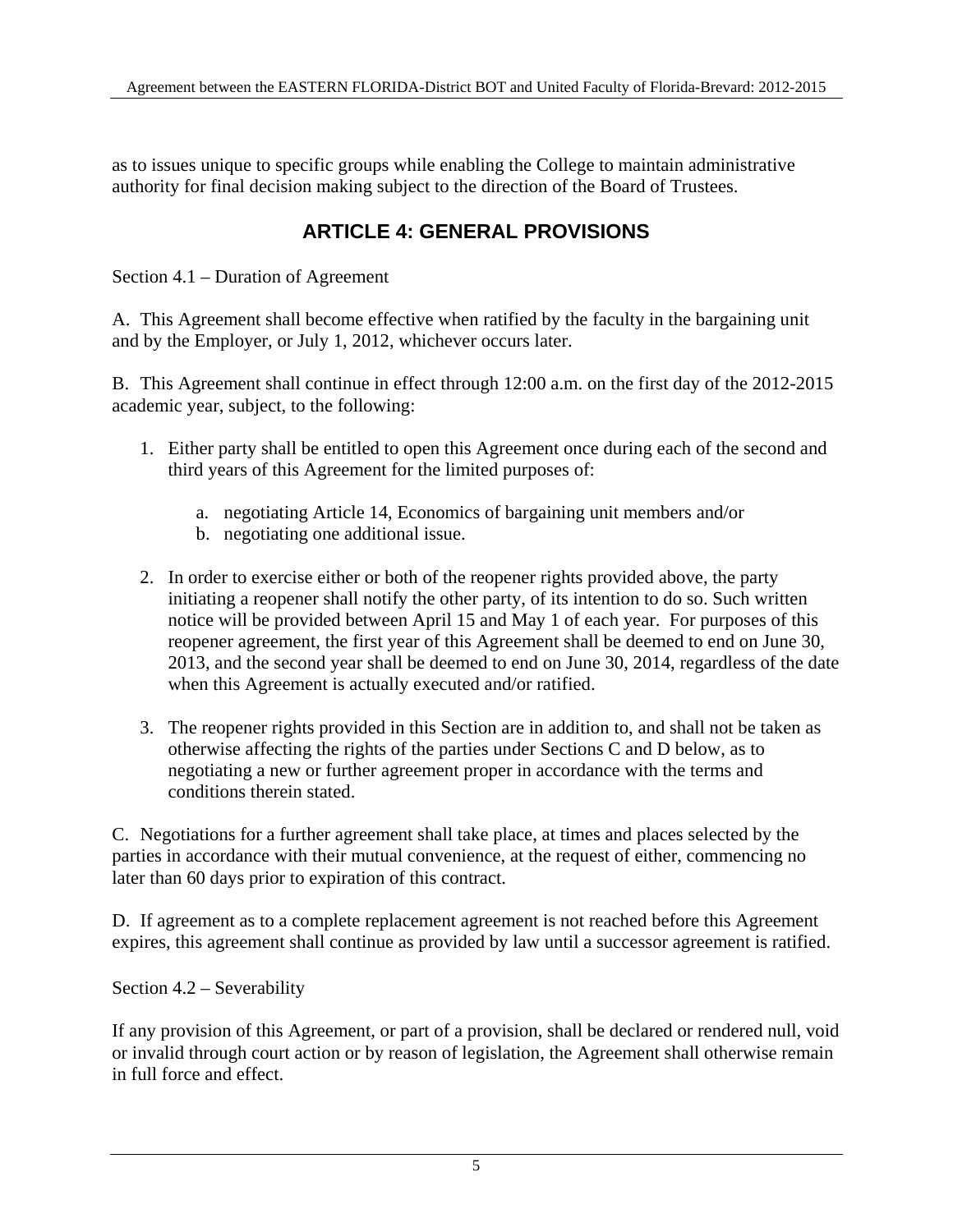#### Section 4.3 – Waiver

Except as specifically set forth elsewhere in this Agreement, the parties may mutually agree upon any method for achieving goals or for resolution of any question, controversy, claim or matter of difference regarding this Agreement or the performance or breach of any part thereof. Failure of either party to require performance by the other party of any condition of this Agreement shall not affect the requirements of the parties to perform at any time thereafter, nor shall the waiver of any alleged breach of a term or condition of this Agreement be a waiver of said term or condition thereafter.

Section 4.4 – Masculine/Feminine and Singular/Plural Pronouns

The use of masculine pronouns may be understood to mean feminine pronouns and the use of singular pronouns may be understood to mean plural pronouns in this Agreement.

Section 4.5 – Protection Against Discrimination

A. Neither the College nor the Union shall discriminate against any faculty covered by this Agreement because of Union membership or non-membership, or activity in support of or opposition to the Union. This Section does not apply to the Union's right to refuse to represent non-members in the Grievance and Arbitration Procedure.

B. The parties agree, to the extent discrimination is prohibited by and defined in applicable federal or state law, that neither will discriminate against faculty based on race, color, religion, national origin, sex, age, disability, marital status, veteran status, or sexual orientation. It is the intent of the parties that any faculty alleging discrimination under this Section will have a choice of remedy, *i.e.*, under the applicable federal or state statutes or under the Grievance and Arbitration Procedure under this contract, but not under both. By filing a charge with the applicable state or federal agency, the faculty and the Union on behalf of the faculty waive the right to file a grievance under this contract. If already filed, the grievance shall be dismissed.

Section 4.6 – Drug-Free Workplace

The Administration may implement and maintain a Drug-Free Workplace to the extent permitted by State and Federal law. The Administration will make a good-faith effort through the Employee Assistance Program (EAP) to assure that any faculty member determined to be dependent upon legal drugs, illegal drugs, or alcohol, is remediated and returned to active status with the College. The Union recognizes the existence of an existing College drug policy (302.5) that includes faculty. Any change to such policy that affects faculty will be by mutual agreement of the parties. There will be no random drug testing of faculty during the term of this contract, unless required by state or federal regulations, or affiliated agencies such as clinical sites. Faculty will be advised of any affiliate drug testing policy prior to assignment or change in policy. No faculty member will be discriminated against because of his refusal to submit to a drug test not permitted by this Agreement.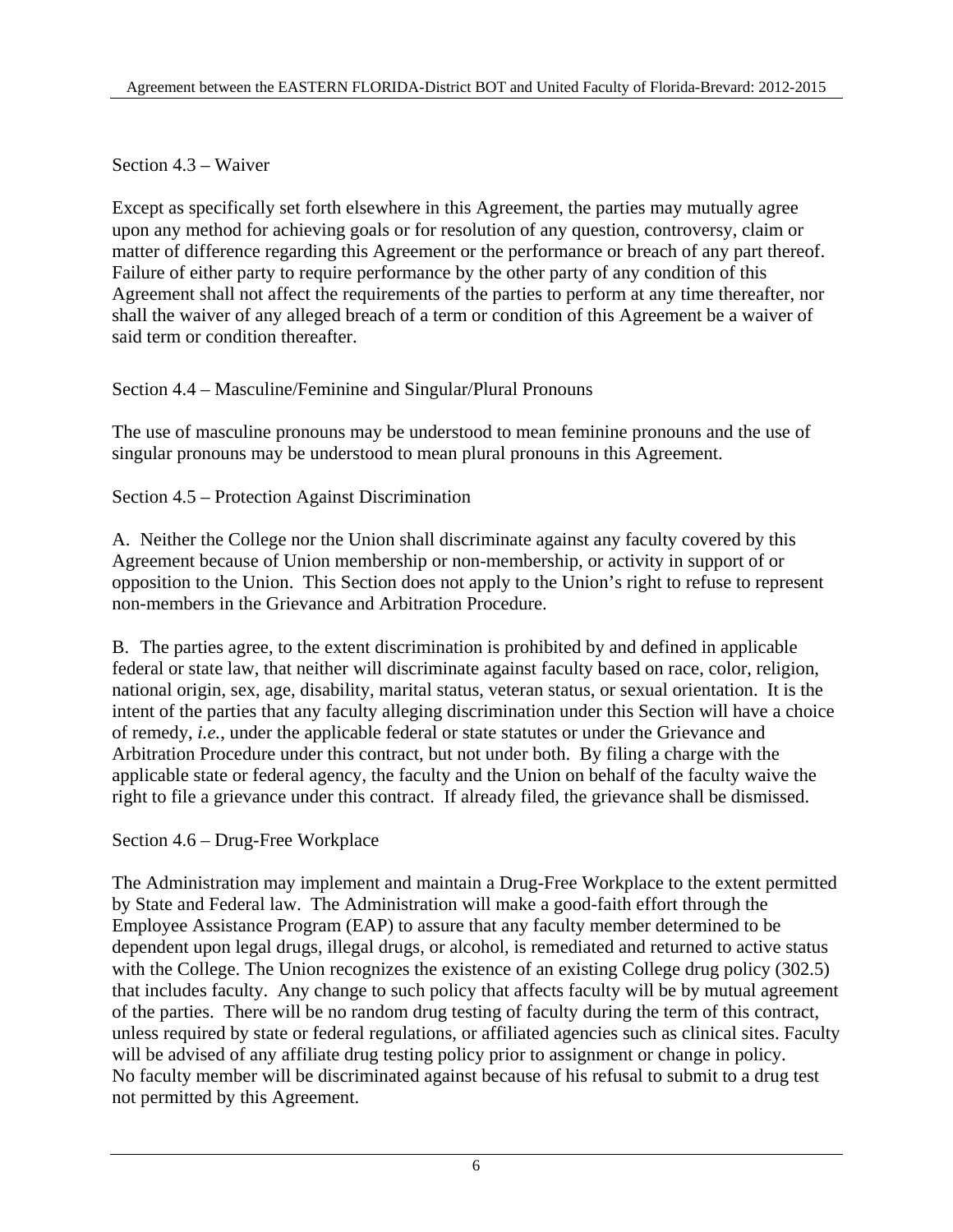#### Section 4.7 – Forms

Such printed forms as are used in the specific implementation or maintenance of this Agreement shall be by mutual agreement of Eastern Florida and UFF-Brevard. With the exception of the Grievance Procedure form, which will be available from the Union, a faculty member may receive a copy of each form used to implement this Agreement from his immediate administrative supervisor or the Associate Vice President of Human Resources. Mutually agreed upon forms are included in Appendices herein.

#### Section 4.8 – Non-Assignment

The rights, duties and obligations of the Board and Union included in this Agreement shall not be assigned or transferred without the written consent of the other party.

#### Section 4.9 – Controlling Clause

This Agreement shall supersede prior agreements between the parties. Upon ratification, this Agreement shall become the official policy of the UFF-Brevard and the Board. Any conflict between the provisions of this Agreement and any Board policies, Administrative Procedures or practices shall be resolved in favor of the terms and conditions of this Agreement. Any conflict between the provisions of this Agreement and any federal or state law, including Chapter 6A-14, Florida Administrative Code, shall be resolved as stated in Article 4.2, *Severability*. This Agreement may not be altered, changed or modified except by or with the written consent of the parties and approved by appropriate action by UFF-Brevard and the Board.

Section 4.10 – No Strike

In accordance with the laws of the State of Florida, no faculty or UFF-Brevard may participate in a strike against the Board as a public employer, by instigating or supporting, in any manner, a strike. Any violation of this Section shall subject the violator to the penalties provided by the laws of the State of Florida.

Section 4.11 – Contract Printing

The parties agree to share equally the cost of printing this Agreement for distribution to the bargaining unit members and to the Administration.

## **ARTICLE 5: UNION RIGHTS**

Section 5.1 – Membership Dues

A. Subject to the restrictions set forth in the Florida Statutes, the Employer agrees to deduct from the pay of faculty in the bargaining unit who authorize such deduction by way of a written wage assignment, properly written and executed and delivered to the Employer, and to transmit to the UFF-Brevard, or their designee, faculty dues and elective UFF Political Action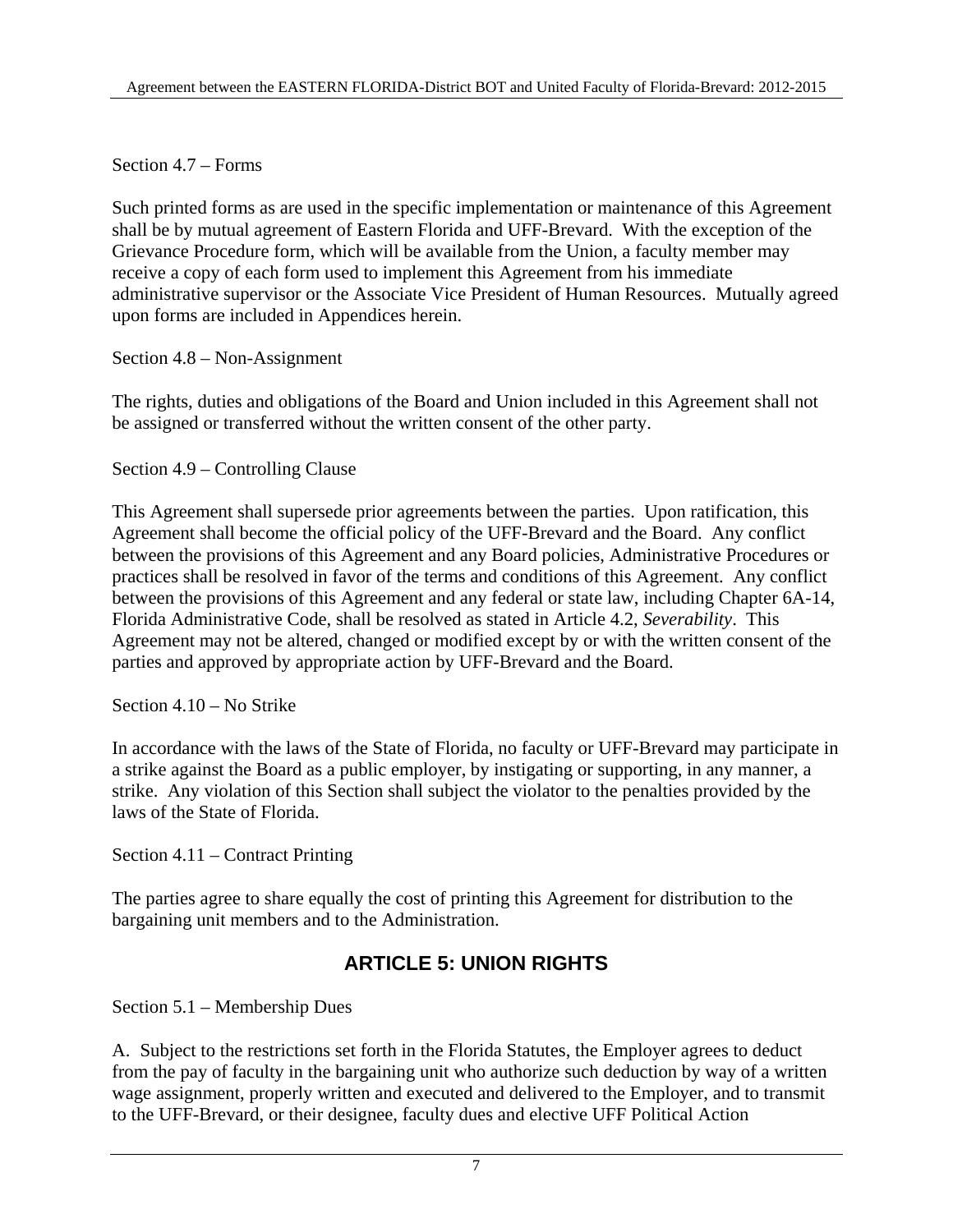Contributions. The amount of UFF-Brevard dues and assessments are uniformly charged by the UFF-Brevard to all members. The UFF Political Action Contribution is a voluntary deduction. The Employer will also provide UFF-Brevard with a list of the unit members from which deductions were made. Forms are available in Appendix A.

B. The Employer shall be obliged to make no more than one dues deduction from any faculty's pay with respect to any single pay period.

C. If the faculty involved has insufficient pay accrued with respect to any pay period to cover the full amount of dues and/or assessments charged, the Employer shall have no obligation to make a deduction for that pay period. There shall be no obligation to make deductions in order to pay dues or assessments in arrears unless the arrears are due to past error on the Employer's part.

D. UFF-Brevard agrees to indemnify the Employer, and hold it harmless, from and against any liability, real or asserted, of any kind or nature whatsoever, to any person or party, on account of the Employer's compliance or efforts to comply with this Article.

E. It shall be UFF-Brevard's obligation to keep the Employer at all times informed, through certification by a responsible official of the UFF-Brevard, of the amount of uniform dues and/or assessment deductible from faculty's pay. The Employer will accept such certification and be entitled to rely upon its accuracy.

F. Deduction authorizations shall be valid until revoked by the member with thirty (30) days written notice provided to UFF-Brevard and to payroll, or until the faculty terminates his or her employment.

G. The Employer will not deduct or transmit to UFF-Brevard at any time any monies representing fines, fees, penalties or special assessments except as noted in Section 5.1 A. above.

H. The obligation to commence making deductions or to stop deductions on account of any particular authorization shall become effective with the first paycheck produced following the receipt of the authorization by the Employer.

I. Written authorization to start or stop payroll deductions for UFF-Brevard dues will be transmitted to the Employer using the wording in Appendix A.

Section 5.2 – Facilitation of Faculty Relations

A. Members of the UFF-Brevard bargaining team will not be required to take personal leave to participate in bargaining sessions with the Administration or to perform other required activities as explained below.

B. The Administration shall allow Union representatives time to engage in activities directly relating to grievances, arbitration, the Agreement or due to an emergency, which need to be performed during their scheduled hours. Union representatives shall receive such time as is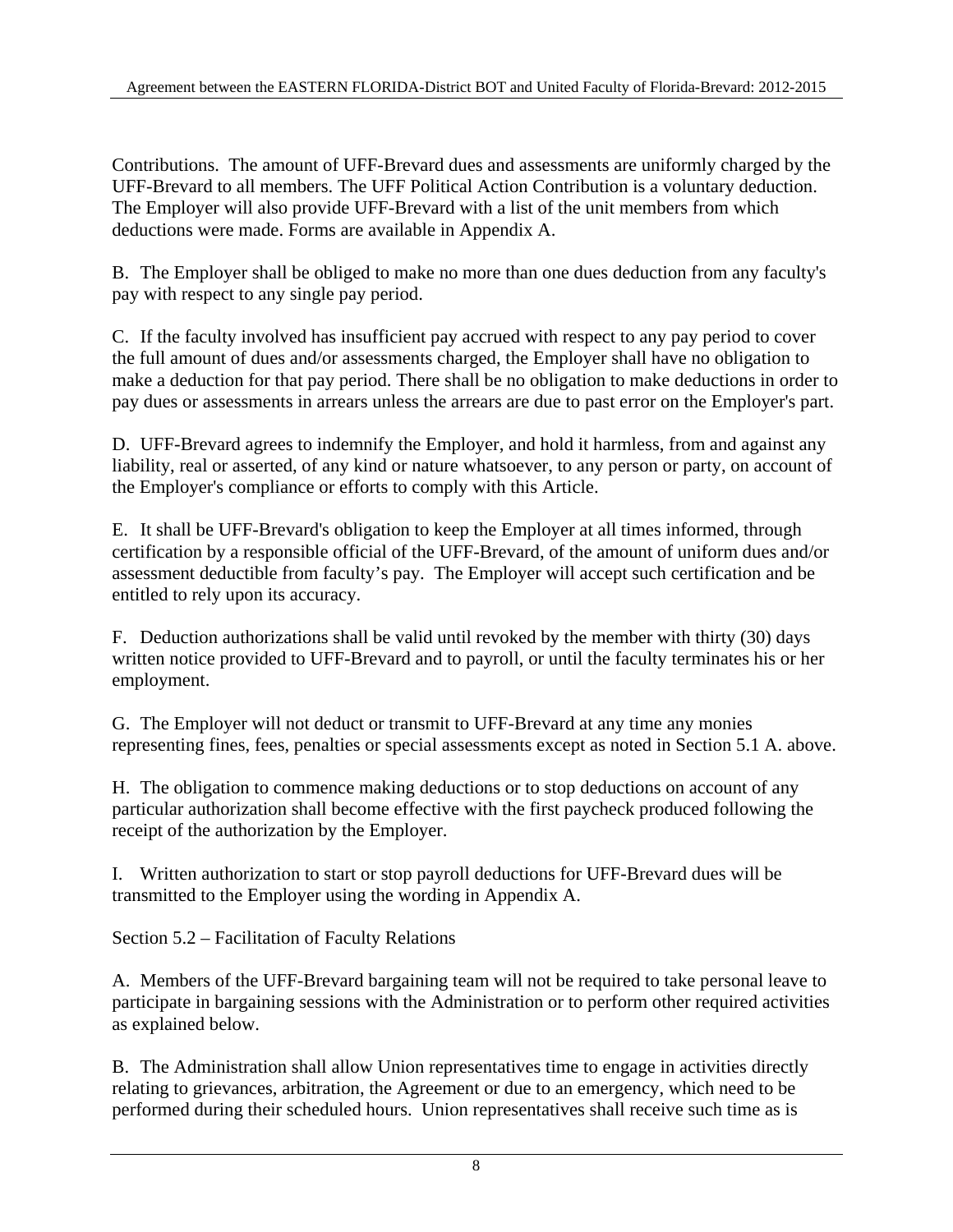necessary to perform the activities without loss of pay. Union representatives shall notify their immediate Administrative Supervisor(s) of the need for time off for the performance of these activities, and such time shall be limited to no more than ten (10) hours to be divided among no more than three (3) representatives per week per campus or division.

C. The College shall provide release time to Union representatives to engage in activities directly related to grievances, arbitration, meetings with faculty and/or administration, bargaining, or other such Union matters as may be required.

- 1. Three (3) credit hours release time, shall be provided in each of Fall and Spring Terms to the President of the UFF-Brevard Chapter.
- 2. In those years during which full contract bargaining occurs, the College shall provide another three (3) credit hours, to be assigned to the Chief Negotiator for the purpose of facilitating the bargaining process, for each semester (Spring, Summer, and Fall) for which bargaining occurs.
- 3. For non-instructional faculty members, time equivalent to the credit hours shall be provided as release time in the above instances.
- 4. Faculty members on release time pursuant to this section shall retain all rights and responsibilities as other faculty members including, but not limited to, salary increases.

D. UFF-Brevard shall provide each provost and the Associate Vice President of Human Resources with an updated and current list of certified Union representatives at each campus or division within thirty (30) working days after the ratification of this Agreement and, thereafter, within ten (10) working days after the new representatives are selected each year by UFF-Brevard.

Section 5.3 – Access to Information

A. During the term of this agreement, the Board agrees to furnish to the UFF-Brevard, upon written request, all available information which is in the Board's current possession or custody, which is not privileged or confidential under applicable law, and which is necessary to enable the UFF-Brevard to intelligently fulfill its role as bargaining agent. This article shall not oblige the Board to make calculations or compilations, but refers only to the right to obtain existing records. A charge not to exceed \$0.10 per impression may be assessed for copies of records or documents except as noted in Section 5.3.C below.

B. Upon approval and ratification of the Agreement by the Board and the members of the bargaining unit, the College shall provide an electronic copy of the Agreement to each member of the bargaining unit. Fifty additional printed copies will be provided to UFF-Brevard. The cost of reproduction and printing the Agreement will be borne equally by the College and the UFF-Brevard. The College will provide an electronic copy of the Agreement to each new member of the bargaining unit when he is employed or transferred into the bargaining unit.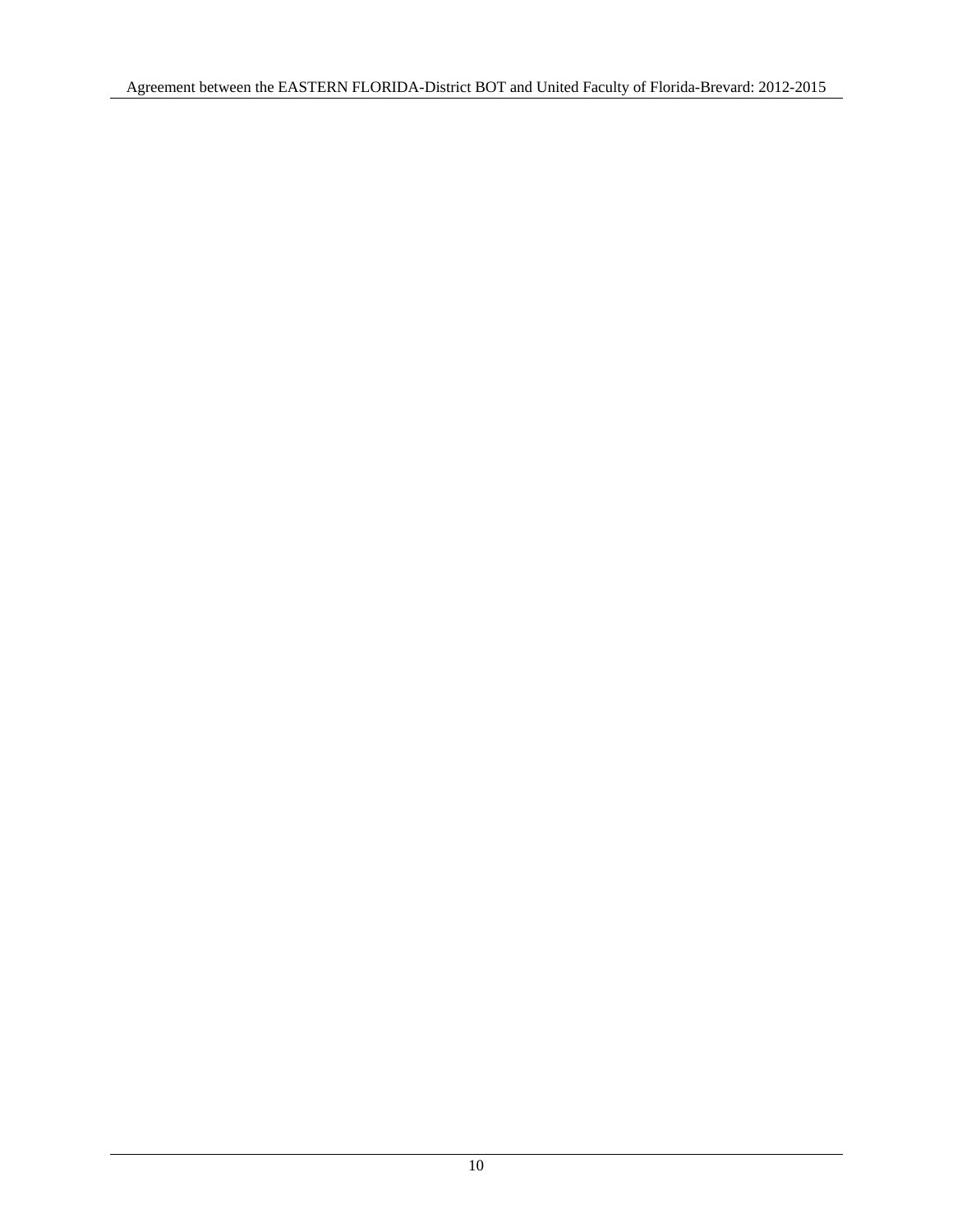- C. The College agrees to furnish the UFF-Brevard with the following items without charge:
	- 1. The College Operating Budget and any changes thereto.
	- 2. Information, upon request, concerning the College's financial activities.
	- 3. The Annual Financial Report, concurrent with submission to the Florida Auditor General.
	- 4. A list of bargaining unit members to include the following information for each unit member:
		- a. Basic contract length
		- b. Basic contract salary
		- c. Date of original employment
		- d. Date of faculty hire if different
		- e. Years of experience credited for salary
		- f. Date of birth
		- g. Contact information (email address, campus address, and home address) reflected in college records as of September 15 of each contract year, to the extent permitted by law
		- h. Sum of supplemental contracts
		- i. Primary teaching field and level (AS, AA, PSAV)
		- j. Degree (same classification as used in Appendix D)
		- k. Date of tenure award

This list will be updated as of January 15 and September 15 of each contract year. Subject to availability of information, the College will make a good faith effort to also provide in January of each contract year, the number of accrued sick leave days and the educational category of each unit member. If the information requires compilation rather than a simple listing, a fee will be agreed to prior to the information being provided.

- 5. The names of those faculty members who are eligible to be considered for tenure by the Tenure Committee.
- 6. The names, length of appointment, and date of appointment for members of all College standing committees listed in Article 6, at the time of appointment.
- 7. Upon reasonable request, access to other information in accordance with the laws of the State of Florida.
- 8. Copies of all policies, procedures, faculty handbooks (full-time and part-time), student handbooks, and updates to such, concurrent with distribution to department heads shall be maintained on the College Web site.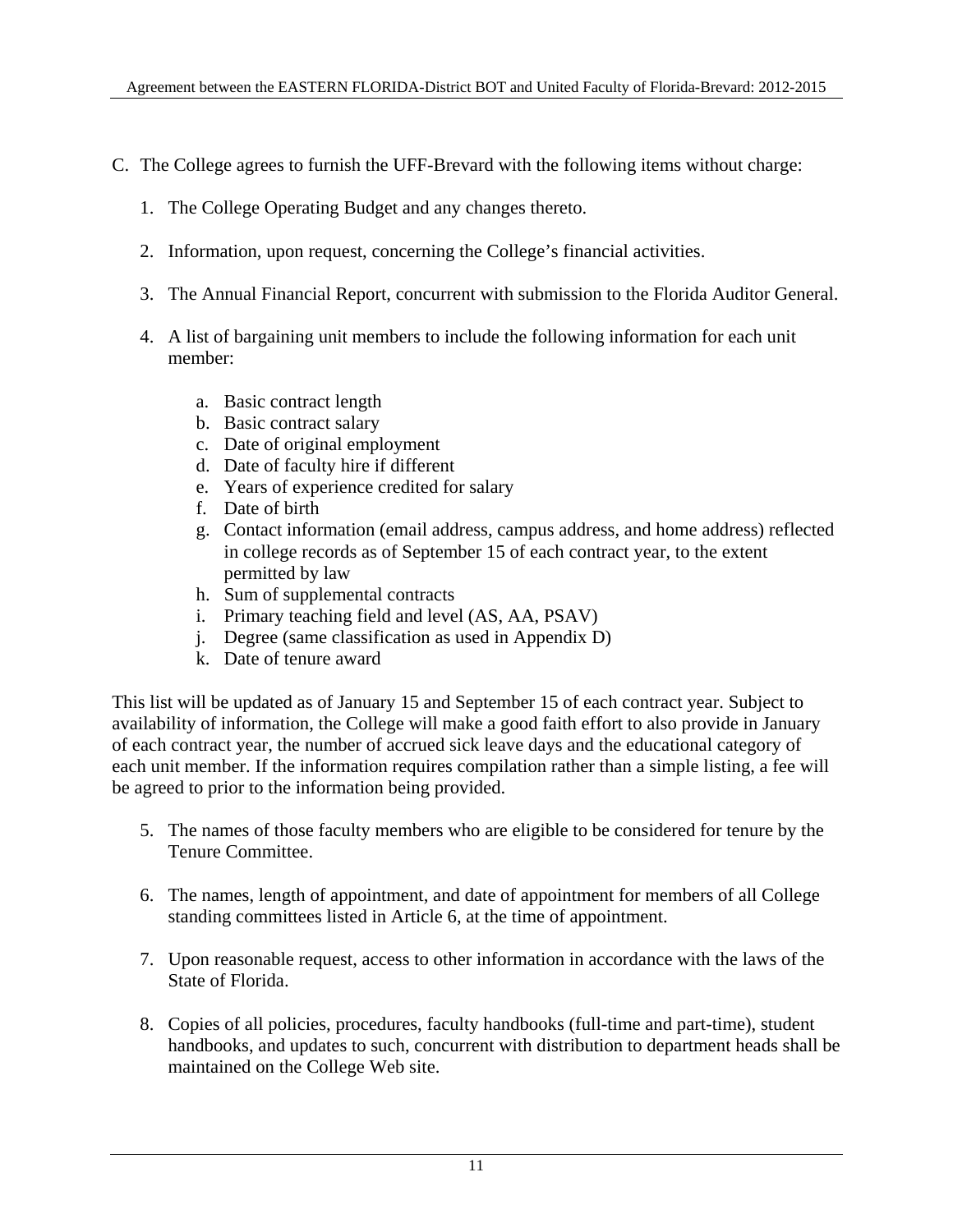D. The Administration shall, routinely and without prior request, provide to the Union the following information concurrent with its distribution to members of the Board:

- 1. The complete agenda for each regular and special meeting and workshop (other than Collective bargaining workshops) of the District Board of Trustees including all supporting documents; and routine faculty personnel recommendations.
- 2. All budgetary proposals submitted to the Board.
- 3. The minutes of each regular and special Board meeting and Board workshop.

E. Upon request by UFF-Brevard, the College will provide on a regular basis those minutes, reports and other public documents that are not privileged or confidential under applicable law, and which are properly identified. Charges for such documents will be at the rate set out in Section 5.3.A. All requests for information shall be presented to the Associate Vice President of Human Resources.

Section 5.4 – Access to Facilities

A. UFF-Brevard shall have the right to use College facilities and equipment at reasonable times when such equipment is not otherwise in use. UFF-Brevard shall adhere to the appropriate Administrative Rules and Procedures for utilization of College facilities and equipment including completion of necessary College forms.

B. UFF-Brevard shall reimburse the Administration for the actual cost of all materials and supplies used within thirty (30) days of receipt of billing. A billing account for duplicating services shall be available with access/billing codes on college photocopy/duplicating machines.

C. When billed, UFF-Brevard shall reimburse the Administration for all costs associated with utilizing a College facility if UFF-Brevard requests the use of a facility at a time when the facility is not normally available. However, the College President may choose not to charge UFF-Brevard for the use of a facility.

D. UFF-Brevard will provide each provost and the Associate Vice President of Human Resources with a list of all Union council members and officers who are authorized to request the use of College facilities.

Section 5.5 – Internal Mail Service

UFF-Brevard, through agreed upon representatives, shall have the right to use the internal College mail including e-mail, to communicate with members of the bargaining unit at no cost to UFF-Brevard. UFF-Brevard Executive Council shall have access to any and all College email distribution lists which include faculty members in the bargaining unit.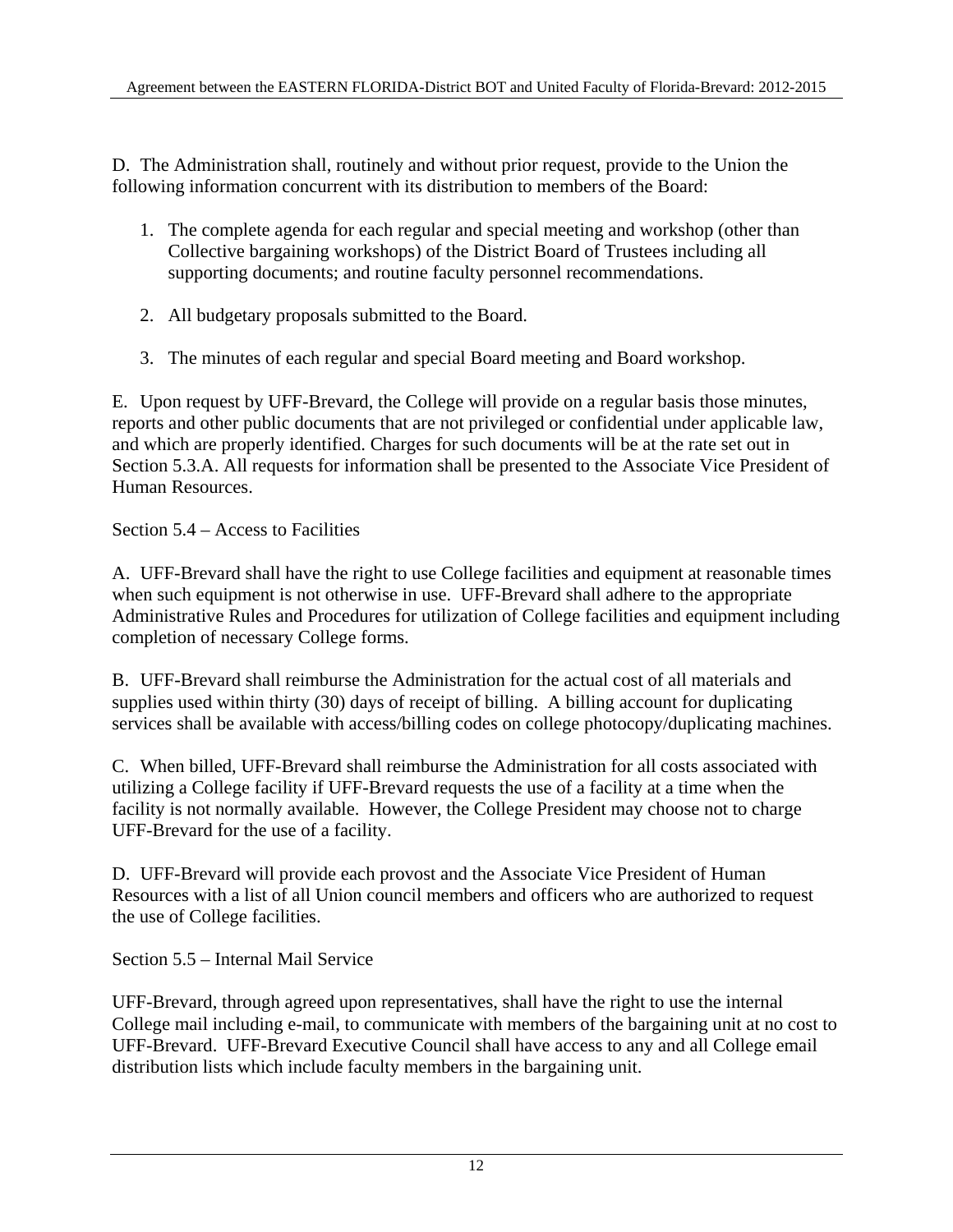Section 5.6 – Bulletin Boards

The College shall provide UFF-Brevard access to bulletin boards at each campus or division where available.

Section 5.7 – Union Office

The College shall provide a permanently assigned office for the exclusive use of UFF-Brevard, and meeting space which may be shared. The office/meeting room shall be lockable with access only to Union officers identified by the UFF-Brevard President except in the event of an emergency in which case College safety and security officers may make emergency entry. The UFF-Brevard office will be provided a telephone line with voicemail service and will be listed in the College telephone directory.

Section 5.8 – Access to New Faculty Orientation

If the College conducts a campus or division-wide or district-wide orientation for newly employed faculty, the UFF-Brevard may, at its discretion, make a presentation, and provide a packet of information to be distributed with orientation materials. The College will notify the Union of the date of orientation and number of participants as soon as practical prior to the orientation.

Section 5.9 – Access to Faculty

If the College conducts a campus or division-wide or district-wide meeting, in-service, or professional development day or event for faculty members, UFF-Brevard may, at its discretion, make a presentation, and provide an information packet to be distributed with the program materials.

In the event the Union wishes to hold a faculty meeting during such a day as described above, the College shall include such information in the program of events if so requested by the Union.

Section 5.10 – Consultation with the College President

The College President will be available to meet with UFF-Brevard President to consult (not bargain) on matters of concern at a time convenient to both parties.

## **ARTICLE 6: FACULTY RIGHTS**

Section 6.1 – Bargaining Unit Member Rights

In the event the College intends to modify any right, privilege, or benefit enjoyed by the faculty, which is not specifically provided for in this Agreement, the College agrees to give notice to the Union and provide an opportunity to discuss any changes prior to implementation.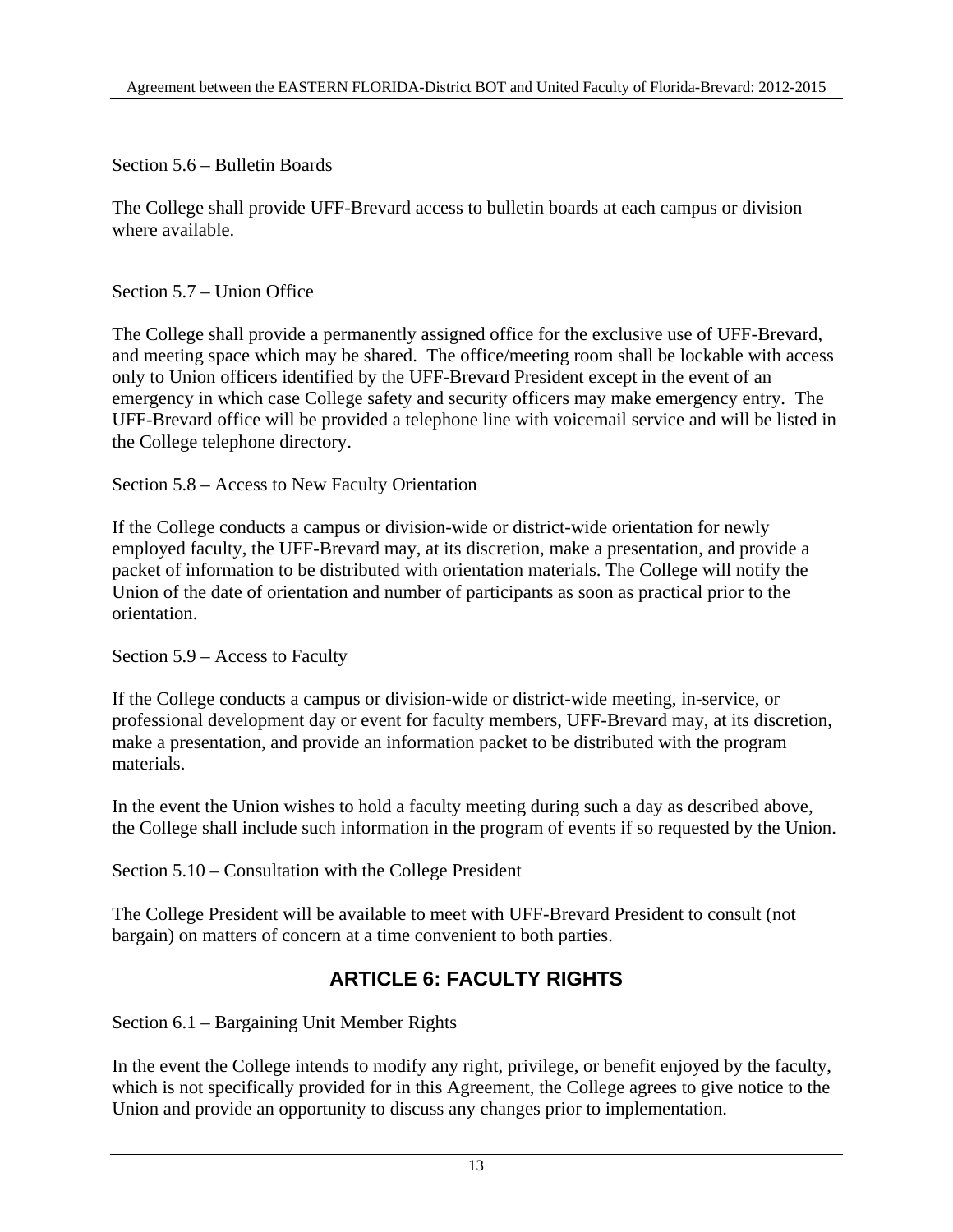Nothing in this section shall preclude the Union's right to impact bargaining.

#### Section 6.2 – Academic Freedom

A faculty member, whether tenured or not, is entitled to academic freedom.

A. In recognition of the principle of academic freedom at Eastern Florida State College the parties affirm that faculty members must be free of any arbitrary limitations on the study, investigation, presentation or interpretation of facts and ideas in any branch of learning consistent with the standards and practices of academic inquiry.

- 1. A faculty member is entitled to full freedom in research and in the publication of the results, subject to adequate performance of his other academic duties.
- 2. A faculty member is entitled to freedom in the classroom in discussing his subject, in devising and selecting teaching strategies and educational materials, and in using them to present his subject. However, he shall not introduce a controversial matter that has no relation to his subject.
- 3. In the spirit of academic freedom and shared governance, library faculty rights shall include responsibility over the library content/collection according to mutually established procedures. The Administration will consult the library faculty when reviewing library collection, content, access, and services.

B. Moreover, it is understood that faculty members are employees of a public educational institution as well as being citizens and members of a learned profession. When he speaks or writes as a citizen, he should be free from institutional censorship or discipline. When a faculty member writes or speaks he must recognize the special position in the community he holds as an employee of Eastern Florida State College in that the public may judge both the faculty member's institution and profession by his statements. Therefore, the faculty member shall at all times strive to be accurate, to exercise appropriate restraint, to show respect for the opinions of others, and in the expression of personal opinions to indicate that he is not a spokesperson for Eastern Florida State College.

C. The parties recognize that faculty members occupy a unique position of influence and respect in the eyes of their students. Faculty members further recognize their obligation to maintain at all times a professional attitude towards students.

Section 6.3 – Textbook Selection

Recognizing that adoption of textbooks is a fundamental principle of academic freedom, faculty members (annual contract and tenured faculty) shall be responsible for textbook adoptions. Once adoptions are approved, the Administration shall ensure that each faculty member is provided with a complimentary copy of textbooks selected for a course. The faculty member may keep the textbooks or return them to his immediate Administrative Supervisor.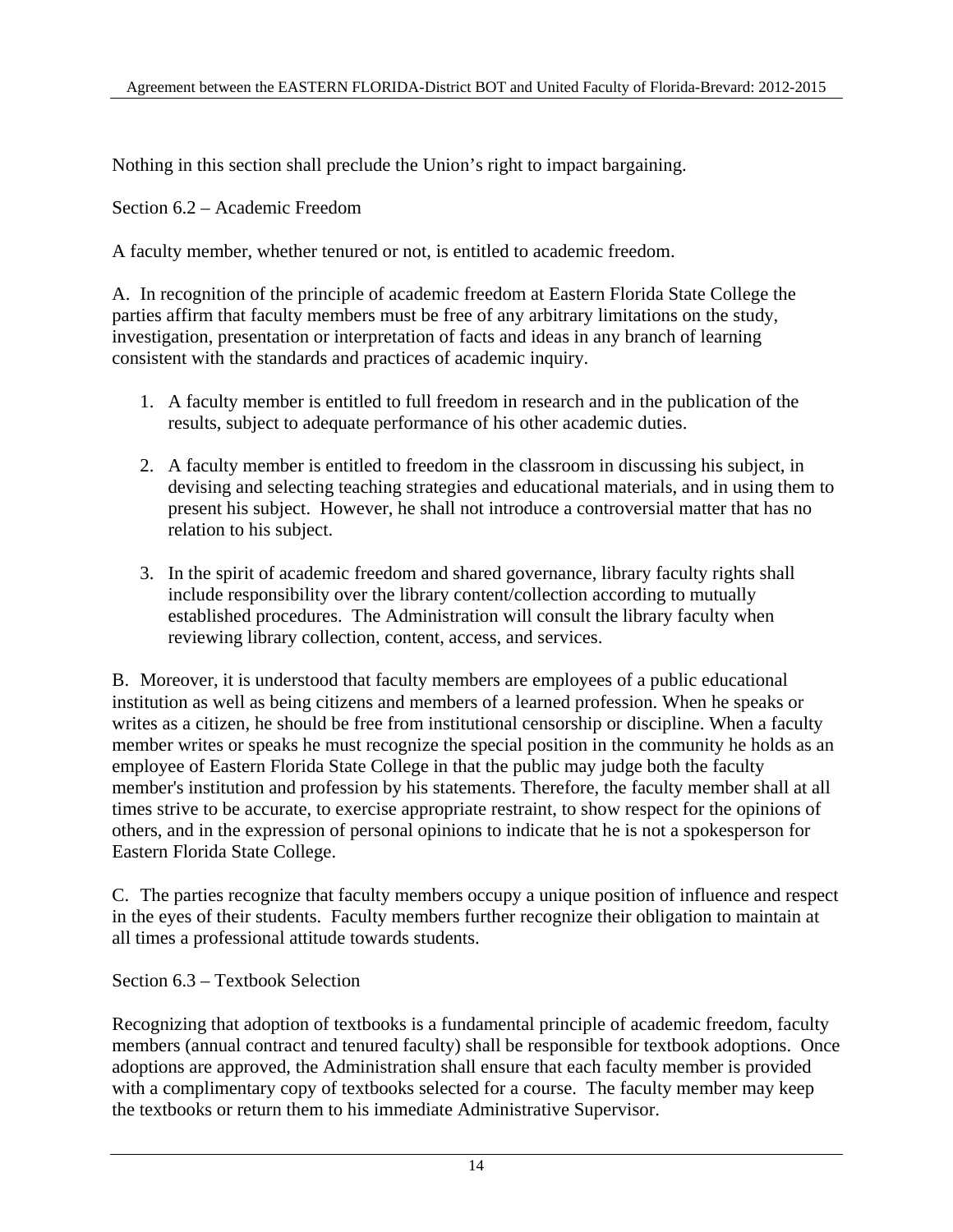- A. Where feasible, textbook selections shall be a minimum of two (2) years.
	- 1. If the faculty member is the only full-time faculty in a particular course on a given campus or division, he shall have the right to select the textbook for the course he is scheduled to teach.
	- 2. If two or more sections of the course are offered on a campus or division and are taught by two or more full-time faculty or if the course is part of a sequence of courses that would normally use the same text, he shall have the right to serve on a campus or division and/or college-wide faculty committee appointed to select such texts for courses on that campus or division.
	- 3. When circumstances occur that warrant a committee reconsideration of a textbook selection, the supervising administrator may make an exception to the minimum two-year requirement.

B. Where feasible, faculty members shall attempt to establish college-wide standardization of textbooks used in general education and sequential courses.

C. Custom Texts – If the faculty member is the only full-time faculty in a particular course on a given campus or division, who wishes to select a custom-bound textbook, he may do so provided the following conditions are met and the use of custom texts does not conflict with efforts to standardize texts in general education and sequential courses.

- 1. The custom text is less expensive than the campus or division committee's selection.
- 2. The text covers the approved course objectives and competencies.
- 3. The course is regularly taught by the faculty member(s).
- 4. The maximum number of custom texts allowed for a single campus or division course is two (2).
- 5. A custom text must be adopted for a minimum of two (2) years.

D. Special Approved Texts – A faculty member with special needs or one who is engaged in a special project or approved pilot course on a campus or division may request the Campus or division Committee (see Article 6.3.A.2 above) to approve a text different from the committeeselected text, provided the text covers the approved course objectives.

E. No employee of a Florida College System institution or state university may demand or receive any payment, loan, subscription, advance, deposit of money, service, or anything of value, present or promised, in exchange for requiring students to purchase a specific textbook for coursework or instruction.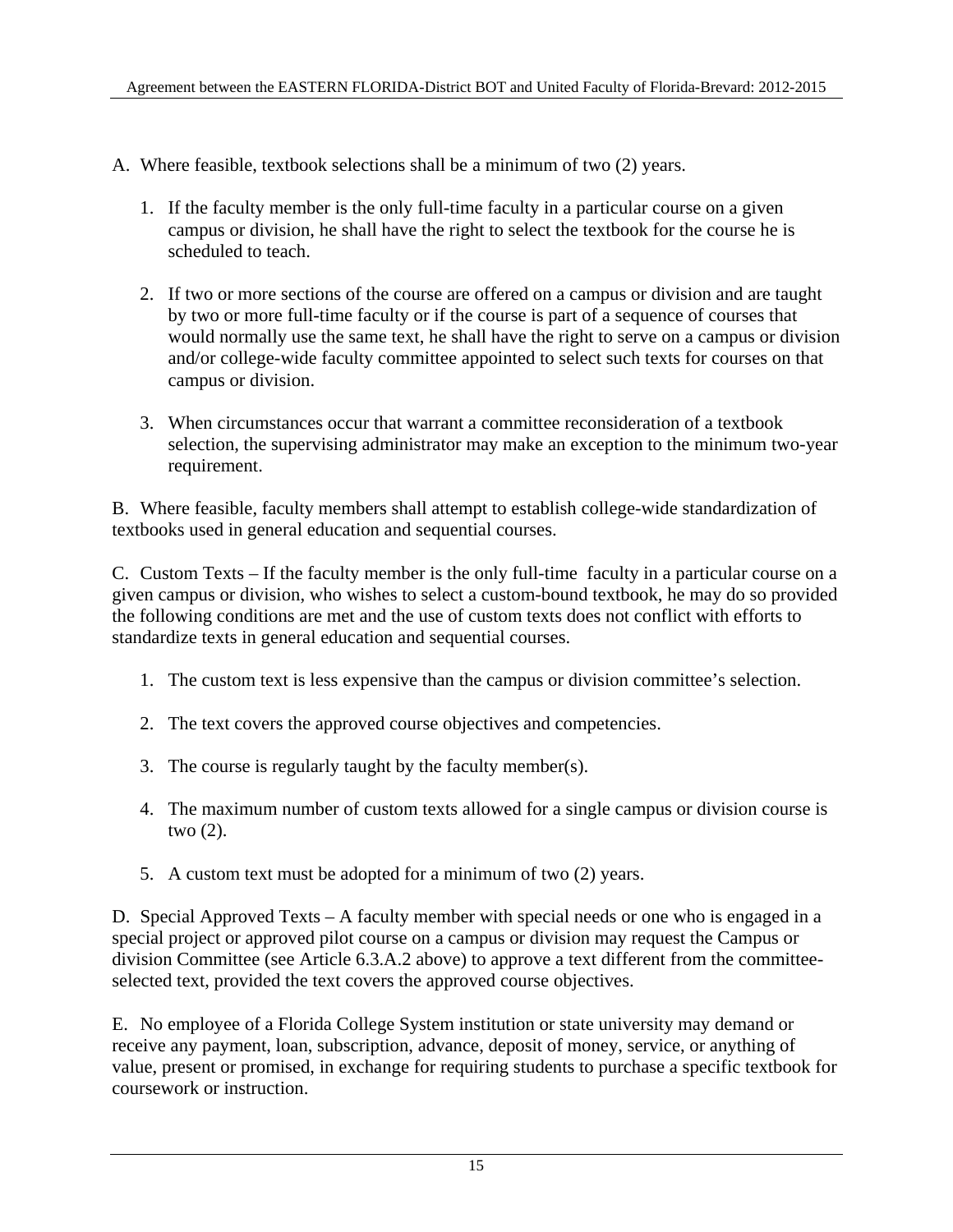An employee may receive:

- (a) Sample copies, instructor copies, or instructional materials. These materials may not be sold for any type of compensation if they are specifically marked as free samples not for resale.
- (b) Royalties or other compensation from sales of textbooks that include the instructor's own writing or work.
- (c) Honoraria for academic peer review of course materials.
- (d) Fees associated with activities such as reviewing, critiquing, or preparing support materials for textbooks pursuant to guidelines adopted by the State Board of Education or the Board of Governors.
- (e) Training in the use of course materials and learning technologies.

F. Consumable (Workbook) Texts – Consumable (workbook) texts may be selected by the appropriate campus or division textbook selection committee on a semester basis.

G. All textbook selections will comply with applicable state statutes.

Section 6.4 – Right to Privacy

A faculty member has the right to privacy with regard to his personal and private life, including, but not limited to, religious and political activities, unless such actions are demonstrably detrimental to the College.

Section 6.5 – Personnel Files

A. Any records that relate to a faculty member's performance or evaluation will be filed in the faculty member's Limited Access File in the Office of Human Resources. The faculty member's Limited Access File may be released by the records custodian only upon written authorization from the faculty member or the College President, or upon order of a court of competent jurisdiction. Written authorization to review a faculty member's personnel files will be filed in the personnel file.

B. No anonymous complaints shall be entered into or maintained in the faculty member's personnel file.

C. Any unit member will be permitted to inspect his or her individual personnel files in the Human Resources Department during normal business hours with an advance request of one working day. A faculty member may review his/her "unofficial" personnel file at the Campus or division, if one is maintained. A faculty member may obtain copies of any items and/or documents in his personnel file. The administration may charge a usual and reasonable fee for providing copies.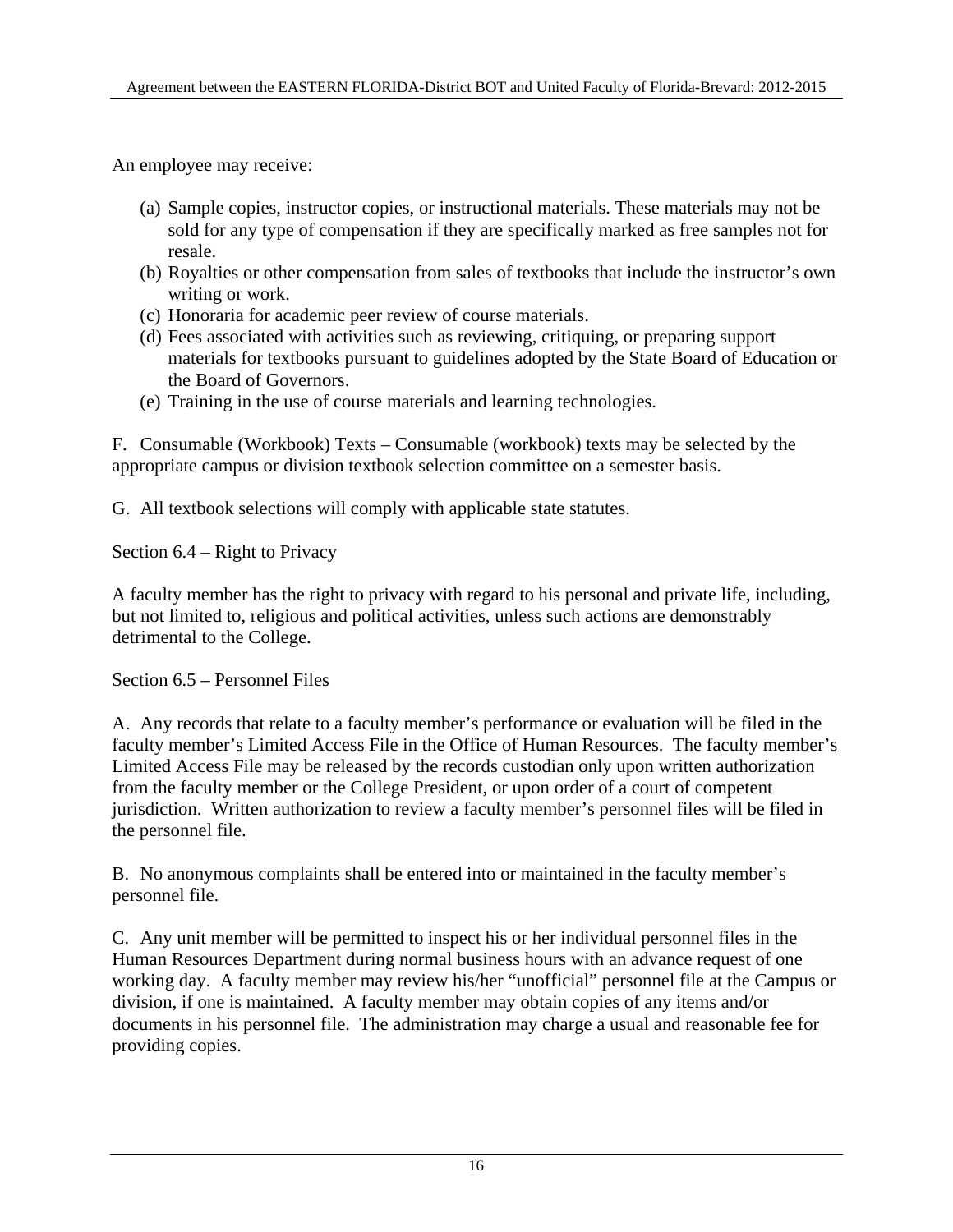Section 6.6 – Intellectual Property

A. In accordance with the laws of the State of Florida, a faculty member shall have the right to ownership of all work products that relate to educational endeavors, if such products are the result of independent labors, and are not produced as a result of a specific agreement with the College. Such endeavors may include any patent rights, copyrights and royalties, and any associated profits derived there from.

B. When products are the result of a specific agreement with the College, the Board and a faculty member may enter into an agreement to establish the percentage of ownership of trademarks, copyrights or patents for work products that relate to educational endeavors in accordance with the laws of the State of Florida.

C. Unless the contribution is substantial, faculty shall not accept royalties or other compensation from the sale of a custom text created by a publisher specifically for use at the College if that faculty was not an original author of the unmodified version of the existing edition of the text.

Section 6.7 – Outside Employment

Faculty members may engage in employment outside of the College provided that notice of such employment is provided to the College in advance when possible, but in no event later than ten (10) business days. The President will establish administrative procedures to ensure that such outside employment does not conflict with or does not reduce the capability to perform required functions as faculty of Eastern Florida State College. In the event a conflict between employment with the College and outside employment does occur, the employment at Eastern Florida will be considered primary.

Section 6.8 – Consultant Fees

A faculty member shall have the right to any consultant fees earned which are not in violation of the laws of the State of Florida. The employment as a consultant will be reported on the form for outside employment.

Section 6.9 – Faculty Offices

A. The Administration shall provide each faculty member with a lockable office, with no more than two faculty members assigned to the same office. Each faculty member shall have a computer with Internet access, a lockable desk and at least a lockable file cabinet, a bookcase, a desk chair, and a student chair. Offices shall be located near the faculty member's classes whenever possible.

The faculty member, Union, and the College shall mutually agree to temporary exceptions to the above in the event temporary reassignments are needed for remodeling or similar purposes.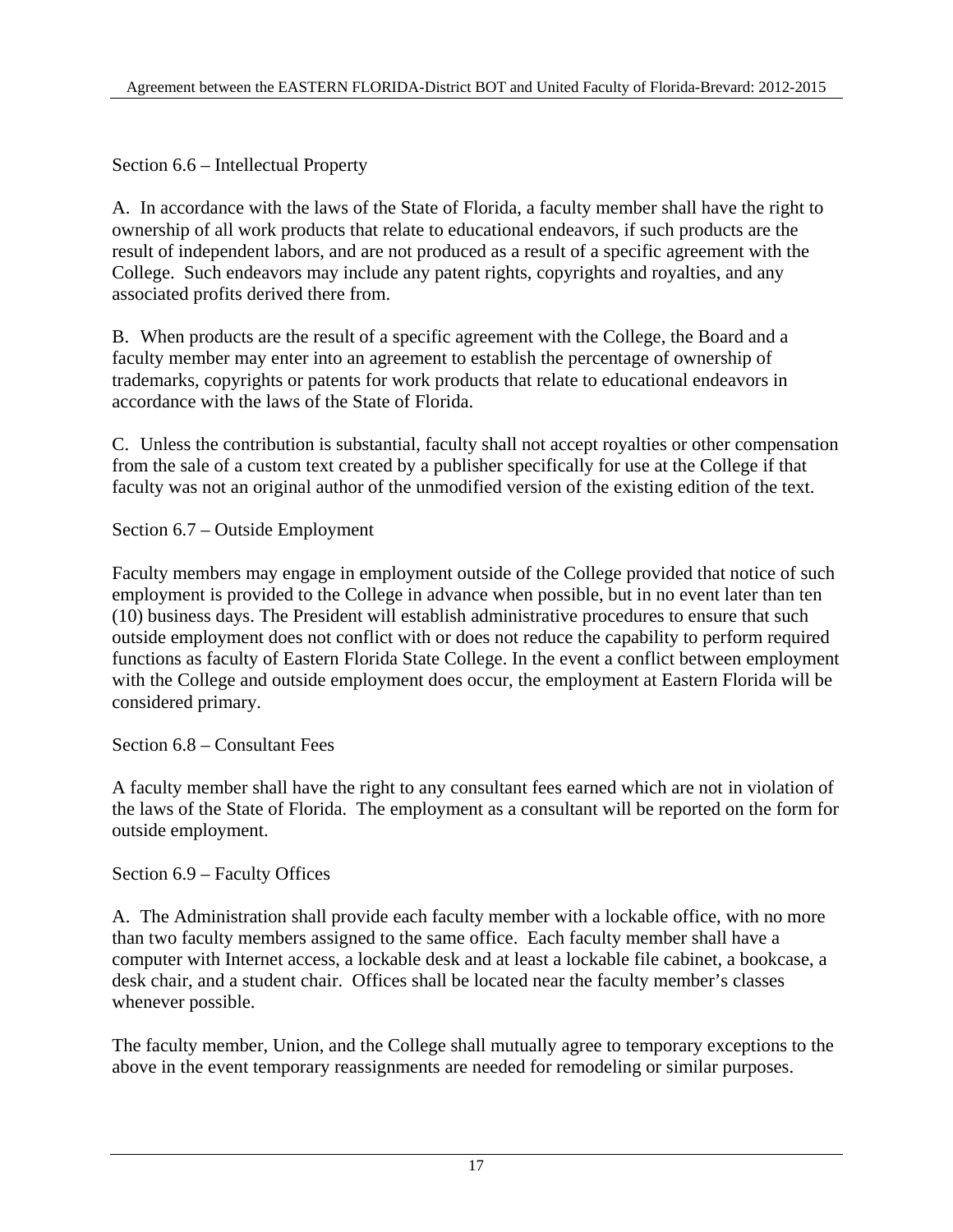B. The Administration shall provide at least one telephone for each full-time faculty member's office. The use of telephones by the faculty member shall be in accordance with the administrative rules and procedures. Any violation of administrative rules and procedures shall be grounds for disciplinary measures. The faculty member shall be permitted to use his office phone for collect or credit card long-distance calls that are at no expense to the College.

C. Faculty members will have unimpeded access to their offices during normal operating hours on days of normal campus or division operations. If access is needed after normal operating hours, the faculty member will be granted access within a reasonable time by contacting the appropriate campus security office and upon verification of faculty identification.

#### Section 6.10 – Parking

On each campus or division the Administration shall provide off-street parking facilities designated for full-time faculty. The Administration shall provide these facilities free of charge and within a reasonable distance of each building where faculty offices are located. Such designation shall be for twenty-four (24) hours, seven (7) days per week. Where feasible, the Administration shall provide parking spaces as close to the building entrances as possible with a "Fifteen Minute Loading/Unloading Zone" designation. The Administration will use best efforts to keep the parking areas maintained, lighted, and protected with security.

Section 6.11 – Enhancement of Professional Skills

The College supports efforts by faculty members to complete advanced degrees and participate in academic activities such as conferences. The granting of professional leave will be considered when requested in advance by faculty members to take examinations, defend dissertations, or make presentations to academic, professional, or community organizations.

A. Tuition reimbursement shall be pursuant to the Tuition Reimbursement Program (TRP) in effect for the current academic year reimbursement policy. Such TRP shall not be altered, changed, or modified with regard to full-time faculty without prior notification to the Union.

B. A faculty member may also attend approved seminars or workshops within the faculty member's discipline or are within an area where the College desires additional certification/training. The faculty member will be advised of the amount of approved reimbursement prior to attending. Unless prior approval of the amount is obtained, no reimbursement will be made. The faculty member must provide verification of seminar/workshop attendance to qualify for reimbursement.

Section 6.12 – Minimum Credentials

To be in compliance with the published requirements of the Southern Association of Colleges and Schools (SACS) and other accrediting agencies all instructional faculty members must satisfy the minimum credentials requirements published by these agencies. The faculty is responsible for assuring compliance with minimum credentialing standards. In the event of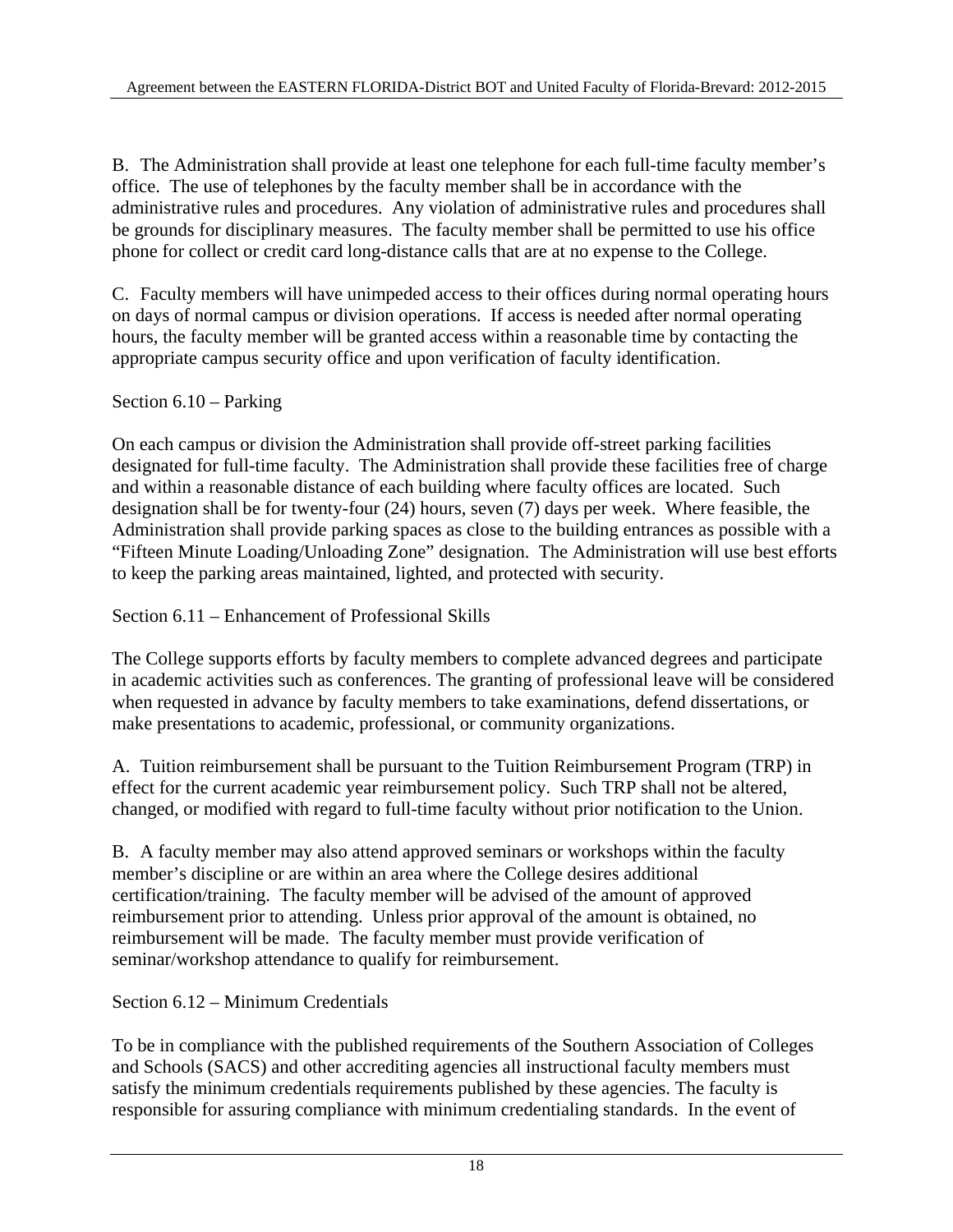changes in credentialing requirements, the faculty member will be eligible to apply for the standard tuition reimbursement program.

Tenured faculty will be allowed 18 months to meet changed credentialing requirements as a condition of employment unless alternate arrangements are approved by the President.

When necessary, requirements in addition to the minimum credentials established by SACS or other accrediting agencies shall be jointly determined by the College and the Union.

Section 6.13 – Selection of New Faculty

The College recognizes the importance of conferring with faculty in the hiring of new full-time faculty members.

A. The President or designee will establish faculty screening committees that will be consulted prior to the hiring of new full-time faculty members. Any such committee shall consist of fulltime faculty members. When sufficiently diverse faculty members are available to serve on a screening committee for the selection of new faculty, they shall have the following credentials in the priority indicated:

- 1. The committee shall consist of at least four (4) faculty members the majority of whom shall be full-time, tenured faculty teaching in the same field or subject areas for which a candidate is being considered. If sufficient numbers of faculty are not available from the appropriate discipline and campus or division, faculty members from another campus or division shall be included, as needed, to meet the majority discipline requirement. If sufficient numbers of faculty are still not available to meet the majority requirement, then faculty from closely related disciplines shall be appointed. The Union shall be notified of the creation and membership of all faculty screening committees and may recommend additional members if needed. If the Union cannot identify additional volunteers, the College may move forward with the committee.
- 2. For a library faculty position, the Administration will select faculty members to serve on the screening committee from the library faculty.
- 3. For a counseling faculty position, the Administration will select faculty members to serve on the screening committee from the counseling faculty.
- 4. In the event sufficient numbers of full-time, tenured faculty members are not available, non-tenured faculty members may be asked to serve. Tenured faculty shall have priority over non-tenured faculty for assignment to a screening committee for selection of new faculty.
- 5. Temporary full-time faculty, whether grant-funded or not, shall not serve on a screening committee.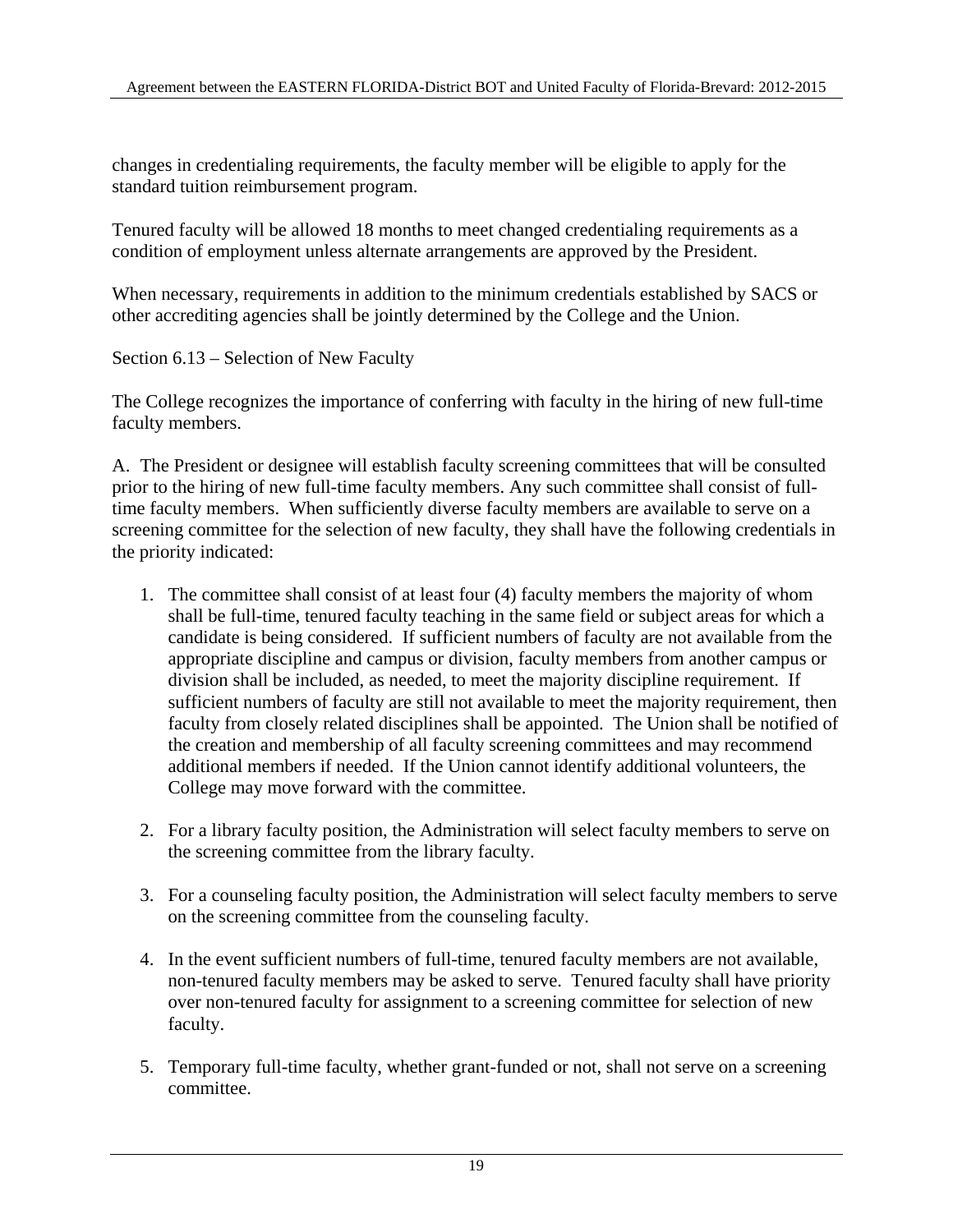- B. The committee shall function as follows:
	- 1. The committee shall select its own chairperson.
	- 2. The committee shall review all applications for a faculty vacancy and determine which candidates to interview.
	- 3. The committee will interview and recommend finalists according to approved, objective criteria.
	- 4. The committee will file a written recommendation concerning the employment of candidates, listing finalists alphabetically and/or by ranked preference, with the appropriate supervising administrator who will provide this information to the President.
	- 5. Input from faculty screening committees will be advisory only; final decision rests with the President, who will notify the supervising administrator of his final decision. In the event this decision deviates from the committee recommendation, the supervising administrator shall provide feedback to the committee chairperson to assist in future selections.

C. If the College conducts a campus or division or College-wide orientation for newly employed faculty, the Union may, at its discretion, make a presentation, and provide a separate packet of information to be distributed with orientation materials.

Section 6.14 – Vacancies/Transfers

A. The College retains the right and responsibility for determining the number and type of faculty positions required at each campus or division, and for the selection of individuals to fill these positions. The College recognizes the importance of conferring with faculty in the transfer of full-time faculty members.

B. Faculty members will be assigned to one of the four campus locations: Titusville, Cocoa, Melbourne, Palm Bay, or any established center/institute. When a new faculty position or vacancy appears at any such location and the President intends to fill it, the faculty position will be filled by the Administration in accordance with the following guidelines:

1. Email notification of the position shall be sent to all full-time faculty members, it will be advertised in a College publication with College-wide distribution, and a copy of the Position Announcement will be furnished to the President of UFF-Brevard. All position openings at the College will be advertised by intra-college publication or by special bulletin, and by email to all faculty. Currently employed full-time faculty members shall be given a minimum of five (5) business days' notice of, and opportunity to apply (internal advertisement) for, a faculty position opening prior to advertising outside the college (external advertisement).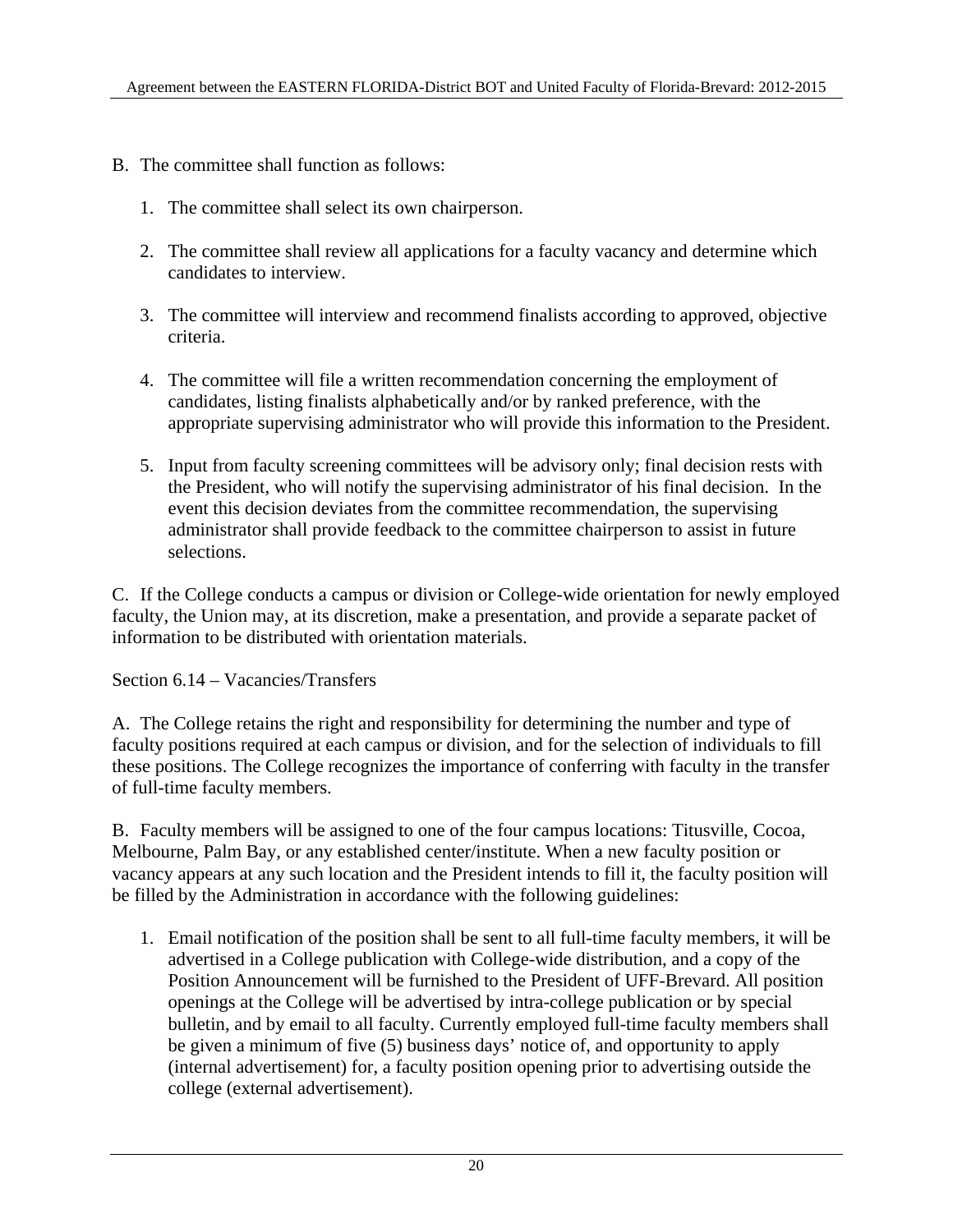- 2. To request a transfer to a new or vacant full-time faculty position within the faculty member's discipline or from one discipline to another, a qualified full-time tenured faculty member shall submit a request for transfer to both the faculty member's immediate administrative supervisor and the Associate Vice President of Human Resources by the job close date as printed on the job posting. In the event of a request for transfer between disciplines, the supervising administrator, or designee, will verify qualifications before proceeding.
- 3. After the close date for the internal advertisement, Human Resources will forward the request to the appropriate supervising administrator for review and approval.
	- a. The transfer request shall be considered by a screening committee of faculty members. The screening committee shall consist of at least three (3) members and all members shall be from the campus where the opening exists.
	- b. The screening committee shall make its recommendation to the supervising administrator.
	- c. The supervising administrator making the transfer request decision will notify the requesting faculty member of the decision in writing within ten (10) days of the committee recommendation. If the transfer request is denied, a written explanation shall be provided with the notice.

C. If the Administration determines that it is necessary to transfer a member, the Administration will first request qualified volunteers.

D. For a new or vacant full-time faculty position that is different from the faculty member's current discipline, a tenured faculty member requesting a transfer must meet the minimum qualifications for teaching in the new discipline and the application deadline date for applying as printed on the job posting on the College's Web site announcement.

E. When transferring from one discipline to another where there is no change in campus or division, the supervising administrator with responsibility for the academic discipline being sought will retain the sole right to approve or reject the transfer request.

F. If a faculty member requests and is granted a transfer under this Section, the faculty member will not be eligible to request a transfer again for three years from the date of the transfer request.

G. Any faculty member selected for transfer must meet the educational requirements for the position.

H. Reassignments for a single semester within a single contract year are considered temporary. Reassignment for more than one semester in a single contract year is considered an involuntary transfer.

I. A tenured faculty member involuntarily transferred retains the right to apply for any subsequent vacancies as outlined in this article.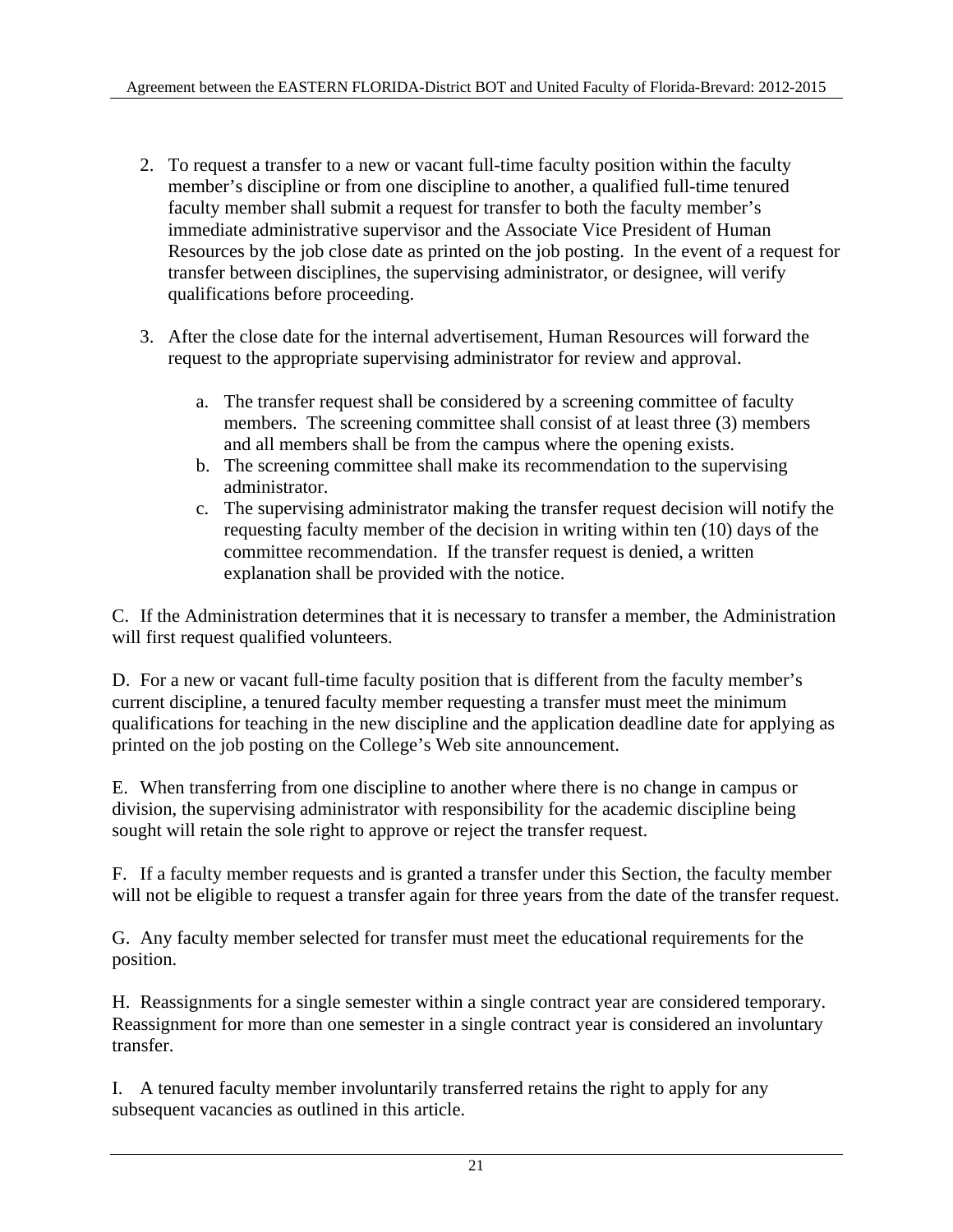J. If it is necessary to select a unit member for involuntary transfer, the President will assign transfer points to all unit members in the same discipline who are qualified to fill the open position. The total points accrued will be considered by the President in making its selection, with the unit member having the lowest number of points being the most vulnerable for involuntary transfer. Should the President select a unit member for transfer who has a point total greater than another qualified faculty member who is not being transferred, the President will state the reason for the selection in writing to the faculty member being transferred. A copy will be furnished to the President of the UFF/Brevard.

- 1. Transfer points will be assigned as follows:
	- a. holding continuing contract 3 points
	- b. each year of full time academic employment at the College, 1 point up to 10 points maximum
	- c. completion of requirements for maintaining continuing contract, 1 point for each 3-year period
	- d. Academic Preparation:

| Doctorate               | 6 points |
|-------------------------|----------|
| Masters $+60$           | 5 points |
| Masters $+30$           | 4 points |
| <b>Masters</b>          | 3 points |
| Bachelors or equivalent | 2 points |
| Less than Bachelors     | 1 point  |

K. A faculty member selected for involuntary transfer to another campus or division will be given a minimum of three months' notice. The Administration shall not involuntarily transfer a faculty member for arbitrary, capricious or punitive reasons, including a faculty member's refusal to accept managerial responsibilities.

Section 6.15 – Access to College Mail

A. The College shall make its internal mail service available to each faculty member. Each faculty member will be provided a mailbox at his assigned campus or division and will have access to his mail through mail service personnel and/or a keyed box during reasonable operating hours of the College.

B. The College will provide an email account and access to each faculty member. At a minimum, email access shall be provided in the faculty member's office and via the Internet or virtual private network (VPN) from off campus.

Section 6.16 –Councils and Committees

A. The College will maintain two Councils consisting of faculty and representatives from the Administration, who may be Administrators or staff members, as appropriate, to review and/or prepare recommendations for the College President or designee. The total number and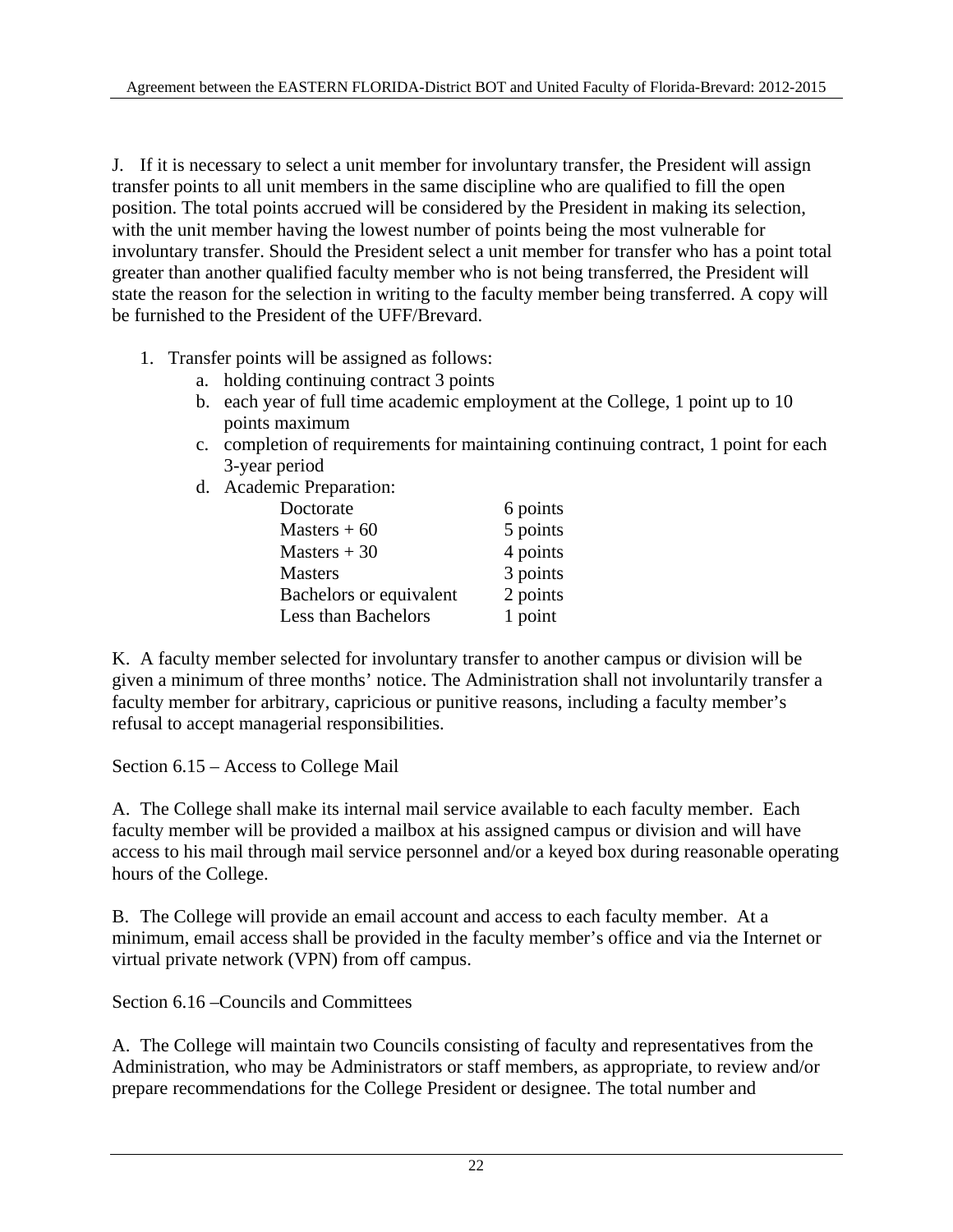distribution of members and terms and length of service are specified in the Academic Affairs and TPD Handbooks (6.16, B, 4 and 6.16.C.3 below).

- 1. Administrators and staff members will not be voting members of the Academic Affairs Council (AAC) and the Tenure and Professional Development Council (TPD).
- 2. The councils may establish committees or subgroups as needed to accomplish the purposes of the council. The council will represent these recommendations to the College President through established means.
- B. The Academic Affairs Council will be comprised and operate as follows:
	- 1. All voting members of the Academic Affairs Council will be faculty, one member plus one alternate recommended by each Curriculum Cluster.
	- 2. Non-tenured faculty members will be recommended by the Curriculum Cluster if there are not sufficient tenured faculty members available to serve.
	- 3. The chair of this committee will be a tenured faculty member. The chair will be granted three (3) credit hours release time from instructional duties for each major academic term. If the chair remains equally active during the Summer Term, the chair will receive three (3) credit hours at the established adjunct rate for those duties. Additional release time may be granted to officers of the AAC as the need arises.
	- 4. The College and UFF-Brevard will mutually develop goals for the Academic Affairs Council

C. The Tenure and Professional Development Council and standing committees will be comprised and operate as follows:

- 1. All voting members of the Tenure and Professional Development Council and Campus Tenure Committees will be full-time, tenured faculty.
- 2. The chair of the College-wide Tenure and Professional Development Council may be granted three (3) credit hours release time from instructional duties for each major academic term during which the Tenure and Professional Development Council is meeting regularly.
- 3. The College and UFF-Brevard will mutually develop goals for the Tenure Committee.
- 4. Each April the President of UFF-Brevard or designee shall recommend to and consult with the President or designee over the appointment of faculty members to the TPD Council.
- 5. The TPD members shall be selected as outlined in the Handbook.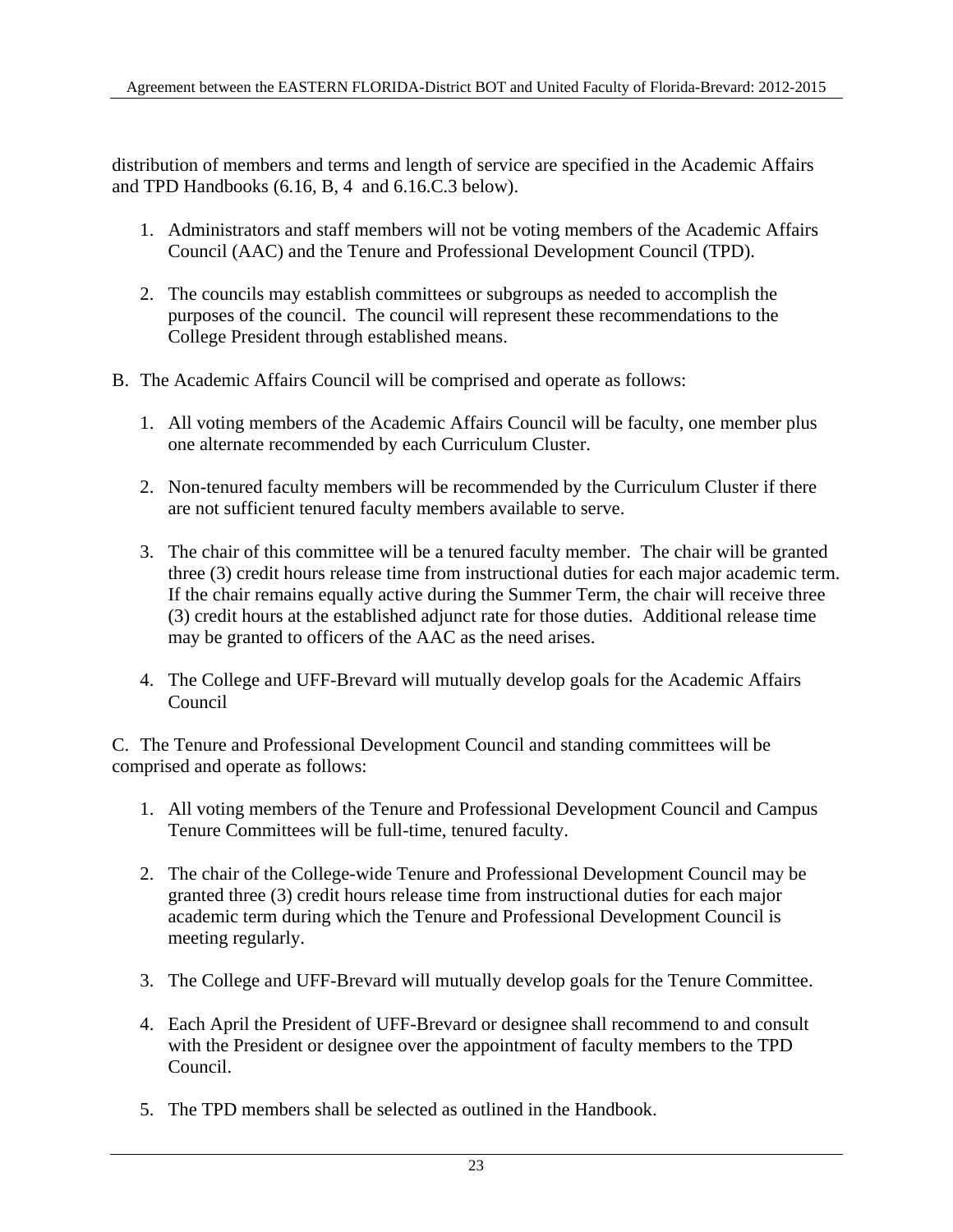D. Faculty will participate as voting members of the following committees. Insurance Academic Calendar (as defined in article 18.1) College-wide Assessment Steering Team (COAST) College-wide Quality Enhancement (QEP)

Section 6.17 – Legal Assistance

Legal assistance shall be provided to a faculty member when the College President or his designee determines, after investigation, that action taken by the faculty member was justifiable and occurred in the course of his employment. The specifics of such assistance will be determined by the President.

Section 6.18 – Union Representation (Weingarten Rights)

A faculty member who is a member of the Union and who has the reasonable expectation that disciplinary action may result from a meeting with an administrator has the right to Union representation during the meeting. The decision whether to represent or accompany a faculty member who is not a member of the Union rests solely with the Union.

Section 6.19 – Retired Faculty Members

A retired faculty member in good standing shall have privileges to use the College's facilities such as wellness programs and equipment and library facilities (access to materials and electronic resources, checkout materials). Retired faculty members shall retain discounts for events at College-affiliated organizations as afforded to current faculty members and subject to agreements with College-affiliated organizations. Retired faculty members shall retain their email account and e-mail access for a period of one (1) year after separation. All benefits as above are subject to and consistent with the policies applicable to regular, full-time faculty members.

### **ARTICLE 7: MANAGEMENT RIGHTS AND PREROGATIVES**

Section 7.1 – The Employer expressly reserves and retains, to the maximum extent permitted by law, each and every right and prerogative that it has ever had and enjoyed at any time and in the absence of any collective bargaining relationship whatsoever, whether such rights and prerogatives have ever been exercised or not, and as if the collective bargaining relationship did not in fact exist, except to the limited extent that it has herein and by words of unmistakable meaning and clear import, agreed to expressed and explicit limitations upon those rights and privileges.

Section 7.2 – The reservation or retention of management rights or prerogatives, as done in Section 1 above, refers to the right to implement any decision coming within that reservation or retention, without prior bargaining over the impact or effects of such decision upon unit faculty. Bargaining shall subsequently take place upon the request of either party.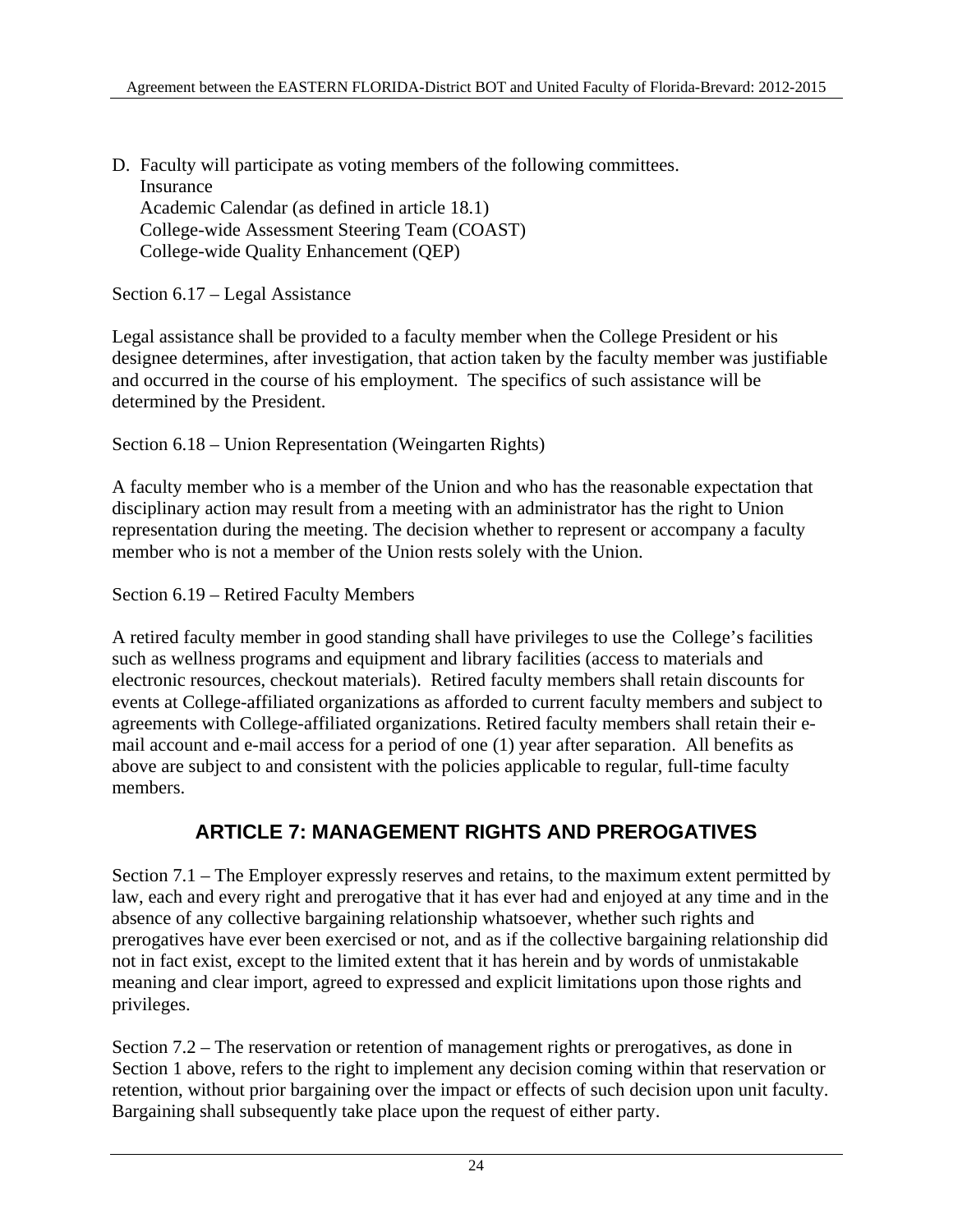Section 7.3 – While it is not possible to anticipate or detail in this Agreement all of the rights and prerogatives that the Employer retains and reserves, the following list is illustrative. The Employer exclusively retains and reserves the rights to: exercise all rights normally exercised by employers and not expressly limited herein; select faculty for hire; determine manning requirements; schedule work; determine the duties required of faculty; subcontract all or a part of its work or functions; transfer, lay off, recall, determine the nature and extent of services that are to be performed; regulate the use of equipment and facilities; make and enforce reasonable work rules; discontinue programs; and take such measures as management may consider to be reasonably necessary to the orderly, efficient and economical operation of the College except as may be in conflict with any provisions of this Agreement or handbook which may be incorporated into this agreement by reference.

## **ARTICLE 8 - FACULTY DUTIES AND RESPONSIBILITIES**

Section 8.1 – Intent

The professional duties and responsibilities of College faculty members are comprised of scheduled as well as non-scheduled activities. The Board and the UFF-Brevard recognize that while instructional activities, office hours, and related other duties and responsibilities may be required to be performed at specific times and places, other activities may be arranged and performed at times and places determined by the faculty member at his/her discretion, provided that such arrangements do not conflict with College policies and procedures.

#### Section 8.2 –Faculty Workweek

A. Each full-time instructional faculty member will be responsible for a combined total of twenty-five (25) weekly class hours and office hours. Faculty will submit biweekly online payroll certification. Every instructional faculty member will teach fifteen (15) classroom contact hours per week in each of the Fall and Spring terms or their equivalent. Each term will consist of an average of eighty (80) potential class and examination days during a period of time not to exceed sixteen (16) weeks in duration, or a total of not more than 165 scheduled class days. Faculty will be required to participate in scheduled departmental, discipline, and collegewide or campus or division-related activities, and to perform any other duties required to fulfill their instructional or programmatic obligations as delineated elsewhere in this article. Each faculty member's workweek will not exceed thirty-five (35) hours and five (5) consecutive calendar days, unless waived by the individual faculty member.

B. Library faculty members and counselors will account for their weekly hours as approved by their immediate supervisor, with the total number of hours not to exceed thirty-five (35) hours per week, or an average of seventy (70) hours per pay period

1. Each workday will include a thirty (30) minute rest period which may be scheduled, at the discretion of the faculty member, in two fifteen (15) minute increments or in one thirty (30) minute period.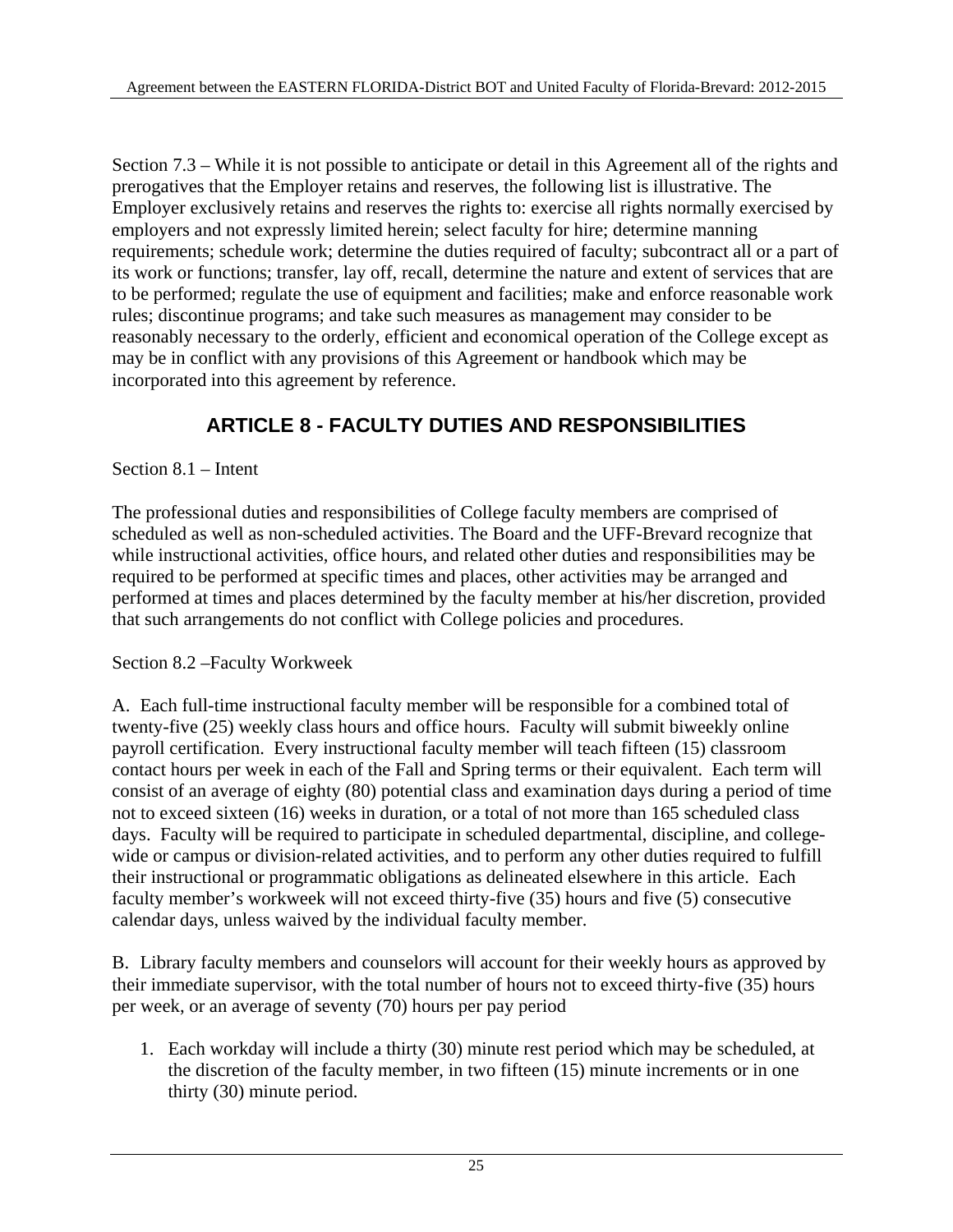2. Schedules for library faculty and counselors will allow for a reasonable degree of flexibility to attend meetings, sponsor organizations, and participate in campus or division or college-wide projects and initiatives. In order to perform such duties, the schedules of library faculty and counselors may be modified upon the approval of the administration in order to provide adequate service to students and other members of the College community. Each library faculty member's workweek will not exceed five consecutive calendar days, unless waived by the individual library faculty member.

#### Section 8.3 – Faculty Contract Length

The basic academic-year contract for full-time faculty members will be defined as follows: 160 days of class sessions, final examinations, and office time, plus a maximum of four or five (4-5) in-service/administrative days, plus one (1) day for attendance and participation in one Commencement ceremony. The total number of contract days during the basic academic-year contract (excluding state-approved holidays) shall not exceed 165 days per year.

A. Except as provided elsewhere in this section, academic programs or services which require the duties and responsibilities of faculty members during summer sessions, all full-time faculty members will be awarded a Basic Academic-Year Contract with an average teaching load requirement of 150-points per term for a total of 300-points per academic year.

- 1. By the end of the spring term, the administration will notify each faculty member on annual contract concerning the renewal and duration of his/her employment contract for the following academic year, beginning with the fall term. Each notice will specify whether the duration of the contract will be a Basic Academic-Year (165-day) Contract, or an Extended-Year Contract as defined elsewhere in this section
- 2. By April 1, the administration will notify each tenured faculty member concerning the duration of his/her employment contract for the following academic year, beginning with the fall term. Each notice will specify whether the duration of the contract will be a Basic Academic-Year (165-day) Contract, or an Extended-Year Contract as defined elsewhere in this section
- 3. The notice date for faculty seeking tenure shall be consistent with Article 11.1.C
- 4. Salaries of all faculty members will be based upon the Basic Academic-Year Contract with any additional approved workdays to be pro-rated at the daily rate of pay.

B. Instructional faculty in specific health related programs and other academic programs which require the duties and responsibilities of full-time faculty members may receive an Extended-Year Contract if their work assignment normally will exceed 165 days. All library faculty members will receive an Extended-Year Contract of at least 189-days to provide adequate professional staffing. Counselors whose services are required in excess of 165 workdays per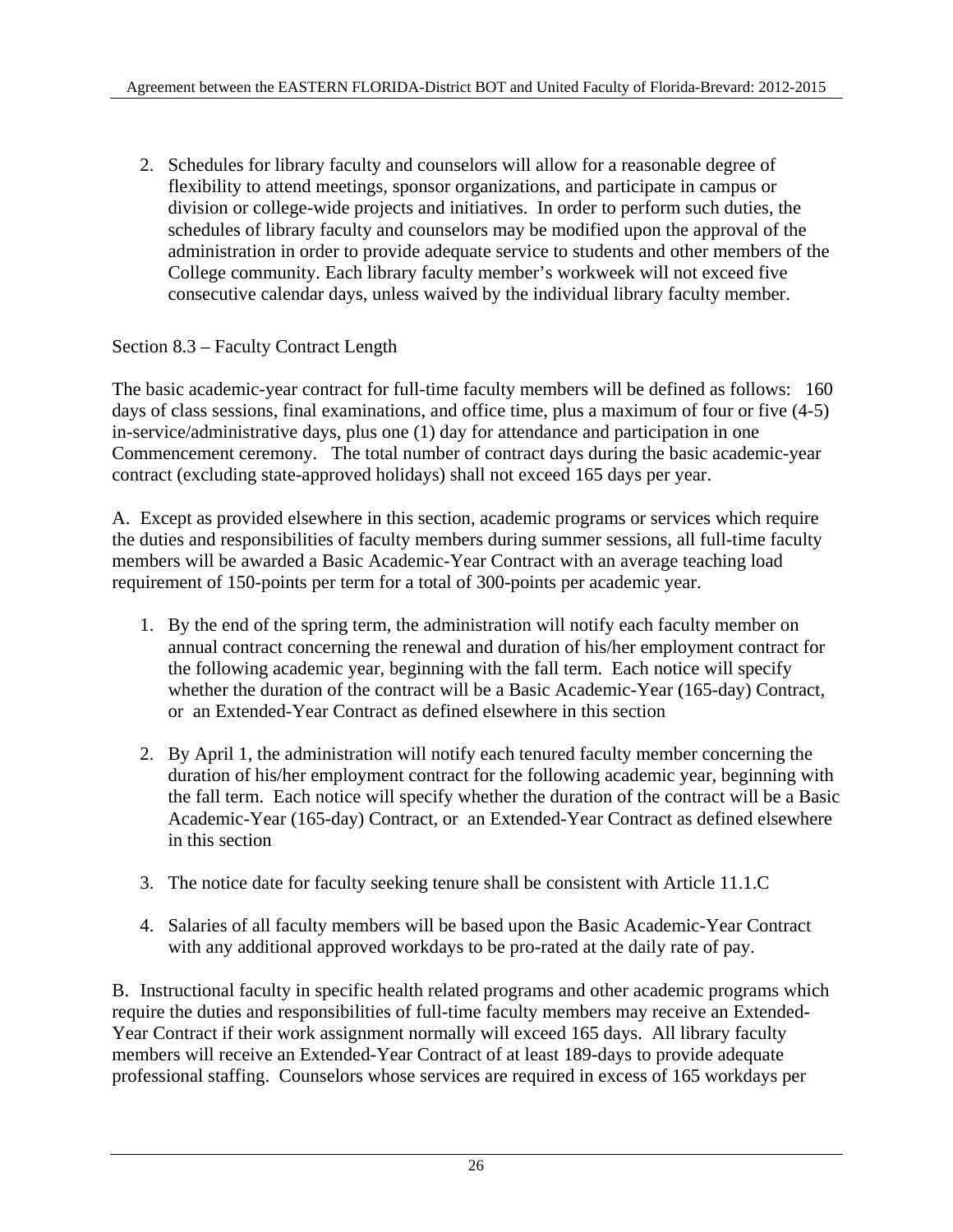year may be issued an Extended-Year Contract by the administration in order to ensure adequate professional staffing.

- 1. The duration of the Extended-Year Contract will be based upon the Basic Academic-Year contract with the addition of term responsibilities necessitated by the length of the particular academic program, service, or project.
- 2. The determination of such duty days will be made by the supervising administrator in consultation with the individual faculty member and the supervising administrator.
- 3. The salary for an Extended-Year Contract will be calculated by pro-rating the Basic Academic-Year Contract as follows: the daily-rate of pay will be calculated by dividing the faculty member's annual salary for a Basic Academic-Year Contract by 165; and the resulting daily pay rate will be multiplied by the number of days, thereby yielding the revised salary for the Extended-Year Contract.

C. Upon the approval of the administration, a faculty member may be awarded an Extended Year Contract when assigned to temporary duties involving primarily non-instructional responsibilities.

- 1. An Extended Year Contract may be awarded for such activities as regional accreditation or reaffirmation, special task-force projects or assignments, or similar activities that may warrant or require the year-round responsibilities of a full-time faculty member.
- 2. An Extended Year Contract will not be awarded to full-time faculty members for the performance of full-time administrative duties and responsibilities.
- 3. The salary for an Extended Year Contract will be calculated by pro-rating the Basic Academic-Year Contract as follows: the daily-rate of pay will be calculated by dividing the faculty member's annual salary for a Basic Academic-Year Contract by 165; and the resulting daily pay rate will be multiplied by the number of days, thereby yielding the revised salary for the Extended Year Contract.

Section 8.4 – Instructional Faculty Responsibilities

A. Office hours denote regularly-scheduled time periods during which faculty members will be available onsite for one-on-one consultations with students in a non-classroom setting, to provide instructional, program-related, or similar academic assistance to students on an as-needed basis. Although such consultations are customarily scheduled in faculty members' assigned offices, the consultations may be scheduled in other public locations upon the prior approval of the Provost, or as provided elsewhere in this agreement.

1. Each faculty member shall publish and maintain ten (10) office hours per week during the Basic Academic Year.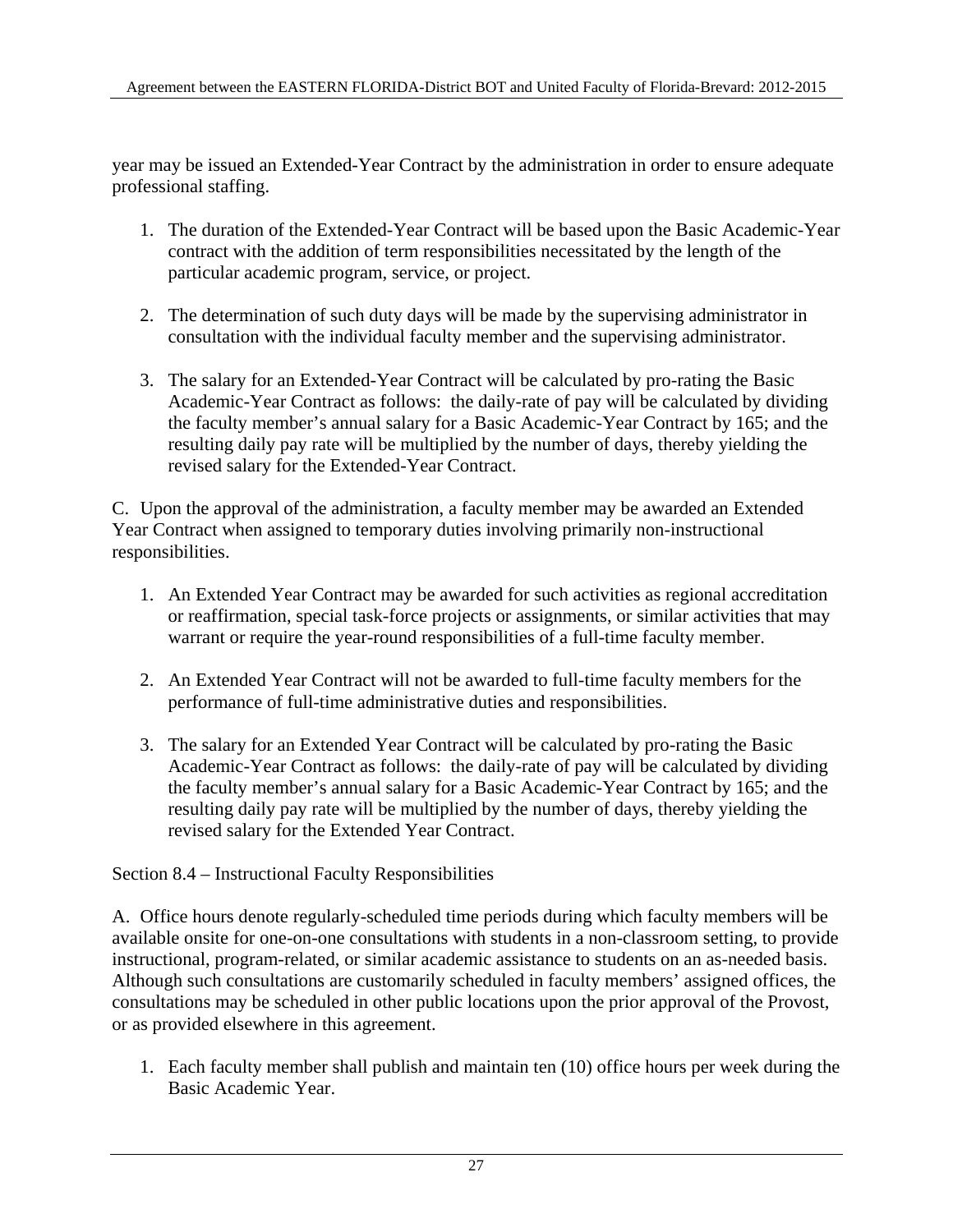- a. At least five (5) of these office hours must be in scheduled in minimum increments of thirty (30) consecutive minutes over a period of not less than four (4) workdays.
- b. The remaining office hours may be scheduled in increments of no fewer than ten (10) minutes each, at the discretion of the individual faculty member
- c. The availability and location of these office hours shall be provided in writing to the students and supervising administrator by the end of the second week of classes. If the location is to be at any place other than the faculty member's office or in a classroom between classes, the faculty member and the immediate supervising administrator will agree upon the location.
- d. If held in the classroom between classes, the faculty member must be assigned to that classroom during the class time immediately before and after.
- e. In emergencies or other unusual circumstances, the Provost may approve exceptions to the published schedules of office hours for individual faculty members.
- 2. Each faculty member will be available by appointment for one (1) additional office hour for each thirty (30) overload-points or major part thereof. If no appointment requests are made, the faculty member will be under no obligation to provide such additional hours.
- 3. If a student must schedule an appointment at a mutually agreeable time other than during a scheduled office hour, the faculty member may post a notice to students, with a copy to the supervising administrator, that the faculty member has cancelled equivalent office hours during that week.
- 4. Faculty members whose instructional assignments include health related programs for which clinical experience is required of participating students, will be permitted to schedule a maximum 50% of their required office hours at the clinical site, in addition to their required clinical-instruction hours.
- 5. All faculty members may schedule a maximum five hours of office time online and/or at a publicly accessible location other than the College. Instructors who teach distance learning courses will be permitted to hold one (1) additional office hour for each three (3) credit course either online are at a publicly accessible location other than the College.
- 6. In the event that the instructional load is comprised entirely of online courses, the faculty member may account for all in-class and on-campus or division hours at publicly accessible locations other than College facilities. This does not preclude the faculty member from meeting with the student if either the student or faculty member so desire.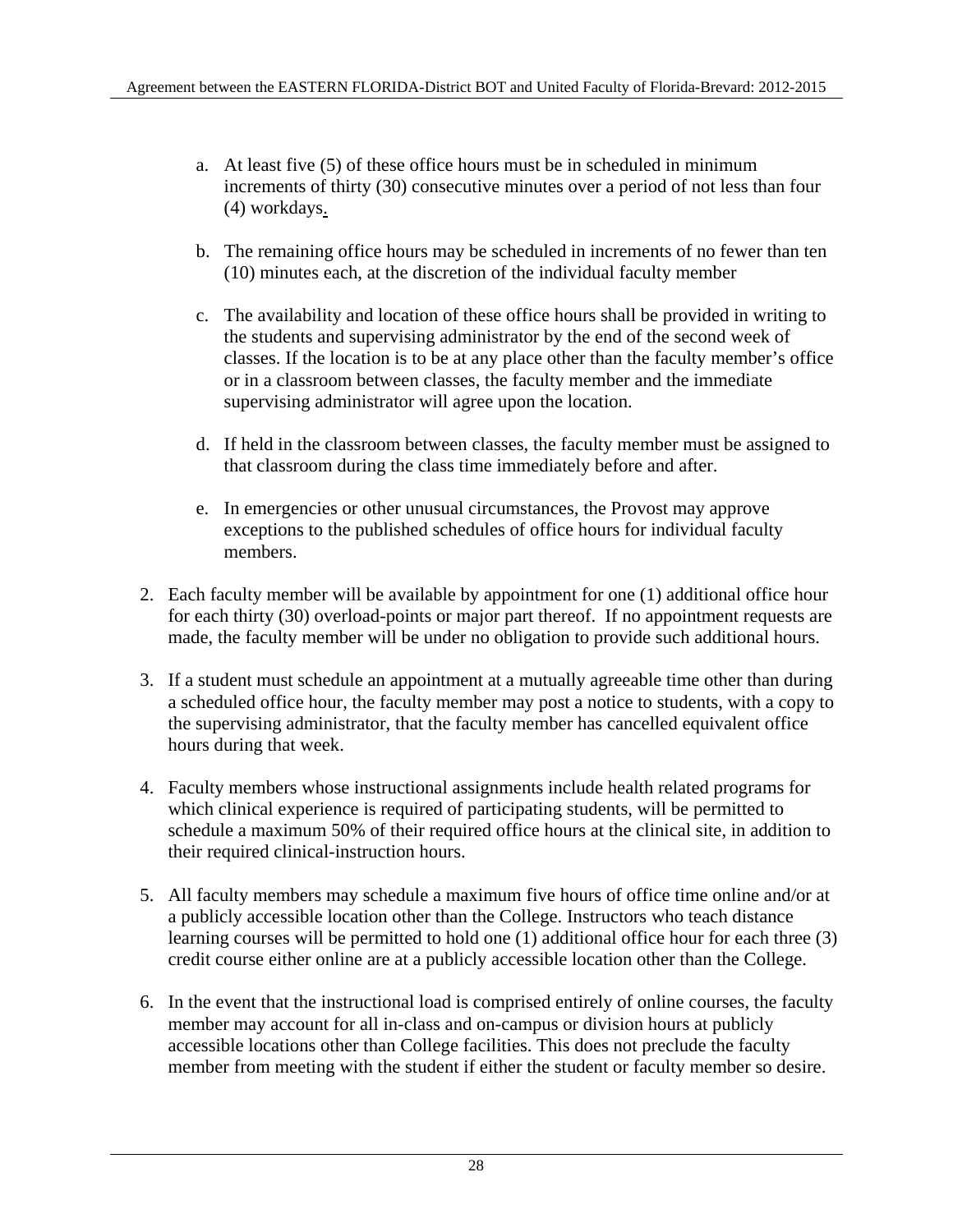B. Faculty members shall instruct students in conformance with the material listed in the discipline-approved course profiles, and as defined by the course descriptions published in printed and/or online editions of the College catalog.

C. Faculty members will collaborate with the College administration to provide accommodation to students with disabilities when the student, at his/her earliest opportunity, provides the required written notice to the faculty member. Faculty members will not be held responsible for failure to provide such accommodations prior to the receipt of the required written notice from the student.

D. Faculty are expected to make a course syllabus available to the students no later than the first day of class. In the event of a schedule change within four (4) weeks prior to the start of the class, the instructor shall post the syllabus no later than the end of the second week of classes. The written syllabus and the online syllabus must include the following required information: course title, course prefix/number, number of credit hours, name of instructor, telephone number where the instructor may be reached conveniently, schedule and location of office hours, course meeting times, course description, textbook requirements, grading/examination system, attendance policy, instructional methodologies (*e.g.*, lectures, laboratory demonstrations, group presentations, group discussions, quizzes, etc.), instructional format(s) pertaining to the course, (e.g., in-person, online, hybrid), officially established learning objectives for the course, tentative lecture/course schedule, and other reasonable requirements established by the individual instructor.

E. At the conclusion of each academic term, for the sole purposes of professional selfimprovement and the continuous improvement of college-wide teaching and learning, each faculty member will be required to review the results of any student-opinion surveys completed by students who enrolled in each course or section taught by the instructor during the pertinent academic term.

F. It is the responsibility of the Administration to assign faculty members to teach courses in their respective academic disciplines at times and locations and/or in instructional formats which meet the needs of students. Where such assignments involve synchronous instructional formats primarily, these assignments may include both day and evening classes. Evening classes which are assigned to a faculty member will be scheduled within an eight-hour period during the applicable workday, with a minimum period of twelve (12) consecutive hours separating the end of the evening class and the beginning of the faculty member's assignments on the following workday. However, a faculty member may agree to waive these requirements by sending an email to the supervising administrator.

G. Instructional faculty members will fulfill all other professional obligations, terms, and conditions which apply to all faculty members as delineated throughout this Article.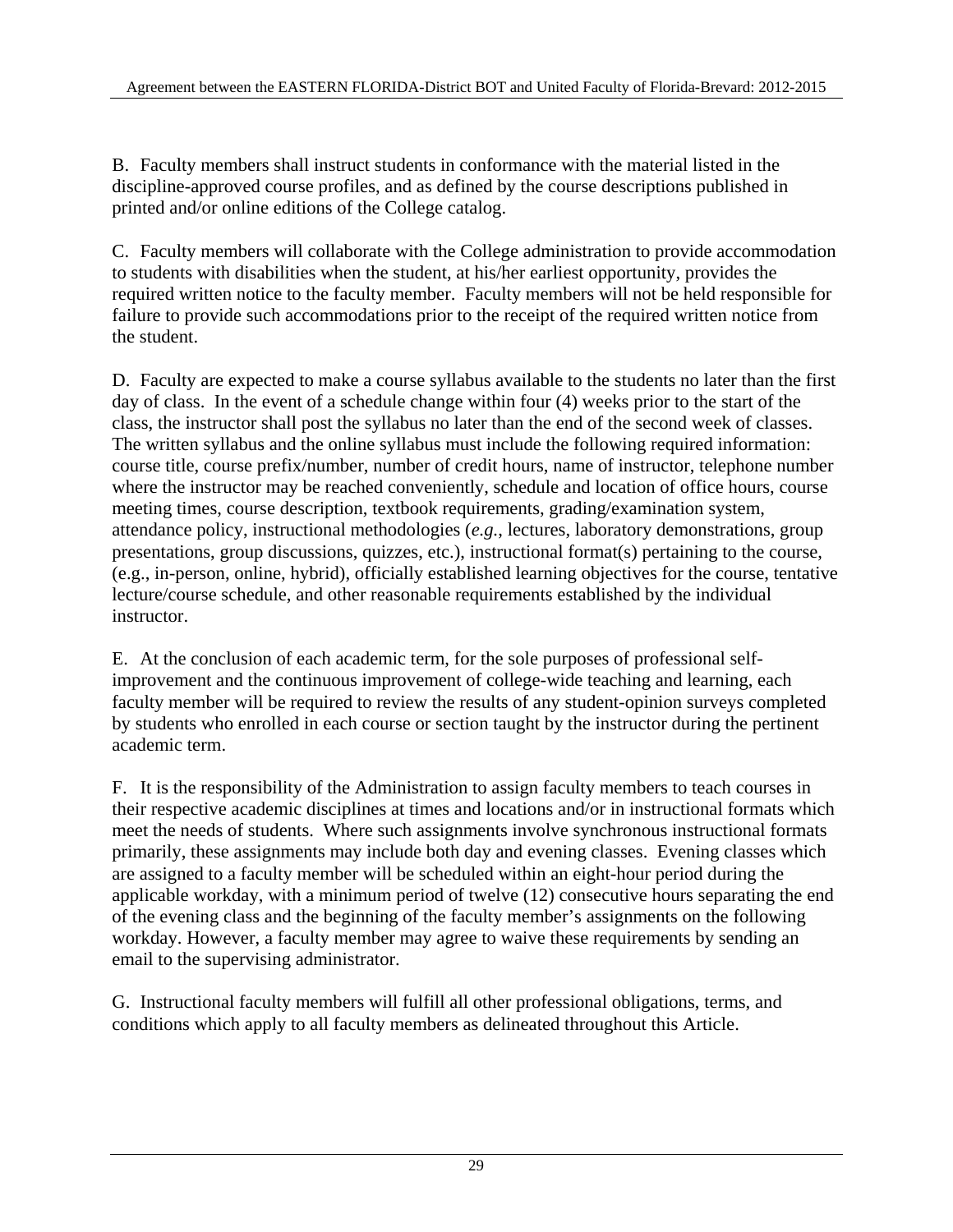#### Section 8.5 – Library Faculty Responsibilities

The primary responsibilities of a library faculty are library science/information, literacy curriculum and maintaining the professional integrity of the content, collections, and services of the academic libraries. To be in compliance with the requirements of the Southern Association of Colleges and Schools and any other applicable accrediting agencies, each library faculty member must satisfy the minimum certification requirements established by these agencies. The Administration will provide the appropriate support services and personnel to enable each library faculty member to perform his/her responsibilities to the College.

A. Library faculty members shall mutually determine their schedules as may be necessary to meet professional-staffing requirements as determined by the supervising administrator, and within the provisions of Sections 8.2 and 8.3 of this Article. Unless by mutual agreement otherwise, full-time library faculty members will be accorded a minimum of eight (8) consecutive weeks of non-paid release time, during which the library faculty member will not be assigned duties or responsibilities by the supervising administrator.

B. Library faculty members may be assigned to teach all or portions of a course as part of their contractual duties to the College.

- 1. Courses taught by library faculty members shall be limited to information research, information technology, library skills, or similar academic content relevant to undergraduate-level library services in undergraduate institutions within the State of Florida higher-education system.
- 2. Courses assigned to library faculty members may be for credit or non-credit, and may include seminars, workshops, or portions of College-sponsored conferences or in-service opportunities assigned by the supervising administrator.
- 3. When teaching a course or portion of a course, either as part of their regular work assignment or as an overload assignment, library faculty members must also meet the teaching-related responsibilities of instructional faculty members as provided in Section 8.4, paragraphs B through F above.
- 4. Library faculty shall be permitted a maximum of one (1) hour of preparation time for each one (1) hour of class time.
- 5. Such teaching and preparation must not interfere with the scheduling of any library faculty member's other professional duties as assigned by the supervising administrator.

C. The salary of library faculty members is intended as compensation for all hours worked. However, recognizing that there are unusual circumstances, such as sickness when covered, understaffing, or other times when librarians may be required to work hours beyond the normally-required thirty-five (35) hours per week to perform the faculty's job, librarians will be entitled to receive additional compensation as follows: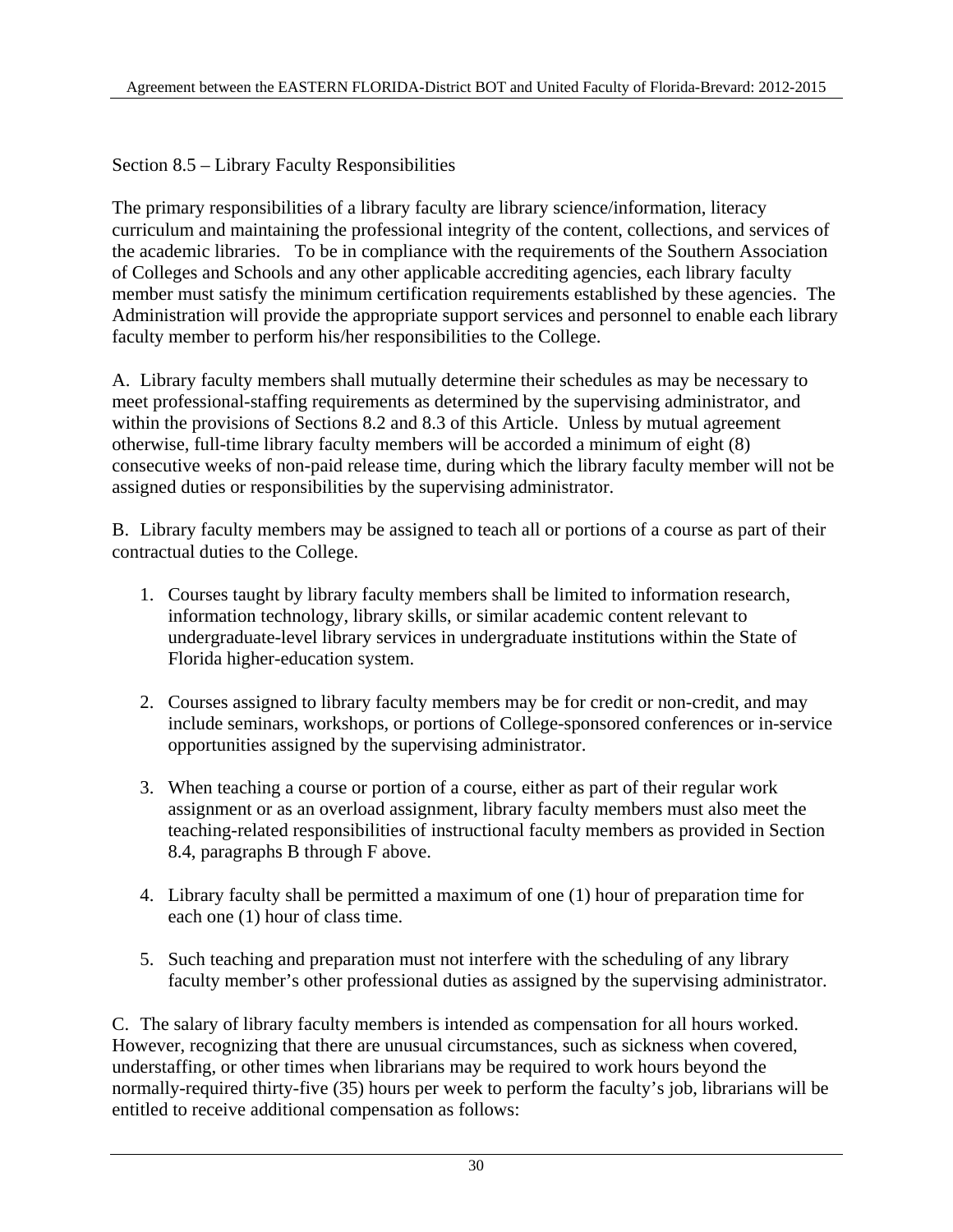- 1. When the library faculty member is required to work in excess of thirty-five (35) hours during the workweek assigned by the supervising administrator.
- 2. When the librarian's supervising administrator approves of the extra hours worked.
- 3. When approved, the additional compensation for services exceeding thirty-five (35) hours per week will equal one (1) hour of compensatory time for each hour actually worked in excess of the thirty-five-hour work week.
- 4. Compensatory time must be utilized by the library faculty member to whom it is allotted; is not transferrable to any other faculty; and is not payable upon the termination of the faculty's service to the College, nor can it be utilized in conjunction or coordination with the termination of the faculty's service to the College.
- 5. Professional time spent by library faculty members for the teaching of overloads, or in connection to the teaching of such overloads, is neither regarded nor construable as "extra time worked" as delineated in this Section.

D. Library faculty members are required to fulfill other professional obligations, terms, and conditions applicable to all faculty members as delineated throughout this Article.

Section 8.6 – Counselor Faculty Responsibilities

The primary responsibility of a counseling faculty member is to engage in activities directly related to counseling. To be in compliance with the requirements of the Southern Association of Colleges and Schools and other applicable accrediting agencies, each counseling faculty member must satisfy the minimum certification requirements established by those agencies. The Administration shall provide the necessary support services and personnel to enable each counseling faculty member to perform his responsibilities.

A. Counseling faculty members shall mutually determine their schedules as may be necessary to meet staffing requirements as determined by the supervising administrator and within the provisions of Sections 8.2 and 8.3 of this Article. The actual number of workdays of counseling faculty members may or may not coincide with the number of workdays required of full-time instructional faculty members. Unless by mutual agreement otherwise, full-time counseling faculty members will be accorded a minimum of eight (8) consecutive weeks of non-paid release time, during which the library faculty member will not be assigned duties or responsibilities by the supervising administrator..

B. Counseling faculty members may teach all or part of a course as part of their contractual duties.

1. Courses assigned to counseling faculty members may be for credit or non-credit, and may include seminars, workshops, or portions of College-sponsored conferences or in-service opportunities assigned by the supervising administrator.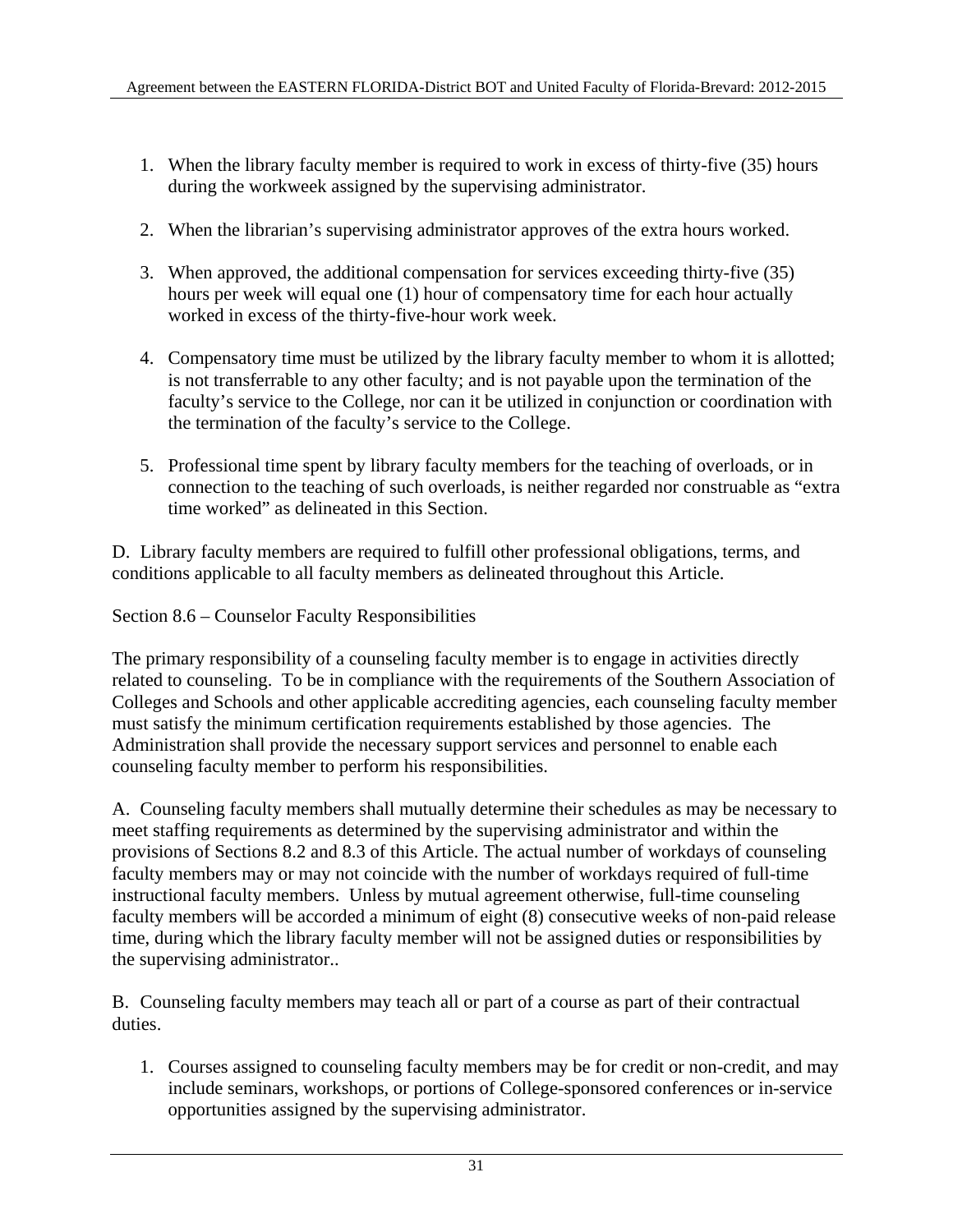- 2. When teaching a course or portion of a course, either as part of their regular work assignment or as an overload assignment, counseling faculty members must also meet the teaching-related responsibilities of instructional faculty members as provided in Section 8.4, paragraphs B through F above.
- 3. Counseling faculty members shall be permitted a maximum of one (1) hour of preparation time for each one (1) hour of class time.
- 4. When teaching a course or portion of a course, either as part of their regular work assignment or as an overload assignment, library faculty shall also meet the teachingrelated responsibilities of instructional faculty members as provided in Section 8.5, paragraphs B through F above.
- 5. Such teaching and preparation must not interfere with the scheduling of any counseling faculty member's other professional duties as assigned by the supervising administrator.

C. The salary of counseling faculty members is intended as compensation for all hours worked. However, recognizing that there are unusual circumstances, such as sickness when covered, understaffing, or other times when counseling faculty members may be required to work hours beyond the normally-required thirty-five (35) hours per week to perform the employee's duties and responsibilities, counseling faculty members will be entitled to receive additional compensation as follows:

- 1. When the counseling faculty member is required to work in excess of thirty-five (35) hours during the workweek assigned by the supervising administrator.
- 2. When the counseling faculty member's supervising administrator approves of the extra hours worked.
- 3. When approved, the additional compensation for services exceeding thirty-five (35) hours per week will equal one (1) hour of compensatory time for each hour actually worked in excess of the thirty-five-hour work week.
- 4. Compensatory time must be utilized by the counseling faculty member to whom it is allotted, and is not transferrable to any other employee; and is not payable upon the termination of the employee's service to the College, nor can it be utilized in conjunction or coordination with the termination of the employee's service to the College.

D. Counseling faculty members shall also fulfill other professional obligations, terms, and conditions for all full-time faculty members as delineated throughout this Article.

Section 8.7 – Additional Professional Obligations

A. Faculty members shall be required to attend no more than five (5) in-service/administrative days per year under a Basic Academic-Year Contract and no more than six (6) inservice/administrative days under an Extended Extended-Year Contract.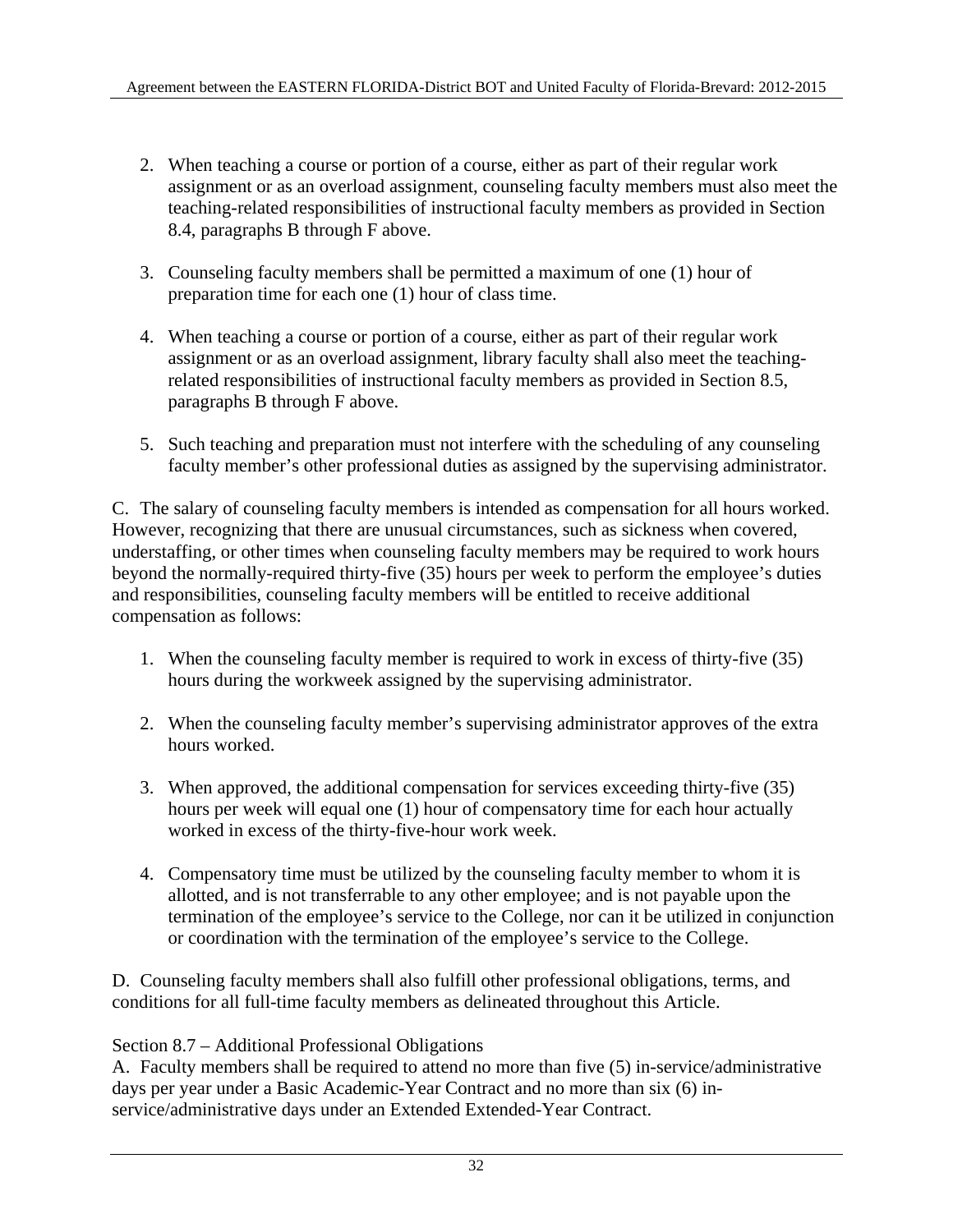B. All full-time faculty members will participate with other faculty colleagues in their respective academic disciplines in order to develop, revise and implement courses or programs as needed.

C. All full-time faculty members will be responsible for maintaining records for a minimum of two years, preparing for classes, grading papers, tests and other required student assignments, evaluating textbooks, and maintaining professional competence.

D. All full-time faculty members will participate in college-wide programs or initiatives designed collaboratively by the faculty and administration of the College for the purposes of identifying, assisting, and encouraging at-risk students to attain their educational goals.

E. Faculty members will attend academic curriculum cluster meetings scheduled by the administration with a minimum of five (5) working days' prior notice, unless the faculty member is on approved leave or has a verifiable appointment, assignment or commitment which cannot be rescheduled by the faculty member without undue personal effort and/or personal expense.

F. Faculty members shall attend all required, scheduled district-wide meetings, campus or division-wide meetings and those area meetings convened by an immediate supervising administrator pertaining to College matters, unless on approved leave or with authorization from his immediate supervising administrator. The Administration will utilize all reasonable communication efforts to provide the faculty member with sufficient notice prior to scheduled meetings. The Administration recognizes that regularly scheduled class assignments that may interfere with the faculty member's attendance may constitute authorized leave from attending such meetings. On designated in-service/administrative days, all full-time faculty members will engage solely in professional activities that are approved in advance by the Administration.

G. All full-time faculty members will participate in College-approved committees, community groups, and professional organizations. This includes committees, assessments and activities determined to be necessary for the attainment of programmatic and regional accreditation.

H. All full-time faculty members will periodically establish goals and provide self-assessments to the appropriate Provost as part of their periodic evaluation process as provided in Article 9.

I. Both the UFF-Brevard and the administration of the College recognize that the quality of student activities is enhanced by faculty participation and support. All full-time faculty members are encouraged to support student activities by attending College-approved student activities, presentations, and events, and also to serve as sponsors for College-approved student clubs, activities and initiatives.

J. Faculty members who are on continuing contract will attend one graduation ceremony per year in regalia unless properly excused. The College will take responsibility for making arrangements to have proper regalia available.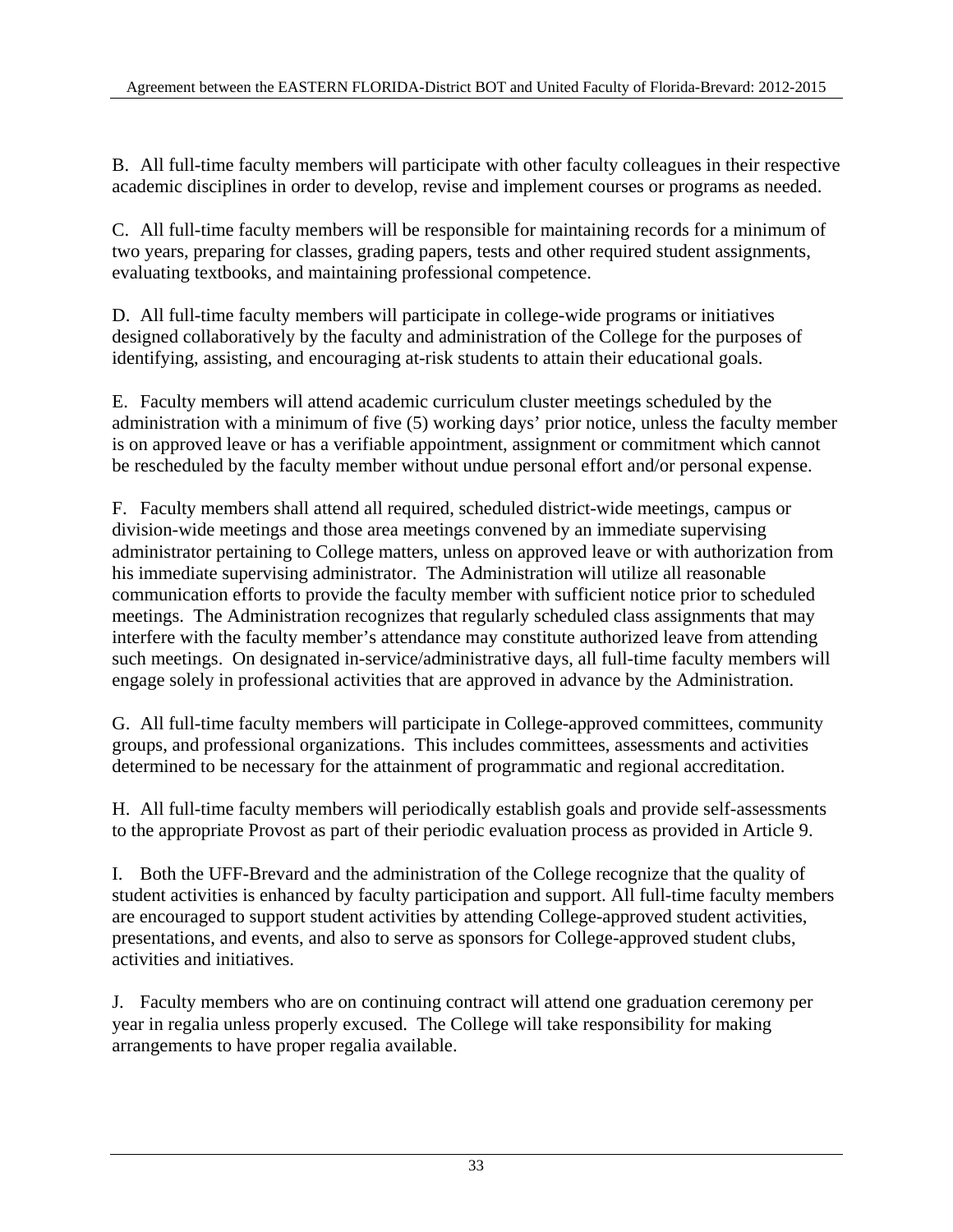Section 8.8 – Other Terms and Conditions

A. The Administration may utilize scheduling variations to meet the needs of students, which may include such variations between one-week courses, up to 17 week courses, or any similar scheduling variations in any term.

B. The Administration may require an instructional faculty member assigned to a program involving affiliates or off-campus or division sites to work on a Board-approved holiday to meet the schedule established by the affiliate or other off-campus or division entity. However, the Administration will work with such affiliates and off-campus or division sites to schedule such assignments on College workdays. The Administration will make every reasonable effort to schedule the faculty member's contractual days within consecutive weeks. However, a faculty member on a Basic Academic-Year Contract whose contractual days are so adjusted shall receive a period of at least eight (8) consecutive weeks each contractual year in which he is not on duty unless waived by the faculty member.

C. Faculty with a multi-campus or division assignment as part of their regular duties will be reimbursed for travel from one campus or division to another if necessary within the same work day. Faculty required to travel for other purposes will be reimbursed as provided in College Procedures.

D. It is understood that all College faculty, as a general rule, are to be required to provide assurances, on a regular basis, of fulfillment of employment responsibilities.

Section 8.9 – Instructional Faculty-Load Point System

A. To facilitate calculation of various combinations of credit hours and contact hours in various classroom, laboratory, clinical, workshop, studio, and other settings, and courses taught as overload by library and counseling faculty, courses will be assigned point values. The source for course credit hour and contact hour equivalents is 6A-10.033 FAC (Postsecondary Credit Definitions). One (1) college credit is based on the learning expected from the equivalent of fifteen (15) fifty-minute periods of classroom instruction; with credits for such things as laboratory instruction, internships, and clinical experience based on the proportion of direct instruction to the laboratory exercise, internship hours, or clinical practice hours.

B. Definitions: All courses offered at the College will be designated as one of the following:

1. Lecture**:** A lecture course is one in which the number of class hours (50-minutes each) per week equals the semester hours credit for the course. A lecture class is one in which the student is a passive listener and/or a participant in activities/discussions conducted among other students and the instructor. The instructor actively controls the amount and quality of information which is directed to a specific objective. A lecture class is typified by the amount of preparation preceding the lecture and by the amount of in-class and post-evaluation of the student's out-of-class work, which usually includes reading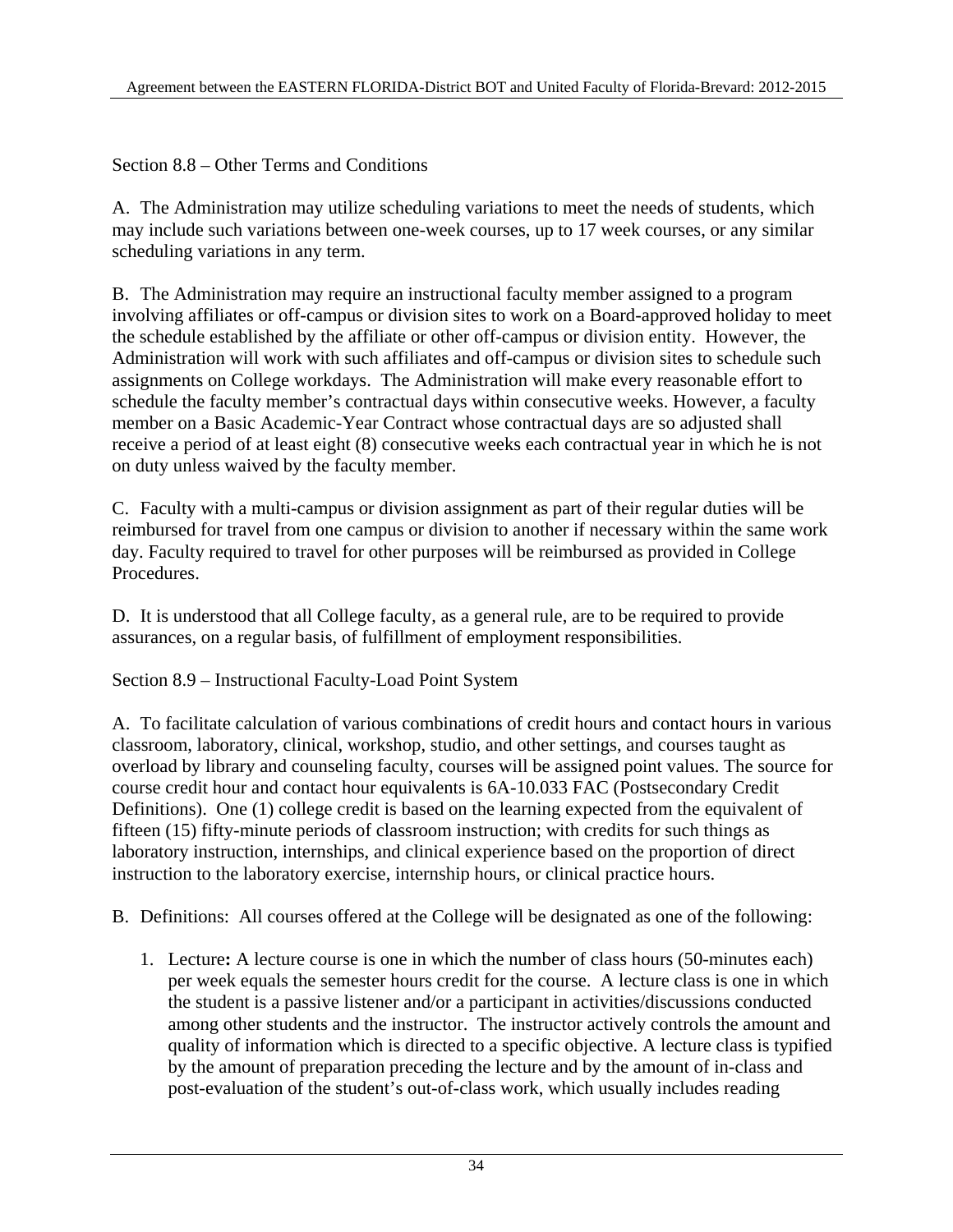assignments, term papers and other assignments. A lecture course shall meet for fifteen (15) fifty (50) minute sessions per credit hour.

- 2. Laboratory: A laboratory course is one in which the contact hours per week do not equal the semester hour credit for the course. A laboratory experience involves preparation on the part of the instructor and/or laboratory assistant which organizes laboratory accoutrements in such a way that demonstrations, experiments, etc., have predictable outcomes. The laboratory experience takes place in a controlled environment with dependence on the student's motor involvement in the learning experience. Instruction generally takes place on a one-to-one basis between the student and the instructor at the laboratory station. Laboratory experiences may be scheduled for a class or be open to a student to work at his own pace under supervision. The ratio of credit hours to contact hours in a laboratory course varies but is usually more than one (1) contact hour per credit hour. Commonly denoted with an "L" designator.
- 3. Clinical: A clinical course may have lecture hours and/or clinical hours, and each will be credited with points respectively. The ratio of credit hours to contact hours in a clinical course varies but is usually several contact hours per credit hour. A clinical experience has unique characteristics which include:
	- a. The learning experience takes place in a "real life" environment that is generally located in an area not under the direct control of the College or its agents;
	- b. There is an element of uncertainty in the learning situation, with discrete events are not pre-programmed;
	- c. There are different procedures for the instructor/staff preparation and for student evaluation in a clinical experience than in lectures and/or laboratory classes;
	- d. A faculty member in a clinical situation has on-site instructional/supervisory responsibilities for the student and evaluates the student by personal observation.
- 4. Distance Learning**:** Distance learning is defined as a formal educational process in which the majority of the instruction (interaction between students and instructors and among students) in a course occurs when students and instructors are not in the same place. Instruction may be synchronous and/or asynchronous.
	- a. A distance learning course may employ correspondence study, or audio, video or computer technologies.
	- b. Distance learning includes those courses that are prepared by faculty and nonfaculty members.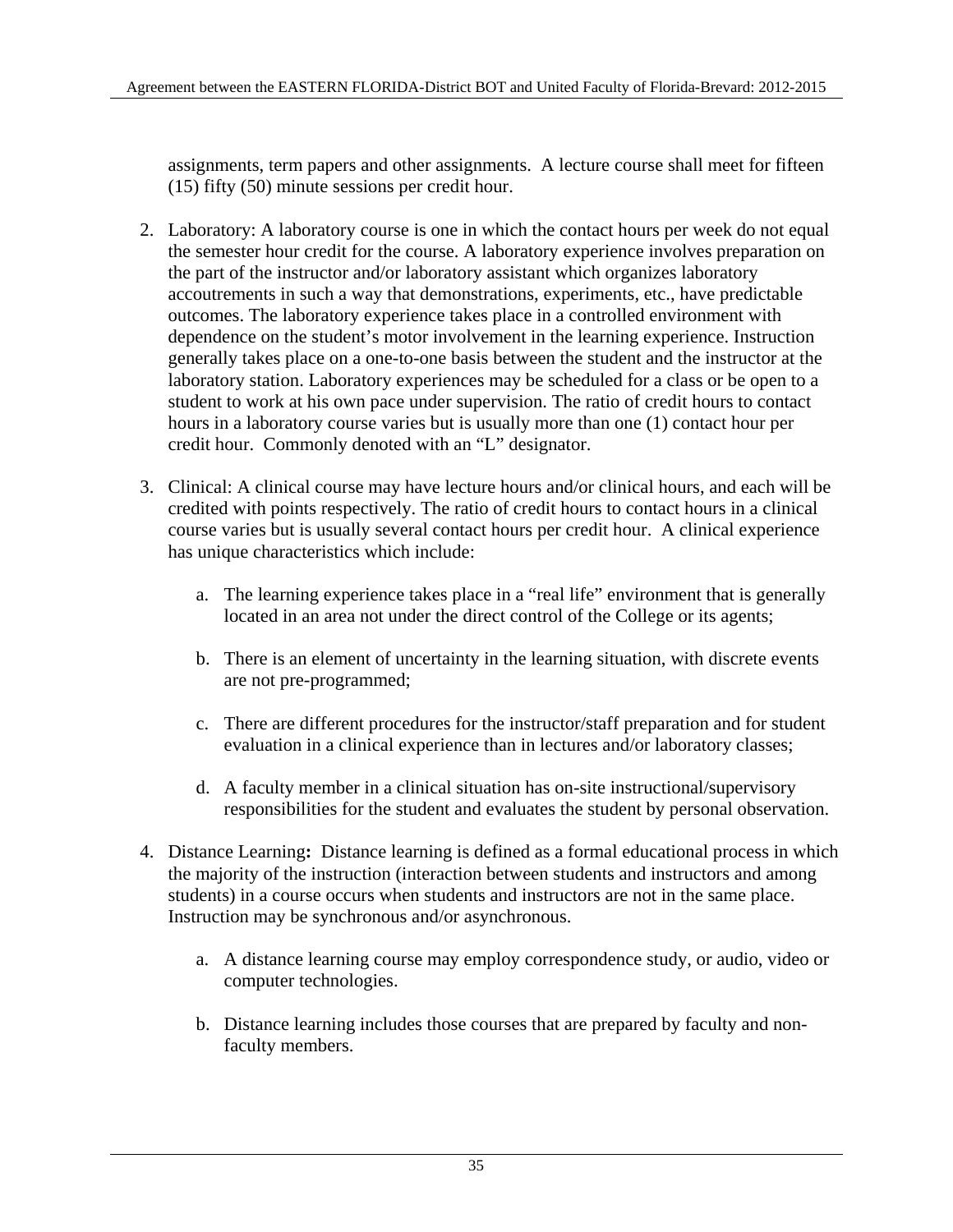- c. The instructor actively controls the amount and quantity of information which is directed to a specific objective. A Distance Learning class is typified by the consistent interaction between the instructor and the student.
- d. A Distance Learning class is typified by the amount of preparation preceding the electronic communication and by the amount of the student's on-line assignments and post-evaluation of student's work, which may include reading assignments, term papers, etcetera. This does not include the use of computers, e-mails or other electronic media as part of the instructional methodology for lecture, laboratory or clinical courses.
- e. Online Sections may be considered as part of the faculty member's regular load .
- f. A section will have a minimum of 15 enrolled (unless otherwise approved for a lesser number by the Provost).
- g. A section will have a maximum of 30 enrolled.
- 5. Faculty of Record**:** In some clinical, practicum or cooperative education/work experience courses, the student's primary learning experience may be through work-related training. In such courses, the student's work activities are directed by a clinical/work supervisor. In such courses, a full-time faculty member develops performance-based modules and assigns grades based on the evaluation supplied by the clinical/worksite supervisors. A full-time faculty member supervises the students through coordination with the clinical or work supervisor and through scheduled visits to the clinic or work sites. If a course combines a clinical worksite and faculty-of-record responsibilities, the portion of the course devoted to clinical/worksite responsibilities will receive clinical/worksite points, and the remaining portion will receive faculty-of-record points.
- 6. Applied Music Course**:** A student-performance-based music course in which there is only one-to-one interaction between the instructor and the student for the duration of at least one-half contact hour per week.
- 7. Ensemble Music Course**:** A student-performance-based music course in which multiple students are instructed within a classroom or rehearsal environment.
- 8. Workshop Course**:** A workshop course involves performance or practice taking place in a workshop, theatre, or studio environment.
- 9. Independent Study Course An independent study course is one that has a college course prefix and number, utilizes a delivery method designed for one-on-one instruction, is a Eastern Florida established course, and complies with that course's approved description and objectives.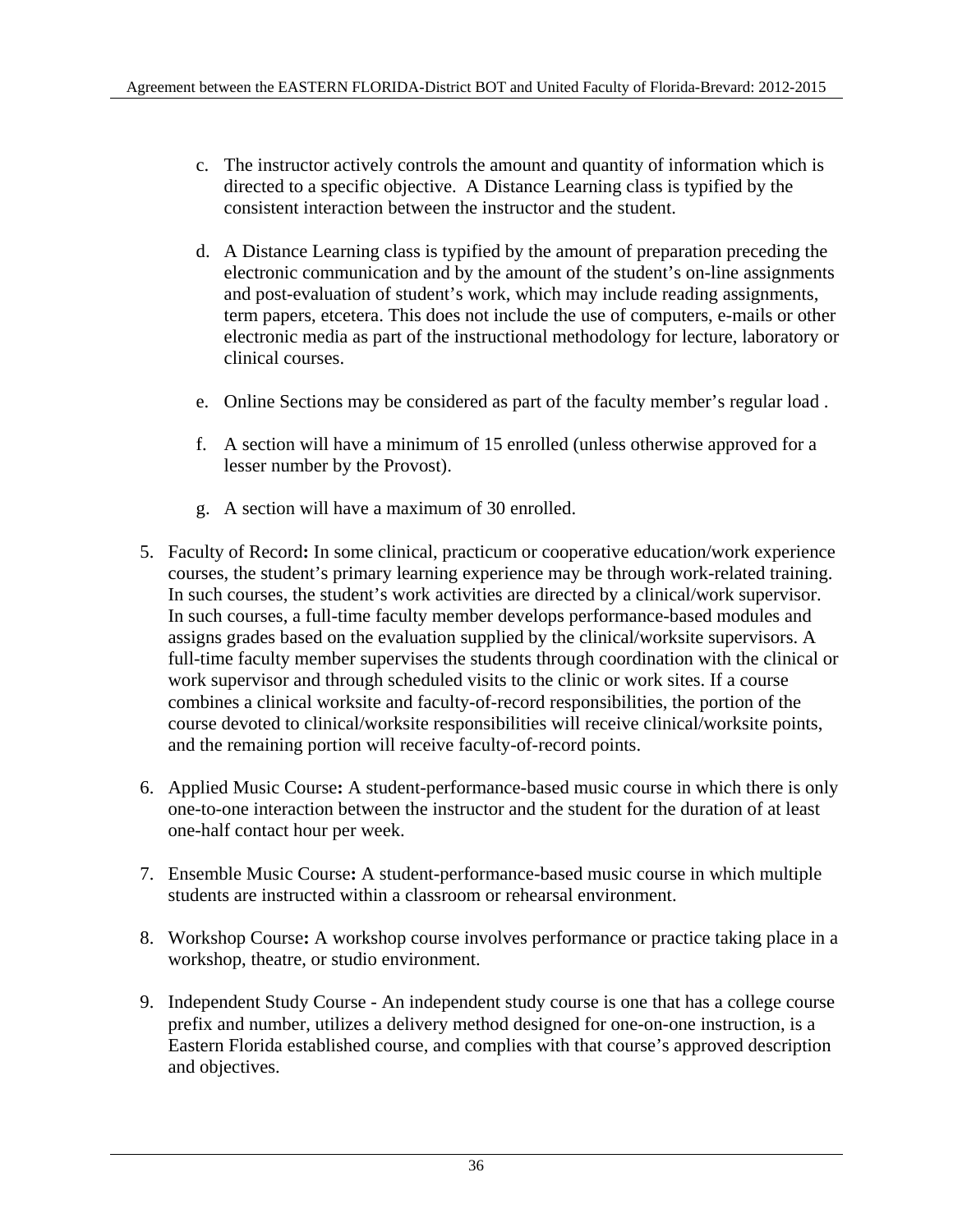- 10. PSAV: Career credit is the type of credit assigned to courses or course equivalent learning that is part of an organized and specified program leading to a career certificate. It applies to postsecondary adult career courses. One (1) career credit is based on the learning expected from the equivalent of thirty (30) hours of instruction.
- 11. Combination: A course which combines lecture with either laboratory or clinical activities section. Commonly denoted with a "C" designator.
- 12. Administration and faculty will arrive at a mutually satisfactory proportion/balance between dual enrolled and non-dual enrolled students in a given classroom section.
- C. Value by Major Function
	- 1. Lecture**:** One (1) lecture credit hour equals ten (10) points.
	- 2. Laboratory**:** One (1) laboratory contact hour per week equals ten (10) points.
	- 3. Clinical**:** One (1) clinical contact hour per week equals ten (10) points.
	- 4. Distance Learning: One (1) distance learning instructional credit hour equals ten (10) points.
	- 5. Faculty of Record**:** One (1) faculty-of-record course credit hour equals eight (8) points. However, the maximum number of points awarded for a faculty-of-record course will not exceed forty (40) points.

| Faculty-of-Record                           |                                                                                                                                                                 |                     |                     |  |  |
|---------------------------------------------|-----------------------------------------------------------------------------------------------------------------------------------------------------------------|---------------------|---------------------|--|--|
| (Courses with Clinical or Work Supervisors) |                                                                                                                                                                 |                     |                     |  |  |
|                                             | Maximum                                                                                                                                                         | Number of           | Maximum             |  |  |
| Course Credit                               | Number of                                                                                                                                                       | Points Per          | <b>Total Points</b> |  |  |
|                                             | <b>Contact Hour</b>                                                                                                                                             | <b>Contact Hour</b> | Paid to Faculty     |  |  |
|                                             | Per Week                                                                                                                                                        |                     |                     |  |  |
|                                             |                                                                                                                                                                 |                     |                     |  |  |
|                                             | $\mathcal{D}_{\mathcal{A}}^{\mathcal{A}}(\mathcal{A})=\mathcal{D}_{\mathcal{A}}^{\mathcal{A}}(\mathcal{A})\mathcal{D}_{\mathcal{A}}^{\mathcal{A}}(\mathcal{A})$ |                     | 16                  |  |  |
|                                             |                                                                                                                                                                 |                     | 24                  |  |  |
|                                             |                                                                                                                                                                 |                     | 32                  |  |  |
|                                             |                                                                                                                                                                 |                     |                     |  |  |

- 6. Applied Music**:** An applied music instruction course taught by a full-time faculty member will be compensated at the rate of 5 load-points for each half hour of applied music instruction, not to exceed 40 points per term.
- 7. Ensemble Music Course**:** A course taught by a full-time faculty member will be compensated at the rate of ten (10) semester load points per 50-minutes of weekly instruction time.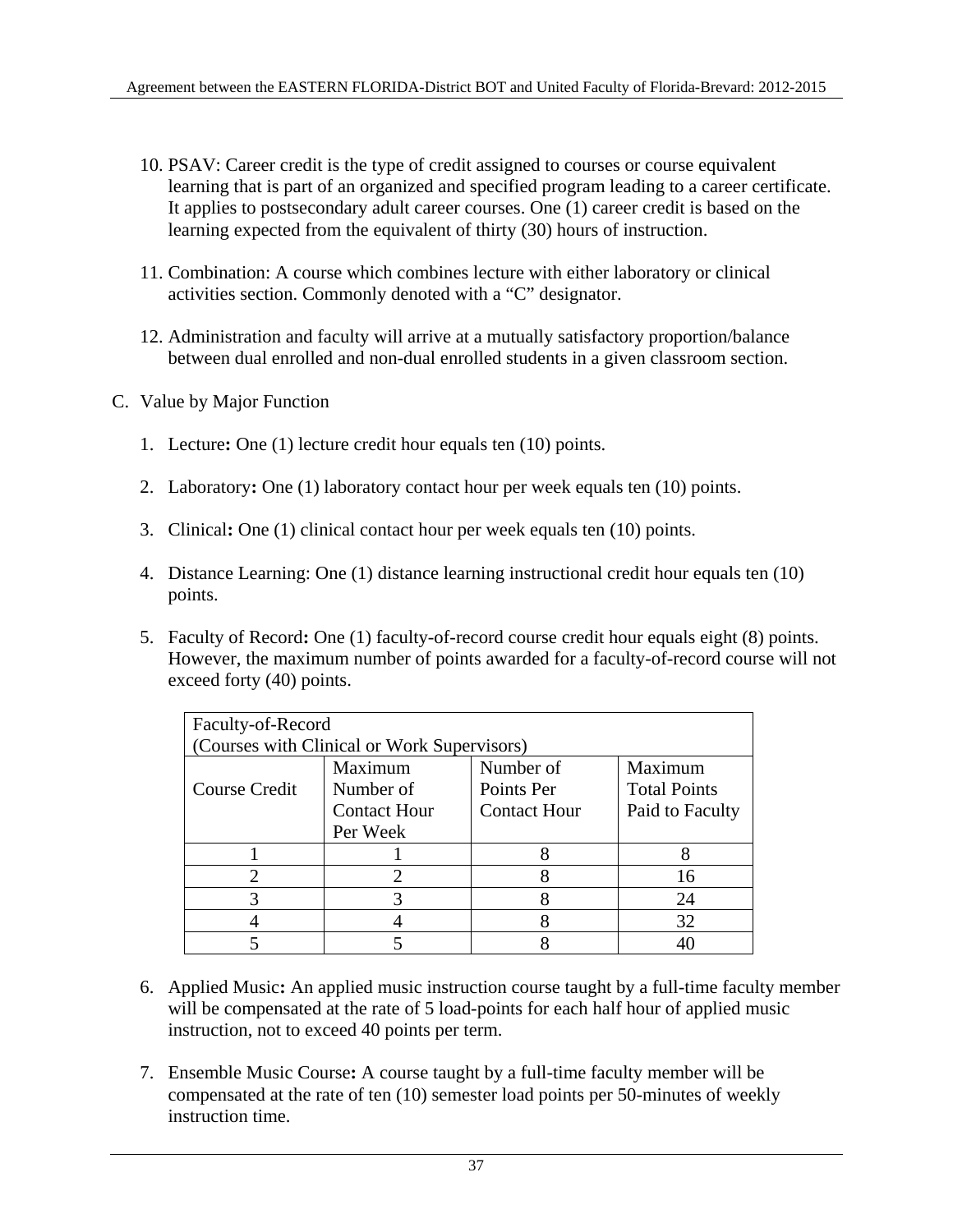- 8. Workshop Course**:** One (1) workshop contact hour per week equals eight (8) points.
- 9. Independent Study Course: For independent study assignments, a faculty member shall receive the equivalent of two overload-points per student, up to a maximum of 15 students for a three credit course, after which the 30 point maximum will be applicable without regard to the number of students.
- 10. PSAV: One (1) lecture or laboratory contact hour per week equals ten (10) points.
- 11. Combination: If a course combines a lecture and laboratory section or a course combines a lecture and clinical section, the portion devoted to lecture will receive the lecture points, and the remaining portion will receive the laboratory points or clinical points.

### Section 8.10 – Meeting Load-Point Obligations

A. An instructional faculty member on a Basic Academic-Year Contract (165-days) will fulfill his/her contractual obligation by earning 300 load-points or its equivalent within the academic year. While the expectation is that a faculty member will teach 150 load-points in each of the Fall and Spring Terms to meet his/her obligation, the Administration shall consider a faculty member who has at least 144 load-points and not more than 154 load-points to have fulfilled his/her contractual obligation for the respective term. The supervising administrator, by mutual agreement with the faculty member, may elect to average the load-points over the two semesters allowing less than 150 points in one term provided that the total for the two semesters is 300. Extra compensation for all overloads is also subject to the overload compensation requirements of Section 8.11 below.

B. Except as specified in Section 8.10. A above, an instructional faculty member on an Extended Year Contract must earn 150 load-points or its equivalent in each of the Fall and Spring Terms and a minimum of ten (10) points per week in the summer.

Section 8.11 – Faculty Overloads

Any bargaining unit member who desires an overload teaching assignment shall submit a written request to the appropriate supervising administrator as applicable, with an informational copy to the Department Chair or Program Manager as appropriate, prior to the end of the spring term for the next academic year. The assignment of course and location will be determined by the supervising administrator. If the need arises, the Administration may request overload hours to meet the needs of the College. Such requests by unit members will be fulfilled prior to making instructional assignments to adjunct faculty as provided below.

A. The Basic Academic-Year Contract requires the faculty member to teach 150 load-points in each of the Fall and Spring Terms. If a faculty member chooses to teach overloads as provided by the Contract, the faculty member will be compensated for overloads as provided in Article 14.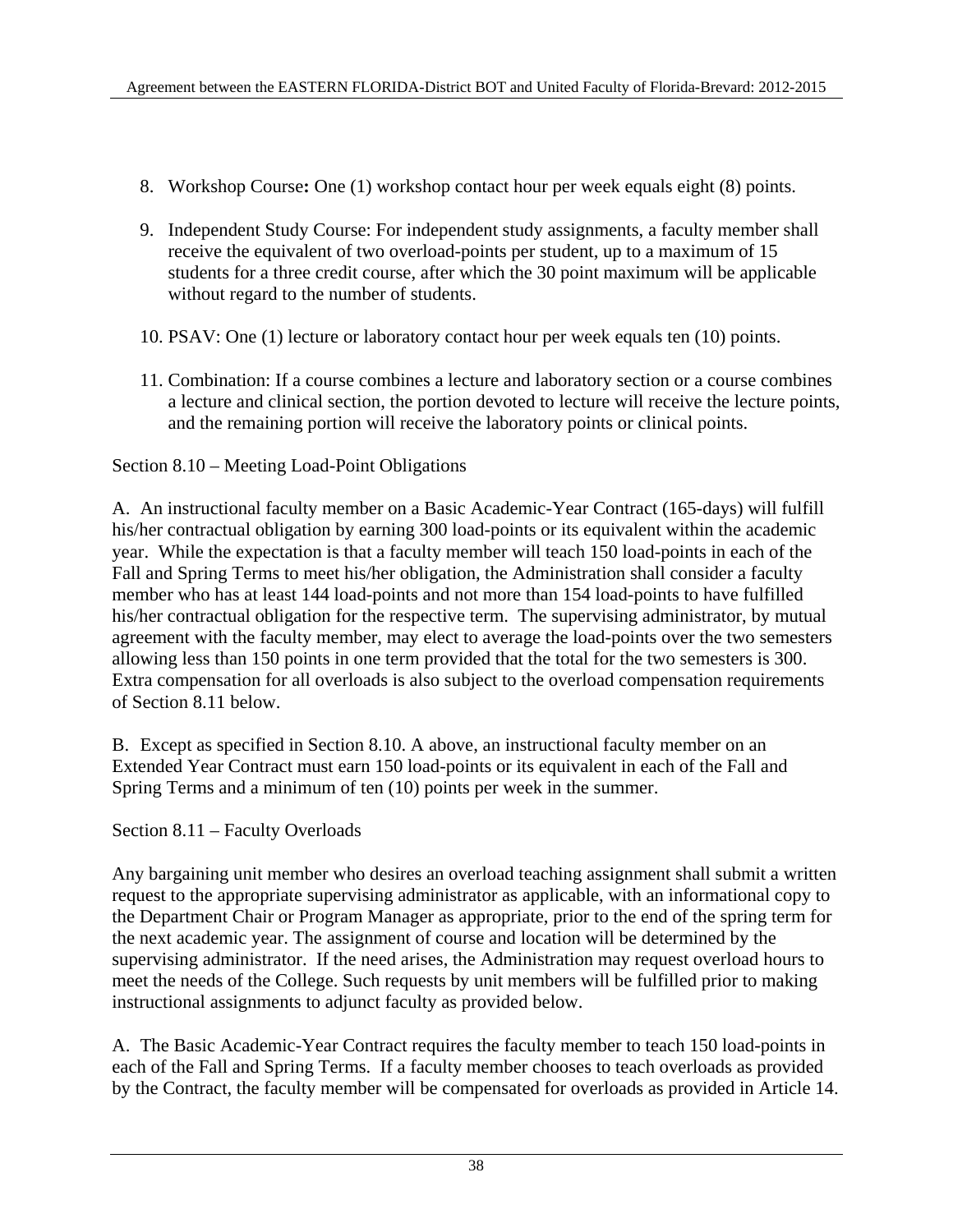B. A faculty member on a Basic Academic-Year Contract who teaches 150 load-points in the Fall Term and 150 load-points in the Spring Term may request an overload in each of the respective terms.

- 1. If overloads are available within the discipline, a faculty member rated "Satisfactory" or better on his/her evaluation will be granted an overload of up to sixty (60) load-points by the supervising administrator.
- 2. Faculty members rated "Acceptable but needs some improvement" may be permitted to teach an overload; the decision as to whether they are eligible to teach an overload and, if eligible, the number of overload-points that can be taught are within the discretion of the supervising administrator. If such an overload is granted, the overload shall not exceed sixty (60) overload-points.

C. Overload assignments within a discipline shall be distributed equitably by the supervising administrator among faculty with a "Satisfactory" or better evaluation who request an overload. Faculty members with a "Satisfactory" or better rating will receive preference over those with an "Acceptable but needs some improvement" rating who are approved for an overload by his/her immediate supervisor. Any additional overload in excess of those set forth above will be at the discretion of the faculty member's supervising administrator. The faculty will be provided the opportunity for overload. The time and location of the course will be determined by the supervising administrator.

- 1. A full-time faculty member rated satisfactory shall have priority for sixty (60) load-points over all part-time faculty members on all campus or divisions for an overload assignment during the Fall and Spring Terms and 120 overload-points/adjunct during the Summer session, which will be compensated at the overload rate.
- 2. A full-time instructional faculty member rated satisfactory shall have priority to teach an overload in his own regularly assigned area(s) of instruction and/or discipline over a fulltime faculty member outside that area, which will be compensated at the overload rate.
- 3. Additionally, a tenured full-time faculty member rated satisfactory shall have priority for sixty (60) load-points over all non-tenured, full-time faculty on all campus or divisions for an overload assignment during the Fall and Spring Terms and 60 overloadpoints/adjunct during the Summer session, which will be compensated at the overload rate.
- 4. All overloads and adjunct assignments taught will be covered by sick leave as specified in Article 12.1, *Sick Leave*, of this Agreement.
- 5. Extended-Year contractual faculty members who are (1) rated "Satisfactory" and (2) those rated "Acceptable but needs some improvement" who are permitted by supervising administrators to teach overloads, will be compensated for all such overloads in the term in which they are taught at the overload rate.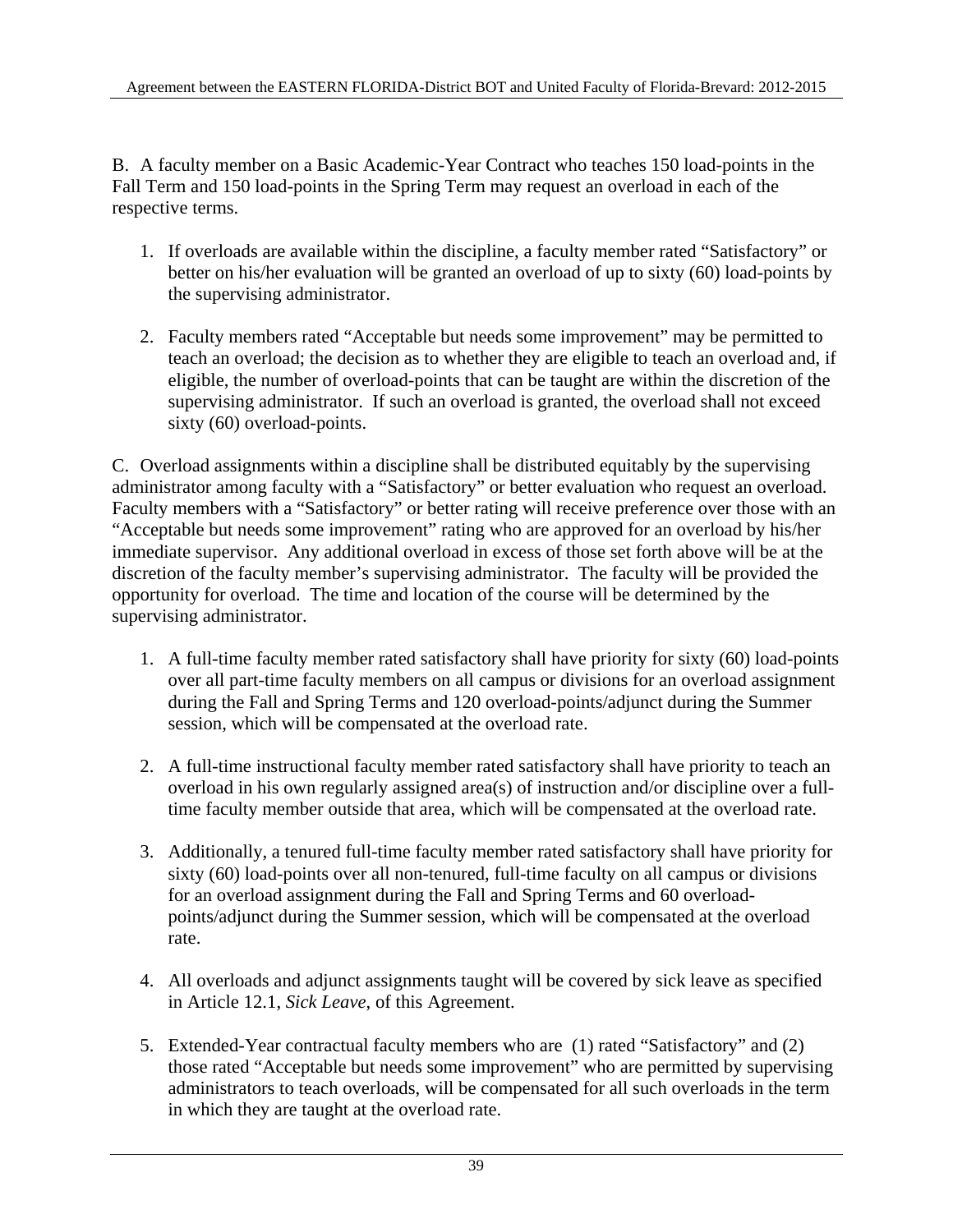D. For instructional overloads, a librarian and a counselor will be subject to the same provisions for an overload assignment as instructional faculty member, including a "Satisfactory" rating by his/her supervising administrator. The library and counseling faculty shall be compensated for instructional overloads pursuant to Article 14 of this Agreement. Library and counseling faculty members will receive contracts for all teaching overload duties. If compensated for an overload, the individual remains responsible for those librarian/counselor duties as assigned by the supervising administrator.

Section 8.12 – Adjunct Instructional Assignments for Full-Time Faculty Members

A full-time faculty member who is completing or has completed his Basic Academic-Year contractual obligations prior to or during the Summer Term may also request to teach an adjunct teaching assignment within his/her discipline during the summer. To be eligible, the faculty member must be rated as set forth in Section 8.11, B, above. If the sections are available, a faculty member so rated, requesting an adjunct teaching assignment will be assigned up to 120 load-points at the established overload rate during the summer after all full-time faculty within the discipline have met their minimum contractual loads. If assigned, the following criteria shall apply to adjunct instructional duties:

A. A full-time instructional faculty member rated "Satisfactory" or better will have priority for adjunct instructional duties of up to 120 load-points over part-time faculty at all campuses or divisions

B. Faculty members rated "Acceptable but needs some improvement" may be permitted to teach overloads in the summer. The decisions as to whether they are eligible to teach an overload in the summer and, if eligible, the number of overload-points that can be taught are within the discretion of the immediate supervising administrator. If such an overload is granted, it will not exceed 60 overload-points.

C. A faculty member may use accrued sick leave for an adjunct course(s). However, an adjunct assignment will not generate sick leave, except as provided for full-time faculty in Article 12.13.

D. A faculty member who takes an approved leave without pay during an adjunct teaching assignment will have his adjunct salary reduced by that proportion of the instructional time missed. Such approved leave may be granted only if the faculty member has used all of his accrued sick/personal leave.

E. A librarian or counselor will be subject to the same provisions for teaching adjunct loadpoints as an instructional faculty member.

F. Compensation for adjunct load-points shall be at the established overload rate in accordance with Article 14 of this Agreement.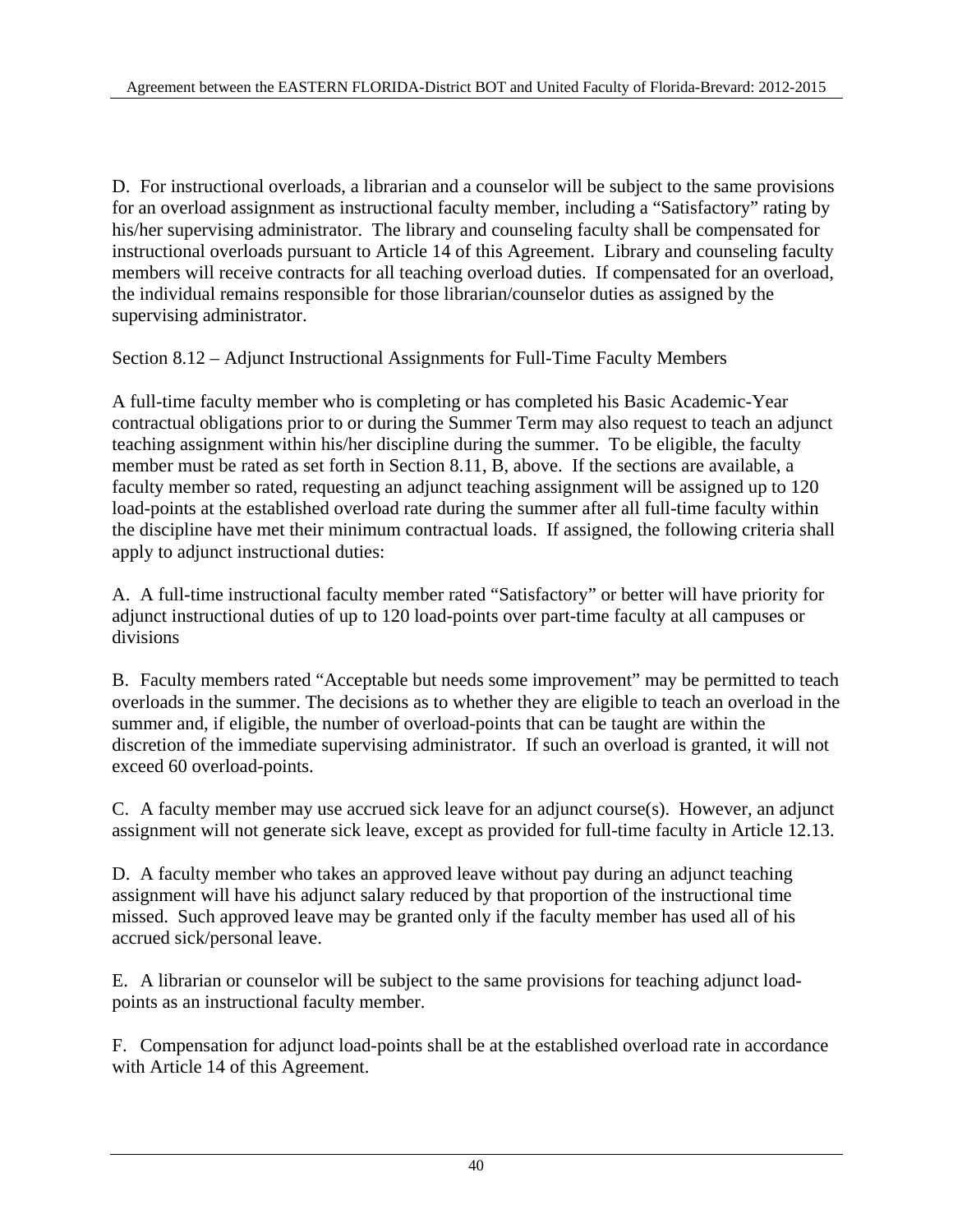G. A full-time faculty member teaching adjunct assignments will be available by appointment for student consultations one (1) hour per week for each 30 overload-points or major portion thereof.

Section 8.13 – Supplemental Activity Agreement or Release Time for Non-Instructional Duties

A faculty member may agree to be assigned additional non-instructional responsibilities which may include work performed under a supplemental activity agreement. The College will compensate the faculty member for the assignment in accordance with Article 14.

Section 8.14 – Faculty Members Accepting an Administrative Position

A. A tenured faculty member who accepts an administrative position serves in that position at the will of the College President. Nothing in this Section of this Contract grants any faculty member any rights to, or to continue in, any administrative position. If the faculty member has return rights to the faculty under this Section, the faculty member may be returned or may elect to return to faculty status as hereinafter set forth.

- B. Reentry of tenured faculty currently in an Administrative Position:
	- 1. Any tenured faculty member who is offered and accepts an administrative position will be placed on Administrative Leave, removed from the faculty salary line and placed on an administrative salary line. The tenured faculty member will retain the right to return to a faculty position under this paragraph until June 30 following four (4) full years on an administrative assignment. If the tenured faculty member who is on an administrative assignment does not elect to return to faculty status by giving written notice to the President of the College on or before February 15 immediately preceding the June 30 date set forth above, the faculty member will be determined to have voluntarily resigned as a faculty member and will therefore lose his/her tenure (continuing contract) status.
	- 2. Nothing contained in this Agreement grants a right to any future administrative assignment to any tenured faculty member who chooses to remain in administration by resigning his/her faculty position as set forth in this paragraph. The decision as to whether a tenured faculty member voluntarily returns to the faculty status within the period provided under this paragraph and thereby retains his/her continuing contract status is at the sole discretion of the faculty member.
	- 3. Compensation for any tenured faculty member who returns from Administrative Leave under Paragraph 2.a. above will be paid at the rate on the Board-approved salary schedule which the faculty would be receiving had the faculty not been placed on Administrative Leave.
- C. Re-entry of non-tenured faculty who accept an administrative position.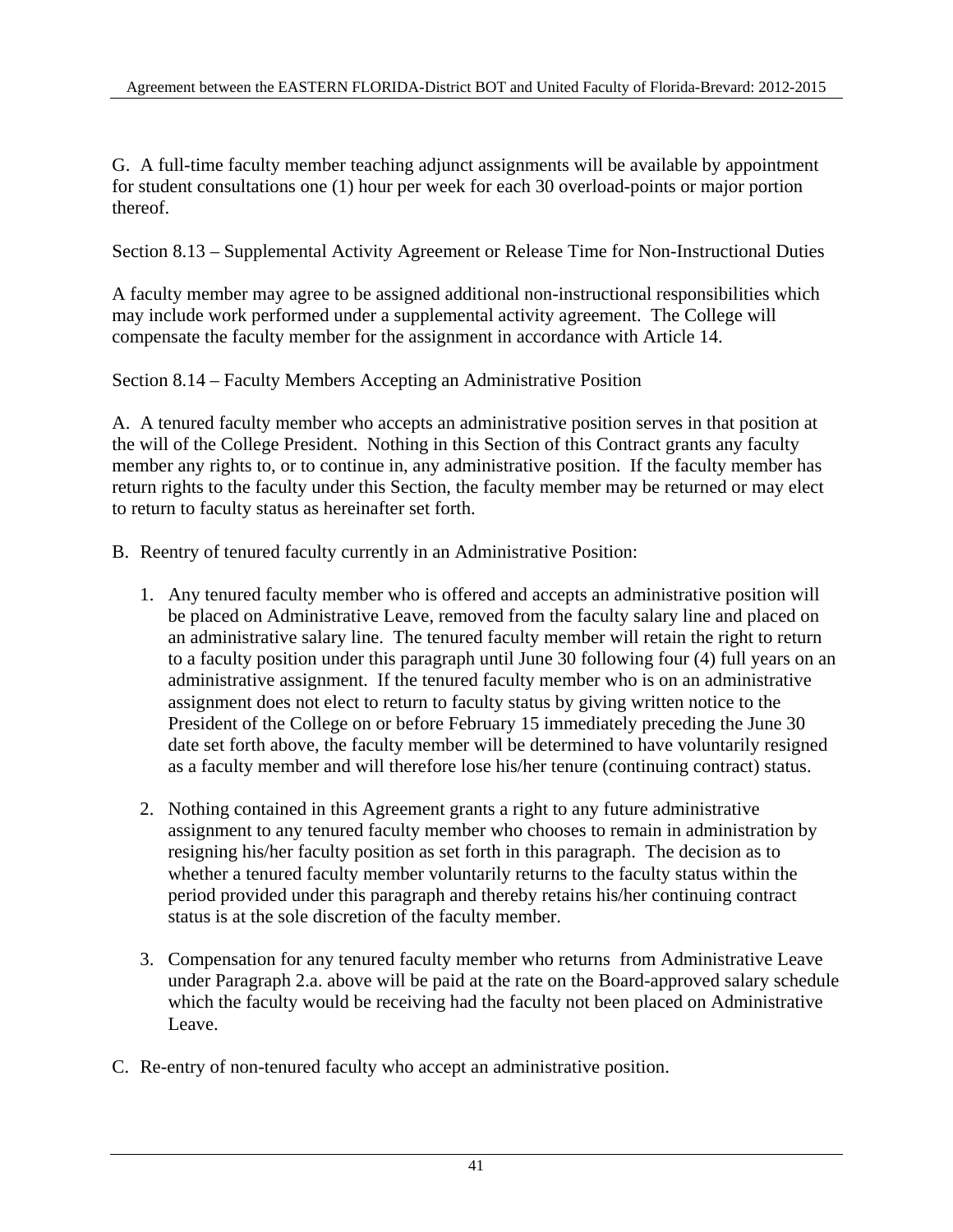- 1. Any non-tenured faculty member who is offered and accepts a full-time administrative position at the College will be placed on Administrative Leave, removed from the faculty salary line, and placed on an administrative salary line. The tenure process shall be suspended for the duration of the Administrative Leave. The non-tenured faculty member may seek to re-enter the faculty under the conditions set forth below until June 30 following three (3) full years in an administrative position. The non-tenured faculty member must give written notice to the President of the College on or before February 15 immediately preceding the July 1 re-entry date of the desire to return to full-time faculty status. If the non-tenured faculty member fails to give the written notice of desire to reenter the faculty on or before the February 15 deadline, the faculty member will be removed from eligibility for tenure under Article 6.
- 2. Nothing contained in this Agreement grants any non-tenured faculty member a right to a future administrative assignment if the non-tenured faculty member does not return to faculty status under this paragraph, nor the guarantee of the offer of an annual contract or a continuing contract if the faculty member seeks to return to faculty status under this Section. The decision as to whether to seek to reenter faculty within the period provided under this paragraph is within the sole discretion of the faculty member, except as otherwise limited by this Article.
- 3. Compensation for non-tenured faculty members re-entering the faculty under this Section will be at the rate on the Board-approved salary schedule which the faculty would be receiving had the faculty not been placed on Administrative Leave.
- 4. For a non-tenured faculty member currently in a full-time administrative position to return to faculty status, or for a non-tenured faculty member who accepts an administrative position but seeks to return to faculty status, the following conditions must be met:
	- a. A new or vacant tenure track faculty position exists about which faculty have been properly notified as per Article 6.14; and
	- b. No faculty member in the discipline will be subject to RIF or is awaiting recall as per Article 10.
- 5. If there is no open new or vacant full-time faculty position for which the faculty is qualified, then the faculty may be awarded a one-year temporary full-time faculty position, providing that the following conditions are met:
	- a. All credential requirements will be satisfied;
	- b. The transfer will not cause a Reduction in Force (RIF) of any faculty member, nor will any faculty member be involuntarily reassigned to another discipline;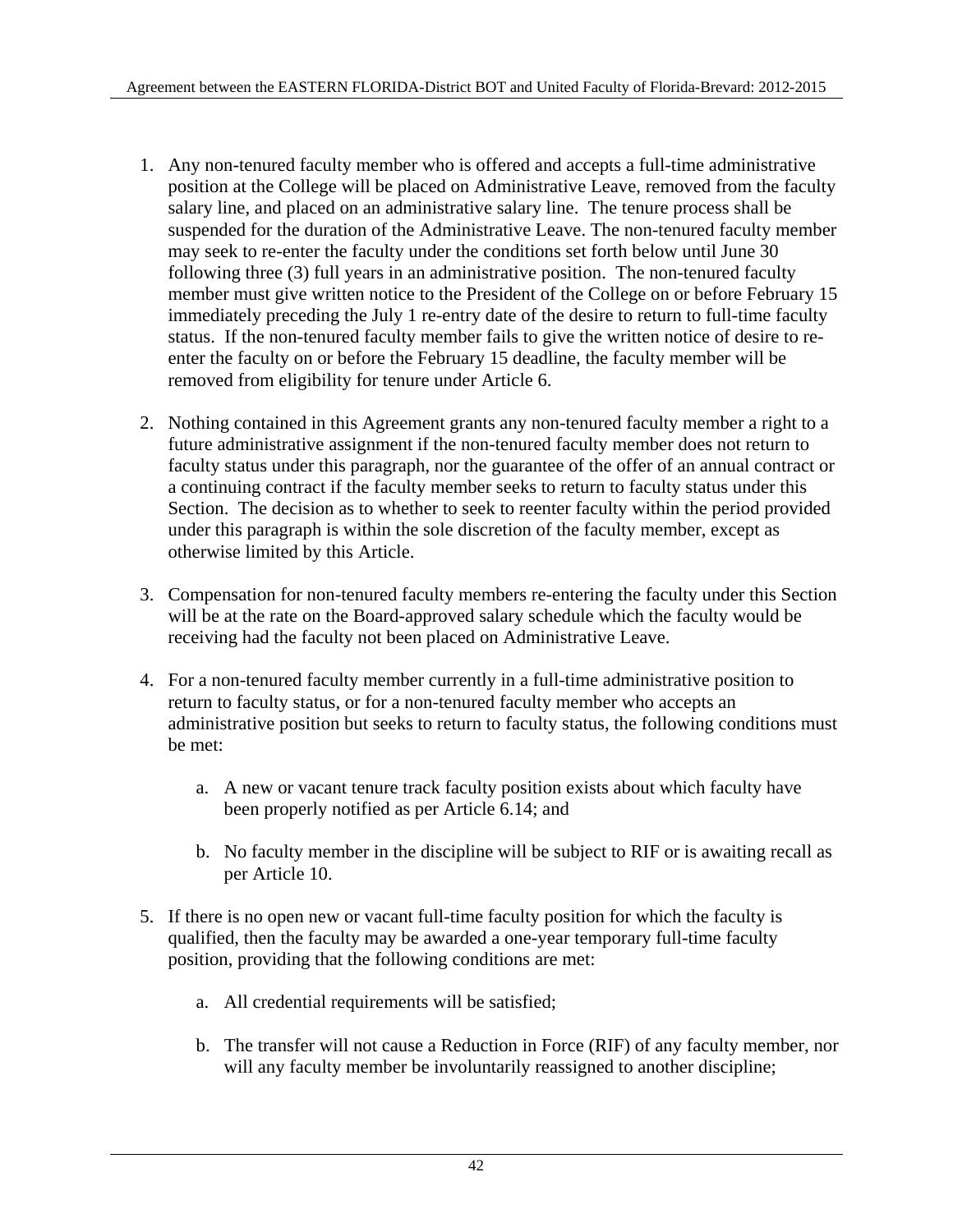- c. By the end of the temporary full-time appointment, the employee must apply for an open, advertised faculty position, as per Article 6.13 or 6.14. In addition, the individual will be evaluated by the supervising administrator. If the employee is recommended by the screening committee and accepts the position, a regular Basic Academic-Year faculty contract will be offered. The compensation granted will be in accordance with the salaries specified in Article 14.
- D. Non-Faculty Re-assignments
	- 1. An employee who has never been a faculty member may be given a one-year temporary full-time faculty position with required advertising, screening, and hiring procedures waived, providing the following conditions are met:
		- a. A new or vacant tenure track faculty position exists about which faculty have been properly notified as per Article 6.14; and
		- b. No faculty member in the discipline would be laid off or is awaiting recall as per Article 10.
	- 2. If there is no open new or vacant full-time faculty position for which the faculty is qualified, then the faculty may be given a one-year temporary full-time faculty position, with required advertising, screening, and hiring procedures waived, providing the following conditions are met:
		- a. All credentialing requirements of the state and/or the regional accrediting agency will be satisfied:
		- b. The transfer will not cause a reduction in force (RIF) of any faculty member, nor will any faculty member be involuntarily reassigned to another discipline;
		- c. By the end of the temporary full-time appointment, the faculty must apply for an open, advertised faculty position, as per Article 6.13 or 6.14. In addition, the individual will be evaluated by the Department Chairperson. If the faculty is recommended by the screening committee and accepts the position, a regular Basic Academic-Year faculty contract will be offered. The compensation granted will be in accordance with the entry salaries specified in Article 14.

E. Nothing in this Section will limit the right of administration to assign administrative responsibilities to a full-time faculty member, nor will preclude the President from placing a fulltime faculty member on an Extended-Year Contract and/or approving release time to the faculty member if applicable. For the duration of any such assignment by the President, the full-time faculty member will retain faculty status and remain in the bargaining unit.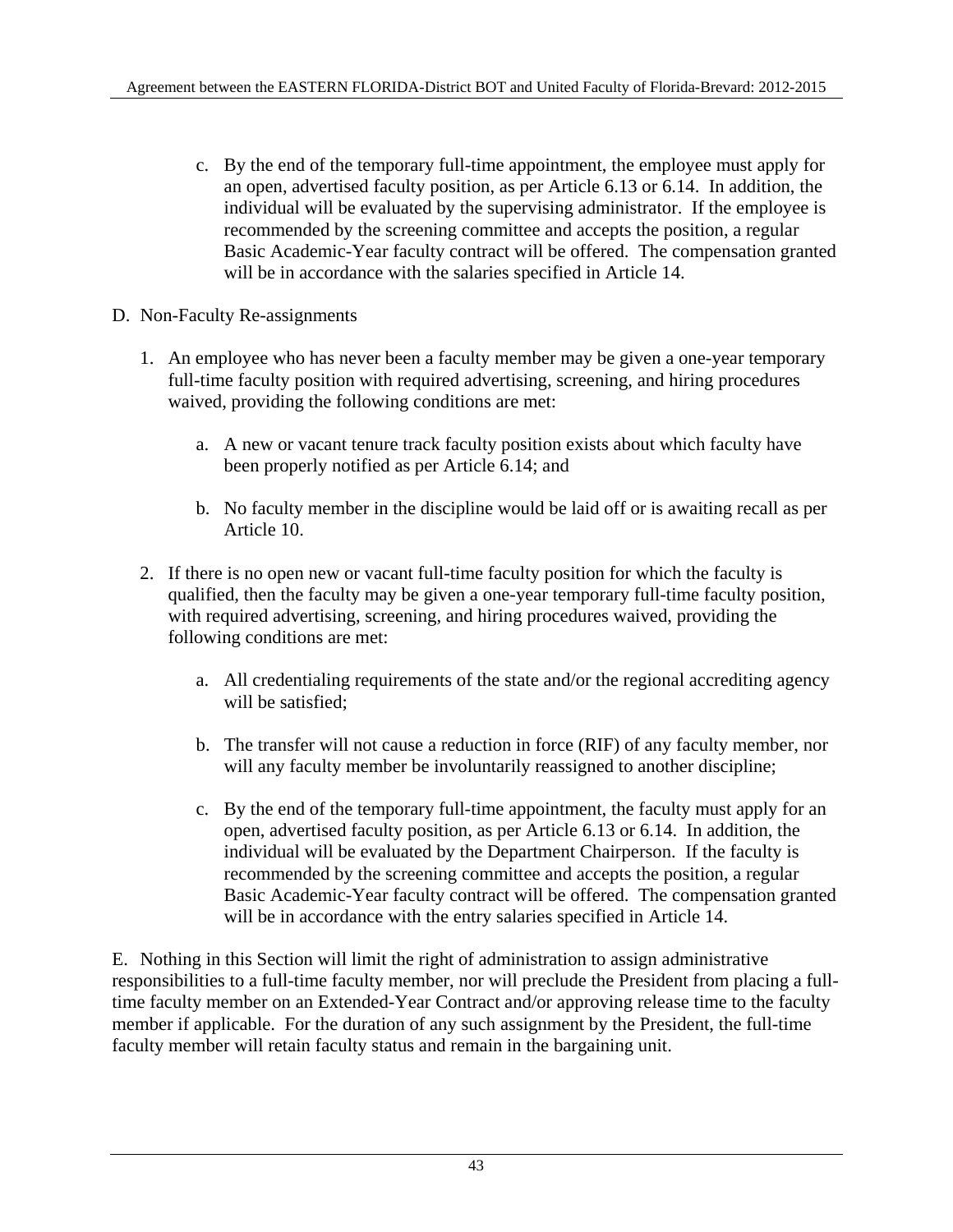Section 8.15 – Department Chairpersons

A. Department Chairpersons serve as a liaison between the faculty and the administration on one or more campuses, but neither have nor may exercise any supervisory responsibilities involving other faculty. Department Chairpersons are required to submit to the administration performance reviews of adjunct (part-time) faculty solely, but neither has nor may exercise any responsibilities for reviewing the performance of full-time faculty members. Other customary responsibilities of Department Chairpersons include (but are not necessarily limited to) participating in the development and maintenance of articulation agreements, drafting memoranda of understanding with outside agencies and professional organizations and coordinating class scheduling. They also assist full-time faculty with textbook adoptions, equipment, class scheduling, and supply and facilities maintenance issues. They also assist the supervising administrator with appointment and training of adjunct faculty. They may be required to work up to an additional five (5) days beyond the number required by their base contract.

B. Department Chairpersons will be selected for two-year terms. In March of the second year, all scheduled positions will be opened and posted internally by the appropriate supervising administrator (or his/her designee), utilizing College communication media. Department Chair candidates should be tenured and have five years college-level teaching experience as of the application date for the position. The supervising administrator (or his/her designee) will accept applications for the position from all interested and qualified full-time faculty members, whose primary assignment is within the department. Names of candidates will be distributed to the fulltime faculty in the department for review. If there are more than three candidates, the supervising administrator (or his/her designee) will poll the full-time faculty in the department to determine the top three candidates. Final selection will be made by the supervising administrator from the top three recommendations of full-time department faculty. Selected candidates will be informed by the supervising administrator (or his/her designee) no later than April 15. The parties agree that a Department Chairperson may serve for no more than two consecutive terms. If, after two successive terms, there are no other candidates the Department Chair may serve an additional term with the consent of the full-time faculty. If a new position opens or a chair is unable to complete his term of duty, the notification and application process will be followed by the supervising administrator (or his/her designee).

C. The supervising administrator may choose to issue a temporary appointment, if necessary, pending the completion of the application/selection process.

D. Provosts and Department Chairs will adhere to the recommended Department Chair Responsibility List (see Appendix S).

E. Department Chairs will be scheduled for and maintain a 35-hour work week, and may be required to work up to five (5) additional days beyond the number required by their base contract at their daily pay rate .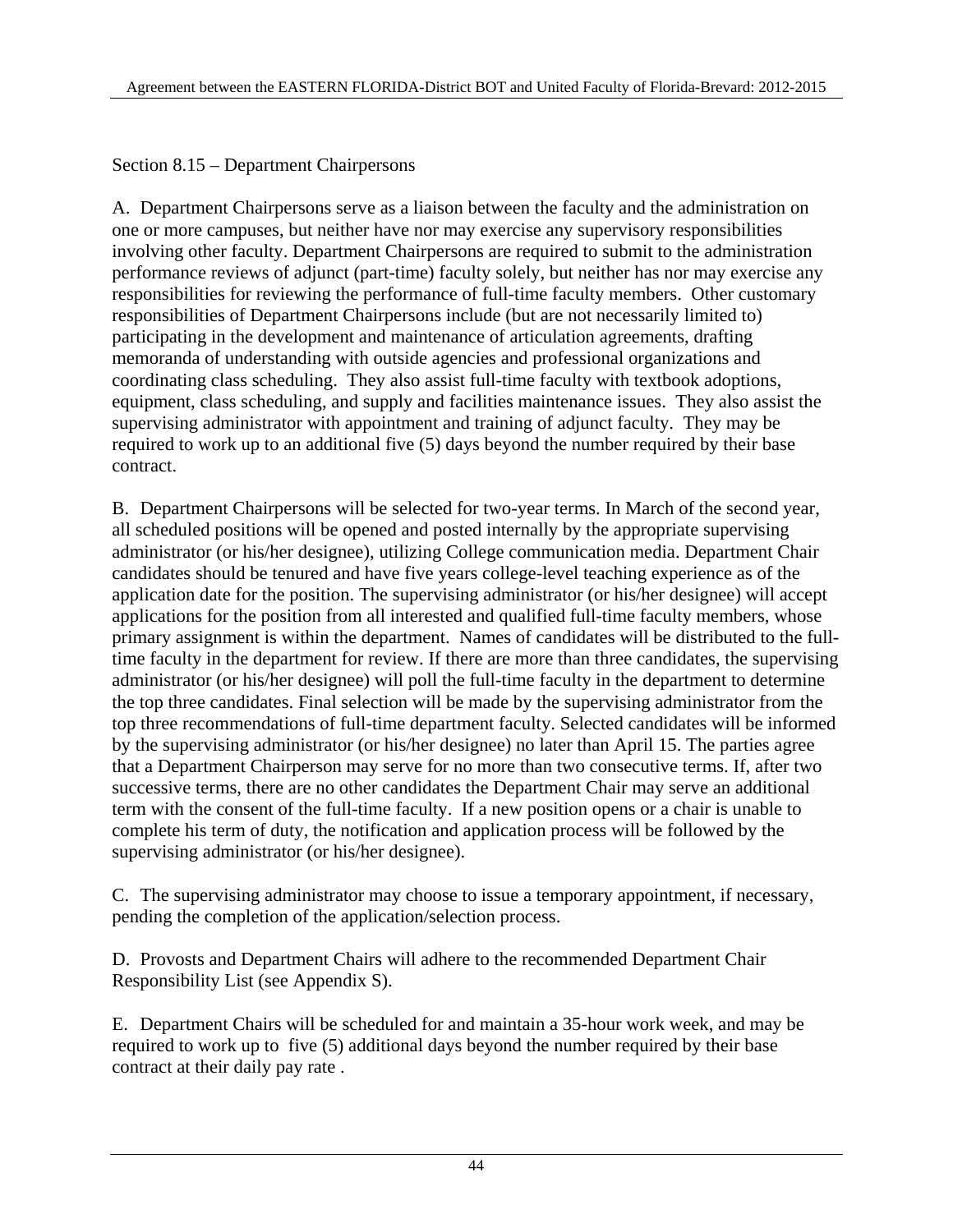The parties recognize that the effectiveness of the department-chairperson structure requires systematic input from all faculty serving under the Chairperson. To assess this effectiveness, the Provost (or his/her designee) will conduct an annual review of each Department Chairperson pursuant to Article 9.3 by requesting all full-time faculty in each Department to complete and return the assessment instrument which appears in the appendix. The purpose of the review is to assess the performance of the Department Chair and to suggest strategies for the continuous improvement of the Department

Section 8.16 – Program Managers

A. Program Managers serve as a liaison between the faculty and the administration in specific programs on one or more campuses, but neither have nor may exercise any supervisory responsibilities over other faculty. At the direction of the appropriate supervising administrator , Program Managers may participate in performance reviews of part-time (but not full-time) faculty members, and may assist with the development of articulation agreements, memoranda of understanding between the College and outside agencies and professional organizations, and may provide assistance to the supervising administrator for the administrative coordination of class schedules, and the appointment and training of part-time (adjunct) faculty. Program Managers may be required to work up to an additional five (5) days beyond the number required by their base contract, at their daily pay rate.

B. Program Managers will be selected for two-year terms. In March of the second year, all scheduled positions will be opened and posted internally by the appropriate supervising administrator utilizing College communication media. Selection will be made by the supervising administrator no later than April 15. A Program Manager may be reappointed, and if a position opens, the notification and application process will be followed by the supervising administrator.

C. The supervising administrator may choose to issue a temporary appointment, if necessary, pending the completion of the application/selection process.

D. Program Managers will be scheduled for and maintain a 35-hour work week.

Section 8.17 – Program Coordinators

A. Program Coordinators serve as a liaison between the full-time faculty and the administration in non-AA programs such as vocational, technical and health care related programs. Program Coordinators have no supervisory responsibilities for other faculty. The Program Coordinator convenes faculty meetings (including adjunct faculty members) within the discipline to discuss both college-wide and academic discipline-related issues. The Program Coordinator will perform curricular reviews, assist faculty with the implementation of any changes in the academicdiscipline curriculum, as well as changes in course-writing and instructional-delivery formats (including online and hybrid formats). Other responsibilities of Program Coordinators may include providing assistance to the supervising administrator for reviews of course content and adherence to the standards and criteria established by regional and/or professional accrediting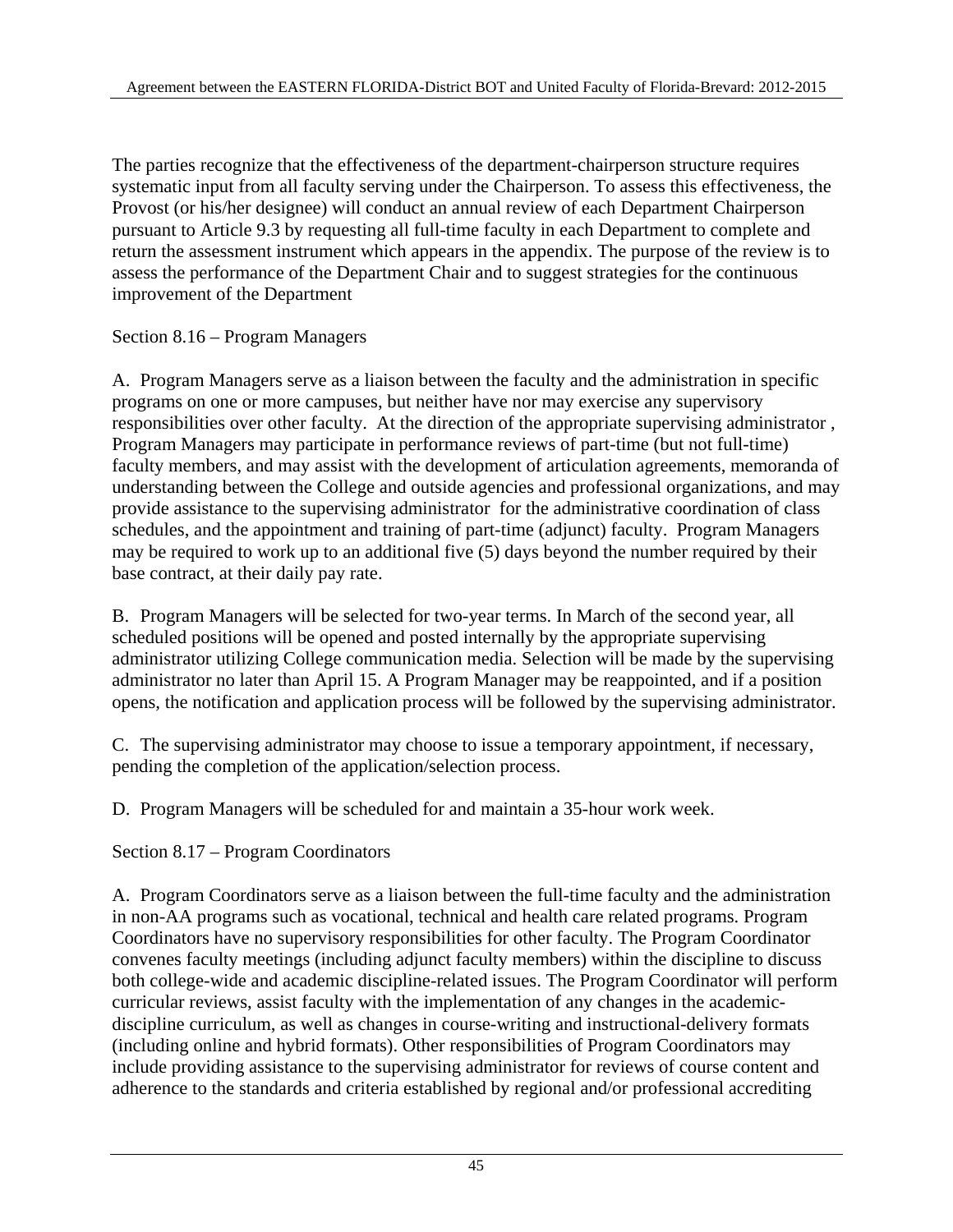agencies, and assisting with the facilitation of onsite visitations and inspections of academic programs and facilities by such agencies.

B. Program Coordinators will be selected for two-year terms. In March of the second year, all scheduled positions will be opened and posted internally by the appropriate supervising administrator utilizing College communication media. Selection will be made by the supervising administrator no later than April 15. A Program Coordinator may be reappointed, and if a position opens, the notification and application process will be followed by the supervising administrator.

C. A supervising administrator may choose to issue a temporary appointment, if necessary, pending the completion of the application/selection process.

Section 8.18 – College-Wide Coordinators

College-wide coordinators oversee those programs which reach multiple campuses or engage the public in programs directly related to the mission of the College. College-wide Coordinators will be renewed each year as long as their program exists and compensated as indicated in Appendix D.. Both parties agree that they may make recommendations for additional positions to the President. Position descriptions, responsibilities and selection criteria will be mutually agreed upon by the parties. Final approval of any new positions rests with the College President. Section 8.19 – Campus-Based Coordinators

Campus-Based Coordinators serve as a liaison between the full-time faculty and the administration, and perform duties essential to the effective conduct of campus programs. Campus-based Coordinators will be renewed each year as long as their program exists and compensated as indicated in Appendix D. Campus-Based Coordinators have no supervisory responsibilities for other faculty. Campus Based Coordinators assist faculty with any changes in the discipline curriculum, and assist with course-writing and instructional-delivery formats (including online and hybrid formats). Both parties agree that they may make recommendations for additional positions to the President. Position descriptions, responsibilities and selection criteria will be mutually agreed upon by the parties. Positions may be reviewed annually for performance effectiveness and continuing relevance to the needs of the College. Final approval of new positions rests with the College President.

#### Section 8.20 – Cluster and Major Committee Chairs

Cluster Chairs will be elected by the full-time faculty in the cluster. Duties and responsibilities are detailed in the AAC handbook. Faculty chairing major college committees and/or working in excess of the requirements of the cluster chair role may be compensated according to the schedule in appendix D (combine College-Wide and campus based positions.

Examples include bur are not limited to:

Chair of AAC, Discipline Cluster, Curriculum Development, QEP, Assessment Committee Program or Regional accreditation

Addition or revision of curriculum in excess of two (2) courses.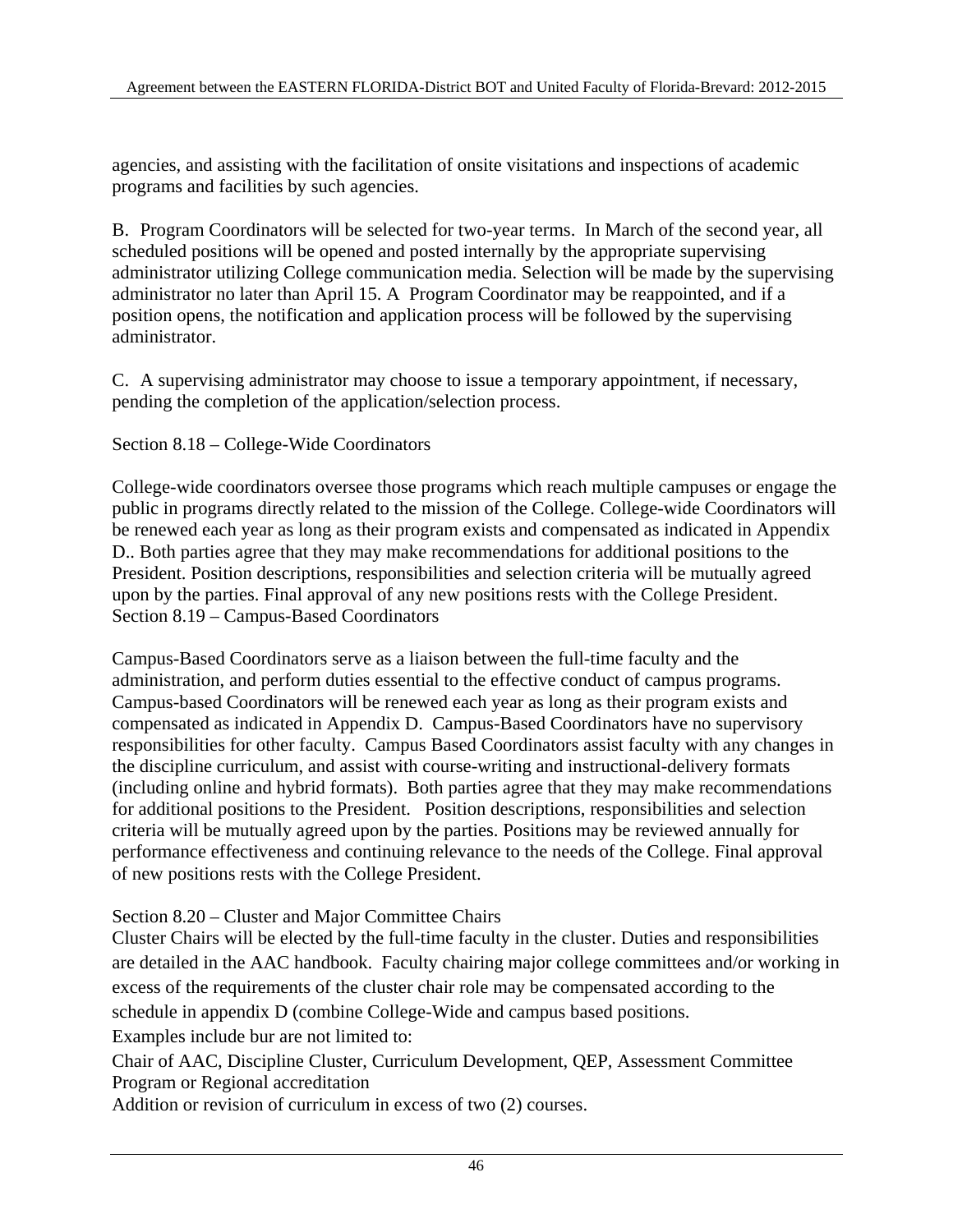Section 8.21 – Substitute Teaching

A. Upon the approval of the supervising administrator, each instructional faculty member will arrange for a substitute instructor from within the College faculty to be available on a temporarily basis in the event the faculty member is absent for any reason.

B. At the beginning of each term, each unit member who is assigned a teaching load will accomplish the necessary coordination with his or her colleagues, and will submit a list to the supervising administrator with an information-only copy to the Department Chairperson showing a substitute instructor for each assigned section. It will be the responsibility of the unit member to notify the approved substitute instructor(s) and the supervising administrator regarding any absences, whether planned or unplanned, unless circumstances beyond the control of the unit member prevent him/her from providing such notice. In cases of unplanned absences on the part of a unit member, the supervising administrator may assist in the notification of substitute instructor(s).

C. Unit members who are asked to serve as substitutes in classes for which they are qualified will agree to provide such service provided that no conflict in class schedules occurs as a consequence of the substitution. The parties recognize that in some infrequent instances, if approved by the supervising administrator, special class work may be assigned to students during an instructor's absence, and that in such instances the services of a substitute instructor may not be required.

D. When an exchange of time is not practicable between qualified substitutes, the College will compensate the substitute faculty member for the temporary assignment in accordance with the agreed upon rate as specified in Article 14. If the faculty member teaches as a substitute in excess of two (2) consecutive weeks during the term, the administration will compensate the faculty member at the established instructional overload rate, as provided in Article 14.6. Time spent in serving as a paid substitute cannot be credited towards the 35 hour faculty work-week obligation of all full-time faculty members.

Section 8.22 – Working Conditions and Environment

A. Recognizing the importance of a safe and healthful work place, the Board agrees to make reasonable efforts to ensure that such conditions conform to applicable statutes.

B. The Board and Eastern Florida's administration will support and assist faculty members in dealing with inappropriate student behavior, including assaults, batteries, or threats of bodily harm, but within the parameters of applicable laws and regulations. A faculty member shall immediately report to College Security, and to the campus or division administration when feasible, any work-related incident that involves an assault upon his/her person, and/or the threat of bodily harm, while in the performance of College-assigned duties. Any faculty member who sustains an injury as a result of such incidents will not be required to utilize accumulated sick leave for absence from his/her College-assigned duties. This provision does not imply, however,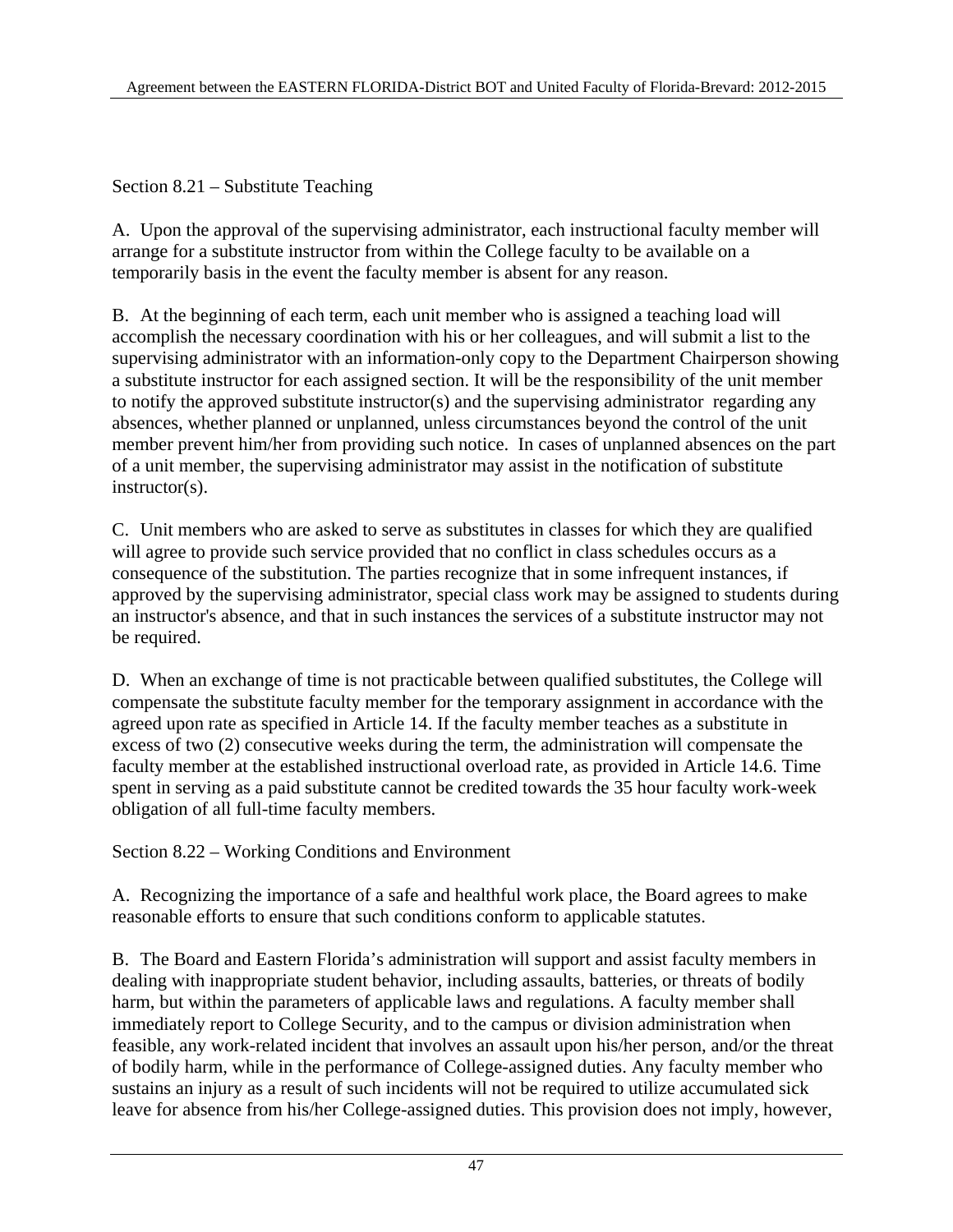that the Board nor the administration of the College will provide legal counsel or otherwise defray or reimburse faculty members for expenses incurred in such instances.

C. Disruptive Behavior: A faculty member may temporarily dismiss a student from class for disruptive behavior. A faculty member may request to the supervising administrator that a student who consistently and willfully acts in such a manner as to disrupt the course and interfere with the teaching and learning processes will be removed from a course. At the faculty member's request, his/her supervising administrator will schedule a meeting with the instructor and the student to attempt to reach an accord satisfactory to both parties prior to the student's return to the class. If the student and the faculty member cannot reach such an accord, the supervising administrator will officially notify the student of his rights as provided in the pertinent procedures and rules published by the College. If, in the opinion of the College administration, the student's behavior violates F.S. 877.13, the student may be withdrawn, or, at the discretion of the administration, may be transferred to another section taught by a different faculty member.

### Section 8.23 – Duplication Facilities

The Administration shall provide regular access to duplication equipment and materials for work-related purposes associated with the faculty member's contractual duties. Duplication facilities and materials shall be available at each campus or division at no cost to faculty member members. The Administration shall permit the faculty member to oversee the duplication of his/her examinations.

### Section 8.24 – Grading System

Every faculty member will develop and provide notification to his/her students, through the required syllabus for each course, of the grading system which the faculty member intends to utilize to assess student performance in the course. Such grading systems must be consistent with the existing grading systems established by the College. During the first meeting of each course or section, the faculty member assigned to teach the course is required to explain his/her grading system to the students enrolled in the course or section. Faculty are expected to present students with a syllabus and grading system by the first day of class. The only exception to this requirement would be a change in courses assigned to the faculty member with less than two weeks notice. Any modifications to this grading system which the faculty member deems warranted must be distributed to the students in writing. A student's grade shall not be altered or changed without the approval of the faculty member who assigned the grade. If a faculty member is no longer faculty, the Administration shall be responsible for justifying any change in grades awarded by this faculty member.

#### Section 8.25 – Class Observations

The administration will collaborate with faculty members to arrange times and dates for classroom observations so as to minimize any disruptions to the teaching and learning processes. A faculty member's class cannot be observed by persons other than the appropriate College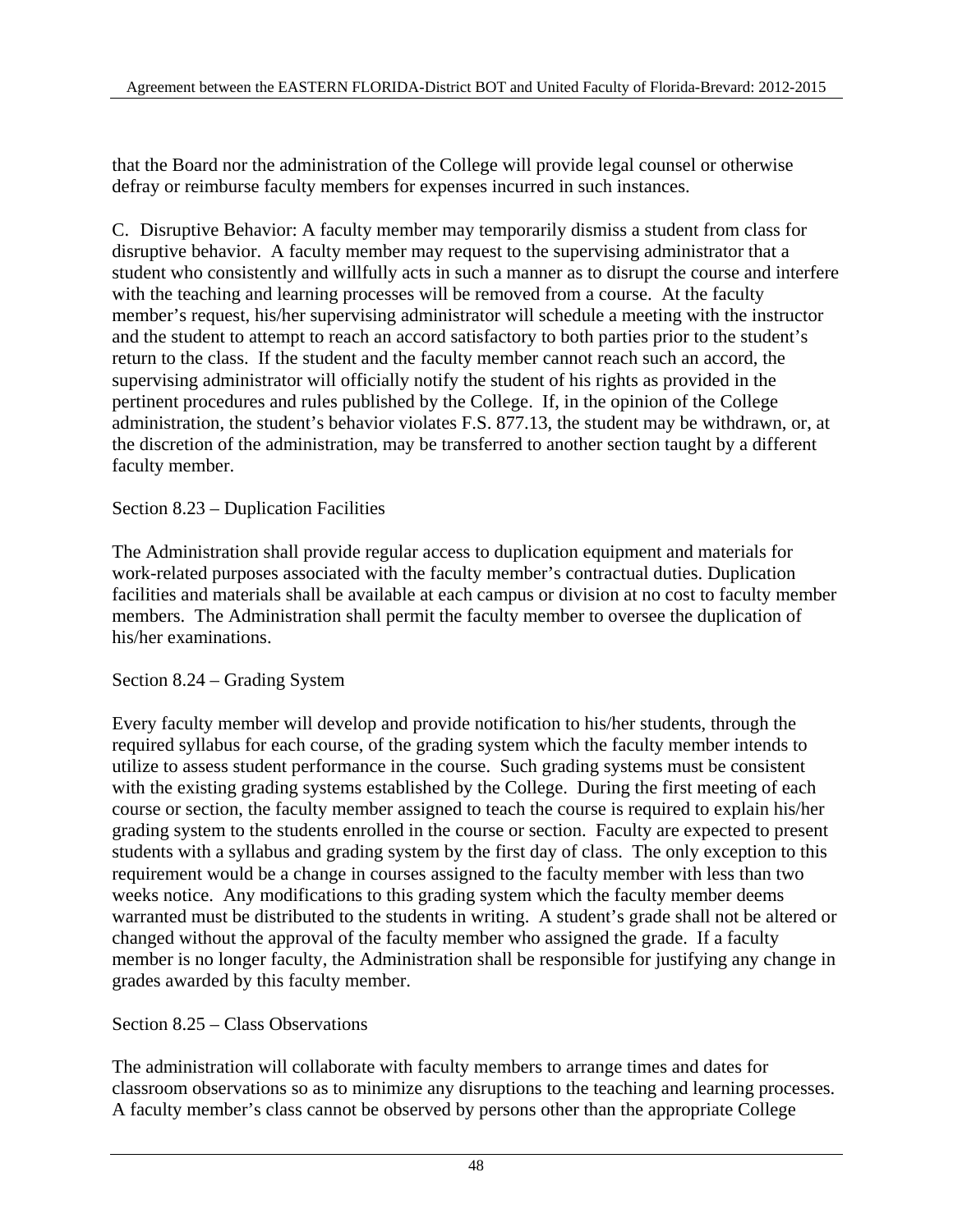administrator(s), unless prior notice has been given to the faculty member and has been approved by the supervising administrator. This provision will not apply to class observations in courses or programs which are funded by a non-College source, which may include grants or other monetary awards which require such class observations.

# **ARTICLE 9: FACULTY EVALUATION**

Section 9.1 – Intent

The parties recognize the importance and value of the evaluation process for assisting the progress and success of both newly-employed and experienced faculty. The evaluation of faculty shall be the responsibility of the Administration.

A. The purpose of faculty evaluation is to promote the highest quality student instruction and faculty job performance by assuring opportunities for evaluation, self-assessment, and encouragement of continued professional growth and development. Evaluations shall not be used as a disciplinary tool.

B. The Administration shall not assign the evaluation of faculty members to Program Managers and/or department chairs who are members of the same bargaining unit.

C. Tenured faculty will be evaluated at least every three years. A unit member may, prior to March 1 of an academic year, request and receive an additional evaluation. For the academic year and the forms and procedures followed will be those here and in the Appendix.

D. Faculty should communicate goals and assessment statements to the Supervising Administrator annually.

Section 9.2 – Faculty evaluations consist of the following:

- Evaluation Performance Review (to be conducted by the Provost )
	- o Pre-Evaluation Conference (optional for tenured faculty)
	- o Formal observation
	- o Written evaluation to include documentation on the formal observation and the extent to which primary and professional responsibilities are met and the Faculty Development, Self-Assessment, and Goals Setting Report
	- o Post-Evaluation Conference
	- o Faculty response (optional)
- Student Opinion Surveys

A. Evaluation Performance Review (to be conducted by the Provost or Vice-President): The Faculty Evaluation Process is used for evaluation of instructional faculty, librarians, and counselors. Components include a self-appraisal, observation by the supervising administrator per Article 9.1.B above, setting of future goals, strengths, weaknesses, overall rating, and summary of progress toward previous goals. All evaluations of instructional faculty shall also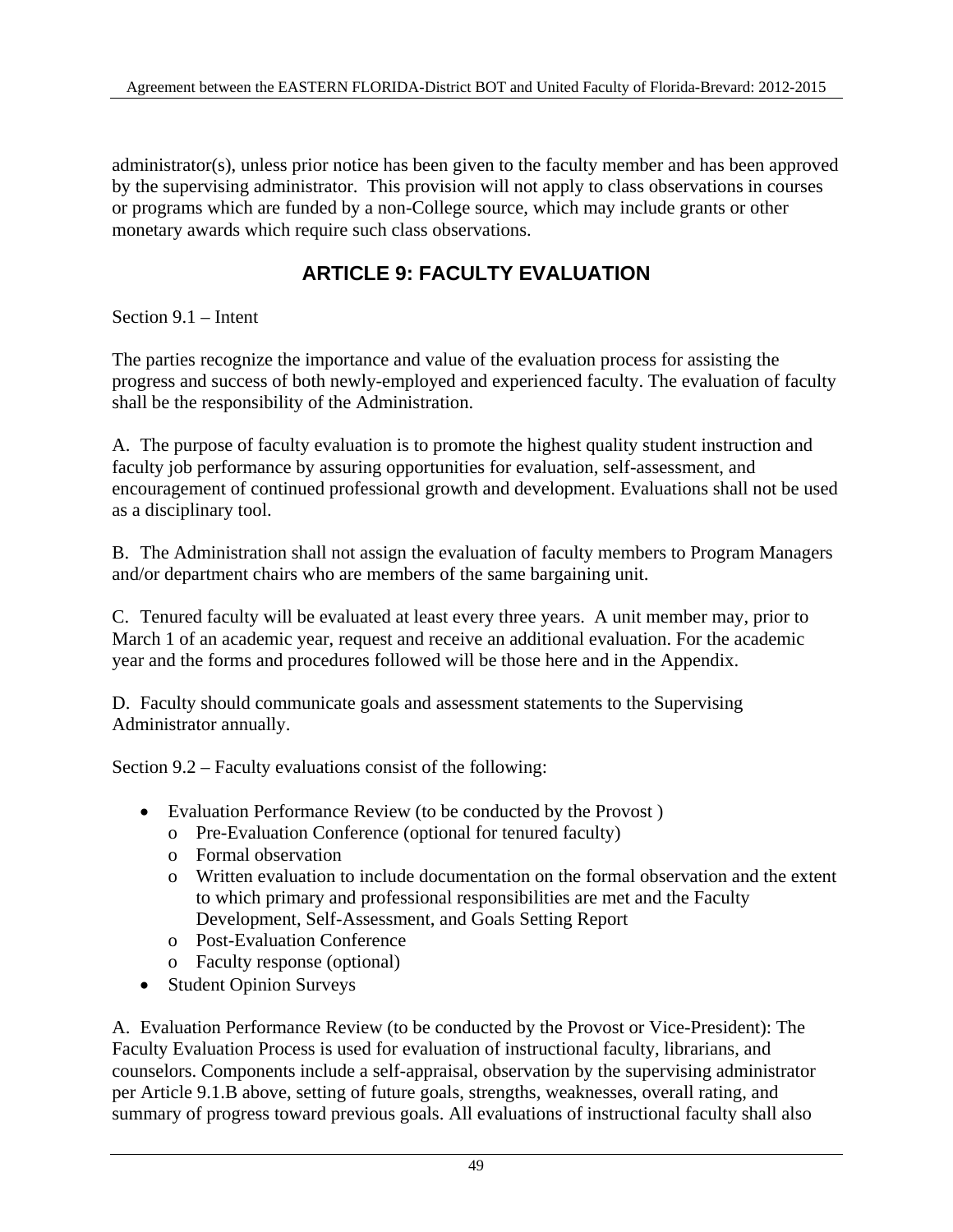include student opinion surveys and shall be reviewed by the Supervising administrator. Faculty evaluations shall be completed once every three years. However, an evaluation of a faculty member may be completed more often at the request of the faculty member, or following a lessthan-satisfactory evaluation.

The actual evaluation will consist of the following steps:

- 1. Formal Observations: The supervising administrator per Article 9.1.B above, for each full-time faculty member in the department may conduct one or more classroom visitations each year. The supervising administrator for each library and counselor faculty may conduct one or more visitations in the faculty member's workplace each year. The observation should be at least one contact hour in duration. No formal observation of a faculty member shall be conducted covertly or without prior notice. Faculty teaching distance learning courses will provide the supervising administrator with "student level" access to their course(s) upon request for evaluation purposes. For all non-tenured faculty members, the first observation of a faculty member shall occur within the first two-thirds of each term of an academic year
- 2. Evaluation Objectives: Prior to the first evaluation in the first academic year, nontenured faculty members shall be appraised of the objectives, methods and materials being used in the formal observation and evaluation of the faculty member's performance.
- 3. Written Evaluation: The faculty member's provost or vice president shall formally evaluate the faculty member's performance using the Faculty Evaluation Performance Review form.
	- a. Each non-tenured faculty member may be evaluated up to twice a year in each of the semesters taught on contract. The completed written evaluation must be returned to the non-tenured faculty within five (5) weeks of the observation.
	- b. Supervising administrators and the faculty member will determine, by mutual agreement, the annual goals of non-tenured faculty.
	- c. For tenured faculty, a formal evaluation will take place at least once every three (3) years during a major term or during the Summer Term if on full-time status. The completed written evaluation will be returned to the faculty member within five (5) weeks of the observation.
	- d. The faculty member's performance will be considered "Satisfactory" for that evaluation period if the supervising administrator elects not to evaluate a faculty member as required by this contract.
	- e. The overall evaluation process shall result in an evaluation as either "Unsatisfactory", "Acceptable but needs improvement", "Satisfactory", or "Outstanding".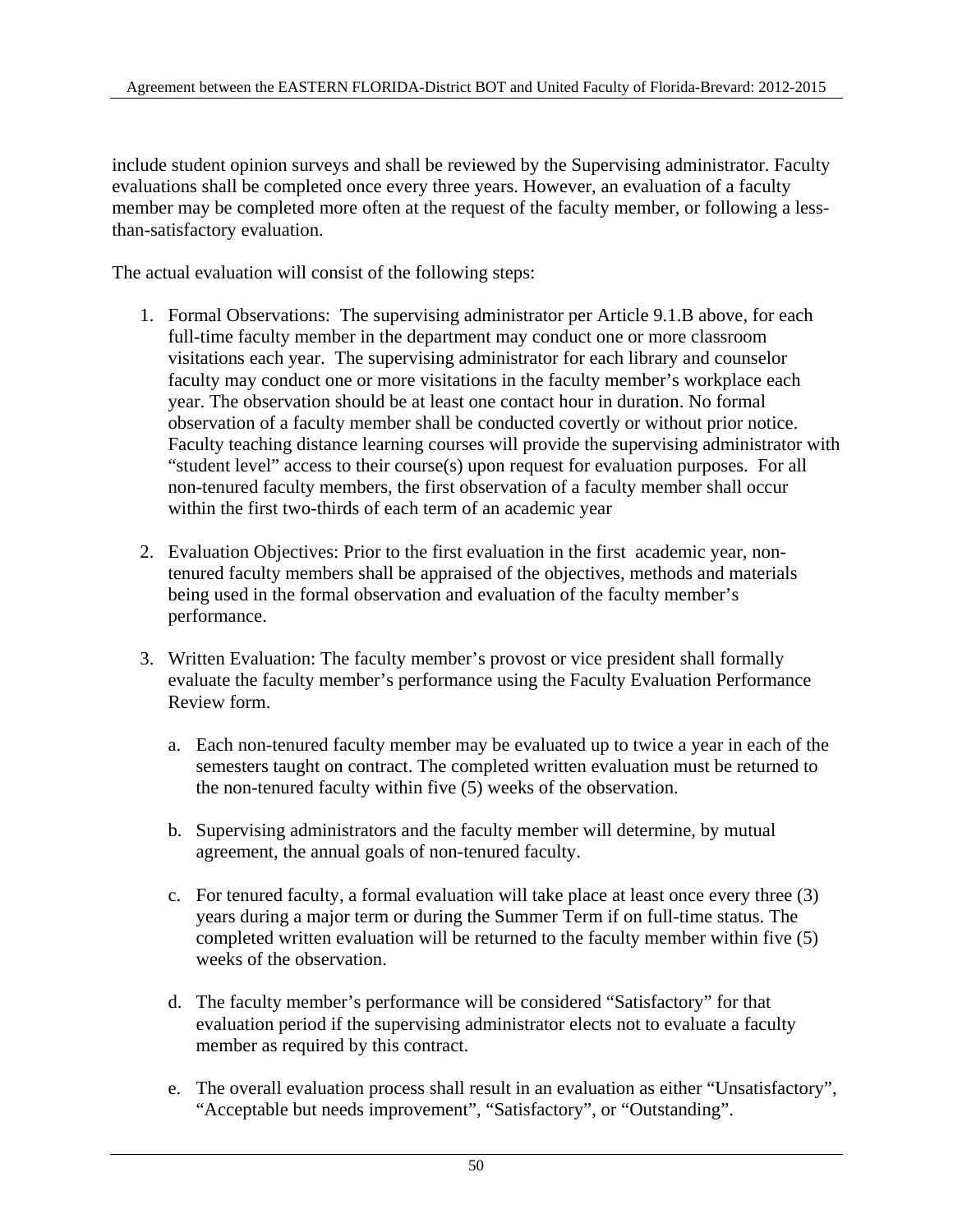4. Post-Evaluation Conference: The faculty member's supervising administrator will provide the faculty member with a copy of the completed Faculty Evaluation Performance Review form and shall meet with the faculty member at a post-evaluation conference. The conference will include a discussion about goals and self-assessment, which will be added to the Faculty Development, Self-Assessment, and Goal Setting Report (included in the evaluation form). The Faculty Evaluation Performance Review form and any addenda shall be signed by both the faculty member and his/her supervising administrator. The faculty member's signature shall not necessarily mean agreement with the evaluation, but awareness of the content of the Faculty Evaluation Performance Review form.

A faculty member shall have the right to have a Union representative present at the postevaluation conference or when the faculty member is being placed on formal notice of deficiencies in his professional performance.

- 5. Faculty Response: A faculty member who considers the Faculty Evaluation Performance Review form to be incomplete, inaccurate, unjust, or based on factual errors shall have the right to respond as appropriate.
	- a. Written Response: The faculty member may attach a written response to the Faculty Evaluation Performance Review form within eight (8) working days of the Post-Evaluation Conference. The faculty member's supervising administrator shall sign the faculty member's written response to his Faculty Evaluation Performance Review form, which shall indicate awareness of the contents of the faculty member's written response. The Administration shall take no action against a faculty member for including a written response to the evaluation, or filing a grievance or complaint of a contract violation in the evaluation process.
	- b. Appeal of an Evaluation: A faculty member who receives less than a "Satisfactory" evaluation and disagrees with the factual contents of the Faculty Evaluation Performance Review form, or, who claims the Administrator failed to follow evaluation procedures, shall have the right to file a grievance as outlined in Article 16 of this Agreement. If the grievance relates to the factual content of the evaluation, the administration shall demonstrate that the factual content of the evaluation is correct. Such a grievance shall not be arbitrable.

B. Student Opinion Surveys: Students shall complete a student opinion survey questionnaire for instructional faculty members each fall and spring term on the Student Opinion Survey of Full-Time Faculty (See Appendix M), or on any mutually agreed upon replacement questionnaire.

1. Student opinion surveys shall be completed in at least two sections per term. The instructor may choose one of the sections to conduct the survey. If the faculty member is teaching lecture, laboratory, clinical, or distance learning courses, one of the evaluated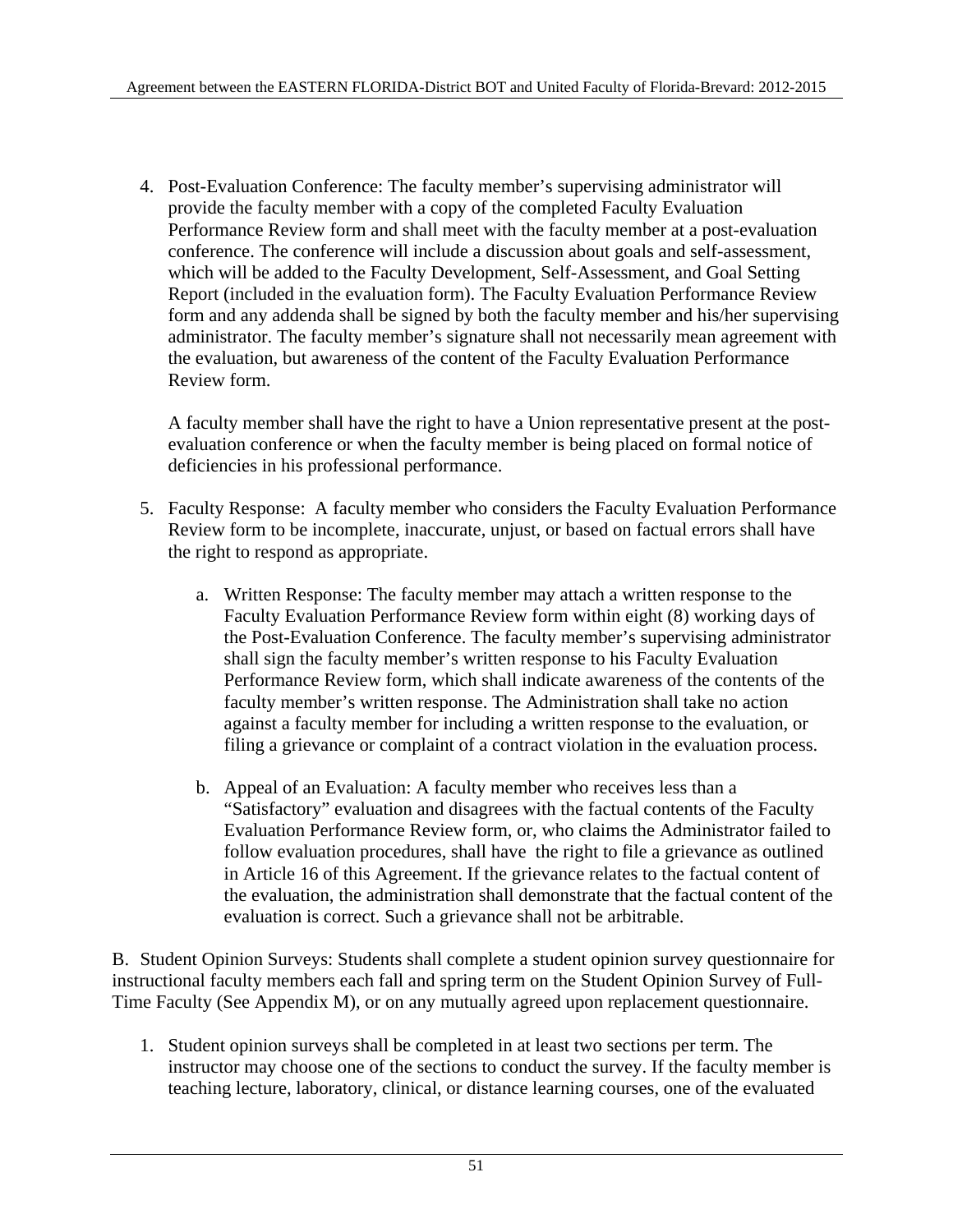courses should be didactic and the other should be either laboratory, clinical, or distance learning.

- 2. Student surveys should be scheduled for approximately two-thirds to three-fourths of the way through the term.
- 3. Students will be provided a secure Web-based interface in which to complete surveys anonymously and without replication. This interface will be accessible only to students enrolled in the course at the time of the survey. Faculty will be provided with a report summarizing student responses and feedback for the selected course section(s).
- 4. The supervising administrator and the faculty member may mutually agree to forego the student surveys in any given semester. The decision will be made not later than the midpoint of the term.
- 5. This questionnaire is to be utilized by the faculty member for improvements in his performance and in the course. The supervising administrator may elect to review and discuss recent student surveys with the faculty member. The Student Opinion Surveys will be available to the faculty member after grades are submitted, and no copies will be filed in the faculty member's personnel file.
- 6. Results of the student surveys may be used by the faculty member's supervising administrator in conducting and preparing the Instructional Faculty Evaluation Performance Review (Appendix B). Performance Review in the "Other supervising administrator comments" section based on student evaluations.

C. Deficiencies: Where appropriate, the Administration will identify any deficiencies and provide suggestions, professional development opportunities, or otherwise assist the faculty member with any necessary correction or remediation.

D. In completing the appropriate Faculty Evaluation Performance Review form, the faculty member's supervising administrator shall complete the appropriate sections of the form to ensure the following.

- 1. The notification of the faculty member if deficiencies exist that require correction,
- 2. An explanation of any deficiencies as noted and the expected improvement,
- 3. If deficiencies are noted, the assistance that the Administration will provide to enable the faculty member to improve performance, and
- 4. The timeframe established to demonstrate improvements.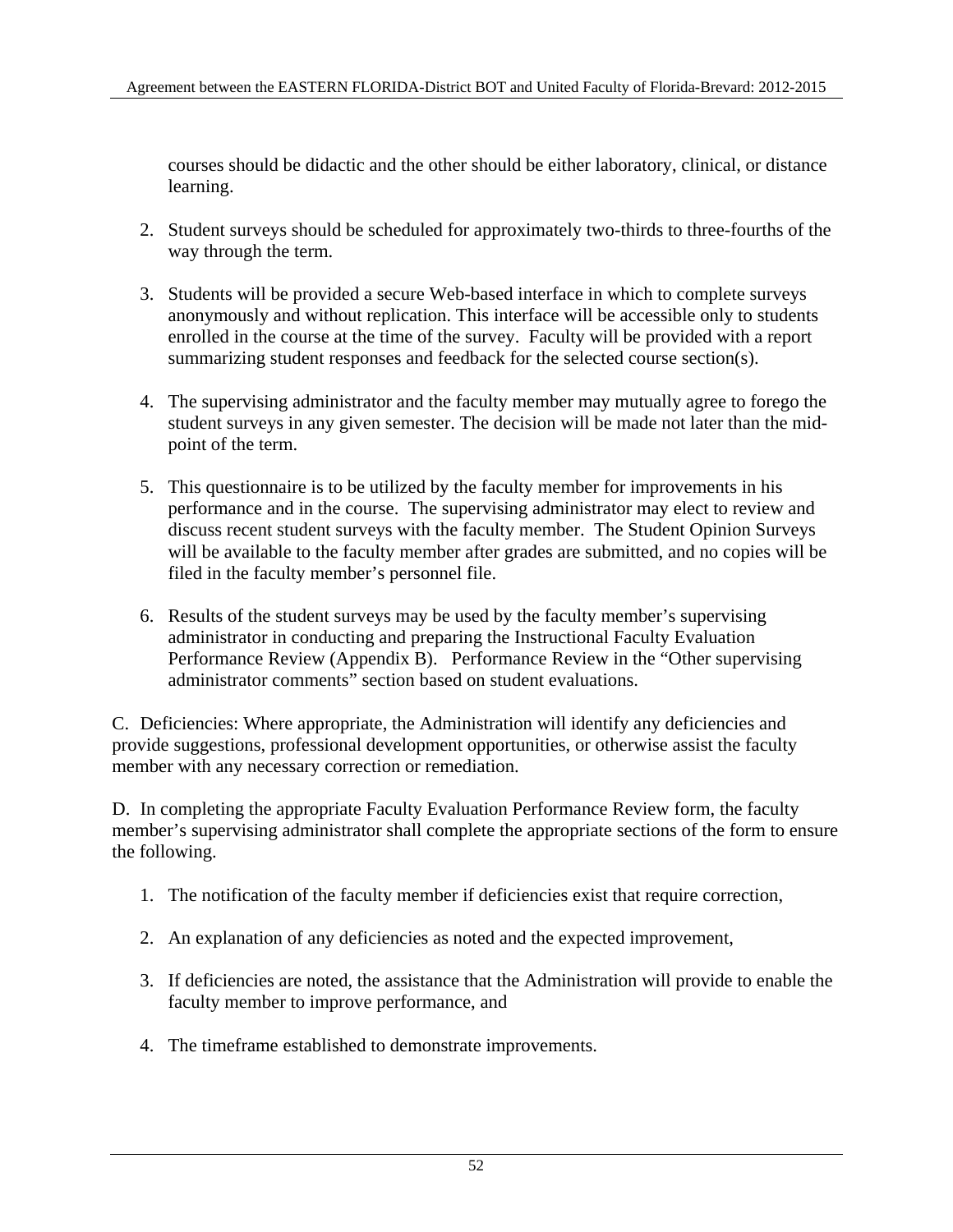Section 9.3 – Evaluation of Department Chairs, Program Managers, Program Coordinators and College-wide and Campus-based Coordinators

A. Department Chairs, Program Managers, Program Coordinators and College-wide and Campus-based Coordinators shall be evaluated at least every two years. They shall be evaluated annually by the full-time faculty in the department in their specific chair, manager, or coordinator role. The purpose of the review is to strengthen the department, assess performance and suggest new strategies for department development.

- 1. The faculty will use the appropriate Faculty Peer Review Form in the Appendix and will be focused on teamwork and collegiality.
- 2. In those programs that have only one full-time faculty member, program adjunct faculty members and the other chairs and/or managers under the supervising administrator may perform the faculty evaluation portion using the same Faculty Peer Review Form in the Appendix.
- 3. Supervising administrator evaluations will be based on goal achievement, performance of duties and participation in department and campus or division meetings.

# **ARTICLE 10: PROFESSIONAL DEVELOPMENT**

Section 10.1 – Intent

The parties recognize the desirability of faculty continuing professional development throughout their employment at the College. Minimum professional standards for the maintenance of continuing contract shall be negotiated through the collective bargaining process. The responsibility for meeting these standards rests solely with the individual faculty member.

Section 10.2 – Opportunities

The College agrees to sponsor programs, seminars, and courses that may earn graduate credit or institutional credit during in-service/administrative days and other times throughout the year. Faculty members may complete such College-sponsored development opportunities, undergraduate or graduate college-credit courses and/or programs, occupational and/or professional continuing education courses or programs, professional conferences, and community service, or any combination to satisfy professional development requirements as specified in this Article.

Section 10.3 – Faculty Development Cycle

Faculty may select either a three (3) or six (6) year faculty development cycle.

A. Faculty opting for the three (3) year cycle must select three (3) activities from at least two (2) of the three (3) categories identified in Appendix N. Activities must be completed within the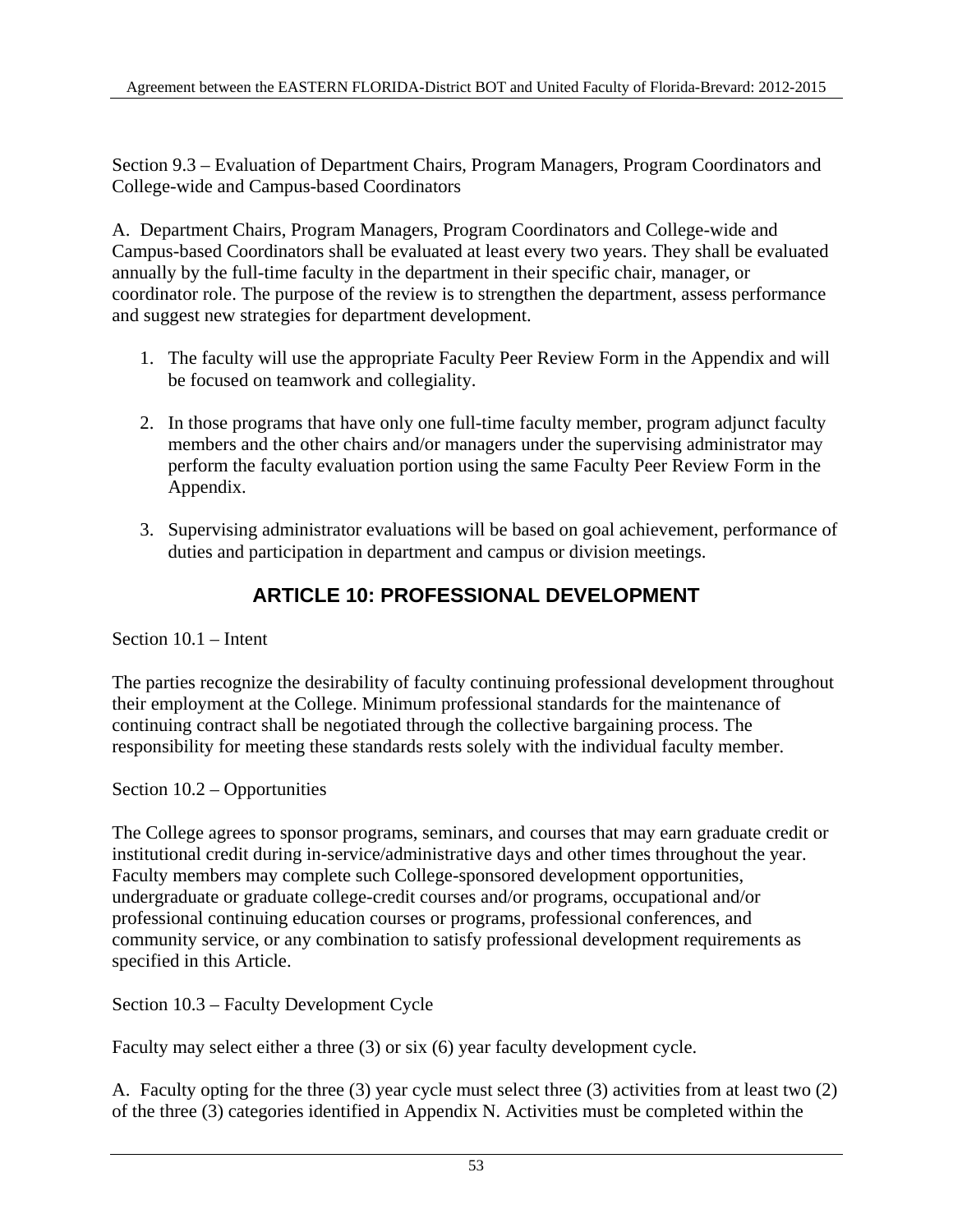faculty member's professional development cycle. These categories are recommendations and are not all inclusive.

B. Faculty opting for the six (6) year cycle will follow the professional guidelines outlined below. Faculty must complete one (1) of the following requirements:

- Six (6) graduate credit hours (any combination of graduate credit totaling six (6) hours)
- Three (3) graduate credit hours and publication of scholarly research in a refereed journal or textbook.

C. Any special consideration must be discussed with the supervising administrator and mutually agreed upon with appropriate documentation provided.

Section 10.4 – Non-Tenured Faculty Development

A. Upon hire, a new faculty member must attend a College Pre-Employment orientation not to exceed two (2) days. When possible, this will be offered prior to the first inservice/administrative day of the academic term. Participation in this orientation is not counted towards the faculty development requirement below. If the new faculty member is unable to attend the scheduled orientation, the supervising administrator must work with the faculty member to provide the academic information covered at the orientation, and the faculty member must reschedule the human resources portion of the orientation.

B. Faculty members on an annual contract must complete the faculty development program prior to award of tenure.

Section 10.5 – Expenditure of Funds

Except as provided for in Article 10.4,B, no College funds will be specifically allocated to support professional development activities, However, activities which qualify for funding under other college programs (tuition, reimbursement, extended professional leave, etc.) may be used for credit, provided that advance approval is secured.

# **ARTICLE 11: TENURE, PROMOTION AND RANK**

Section 11.1 – Tenure (Continuing Contract)

A. The following unit members shall be eligible for consideration for continuing contracts: Fulltime faculty members shall be eligible for consideration for continuing contact if they have completed three (3) or four (4) years of satisfactory faculty service and professional development at Eastern Florida State College. The time period for consideration shall not exceed five consecutive years. Time shall be counted starting from the beginning of their first Fall Term. Temporary full time faculty may use one year of their temporary service towards tenure.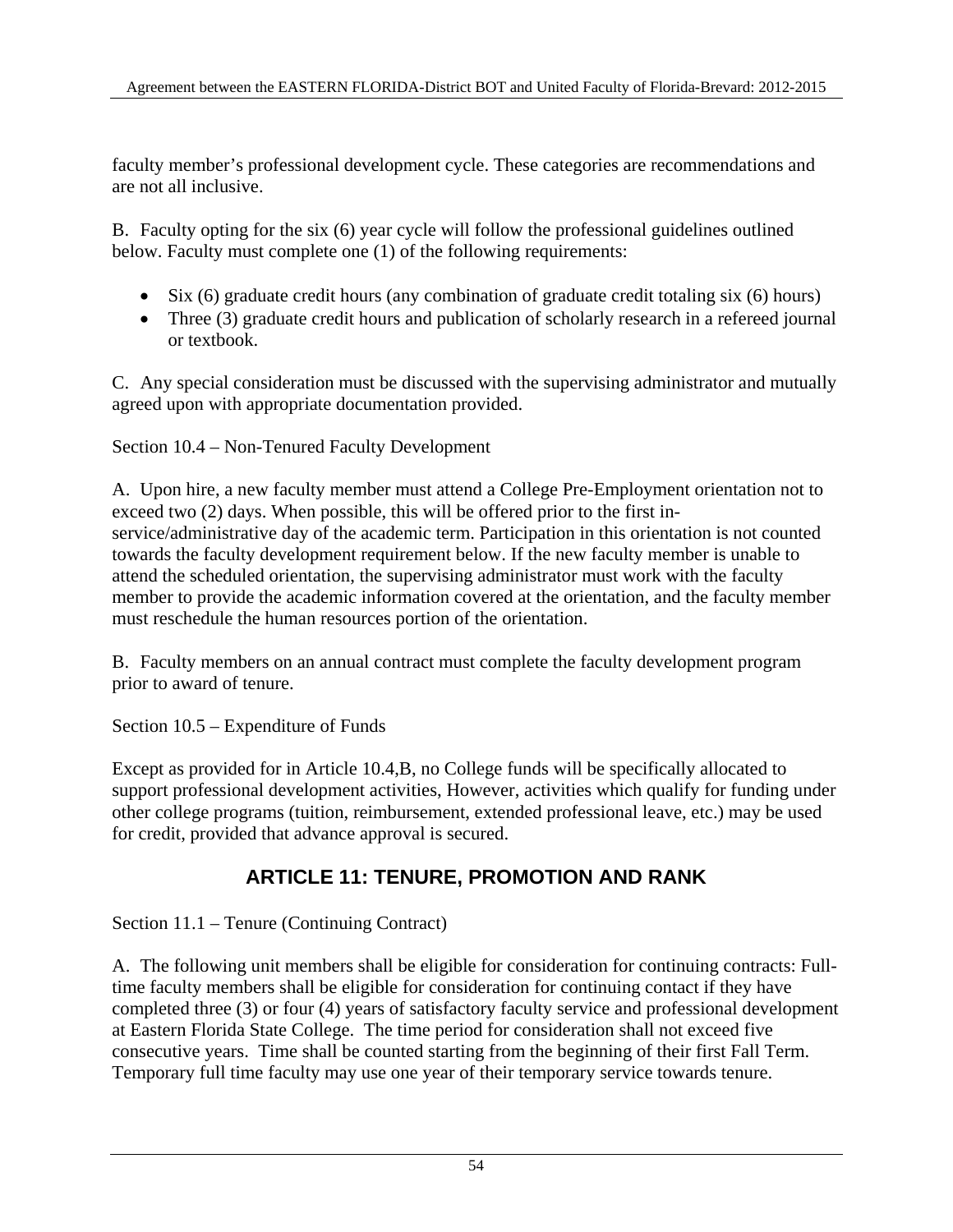### B. All continuing contracts issued shall be based upon

- 1. Satisfactory service performed in a full-time faculty position and shall be subject to all other requirements and provisions imposed by applicable Florida law or regulation.
- 2. Supervising Administrator verification of continuing need as indicated on the application for Tenure.
- 3. Satisfactory completion of a tenure portfolio which shall include, at a minimum, the following.
	- a. Regular professional self-assessment information.
	- b. Inclusion of student opinion surveys for each section taught in the first five (5) semesters as part of their full time faculty load (if applicable) pursuant to Article 9, Section 9.2.B
	- c. Documented evidence of significant and ongoing contribution and/or participation in Professional Development activities as listed below in Section 11.2 following the three (3) year cycle guidelines.
	- d. Documented evidence of contributions to the faculty member's academic unit (program, department/unit, campus/unit).
- 4. A super majority recommendation (minimum 66%) by a faculty Campus Tenure Committee.
	- a. When more than one faculty member is eligible for tenure on a campus or division, each tenure candidate shall have a committee comprised of their Department Chair and/or Program Manager (neither of whom shall be chairperson of the committee), and at least three (3) and not more than five (5) faculty members. Faculty members shall be from the discipline of the tenure candidates or a closely related discipline when adequate numbers of faculty are not available. If necessary, faculty members from the discipline, but from another campus or division, may be included to fulfill the discipline representation needs. The committee shall select their chairperson.
	- b. A Librarian candidate's campus committee will be comprised of the other Librarians on the candidate's campus plus 3 other Librarians.
	- c. Campus Tenure Committee may review copies of the administrative evaluations, student opinion surveys, and tenure portfolio.
	- d. If the committee recommends tenure, then the chairperson of the Campus Tenure Committee will prepare a letter to the College wide Tenure and Professional Development Council recommending the candidate for tenure and notify the appropriate supervising administrator.
	- e. A quorum (at least fifty-percent plus one) must be present for committees to take action.
	- f. Committee shall be as described in Article 6.16 C.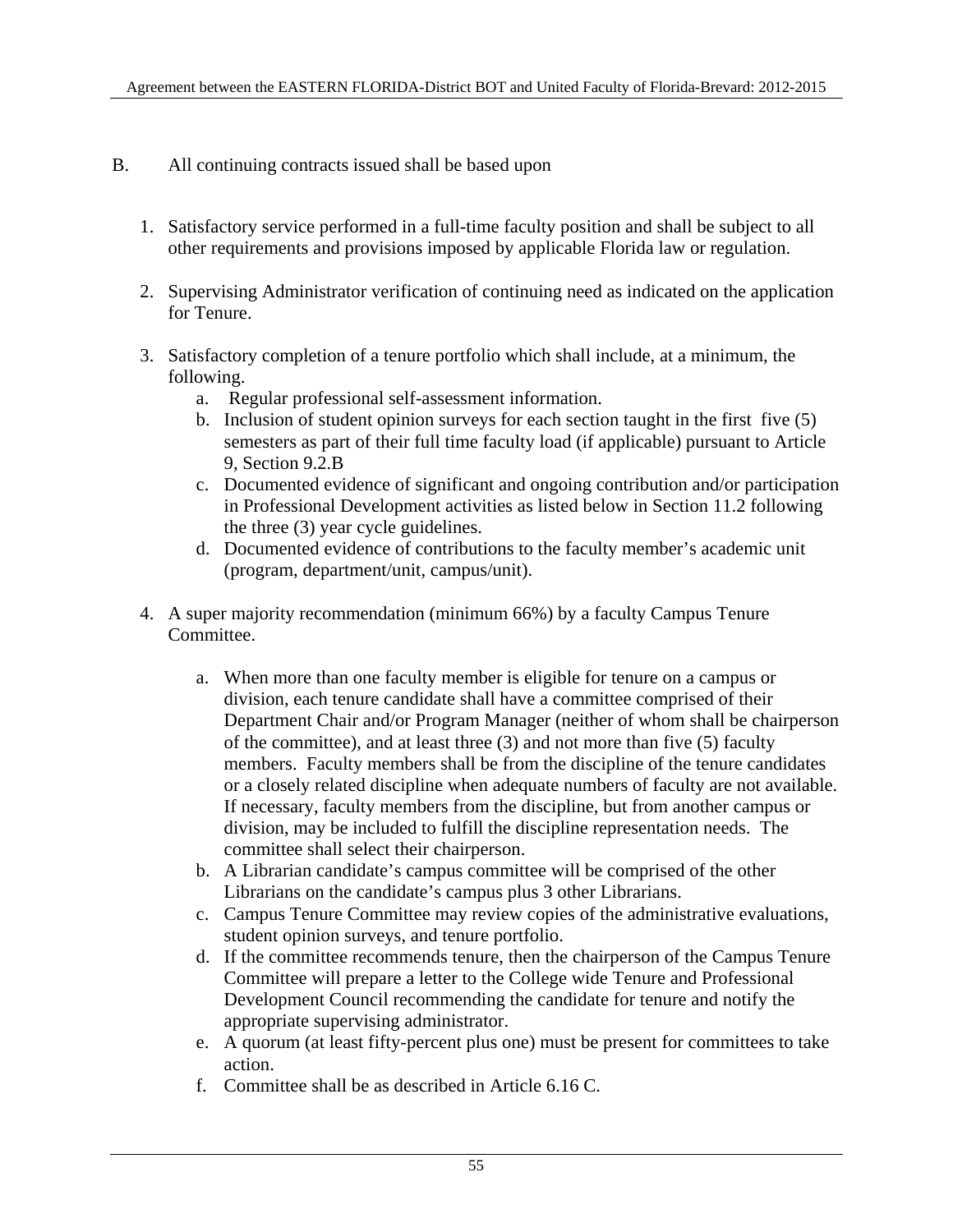- 5. Recommendation by the faculty College-wide Tenure and Professional Development Council (TPD Committee).
	- a. The College-wide TPD Committee will review all favorably recommended tenure applications recommended by all Campus Tenure Committees
	- b. The committee will be composed of tenured faculty members with a maximum of nine (9) and a minimum of five (5) members.
	- c. TPD Committee Members shall serve three-year terms with one-third of the members appointed each year. However, to facilitate development of the committee, one-third of the members initially shall be appointed to a one-year term, one-third initially shall be appointed for a two-year term, and one-third initially shall be appointed for a three-year term. No campus or division shall have the terms of both their members ending at the same time.
	- d. A quorum (at least fifty-percent plus one) must be present for committees to take action.
	- e. Committee shall be as described in Article 6.16 D.
- 6. The candidate must be recommended for tenure by the Campus Tenure Committee, and the College-wide Tenure and Professional Development Council, before the candidate's name can be sent to the College President for approval.
- 7. The supervising administrator retains the right to make separate recommendations related to tenure to the President of the College.
- C*.* Tenure Timeline-Mutually agreed upon timeline to be included in the appendix.

D. Candidates not approved for Tenure must be notified by the Administration by April 1 of non-renewal of their contract.

E. The non-renewal of an annual contract or denial of tenure shall not entitle the person to reasons for such actions or to follow the grievance procedures, or to a hearing (ie., DOAH or arbitration). However, this shall not preclude the use of the grievance procedure to determine whether the process and procedures were followed.

F*.* All continuing contracts issued shall be based on satisfactory service performed in a full time faculty position and shall be subject to all other requirements and provisions imposed by law or regulation.

G. The parties recognize and subscribe to the appropriate policy of the Board of Trustees Policy Governance Manual and to the supporting section of the College Operational Procedures Manual as the basic policy and procedure for administration of maintenance of continuing contract as it pertains to unit members. However, in the event a conflict occurs, this Agreement shall be the controlling document.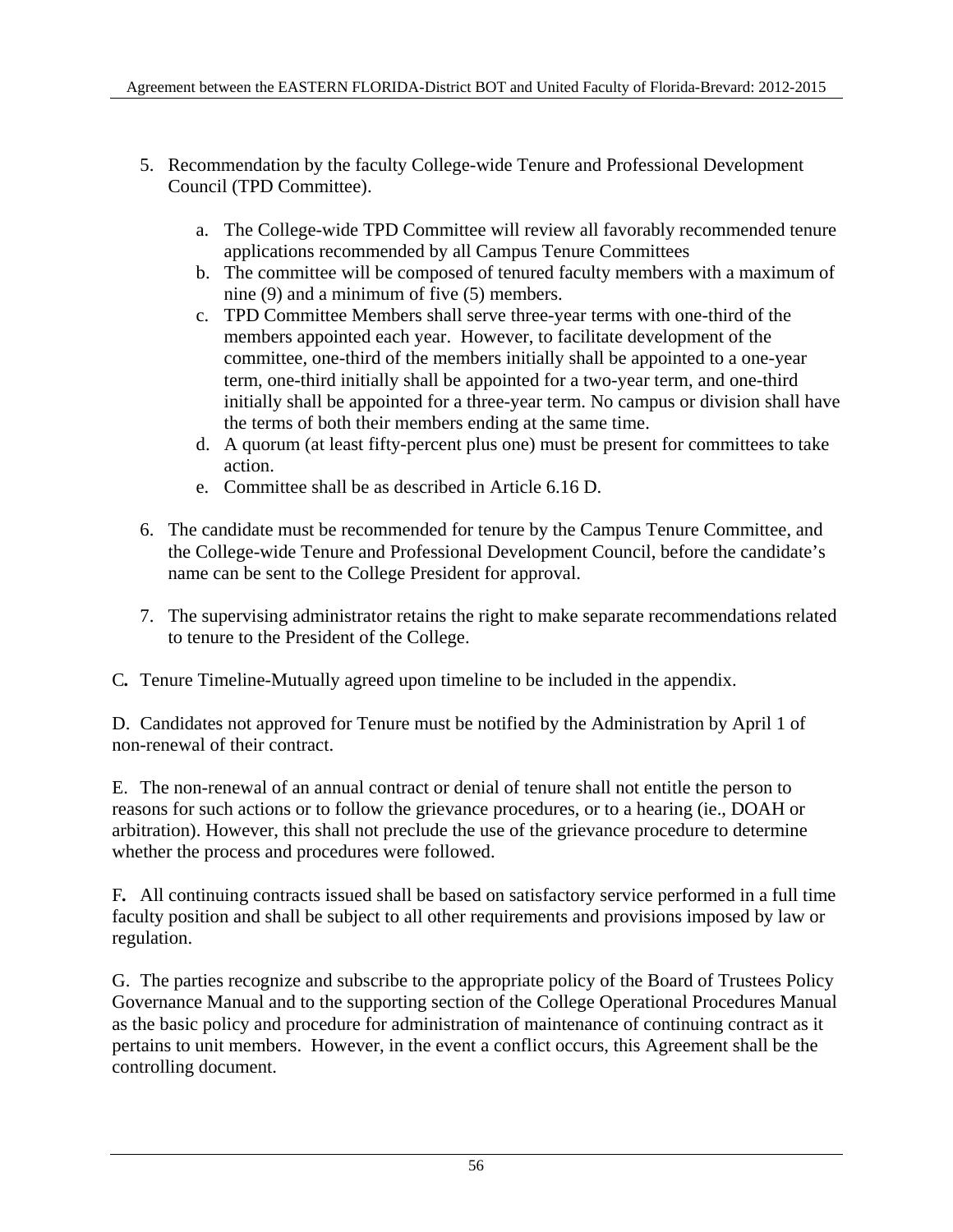Section 11.2 – Maintenance of Continuing Contract

A. The parties recognize the desirability of faculty continuing professional development throughout their employment at the College. Although the College and UFF-Brevard shall jointly set the minimum professional standards for the maintenance of continuing contract, the responsibility for meeting these standards rests solely with the individual faculty member. The College agrees to sponsor programs, seminars, and courses that earn graduate credit or institutional credit. As described in the appropriate Board Policy and Operational Procedure, both course credit hours and non-credit units or a combination of the two may be used to satisfy this requirement.

B. The maintenance of continuing contract period is a six (6)-year or three (3)-year period as provided in Article 10 – Professional Development.

C. For maintenance of continuing contract, during the third-year of the three (3)-year period, or sixth (6th) year of the six-year period, whichever is appropriate, the Faculty member will request prior approval of proposed course work, publications or seminars. For the first five years, the faculty member may request approval at any time during those five years for proposed or recently completed course work, publications or seminars. All requests shall be made through the TPD Council.

D. No College funds will be specifically allocated to support maintenance of continuing contract activities; however, activities which qualify for funding under other college programs (tuition reimbursement, sabbatical, etc.) may be used for credit.

E. The College supports efforts by faculty members to complete advanced degrees and participate in academic activities such as conferences. The granting of professional leave, when requested in advance by faculty members to take examinations, defend dissertations, or make presentations, will not be unreasonably denied.

Section 11.3 – Promotion

A. The highest degree earned by a faculty member shall be one of the criteria used for determination of both placement in the salary schedule (pursuant to Article 14) and professional rank (or title, pursuant to Article 11.3).

B. After initial placement in the salary schedule, faculty members who attain additional college credit and/or degrees may apply for promotion in pay grade/category as reflected in Appendix D – Minimum Salary Schedule. Faculty members who meet the minimum qualifications approved by the College and who meet the following criteria shall be promoted to a higher salary grade/category. It shall be the responsibility of the faculty member to notify the Administration regarding the earning of additional credits.

1. The faculty member must obtain the specified number of college credits from a regionally accredited college or university.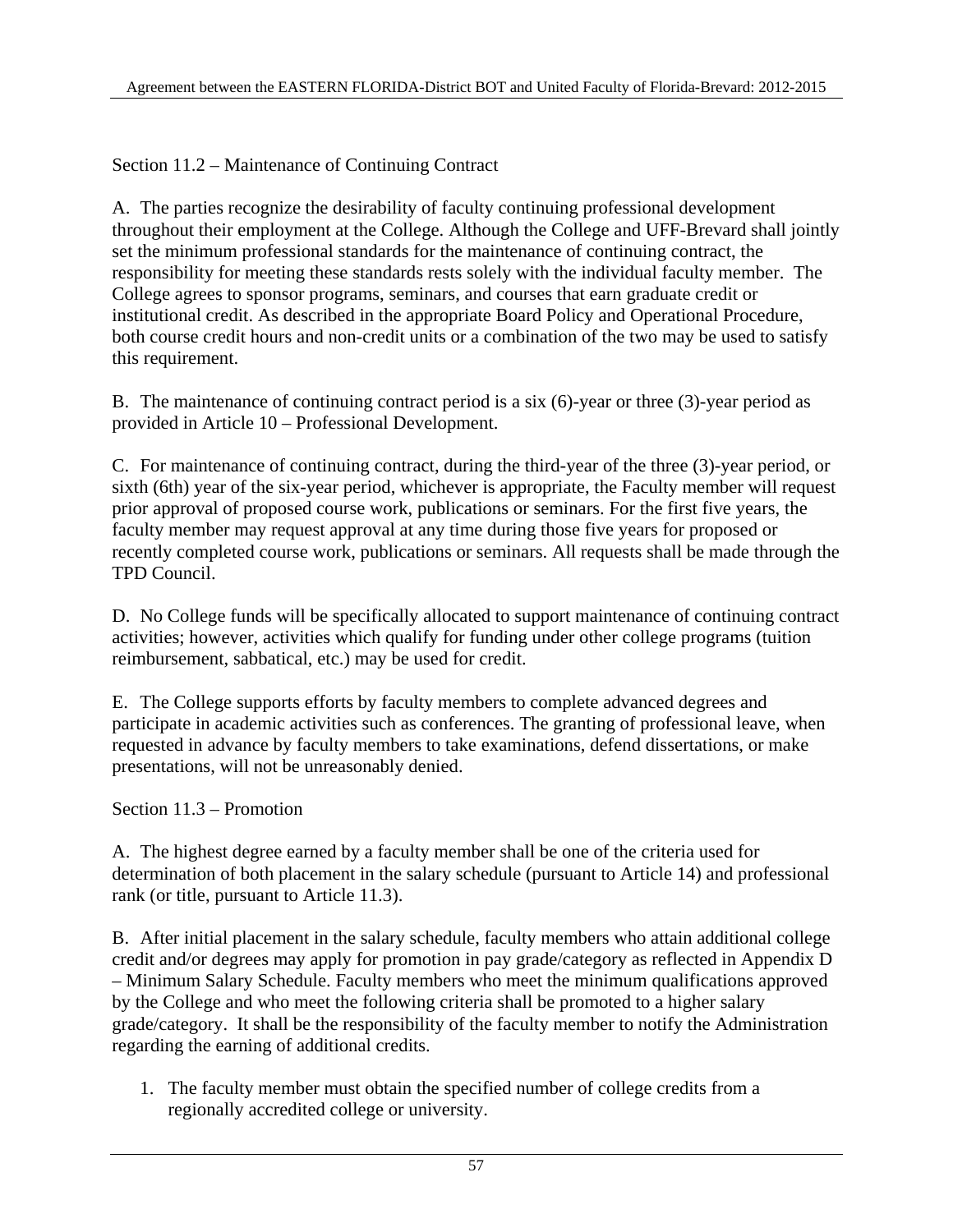- 2. For an instructional faculty member, the credits must be earned in those areas in which a faculty member is qualified to teach or in those areas directly related to or which enhance classroom instruction.
- 3. For a librarian or counselor faculty member, the credits must be directly related to the faculty member's field or in education.

C. Master's Degree Credits – A Master's pay grade will be awarded to a faculty member who has earned a Master's degree consisting of at least thirty (30) semester hours but less than sixty (60) semester credit hours of graduate credits.

D. Master's  $+30$  Graduate Credits – A Master's  $+30$  pay grade will be awarded to a faculty member who has earned a Master's degree and at least thirty (30) semester hours of additional upper division or graduate credits in his field or in those areas directly related to or which directly enhance classroom instruction. A Master's  $+ 30$  pay grade will also be awarded to a faculty member who has earned a Master's degree consisting of at least sixty (60) semester credit hours.

E. Master's + 60 Graduate Credits – A Master's + 60 pay grade will be awarded to a faculty member who has earned a Master's degree consisting of at least sixty (60) semester credit hours and at least thirty (30) semester hours of additional upper division or graduate credits in his field or in those areas directly related to or which enhance classroom instruction.

F. For the purposes of rank/title and pay grade, in those fields where a terminal degree is less than a doctorate (such as a Master of Fine Arts, Master's degree in Library Science or Library and Information Sciences, or Master of Professional Studies degrees) the terminal degree shall entitle the faculty member to special consideration as identified in the table below.

G. To be eligible for a promotion in salary or rank, a faculty member must have earned a "Satisfactory" or better on at least two (2) evaluations in the previous five (5) years with a "Satisfactory" or better on the most recent evaluation.

H. Salary increases and promotions to a higher salary grade shall be effective at the beginning of the next academic term after that in which the faculty member submitted a completed application with appropriate documentation of the credits earned.

I. Compensation for promotion in salary grade is detailed in Article 14 – Salaries and Compensation.

Section 11.4 – Rank (Title)

A. Continuing contributions to the College and participation in College activities shall be recognized through the awarding of professional rank in accordance with all the following criteria: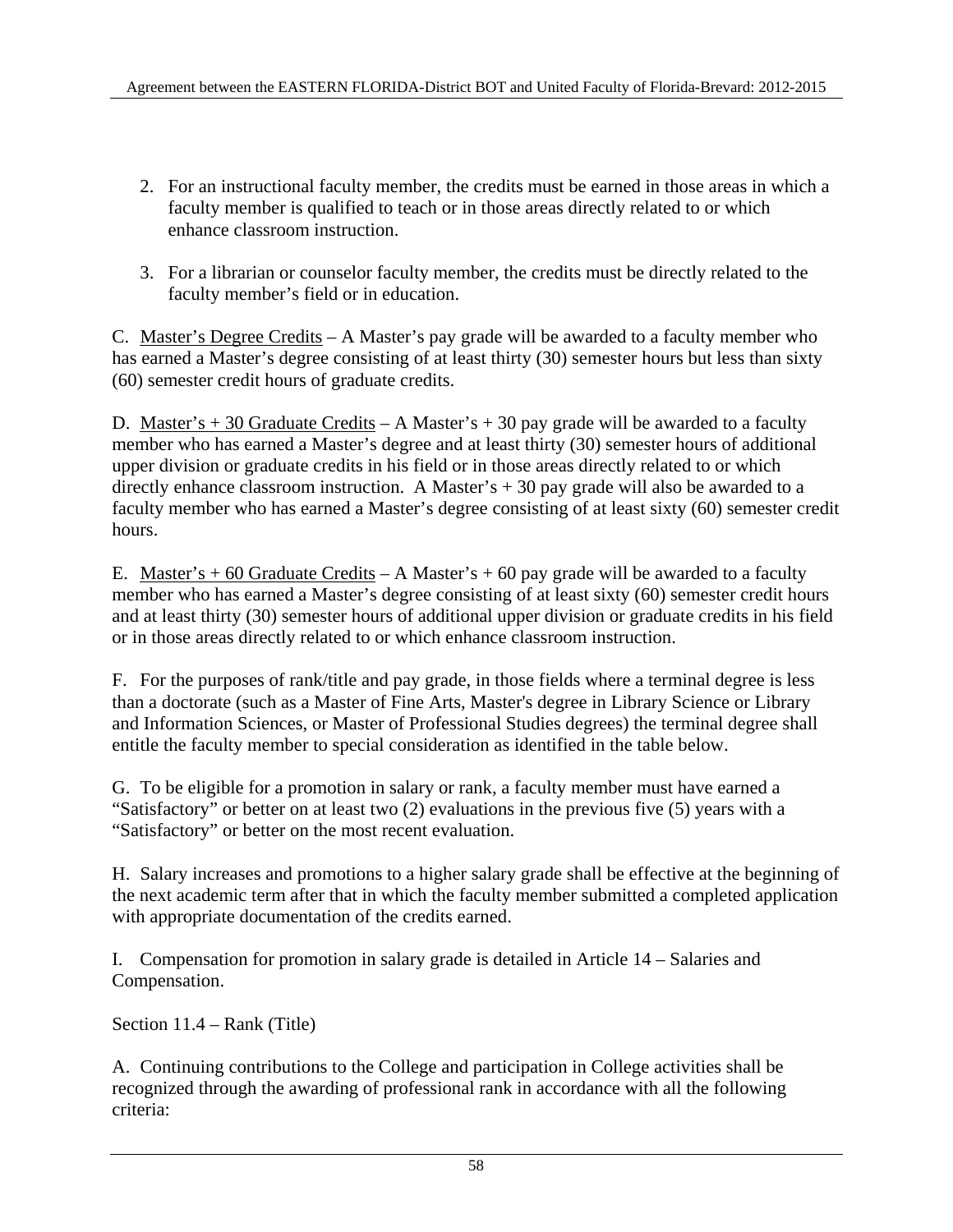- 1. Minimum Qualifications in the following table, years of service statements refer to minimum years of service.
	- a. All degrees and hours must be from regionally accredited institutions or their equivalents.
	- b. Up to ten years prior college-level or university-level faculty experience may be substituted for Eastern Florida faculty experience on a 2:1 ratio with every two-years prior experience substituting for one year Eastern Florida experience.

| <b>INSTRUCTOR</b>                                                             | <b>ASSISTANT</b><br><b>PROFESSOR</b>                                                                                             | <b>ASSOCIATE</b><br><b>PROFESSOR</b>                                                                          | <b>PROFESSOR</b>                                                                                                   |
|-------------------------------------------------------------------------------|----------------------------------------------------------------------------------------------------------------------------------|---------------------------------------------------------------------------------------------------------------|--------------------------------------------------------------------------------------------------------------------|
| All non-tenured,<br>full-time faculty<br>will hold the rank<br>of Instructor. | Doctorate,<br>upon award of tenure.                                                                                              | Doctorate<br>with 5 years full-time<br>faculty experience at<br>Eastern Florida                               | Doctorate<br>with 8 years full-<br>time faculty<br>experience at                                                   |
|                                                                               |                                                                                                                                  |                                                                                                               | Eastern Florida                                                                                                    |
|                                                                               | Master's $+60$ ,<br>award of tenure, and 4<br>years full-time faculty<br>experience at Eastern<br>Florida                        | Master's $+60$<br>with 6 years full-time<br>faculty experience at<br>Eastern Florida                          | Master's $+60$ ,<br>with 9 years full-<br>time faculty<br>experience at<br>Eastern Florida                         |
|                                                                               | Master's $+30$ ,<br>or terminal degree,<br>award of tenure, and 5<br>years full-time<br>faculty experience at<br>Eastern Florida | Master's $+30$ ,<br>or terminal degree, with<br>8 years full-time faculty<br>experience at Eastern<br>Florida | Master's $+30$ ,<br>or terminal degree,<br>with 10 years full-<br>time faculty<br>experience at<br>Eastern Florida |
|                                                                               | Master's degree,<br>award of tenure, and 6<br>or more years full-<br>time faculty<br>experience at Eastern<br>Florida            | Master's degree, with 9<br>years full-time faculty<br>experience at Eastern<br>Florida                        |                                                                                                                    |
|                                                                               | Bachelor's degree,<br>award of tenure, and 8<br>or more years full-<br>time faculty<br>experience at Eastern<br>Florida          |                                                                                                               |                                                                                                                    |

2. Evaluation – To be eligible for a promotion in rank (or title), a faculty member must have earned a "Satisfactory" or better on at least two (2) evaluations in the previous five (5) years with a "Satisfactory" or better on the most recent evaluation.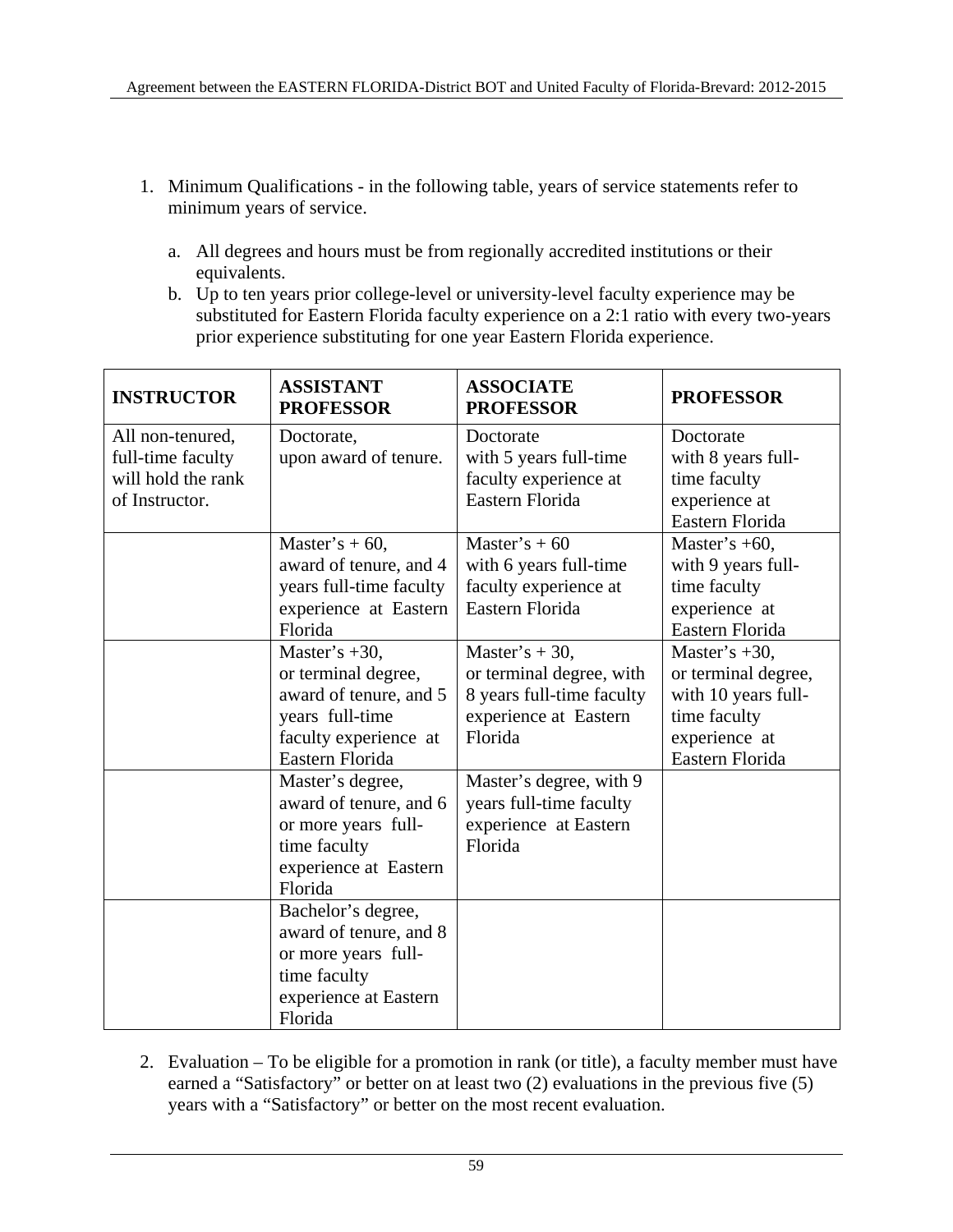- 3. Contributions and/or Participation The faculty member must present documented evidence of significant continuing contribution and/or participation in at least three (3) of the following areas, one of which must be professional development activities. Copies of Faculty Development and Self-Assessment reports, as submitted during the evaluation and self-assessment process, and signed by the appropriate administrative supervisor, are appropriate evidence. The responsibility for meeting these criteria rests solely with the individual faculty member.
	- a. Participation in College or educational committees;
	- b. Participation in community groups or projects;
	- c. Contributions to the profession (such as conference presentations, professional publications, professional organization memberships and activities, grant writing);
	- d. Participation in professional development activities.
- 4. Peer Recommendation The faculty member must be recommended by two peer members (who may be inter-disciplinary).

B. The faculty member who satisfies the criteria set forth in A, 1 through 4 above may apply for academic rank promotion on the appropriate form (Appendix O).

- 1. The request with appropriate documentation of attainment of items A.1-3 above shall be presented to the supervising administrator for verification.
- 2. Pursuant to Article 6.16, a standing committee composed of at least four (4) tenured faculty members will review the applications for professional rank and make recommendations to the College President.

C. The College President may request special consideration of rank for one candidate per year, or more upon mutual agreement, based upon experience and service prior to employment at Eastern Florida.

- 1. The request with appropriate documentation of prior experience, service, and commitment as appropriate to 11.4.B above shall be submitted to the appropriate Supervising administrator for verification and recommendation to the College President.
- 2. Pursuant to Article 6.16, a standing committee composed of at least four (4) tenured faculty members will review the application for special consideration of professional rank and make recommendations to the College President.

D. No College funds will be specifically allocated to support professional rank; however, activities which qualify for funding under other College programs (tuition fee waiver, sabbatical, enhancement of professional skills, etc.) may be used for credit.

E. College President's Approval – The faculty member's promotion must be approved by the College President.

F. Compensation for promotion in rank is detailed in Article 14 – Salaries and Compensation.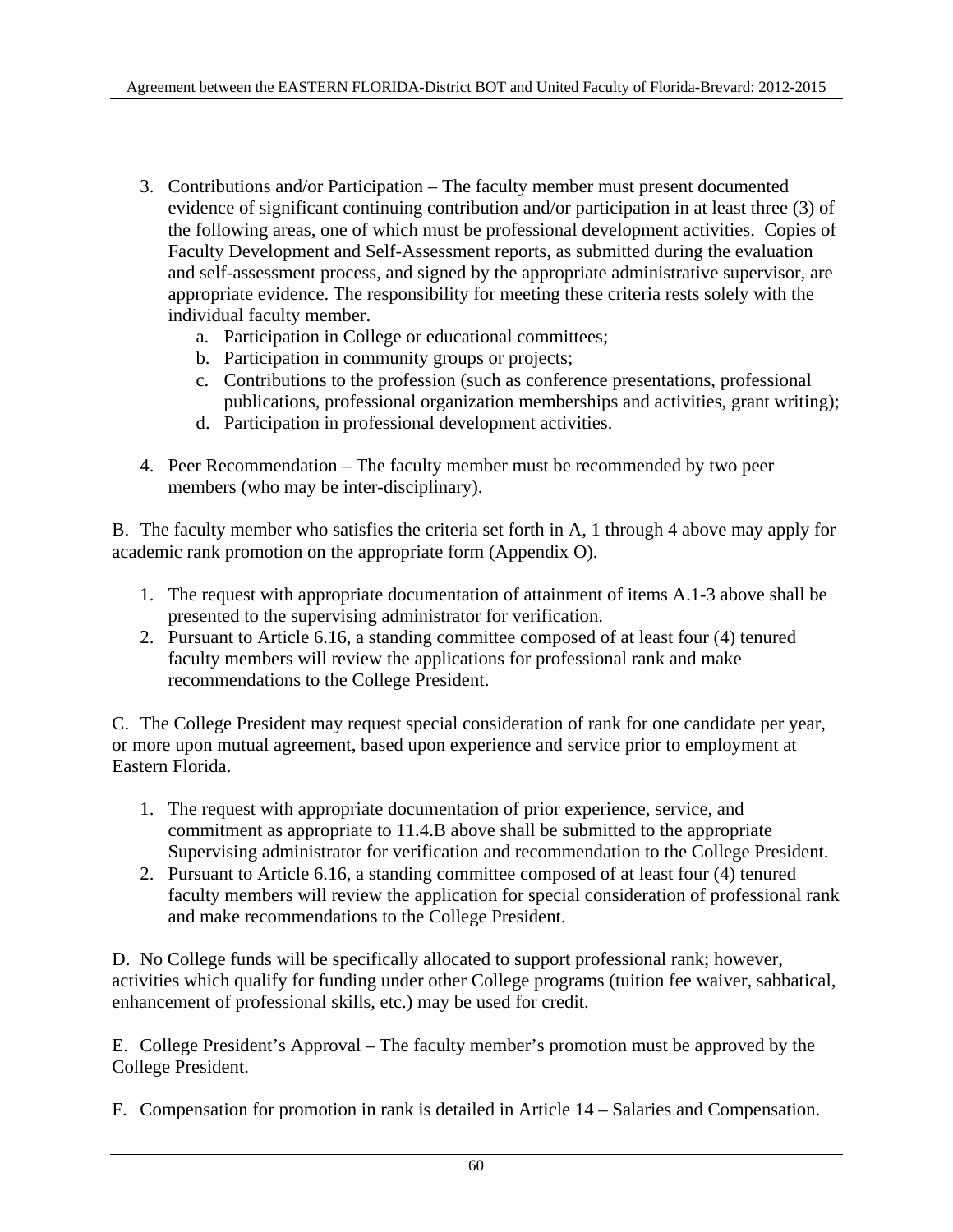# **ARTICLE 12: LEAVE**

Section 12.1 – Authorization for Leave

A. Faculty absences must be duly authorized by the appropriate supervising administrator and subsequently reported and recorded. A faculty whose absence does not meet this criteria or a faculty who fails to return to the assigned work place in a timely fashion will forfeit compensation for the time away from duty and may be subject to disciplinary action pursuant to Article 17.

## B. Types of Leave

- Administrative Leave: for faculty, with no change in contract status, temporarily serving in an administrative role;
- Childbirth/Adoption of Infant Leave: faculty may make use of accumulated sick leave, personal leave, or personal leave without pay;
- Court Duty/Jury Duty: jury duty or subpoenaed as a witness;
- Domestic Violence Leave: for faculty or immediate family member when a victim of domestic violence;
- Emergency Leave: for civil or natural disasters or for national or state mourning;
- Family Medical Leave Act (FMLA): grants an eligible faculty up to a total of 12 work weeks of unpaid leave during a 12-month period;
- Line-of-Duty Leave: off-site duty assignment;
- Military Leave: for mandatory military, National Guard or reserve duty;
- Personal Leave: four days a year with pay and up to 90 days a year without pay;
- Professional Leave: with or without pay, for personal educational goals;
- Extended Professional Leave: with pay, with educational benefits accruing to the College;
- Sick Leave: covers faculty (and family) sickness and emergencies;
- Personal Leave: for 12-month faculty;
- Workers' Compensation Sick Leave: sick leave for job-related illness or injury.

C. Absence Without Leave / Job Abandonment. A faculty who is willfully absent without approved leave for three or more consecutive workdays shall be considered to have abandoned the position. A faculty of the College who is willfully absent from duty without leave for any length of time shall forfeit compensation for the time of such absence and shall be subject to disciplinary action pursuant to Article 17.

# D. Return to Work After Leave

In the event that the College reassigns the duties of a faculty member on leave, the faculty member must provide written notice of intent to return to work at least fifteen (15) days prior to the date of leave termination.

Section 12.2 – Administrative Leave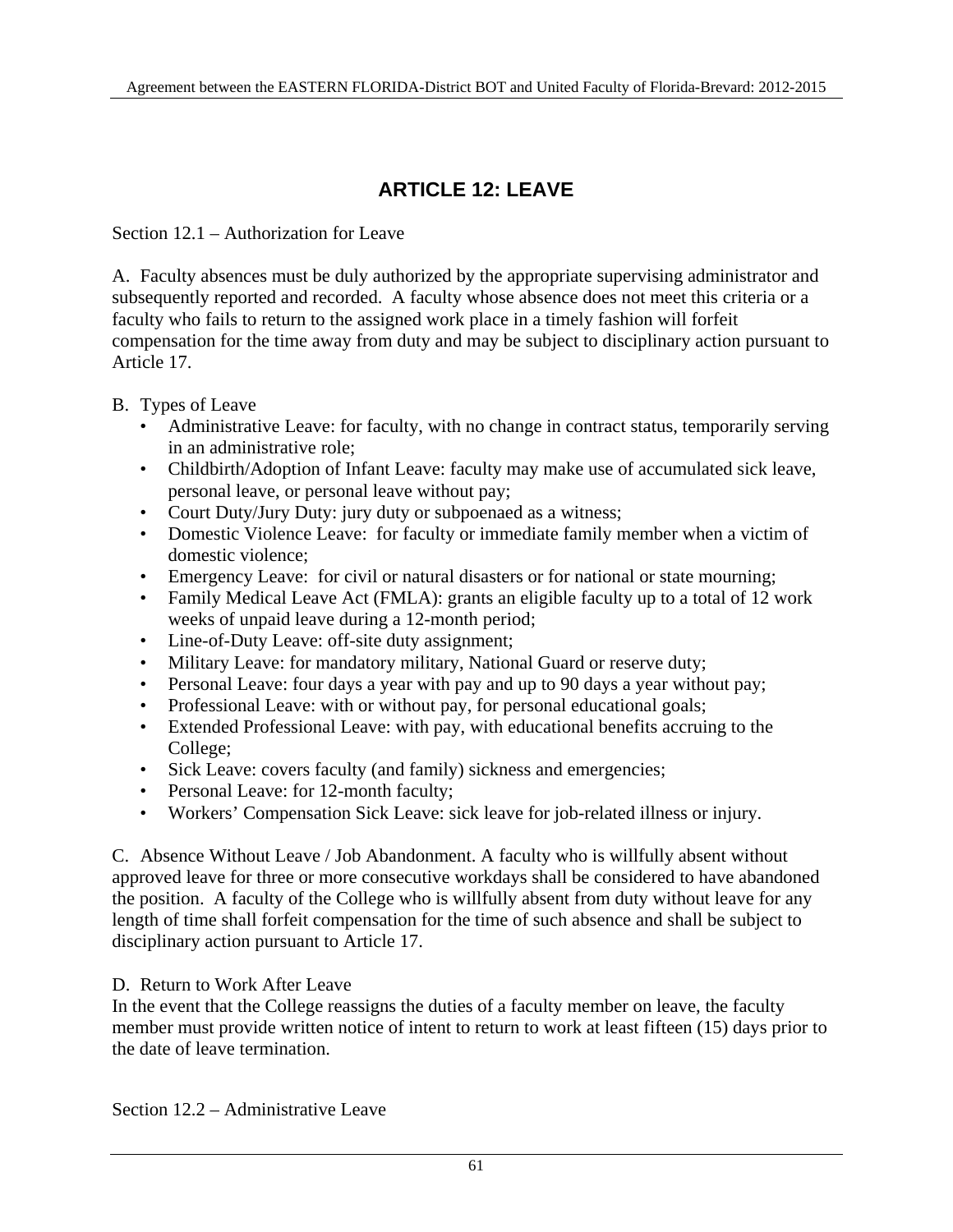A full-time faculty member may be granted up to four (4) years of administrative leave in order to accept an administrative assignment at the College pursuant to Article 8.14.

Section 12.3 – Childbirth/Adoption of Infant Leave

A. A full-time faculty member, who has been employed full time for one year, may be granted up to six (6) months leave for the birth or adoption of an infant as provided for faculty of the College providing adequate notice has been given. Also refer to Section 12.7 – Family Medical Leave.

B. The faculty is authorized to use accumulated sick leave, and/or personal leave with or without pay to cover any or all of the leave time. Once the paid leave has been exhausted, the faculty will be placed on personal leave without pay.

C. Sick leave pool days may not be used to cover any of the leave time for childbirth or the adoption of an infant, unless there is a related health condition. See Section 12.13 – Sick Leave.

D. Request for childbirth/adoption leave should be submitted thirty (30) calendar days before the expected start of the leave, but in any event shall be submitted as early as practicable. The Office of Human Resources will subsequently enter the actual initial date of the leave in the appropriate records.

Section 12.4 – Court Duty/Jury Duty

A. A full-time faculty who is called to serve on a jury panel, or who is subpoenaed as a witness in a criminal or civil case, or is required to appear in court, on a Eastern Florida-related matter, shall be granted leave of absence with pay for the duration of the required service in court.

B. Personal leave may be granted to a faculty for voluntary and/or non-Eastern Florida-related appearances, unless the faculty wishes to use personal leave

C. When requesting court duty/jury duty leave, a full-time faculty must submit a written leave request form and attach a summons copy prior to the leave and a jury attendance certification form(s) once the court duty has been completed.

D. Any fees paid by the court to the faculty member for travel or expenses shall be retained by the faculty member.

Section 12.5 – Domestic Violence Leave

A. Faculty may be granted up to three (3) days of unpaid leave in any twelve (12) month period if the faculty or family or household member of a faculty is the victim of domestic violence, sexual assault, or stalking. Before receiving this leave, all annual personal leave and sick leave must be exhausted.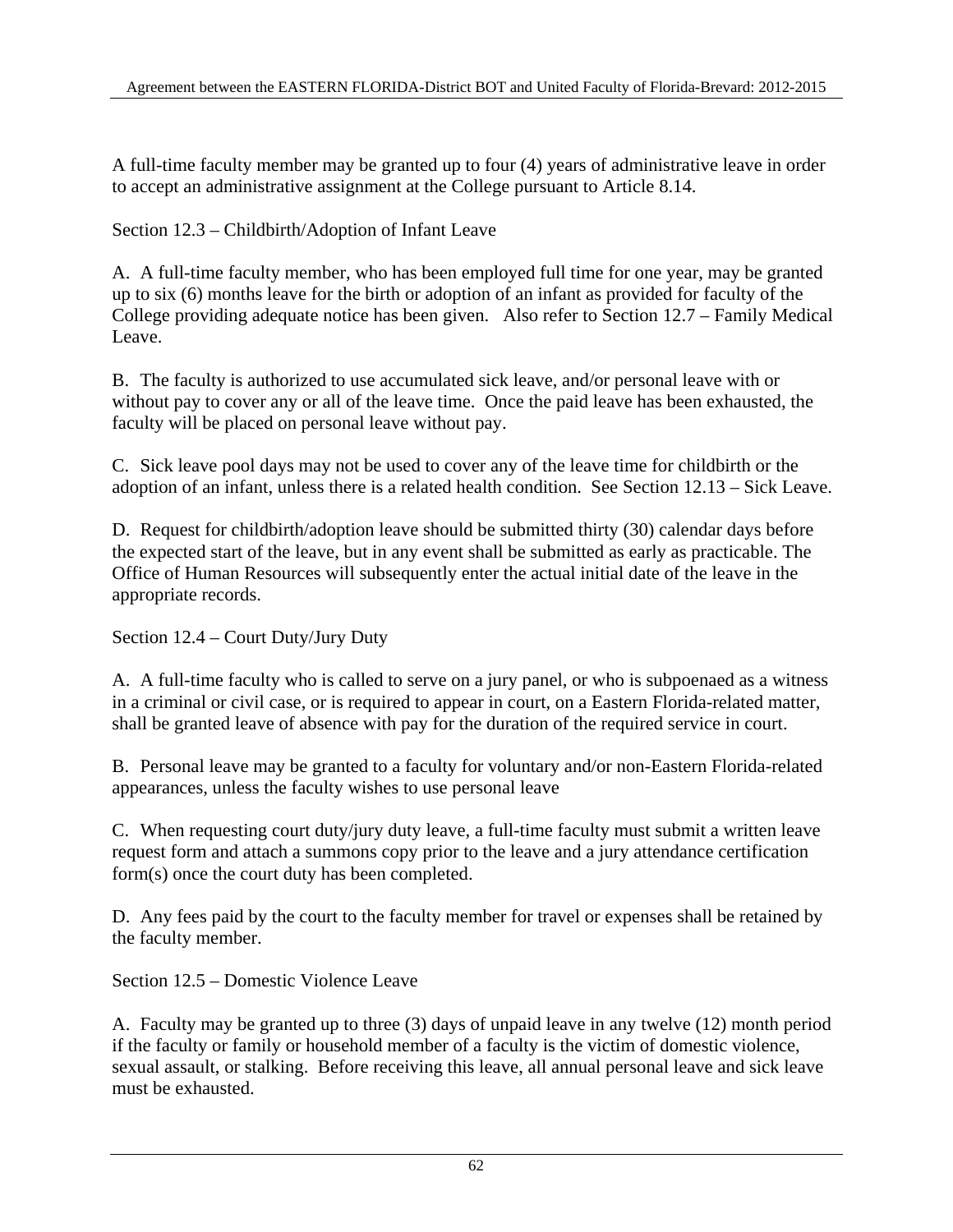Domestic violence leave may be used to:

- 1. Seek an injunction for protection against domestic violence or an injunction for protection in case of repeat violence, dating violence, or sexual violence;
- 2. Obtain medical care or mental health counseling, or both, for the faculty or a family or household member to address physical or psychological injuries resulting from the act of domestic violence;
- 3. Obtain services from a victim-services organization, including, but not limited to, a domestic violence shelter or program or a rape crisis center as a result of the act of domestic violence;
- 4. Make faculty's home secure from the perpetrator of the domestic violence or to seek new housing to escape the perpetrator; or
- 5. Seek legal assistance in addressing issues arising from the act of domestic violence or to attend and prepare for court-related proceedings arising from the act of domestic violence.

B. "Family or household member" means spouses, former spouses, persons related by blood or marriage, persons who are presently residing together as if a family or who have resided together in the past as if a family, and persons who are parents of a child in common regardless of whether they have been married. With the exception of persons who have a child in common, the family or household members must be currently residing in or have in the past resided in the same single dwelling unit.

C. Except in cases of imminent danger to the health or safety of the faculty or family or household member, the faculty should give as much advance notice as is possible, no later than the end of the first day that the faculty takes such leave.

D. All requests and documentation relating to domestic violence leave will be kept confidential and will not be included in the faculty's personnel file. The faculty should contact the Human Resources Office for guidance and provide verification documentation which may include copies of restraining orders, police reports, orders to appear in court, etc.

Section 12.6 – Emergency Leave

A. An emergency leave of absence requested by a faculty may be charged to personal leave, or sick leave, depending upon the circumstance for the emergency. The length of the paid emergency leave will depend upon the faculty's specific leave accrual amounts.

B. The President or designee may release students and faculty for national or state mourning or for civil or natural disasters and emergencies, such as severe weather, which could threaten public safety.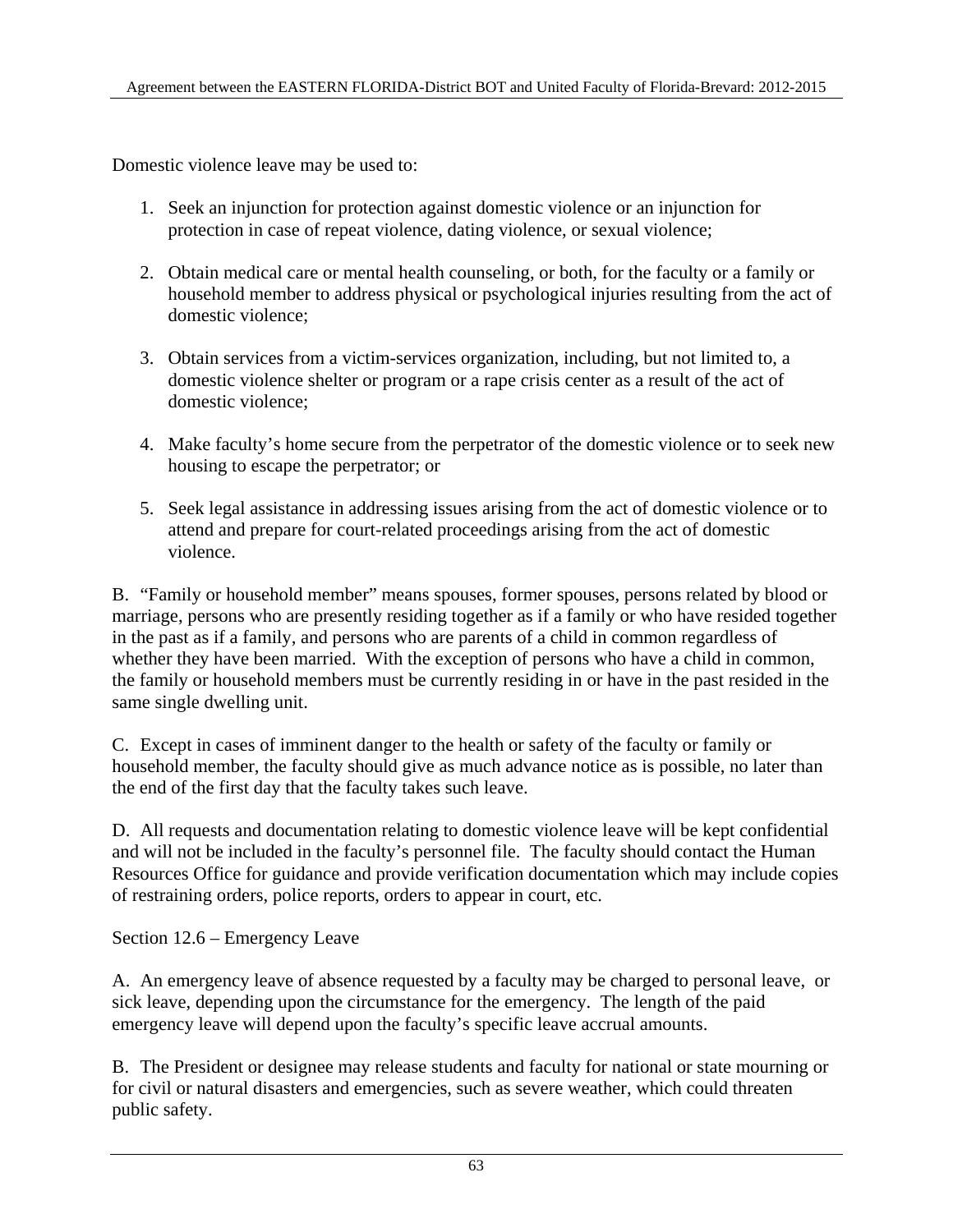This released time is not charged against a faculty's leave time. The President, or his designee, may establish policies and procedures to implement release of faculty for a College or Campus emergency.

Section 12.7 – Family Medical Leave Act (FMLA)

A. The faculty member's and the College's and Board's rights and obligations under the Family Medical Leave Act will be determined by statute, applicable regulations, and court interpretations under the Act except that the College may establish, through administrative procedure, benefits greater than those available under such statute, regulation, or court interpretation. In the event the Act requires a benefit greater than the benefits provided under this contract, the Act will apply. The administrative procedure applicable to faculty members will be the same as the procedure applicable to all other employees.

Section 12.8 – Line-of-Duty Leave

A. The President or appropriate administrator may authorize faculty to be temporarily absent from regular duties and/or home campus or division for the purpose of representing the College or performing services for the College.

The faculty must submit a written request form with reason for leave and attach detailed information, such as hotel occupancy, travel method, meals, etc.

Section 12.9 – Military Leave

A. The President, or his designee, will establish policies and procedures to provide military leave for faculty members conforming to the Uniformed Services Employment and Reemployment Rights Act (USERRA). However, the College may provide benefits greater than those required under the act.

B. Leave Accrual. Personal and sick days do not accrue, but the time served on active duty does count toward determining a faculty's earning rate upon return from active duty. Military leave does count toward time accrual for service awards.

Full-time faculty members who enter active military service with approval to be reinstated at the College will be considered to be on Military Leave and the salary of a faculty returning from Military Leave will not reflect an absence from the College.

If, due to medical or disability status, military-related use of FMLA is required, refer to the appropriate procedures.

Section 12.10 – Personal Leave With Pay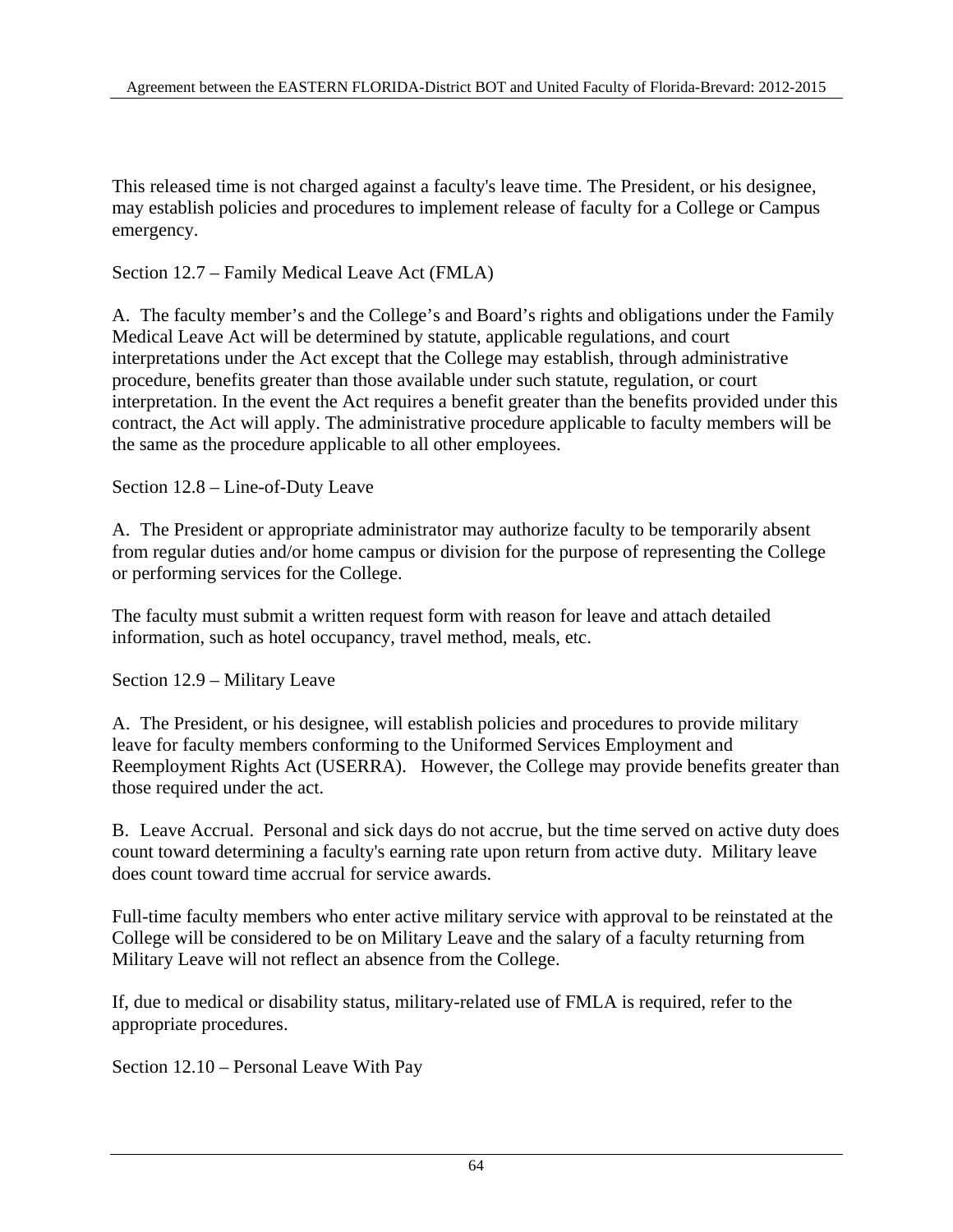A. Eligibility. A full-time faculty is entitled to four (4) days of "personal leave" during each fiscal year for personal or emergency reasons. The Personal Leave balance that is reset for each full-time faculty at the beginning of each fiscal year will be charged to the faculty's unused sick leave and will not accumulate from year to year.

B. Submission. Requests for personal leave by full-time faculty must be submitted for supervisor approval on the appropriate leave request form prior to the date of the requested leave. Except in cases of unusual circumstances, the immediate supervisor will approve the request.

Section 12.11 – Personal Leave Without Pay

A. Eligibility. Full-time faculty members (who have been employed in a regular position consecutively for at least one year) may request approval from the appropriate administrator for a maximum of 90 days of personal leave without pay for the purposes of:

- personal development
- improving work skills
- emergency situations
- personal leave without pay for longer durations may be granted by the President for illness or for special circumstances

B. Limitations. A faculty member granted personal leave without pay for a period up to one (1) semester shall retain his/her same position on the same campus or division. When a faculty is granted personal leave without pay, for more than one (1) semester, there is no guarantee that, upon termination of the leave, the faculty will return to the same College location or position. Requests for personal leave without pay over 30 days must be approved either by the appropriate Vice President or by the President.

C. Leave Accrual. Extended personal leave without pay does not count toward accumulation of service time for FRS, service awards, or sick and personal leave accruals. It does count, however, toward time accrual for service awards.

Section 12.12 – Professional Leave With Pay

A. General Guidelines. Professional leave requests will be considered for a maximum of one year at a time when the requesting faculty has had three years of continuous full-time satisfactory service at Eastern Florida State College. Professional leave (with or without pay) is defined as leave granted to a faculty member, administrator, or staff member in order to engage in educational activities which will result in a benefit to the faculty, and incidentally, to the institution.

Justification for the leave should be included on the supporting leave request form.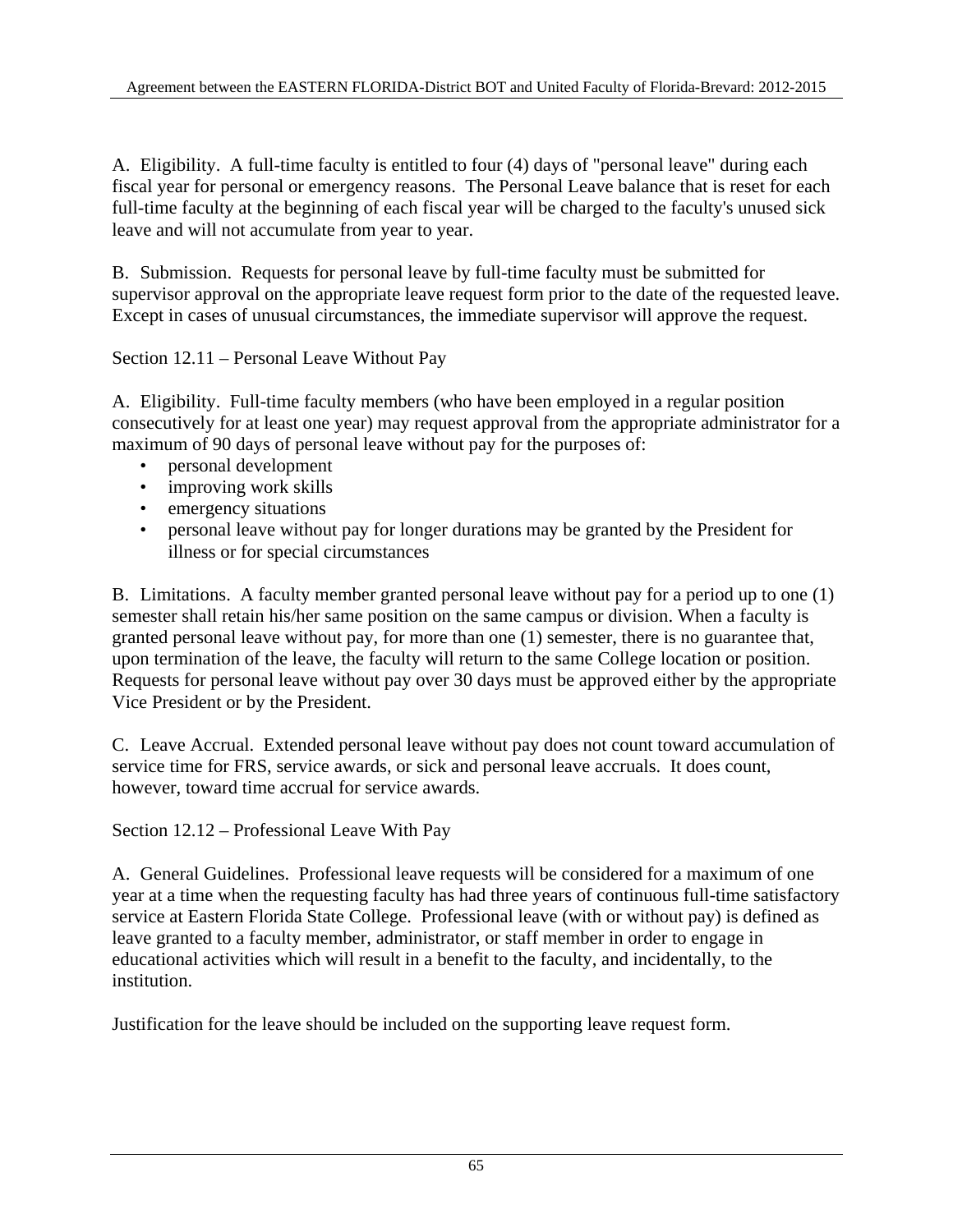Appropriate activities for professional leave might include:

- Graduate study in field of specialty;
- Attendance at workshops, seminars in specialty field;
- Study to expand scope of professional areas;
- Other professionally enriching experiences.

When a faculty is granted professional leave for up to one (1) year, the faculty shall be returned to their same position on the same campus or division.

The President, or designee, may establish procedures for professional leave.

B. Short-Term Professional Leave with Pay. Short-term summer professional leave with pay may be granted to College personnel when such leave will enhance their educational effectiveness, improve College programs, or generally support the best interest of the College. Types of learning experiences which may be considered for approval under this program include attending colleges, universities, private and industry-related technological schools; participating in "on-the-job" training opportunities in government agencies or industry; or other academic research, course development, and publications. Funding will be for salary only.

Eligibility. Faculty with three years continuous full-time satisfactory service at Eastern Florida State College may request a short-term summer professional leave with pay for up to eight weeks.

C. Extended Professional Leave with Pay. Extended professional leave with pay may be granted to a faculty when such leave will enhance the faculty's educational effectiveness, improve College programs, or generally support the best interest of the College or its educational programs.

Eligibility. Faculty with three continuous years of satisfactory, full-time service at Eastern Florida are eligible for extended professional leave for a fall and/or spring term, for one year, or for up to two summer terms.

Institutional Commitment. Faculty who are granted professional leave with pay will be required to sign the Extended Professional Leave with Pay Agreement Form committing service to the College in a faculty or administrative position immediately following the end of the leave and for a length of term equal to the leave granted, and stipulating that failure to honor the service commitment will result in faculty liability to the College for the total (or a proportional) amount (salary and benefits cost) of the grant.

Reimbursement Computation. Leave with pay may be granted for up to one year at not more than 66.6% of full pay, or for one semester or up to two summer terms at full pay. The Office of Human Resources will compute the amount of salary to be paid to any grantee.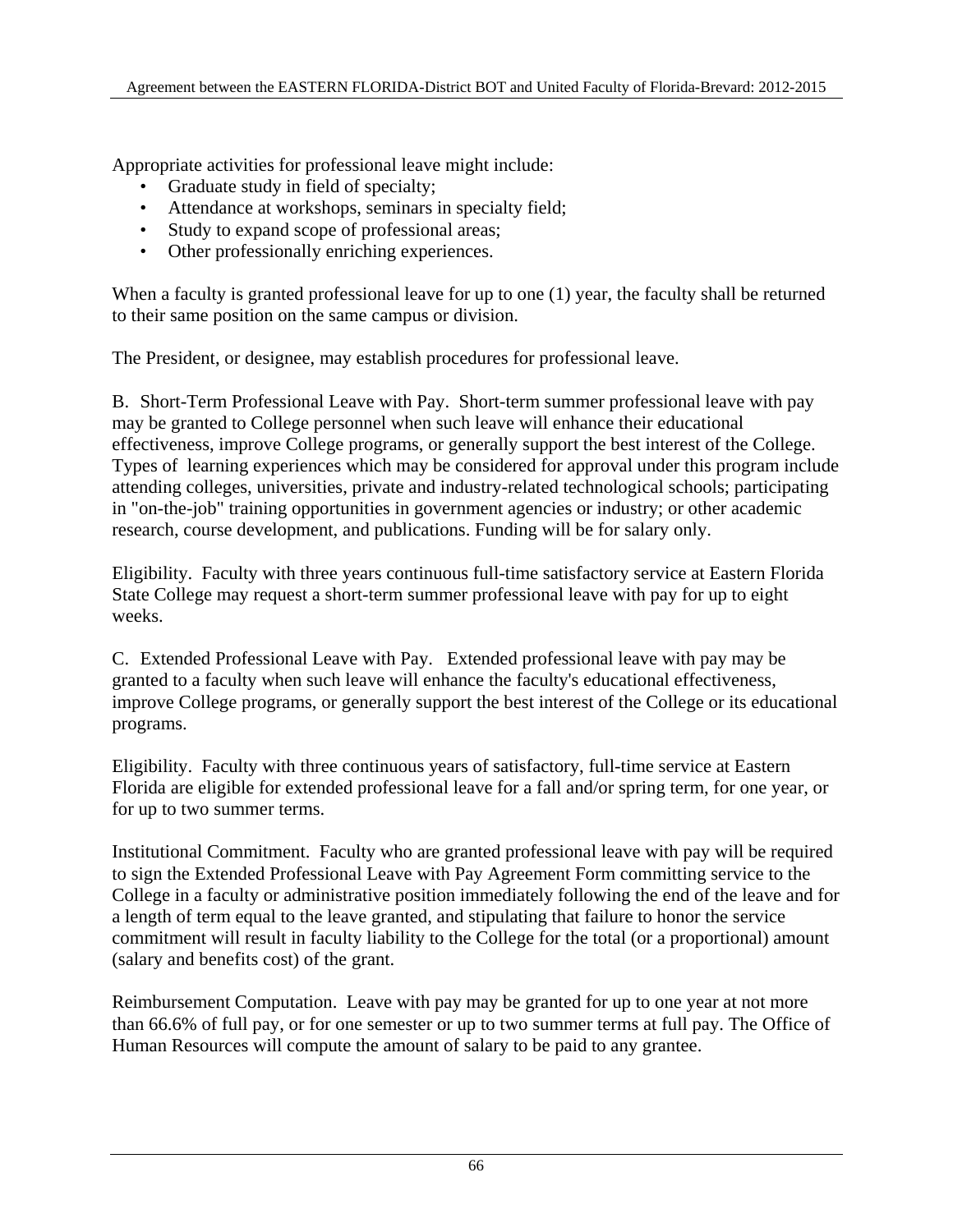Section 12.13 – Sick Leave

A. Accrual of Hours. All full-time faculty members will accumulate sick leave at the rate of eight (8) hours per month (or major fraction of a month) of employment. There is no maximum number of unused sick days that a faculty may accumulate.

 Accrual for sick leave does not change; it is always 8 hours per month regardless of the number of years worked at Eastern Florida or other related institutions.

Faculty on sick leave are required to stay in contact with their supervisor for weekly or daily status reporting, whichever is requested by the supervisor. A full-time faculty will be granted available sick leave from the College if unable to perform assigned duties due to:

- 1. Personal sickness or disability;
- 2. Illness or death of any member of the faculty's or spouse's immediate family, household, or other close relative (to include spouse, daughter, son, parents, sister, brother, grandparents, aunts, uncles). Supervisors may require a note from the funeral director to validate attendance at a funeral.

B. Reinstatement of Sick Leave. Previous sick leave balances may be reinstated for faculty who return to employment with Eastern Florida.

C. Unused Sick Leave. Unused sick leave may not be transferred from one faculty to another. Unless covered by another contract, full-time faculty may be eligible for payment of some or all unused sick leave based on the following set of rules.

The President, or designee, may establish procedures for sick leave use which shall be the same for faculty as for other faculty.

The President, or designee, shall establish policies and/or procedures for a faculty sick leave pool which shall be the same for faculty as for other faculty.

Section 12.14 – Vacation Leave

Full-time faculty members normally do not earn vacation leave. However, a faculty member on administrative leave to accept an administrative contract shall earn vacation leave.

The President, or his designee, shall establish policies and/or procedures for vacation leave which shall be the same for faculty as for other employees.

Section 12.15 – Workers' Compensation Leave

A. Eligibility. All College faculty are entitled to compensation for occupationally-incurred illnesses and injuries. Each faculty is entitled to a maximum of 12 days of workers' compensation leave at full pay per calendar year when an injury or illness is due to a job-related activity. These leave days are non-cumulative and will be granted at full pay, provided that: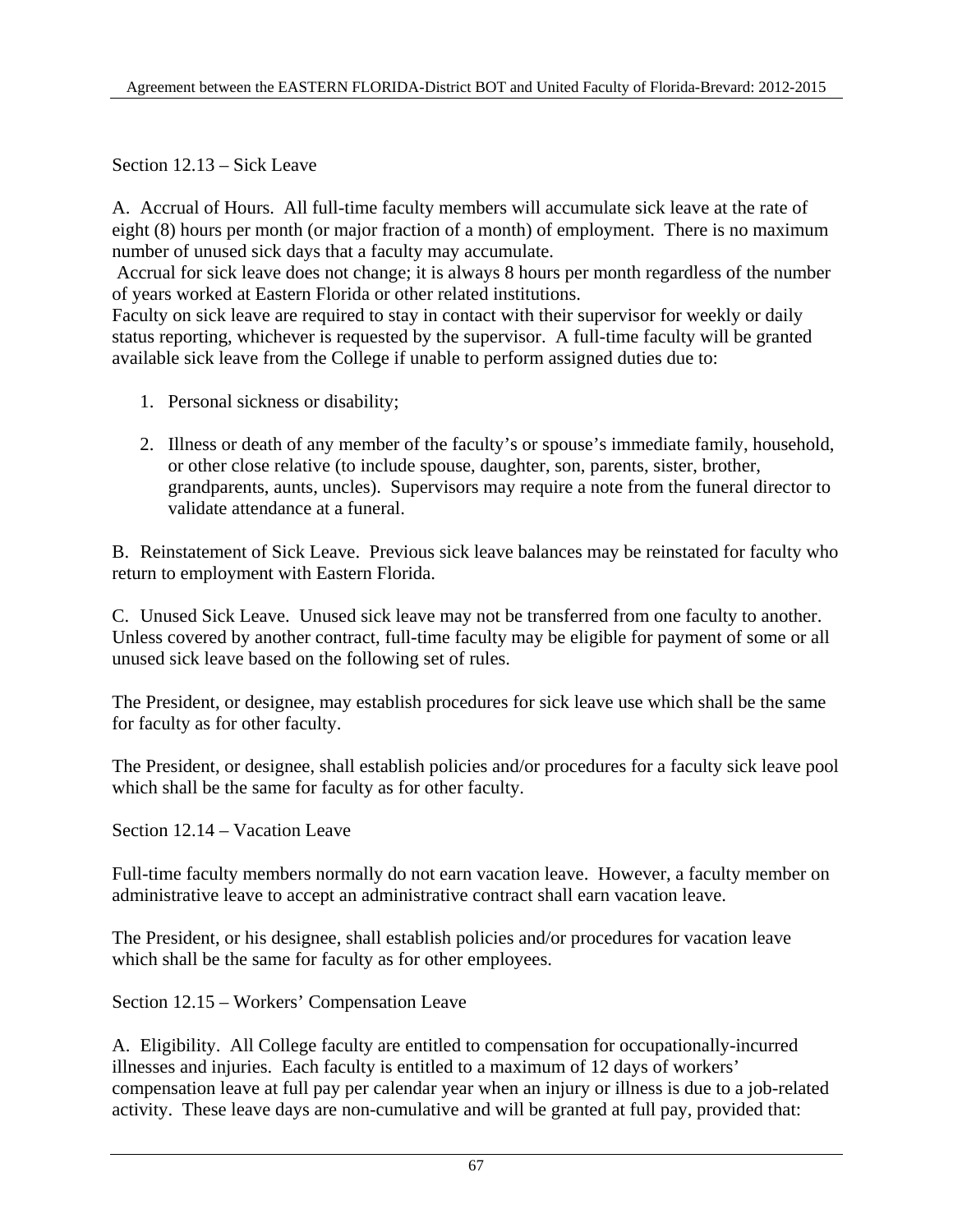The Office of Human Resources is notified of the situation within two business days after the injury or illness is sustained;

A "First Report of Injury" form (including a physician's statement describing the impact of the injury on the faculty's ability to work) is submitted to the Office of Human Resources within two business days after the beginning of the impairment.

B. The President, or his designee, shall establish policies and/.or procedures for worker's compensation which shall be the same for faculty as for other faculty.

Section 12.16 – Terminal Pay

A. Terminal payment of unused sick leave will be paid to unit members or their beneficiaries who meet any of the following criteria:

- 1. Become deceased while a full-time faculty of Eastern Florida State College.
- 2. Be on continuing contract and are released per Article 16.
- 3. Be employed full-time at Eastern Florida State College for at least 6 years, and officially complete the Florida Retirement System (FRS) requirements for retirement including cashing the first FRS check or accepting the first electronic FRS retirement transfer.

B. Terminal pay will be calculated by multiplying the daily rate of the then-current base contract times the number of days of accumulated unused sick leave times the percentages as determined below:

| Number of completed<br>years of service | Percentage                                             |
|-----------------------------------------|--------------------------------------------------------|
| $0 - 3$                                 | 35%                                                    |
| $4 - 6$                                 | 40%                                                    |
| $7 - 9$                                 | 45%                                                    |
| 10                                      | 50%                                                    |
| $11 - 30$                               | 50% plus 2.5% for each full year of service<br>over 10 |
|                                         | As if 30 years of service                              |

C. If a unit member receives terminal pay benefits based on unused sick leave as specified in this article, all remaining accumulated sick leave shall become invalid.

Section 12.17 – Leave Usage

For the purpose of leave usage and calculation of terminal pay, a workday consists of eight (8) hours. When a daily schedule is provided with the faculty leave form, faculty will be charged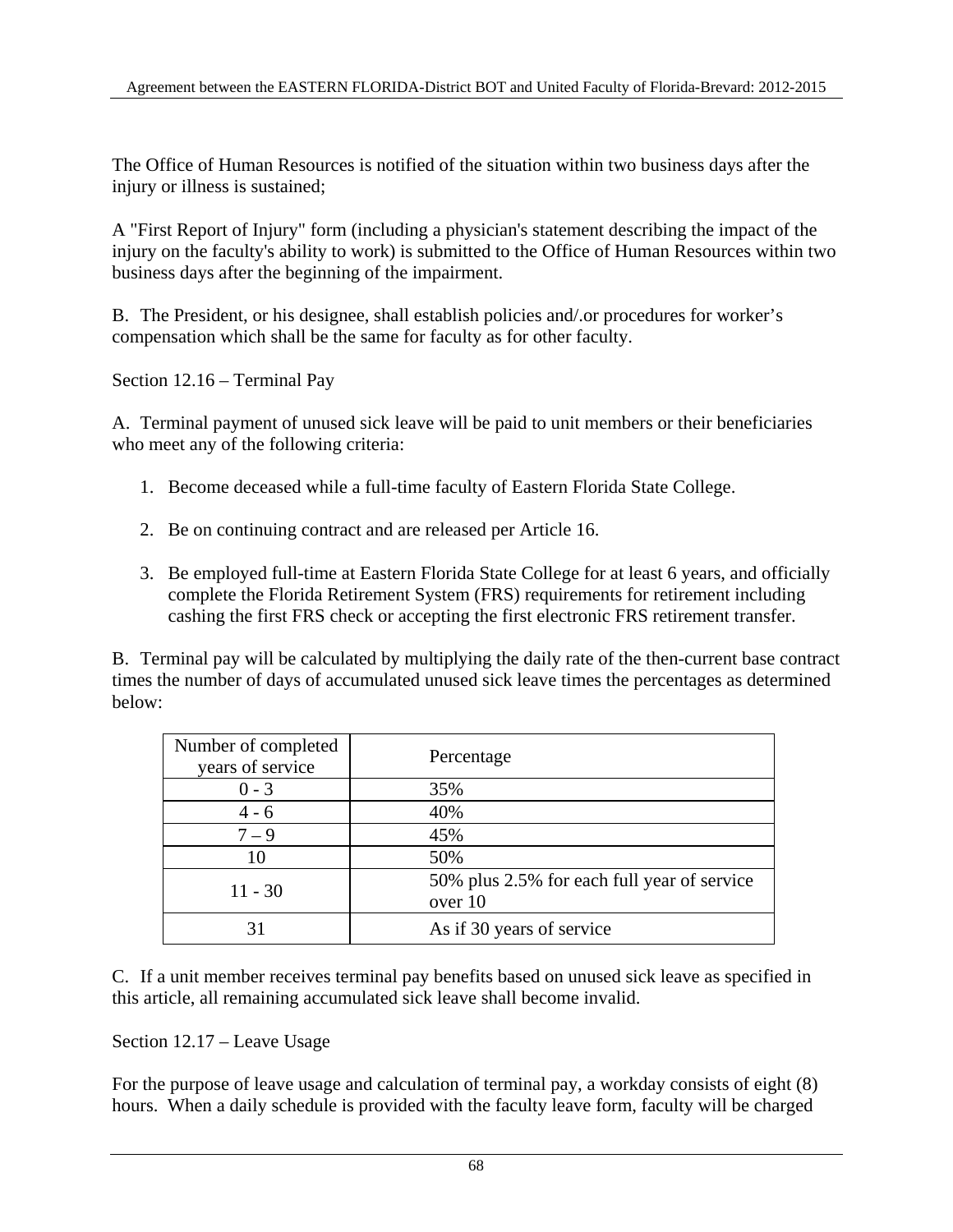actual time used for the first week. After seven days, the faculty member will be charged leave time based on a 35 hour work week.

### **ARTICLE 13: BENEFITS**

Section 13.1 – Insurance

The College recognizes a responsibility to assist unit members to deal with the costs of health care.

A. The College agrees to provide standard medical and dental plans and to pay the cost of a standard premium for such plans for the unit member

B. The College will extend to unit members the same insurance, flexible benefits plan, and other medical plans that are made available to non-unit members at the same cost. The President or his designee may establish policies and procedures regarding insurance options, dependent coverage, and retiree eligibility.

C. Recognizing the importance of a cooperative effort in the implementation and review of college insurance policies, the College agrees to continue the College-wide Insurance Committee. At least one-third (1/3) of the committee members (all members must be full-time college employees) will be members of the bargaining unit selected by UFF-Brevard. The committee will meet as often as necessary, but at least annually, to expeditiously carry out its duties

D. The College also agrees to provide access to various other insurance as may be recommended by the Insurance Committee including, but not limited to, life, short-term disability, long-term disability, cancer/catastrophic illness, and others which may be at the employee's expense.

Section 13.2 – Life Insurance

Each full-time faculty shall receive College-paid term life insurance payable to the designated beneficiary(ies) in an amount equal to the faculty's annual salary, rounded to the nearest thousand dollars. Additional life insurance (equal to two or three times the annual salary) may be purchased for a modest premium, payable through payroll deduction. It is the responsibility of the full-time faculty to advise the Human Resources Office of any change in the status of dependents covered by life insurance through the College.

#### Section 13.3 – Retirement

All employees in full-time faculty positions hold membership in one of the classes of the Florida Retirement System (FRS) and in the federal Social Security system. Those who are contemplating retirement should discuss their individual situations with the Human Resources staff approximately six months prior to their projected date of retirement. The Human Resources staff will provide faculty with the proper paperwork to process the request for retirement.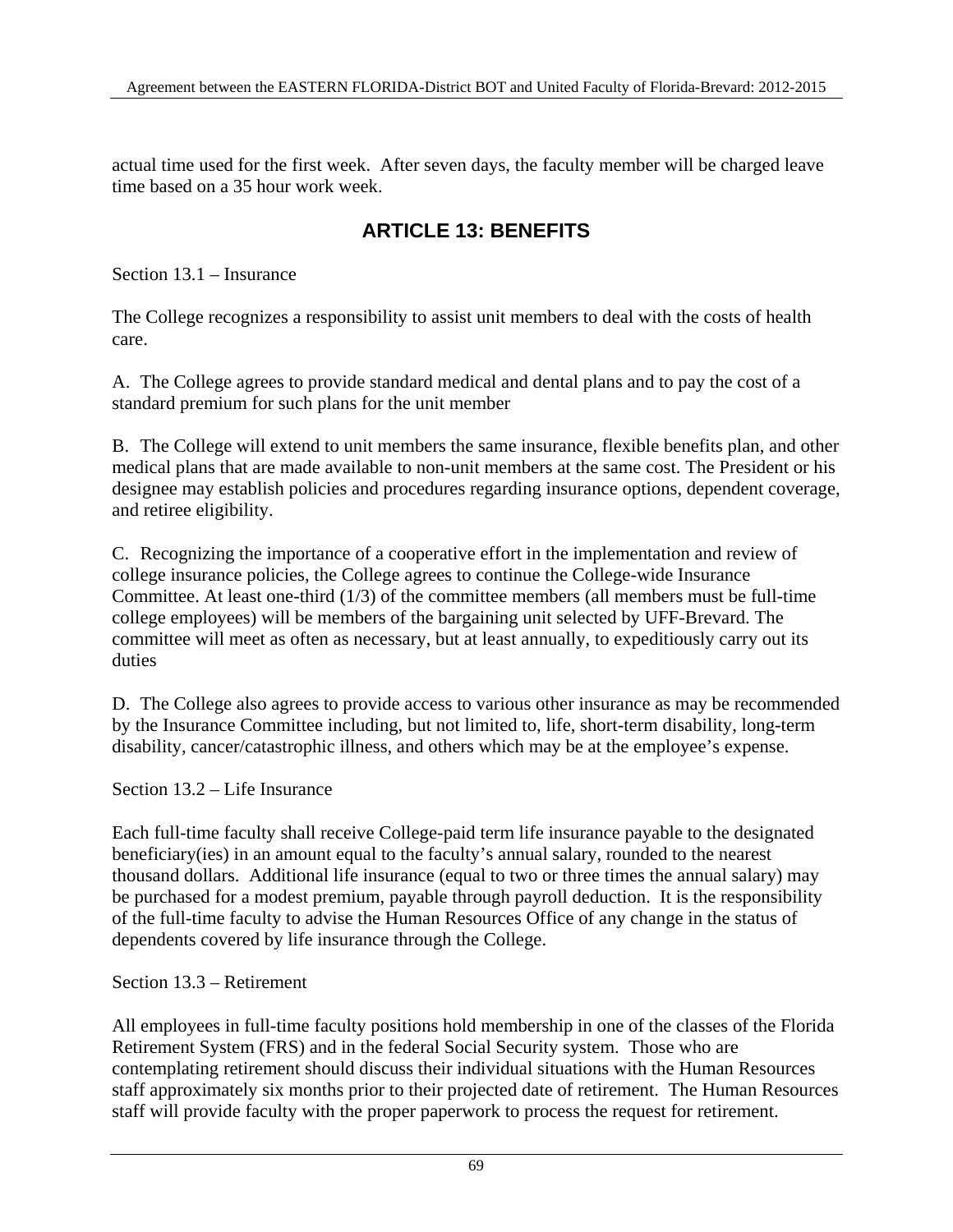For either information or assistance in planning retirement, refer to the Florida Retirement System website at www.myfrs.com. Social Security information on retirement can be found at the website for that office, www.ssa.gov.

Other Retirement Pay. At the faculty member's discretion, payment of unused sick leave may be made in a lump sum payment or may be sent to the faculty member's deferred compensation plan. Faculty may choose to receive a lump sum payment or to have either a portion of or all of the funds sent to their deferred compensation plan for investment.

Section 13.4 – Workers' Compensation Insurance

A. All College employees are covered by the Florida Workers' Compensation Law.

B. On-the-job accidents, injuries, or occupationally-incurred illnesses must be reported immediately to the employee's supervisor. Even if the employee is involved in an accident but decides that there is no injury, the employee is still required to report the accident to the supervisor.

The supervisor is responsible for reporting all details to the Human Resources Office within two working days. An Accident/Incident Report must be submitted for all accidents. The Security Office is not responsible for completing the report, but should be notified so the Security staff can offer assistance in handling the case. The report forms may be obtained from the Human Resources Office.

C. The Accident/Incident Report (including a physician's statement describing the ailment and verifying the disability) is submitted to the Human Resources Office within two working days from the accident/injury or from the beginning of the work-related illness.

D. Each employee is entitled to a maximum of twelve (12) days of workers' compensation leave per calendar year when an injury or illness is due to a job-related activity. These leave days are noncumulative and will be granted at full pay. The employee will also be allowed to draw time from his/her personal leave and available sick leave or up to the four days of personal leave in order to receive a full paycheck.

Section 13.5 – Employee Tuition Assistance Program

Pursuant to Article 6.11 of this agreement, the College shall maintain a Tuition Reimbursement Program for full-time faculty.

Section 13.6 – Dependent's Tuition Work Program

The College shall maintain in effect a Dependent's Tuition Work Program (DTWP). The President, or designee, may establish policies and procedures for the DTWP.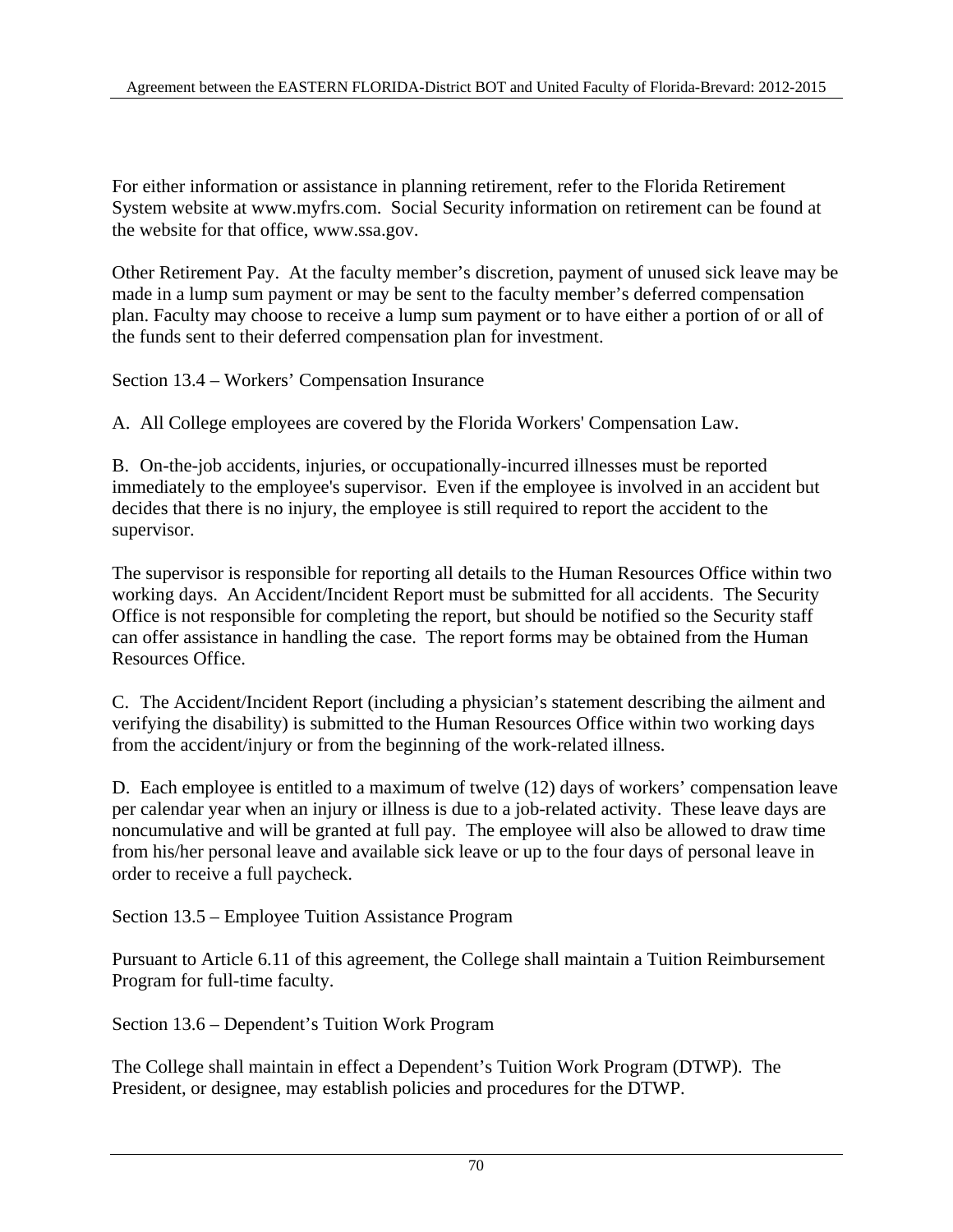Section 13.7 – Fee Waivers

In the event that the College provides for waiver or reduction of tuition and fees for College employees or their dependents to attend Eastern Florida State College courses, these provisions will apply to unit members and their dependents on the same basis as other categories of employees.

Section 13.8 – Employee Emergency Assistance Fund

The College shall maintain in effect the Employee Emergency Assistance Fund (EEAF) available at the effective date of this agreement. The President, or designee, may establish policies and procedures for the EEAF.

Section 13.9 – Salary Checks

A. Typically, the faculty member shall receive his annual contract pay in equal biweekly installments, beginning with the pay period/pay date immediately following the last pay period of the previous contract year. At the faculty member's option, he may elect one of the following options. Such election shall be made by submitting to Payroll the Faculty Pay Option form (Appendix E) no later than the first day of the Fall Term each year.

- 1. to receive his annual contract pay in 20/21( depending on the calendar)equal biweekly installments beginning with the pay period/pay date immediately following the last pay period of the previous contract year and ending with the pay period immediately following the end of the Spring Term.
- 2. To receive 20/21 payments (depending on the calendar) consistent with the typical pay schedule, beginning with the first pay of the contract year and ending with the pay period immediately following the end of the Spring Term, with a lump sum pay out for the remainder of the contract (equivalent to 5 or 6 pays depending on the calendar year) to be paid following the end of the Spring Term Contract requirements. The annual cost of health, dental, vision, flex medical, elective retirement contributions, union dues as well as all other elective benefits will be deducted from the salary prorated across the regular pays and the lump sum payout.

B. Absent an emergency, overload compensation for major terms shall be paid beginning no later than with the paycheck for the third full pay period in the Term, and will be paid in equal installments thereafter. Adjunct/Overload compensation for the Summer will begin as soon as reasonably possible and be paid in equal installments of not less than two (2) installments.

C. In the event of an error by the College resulting in under-payment to the faculty member of \$250 or greater, a supplemental check shall be generated and provided to the faculty member not more than three (3) business days after written notification to Human Resources.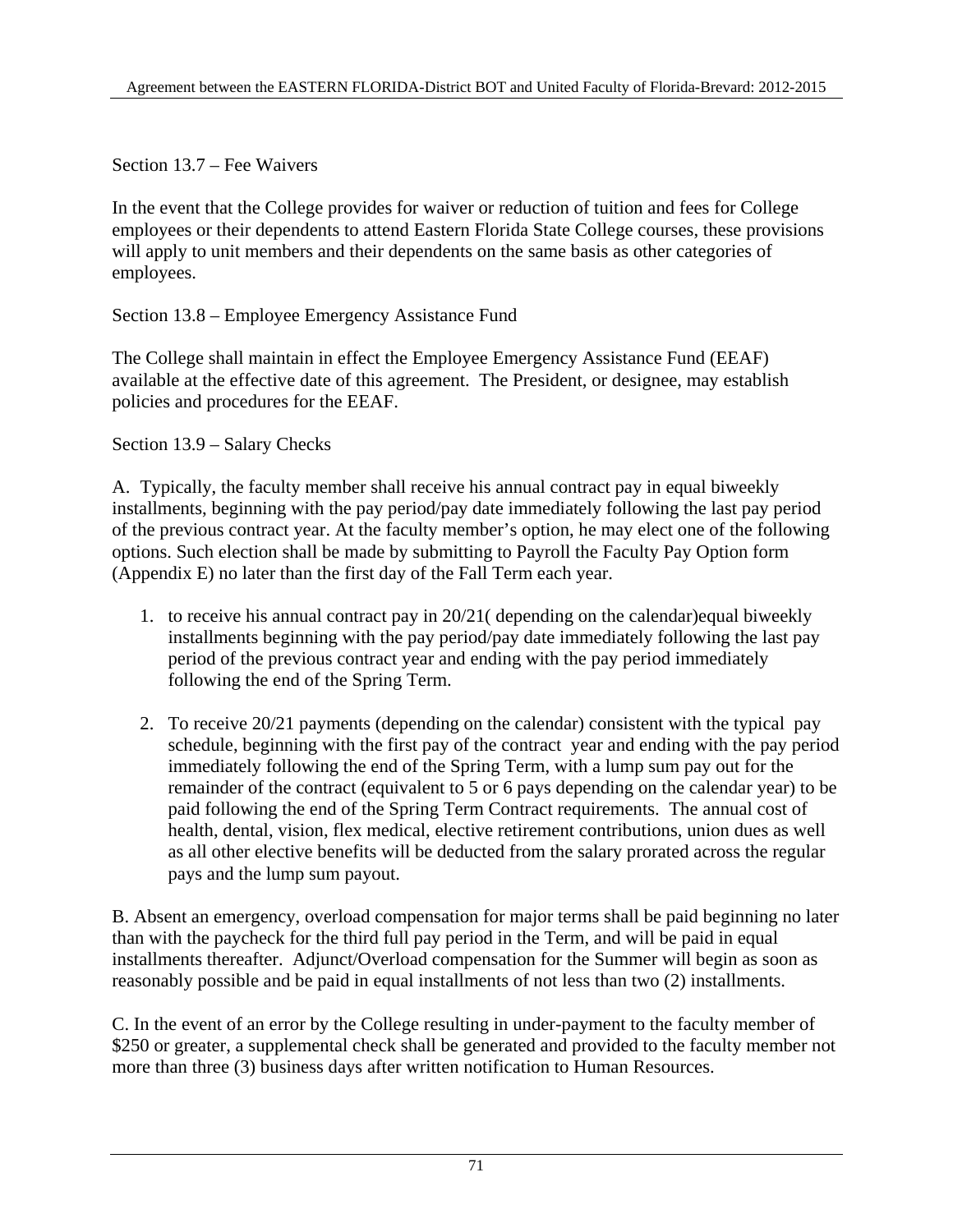D. In the event of an error resulting in under-payment to the faculty member of less than \$250, pay shall be corrected no later than the next regular payroll after written notification to Human Resources.

#### **ARTICLE 14: SALARIES AND COMPENSATION**

Section 14.1 – The intent of this section is to establish salaries for a uniform 165-day maximum annual base contract for faculty members. Certain faculty whose positions require summer or other extended work-year shall receive daily-rate of pay for the additional days in excess of 165. The parties agree to establish salaries for all returning unit members employed as of August 1, of the current academic year as described in this section.

A. For all faculty members. For academic year 2012-2013, basic year annual salary for all faculty members shall be increased by 3 ½%. For the academic year 2013-2014, the basic year annual salary for all faculty members shall be increased by 1 ½%. For the academic year 2014- 2015, no salary adjustment is scheduled.

- B. To calculate salaries for contracts in excess of the standard academic year:
	- 1. Instructional faculty members in programs or disciplines that require a longer contract length shall receive an Extended Year Contract of appropriate length in excess of 165 days. The annual salary shall be calculated by multiplying the daily-rate of pay by the actual number of days contracted.
	- 2. Library and counseling faculty members shall receive an Extended Year Contract of 189 days, or more, as necessary to meet the departmental needs. The annual salary shall be calculated by multiplying the daily-rate of pay by the actual number of days contracted.
	- 3. Counseling faculty members shall receive a Basic Academic-Year or Extended Year Contract of 165 days, or more, as necessary to meet the departmental needs. The annual salary shall be calculated by multiplying the daily-rate of pay by the actual number of days contracted.

C. All new faculty hired for the current academic year will start with an annual salary as identified in Appendix D.

D. Unit members achieving an advance in education category and who request a promotion in salary/pay grade pursuant to Article 11.3 shall receive an increase in base salary based on the difference between the current educational category and the new educational category as provided below no more frequently that once/year. This will be applied to the faculty member's base annual salary prior to calculation daily rate of pay or any applicable Extended-Year Contract.

- 1. Promotion to Baccalaureate level: \$1,000
- 2. Promotion from Baccalaureate to Masters' Degree: \$1,250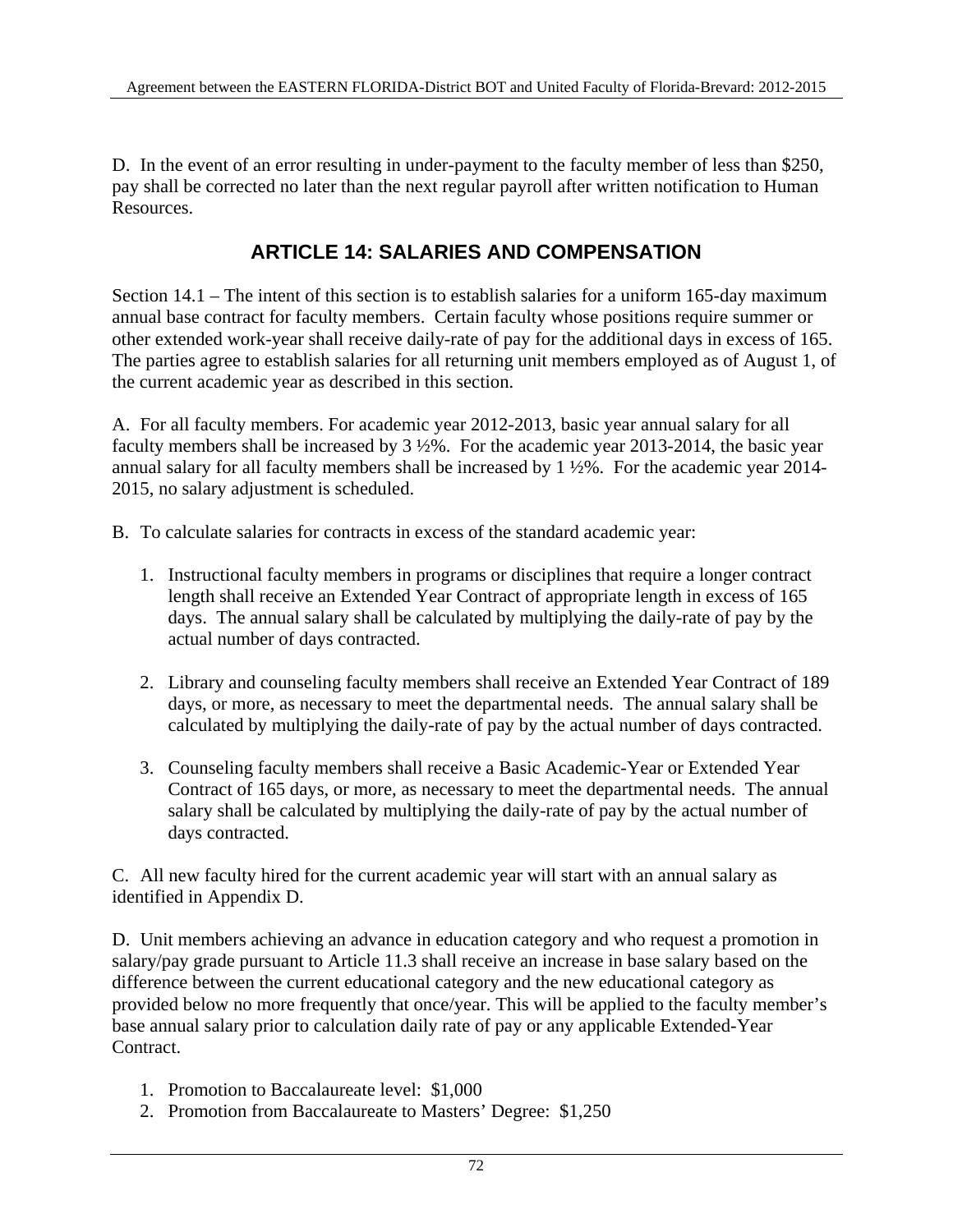- 3. Promotion from Masters' Degree to Masters +30: \$1,250
- 4. Promotion from Masters' +30 to Masters +60: \$1,500
- 5. Promotion from any level to Doctorate: \$2,000

Official transcripts must be furnished to the Associate Vice President of Human Resources by October 1 of the contract year. If a unit member has achieved an advance in educational category prior to the start of the contract year, but furnishes the official transcripts after October 1 of the contract year, the appropriate increase will be applied to the base salary as of the date submitted, but will be non-retroactive.

Section 14.2 – Each contract year, the contract period for faculty will be defined by start of the academic calendar plus 364 days adjusted to include required in-service/administrative days prior to the start of classes.

Section 14.3 – Except as provided herein, new faculty members will be placed on the Faculty Minimum Salary Schedule (Appendix D) in effect at the time of hiring, at the salary appropriate for their years of experience and educational category. The College retains the right to make reasonable deviations from the Schedule under special circumstances such as hiring or retaining hard-to-fill positions or in cases where specialized credentials or experience merit such consideration. The UFF-Brevard President or designee shall be consulted prior to implementation of any such deviation involving existing faculty. "Consulted" as used in this section means to confer and, upon request of either party, meet in person (provided the UFF-Brevard President or designee is available to meet on an expedited basis if necessary), but does not require agreement. However, the College President may not exceed the stated minimum salary by more than ten  $(10)$  percent.

Section 14.4 – An applicant recommended for a bargaining unit position will receive a contract, conditional on Board approval, stating the starting annual salary and the base contract type and length (in days). Starting salary will comply with the Guidelines for Faculty Starting Salaries (Appendix D). Salary will be conditional on the Human Resources Office receiving verification of the applicant's credentials (college transcripts, work experience, etc.)

Newly hired unit members who desire credit toward a more advanced educational category classification for previously completed course work must submit the appropriate documentation to the Human Resources Office within 60 days after the first day of employment.

Section 14.5 – Unit members recommended for supplemental contracts or overload instruction shall receive a pay form stating the rate of pay and the total pay as detailed in this Article.

The recommendation form will be provided within 30 days after the work commences. In the event that the monetary recommendation is materially changed prior to submission to the Board of Trustees, the affected unit member will be promptly notified, and upon request shall be relieved from the assignment. The unit member shall be paid for services rendered up to that point. This section does not apply to Staff and Program Development contracts, or to independent contractor agreements for special projects.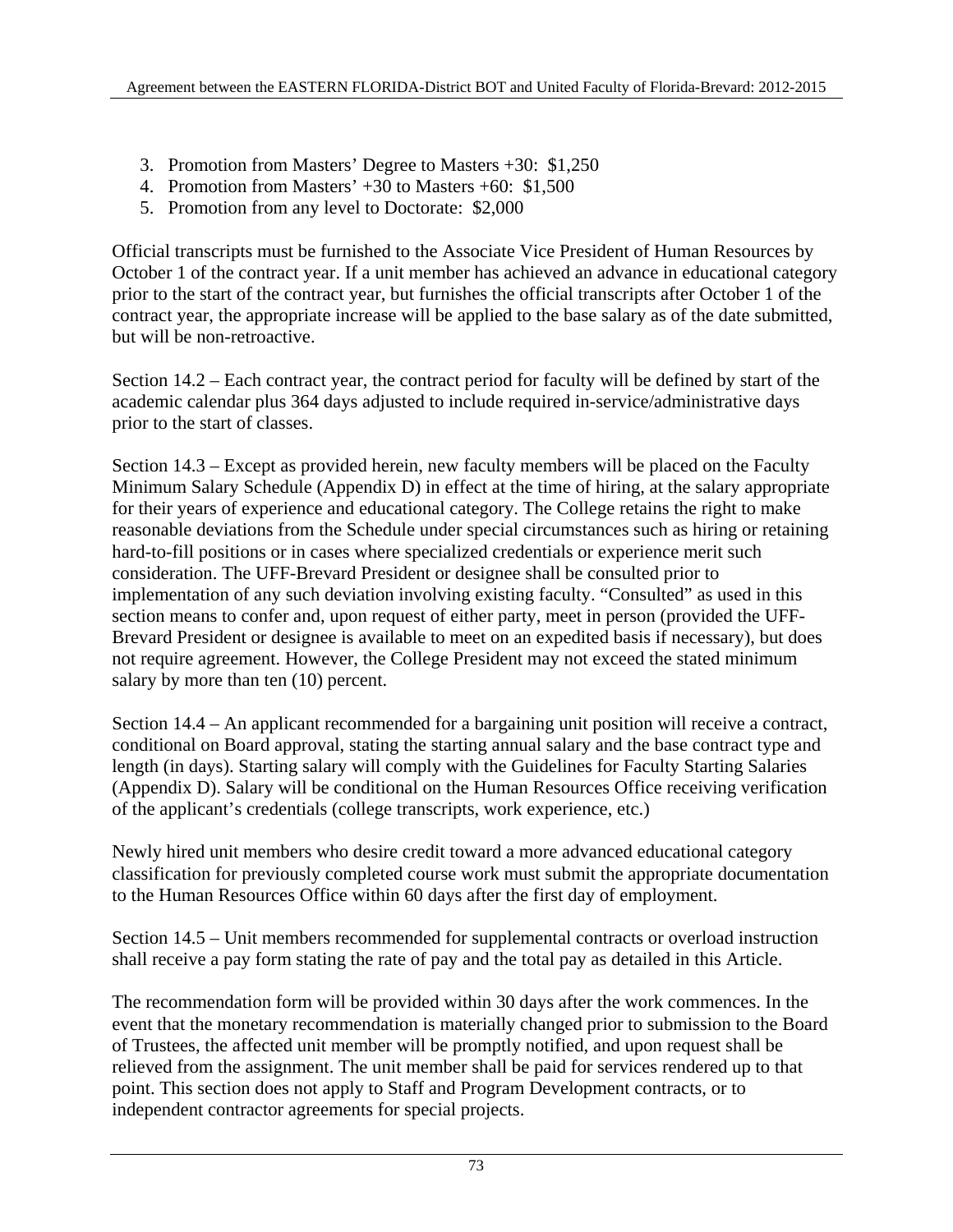Section 14.6 – The Board agrees to pay the appropriate monetary supplement to any unit member who performs additional duties as indicated.

A. No unit member will be paid any compensation except what is established in this contract or its appendices, providing that compensation is established in this contract or appendices.

B. Full-time faculty used as substitutes will be paid \$25.00 per contact hour.

C. Overload courses will be paid per point according to the following rates based on educational degree:

- 1. Doctoral Degree, \$62.50;
- 2. Specialist, Masters +30, or Masters +60, \$57.50;
- 3. Masters Degree, \$55.00; or Baccalaureate Degree, \$50.00.

D. Supplemental Instruction-Related Duties: The President is authorized to employ personnel on appropriate employment contracts in order to perform instruction-related duties. When employing personnel in this manner, the President will be responsible for determining the appropriate salary to be paid for the work performed. The College will pay the following amounts for the duties indicated. In the case of a range specification, the determining factors will include qualifications, experience, and time devoted to the duties:

- 1. Co-op Student supervision: \$25.00 per student per semester hour.
- 2. CAEL (assessment of prior learning): \$31.00 for each course review.
- 3. Credit by Exam: \$29.00 per student per exam administered.
- 4. Department Chairperson (DC) compensation: The DC will be scheduled for a 35-hour work week and may be required to work up to an additional 5 days beyond the number required by his/her base contract.
	- a. The DC will receive six (6) credit hours (one-fifth of minimum annual load) release time plus a \$10,000 annual supplement payable \$5,000 per major semester. Optionally, the DC and the supervising administrator may mutually agree that the DC shall receive 12 credit hours release time plus a \$7500 annual supplement payable \$3750 per major semester.
	- b. The DC may opt to have their salary annualized over 26-27 pay periods. Option to annualize must be communicated to Payroll by the first week of the Fall semester.
	- c. The DC will receive his/her daily rate for each extra day worked beyond the number required by his/her base contract.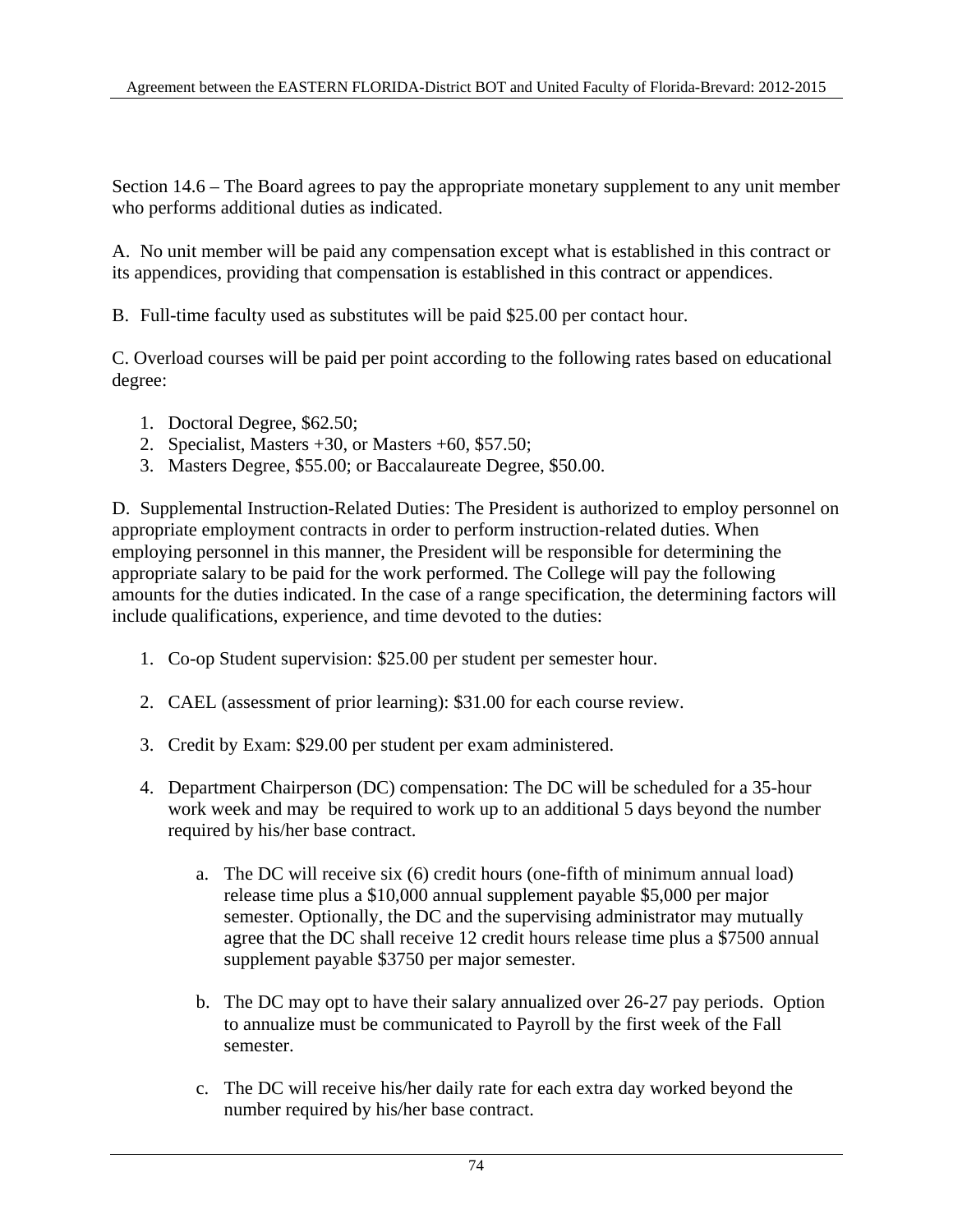- d. A Department Chair may teach overloads and receive payment for additional supplements subject to his/her supervisor's approval.
- e. A Department Chair is eligible for compensation for developing and/or facilitating a workshop, dependent on available funding.
- 5. Program Manager (PM) compensation: The PM will be scheduled for a 35-hour work week and may be required to work up to five (5) additional days beyond the number required by his/her base contract as necessitated by the specific program and accreditation needs.
	- a. The Program Manager will receive six (6) credit hours (one-fifth of minimum annual load) release time plus a \$7,500 annual supplement payable \$3,750 per major semester.
	- b. The Program Manager may opt to have their salary annualized over 26-27 pay periods. Option to annualize must be communicated to Payroll by the first week of the Fall semester.
	- c. The Program Manager will receive his/her daily rate for each extra day worked beyond the number required by his/her base contract.
	- d. A Program Manager may teach overloads and receive payment for additional supplements subject to his/her supervisor's approval.
	- e. A Program Manager is eligible for compensation for developing and/or facilitating a workshop, contingent upon available funding.
- 6. Program Coordinator (PC) compensation: .
	- a. The Program Coordinator will receive an annual supplement between \$2,000- \$3,000 per the table in Appendix D.
	- b. The Program Coordinator may opt to have their salary annualized over 26-27 pay periods. Option to annualize must be communicated to Payroll by the first week of the Fall semester.
	- c. A Program Coordinator may teach overloads and receive payment for additional supplements subject to his/her supervisor's approval.
	- d. A Program Coordinator is eligible for compensation for developing and/or facilitating a workshop, contingent upon available funding

E. Unit members may be appointed as College-Wide or Campus Based Coordinators and will be compensated as identified in Appendix D.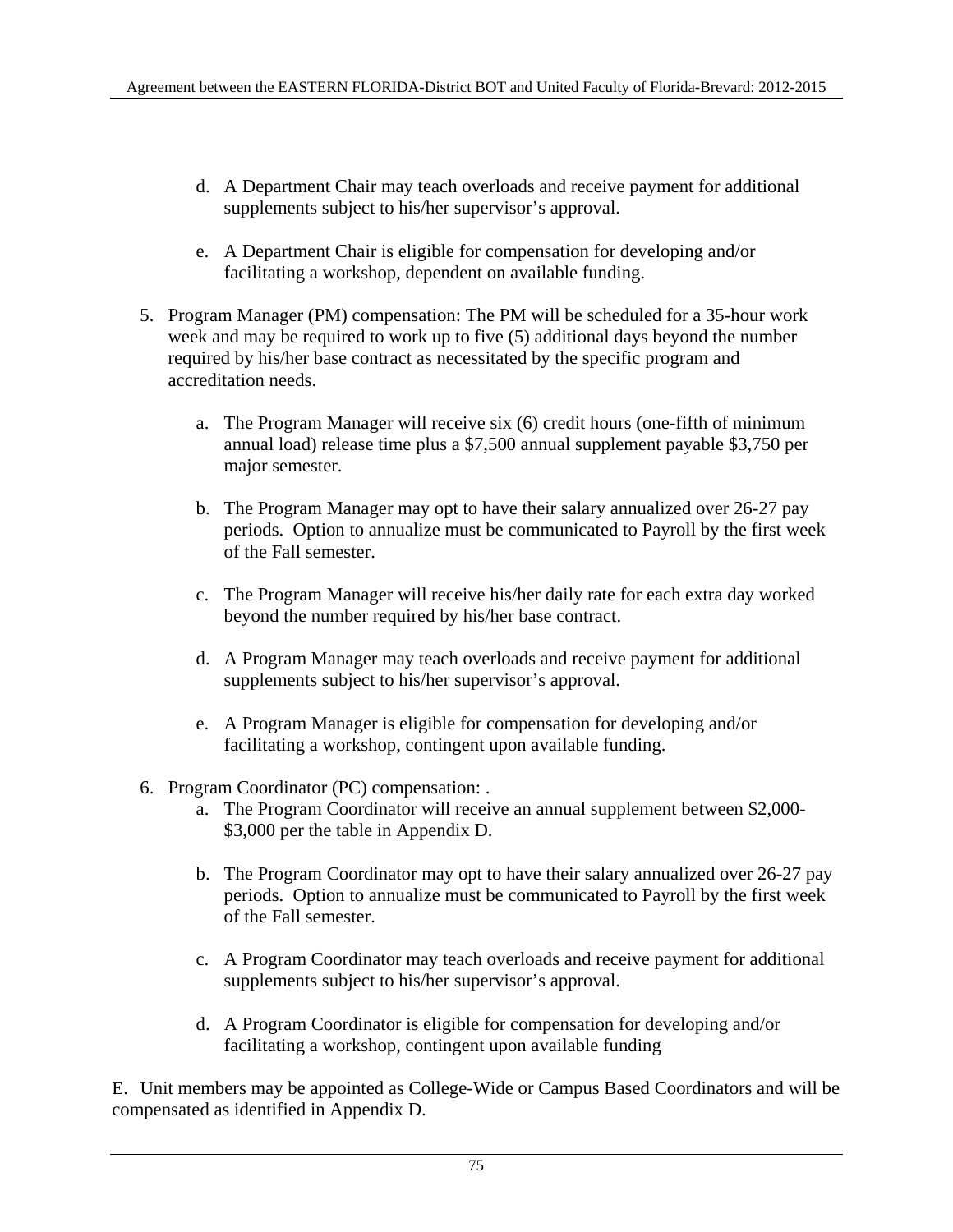Any paid leave approved by the College will not be considered a break in service and, therefore, will have no impact on curriculum coordinator and program coordinator compensation levels.

By mutual agreement between the Coordinator and the supervising administrator, release time may be granted in lieu of an annual stipend.

F. Annual Payment for Coaching and Coordinating Duties. Payment for Coaching and Coordinating Duties will be based on the schedule in Appendix D.

Section 14.7 – ADPA

A. The parties agree to the benefits of providing recognition and rewards to faculty members whose performance is exemplary and outstanding. The parties agree to expand current nonmonetary and supplemental monetary recognition programs to include enhancements to the base salaries of deserving unit members.

B. There shall be "Discipline Cluster" Academic Discipline Peer Awards (ADPA**)** in the amount of \$1,250 each for up to 10% of the eligible faculty in a discipline cluster pending available funding.

C. The standards and procedures for the Academic Discipline Peer Awards (ADPA) shall be defined by the discipline cluster.

D. The ADPA process begins in January and ends in April of each year. The assigned administrator will solicit faculty membership. In the event more than five (5) full time faculty members wish to serve on a given committee, the assigned administrator will arrange for a Discipline Cluster vote to determine the final make-up of the selection committee.

E. The committee will establish and post criteria for each Discipline Cluster for at least 30 days. All application materials will be submitted by March 15. The selection committee will forward recommendation through their assigned administrator to the President's office by March 31 of each year. Faculty not recommended for ADPA will be informed, in writing, by the assigned administrator, also by March 31.

F. The President will inform selected faculty of their ADPA by April 15 of each year.

G. The College will publish the names of awardees after the recommendations are approved by the Board of Trustees.

Section 14.8 – Promotion in Rank (Title)

A faculty member who meets the requirements for a promotion in rank (title) as provided in Article 11.4 based upon either an increase in years of service or additional education shall receive a one-time stipend of \$1,000.00.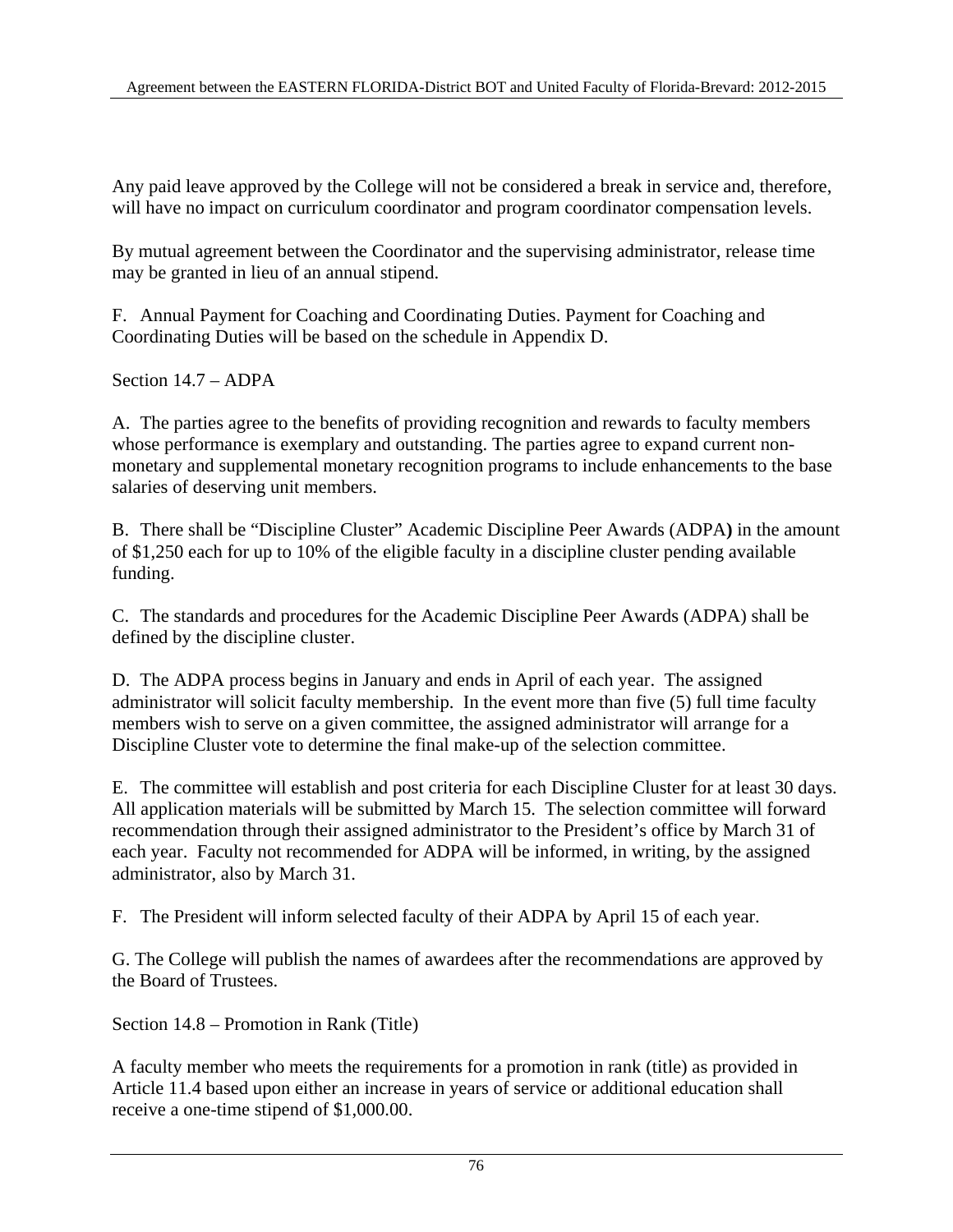# **ARTICLE 15: LAYOFF AND RECALL**

Section 15.1 – Layoff

A. Prior to any general reduction of the number (layoff) of faculty in the bargaining unit arising out of economic or operational considerations, the reduction shall be subject to discussion between the UFF-Brevard and the College. The College will notify the UFF-Brevard not less than six (6) months prior to anticipated layoff dates. During the period following the notice to the UFF-Brevard of the intent to reduce force, the College agrees to meet at reasonable times and places for such discussion. The notice period may be reduced in the case of unusual or unforeseen circumstances giving rise to a reduction in force and making the above notice not feasible.

B. Based on the nature of the cause for reduction, the College will determine the number and types of faculty positions to be reduced.

C. Once the number and types of positions to be reduced is determined, the College may transfer faculty between campuses to avoid releasing faculty from employment.

D. No continuing contract faculty member shall be released until all annual contract faculty serving in the discipline, or any discipline in which tenured faculty are credentialed and qualified to teach, have been considered for release from employment. The decision of the College on which faculty members to release shall not be subject to public hearings under Florida Statutes.

E. All unit members credentialed and qualified to teach within an affected academic discipline or vocational/technical program will be assigned reduction in force (RIF) points for use only within that academic discipline or vocational/technical program to assist in selecting the unit member(s) to be released from employment. The point total accrued by each member will be considered by the College in making its selection, with the unit member with the lowest point total being the most vulnerable to release. Should the College select a unit member for release who has a higher point total than that of a unit member in the same discipline or program who is not being released, the College will state reasons for its selection in writing furnished to the released unit member and the UFF/Brevard.

- 1. A faculty selected for release due to reduction in force will be given at least 120 days' notice prior to the effective date of release.
- 2. RIF points will be assigned as follows:
	- a. holding continuing contract, 3 points
	- b. each year of full-time employment as faculty in the affected academic discipline or vocational/technical program, ½ point up to maximum of 10 points
	- c. completion of requirements for maintaining continuing contract (Article 11), 1 point for each 3-year period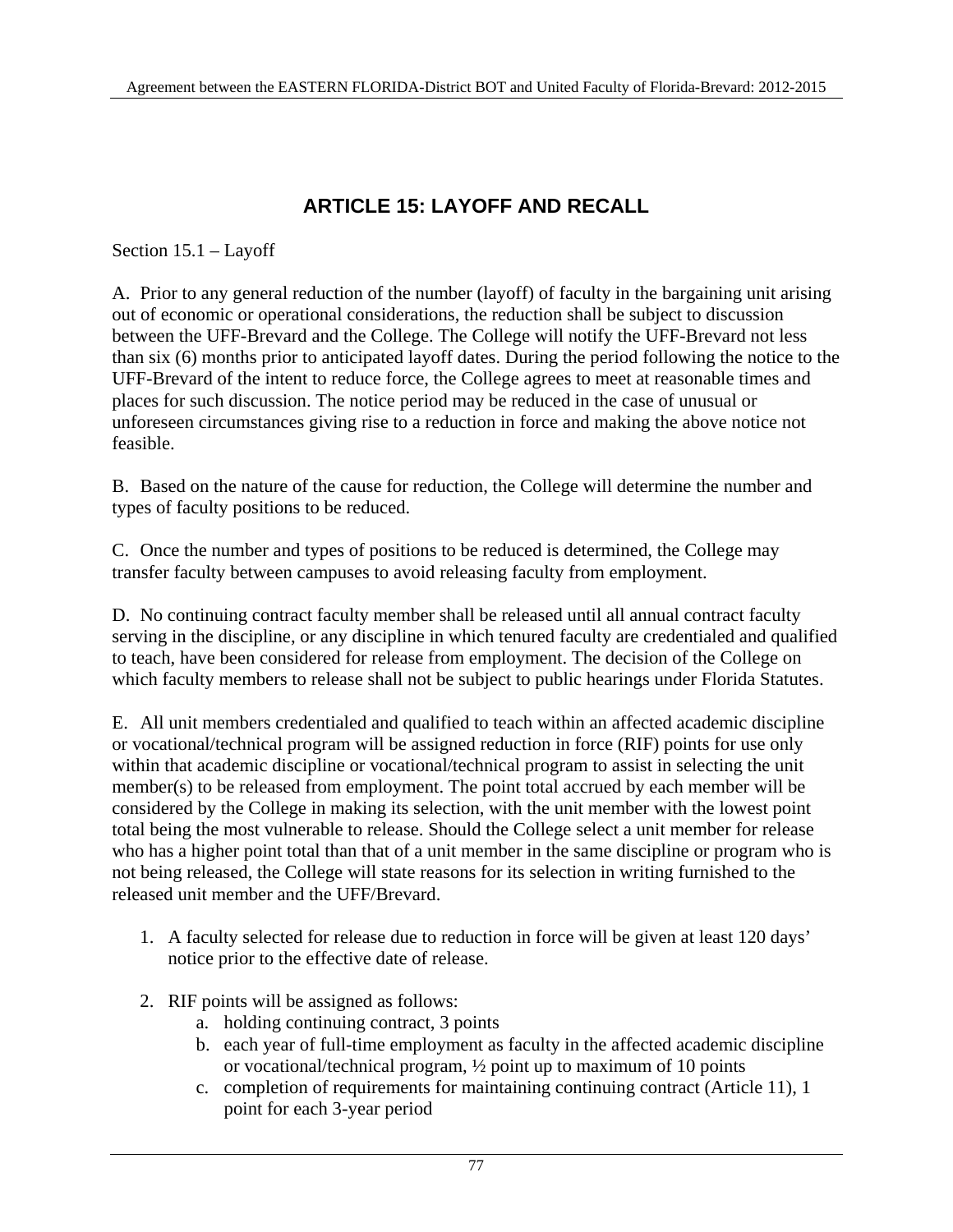| d. academic preparation  |          |
|--------------------------|----------|
| Doctorate                | 6 points |
| Master's $+60$           | 5 points |
| Master's $+30$           | 4 points |
| Master's                 | 3 points |
| Bachelor's or equivalent | 2 point  |
| Less than Bachelor's     | 1 point  |

- e. the last two (2) performance evaluations: one (1) point for each satisfactory evaluation, zero (0) points for each unsatisfactory evaluation.
- F. This Article is not deemed to be in conflict with applicable laws or regulations.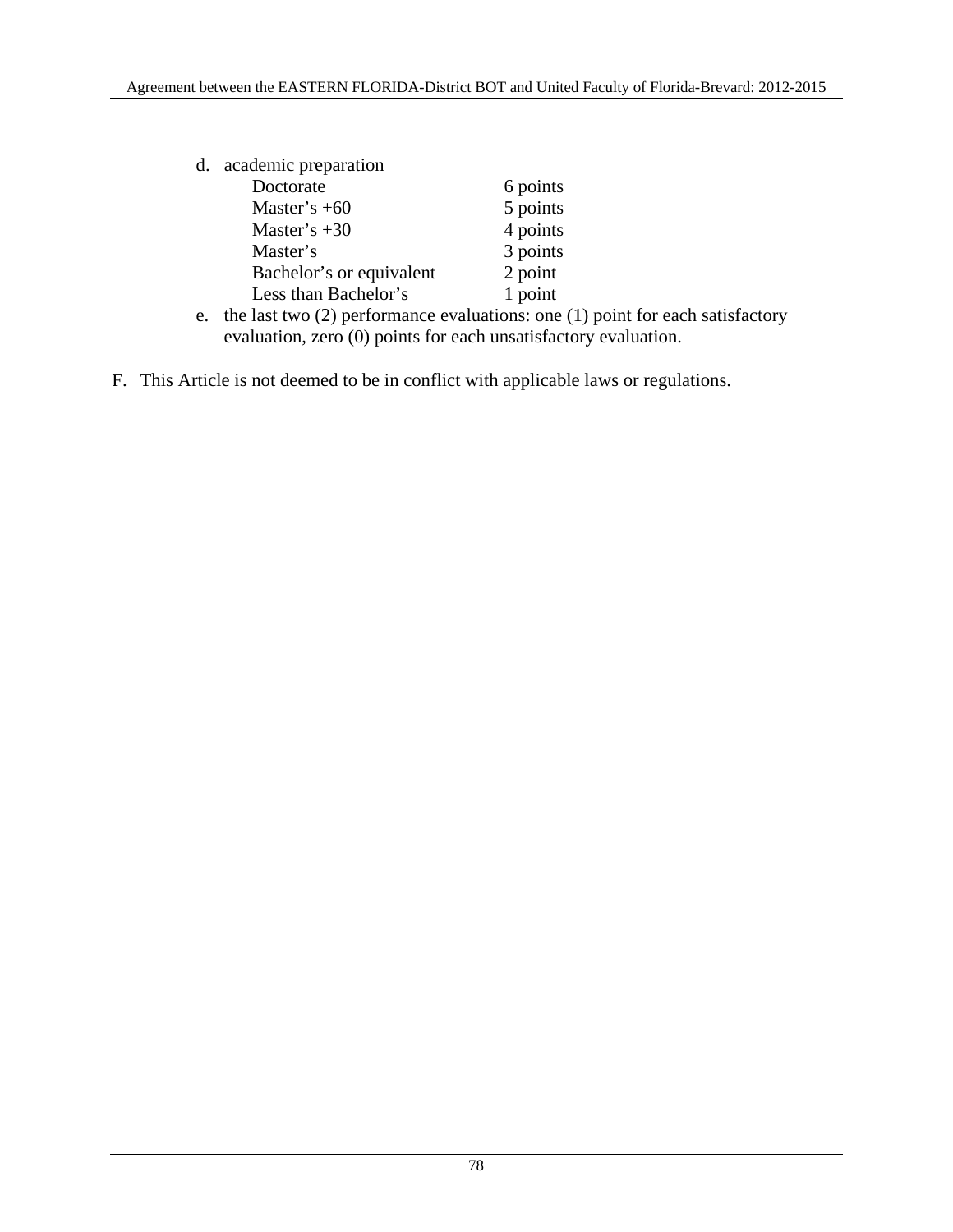Section 15.2 – Recall

Unit members who are released from employment under this Article will for a period of 24 months from the date of release be granted recall preference for reemployment with the College in lieu of a new hire, subject to the following conditions:

- 1. Recall consideration will apply to any opening in the academic discipline or vocational/technical program for which the unit member is credentialed and qualified to teach.
- 2. The College shall send email notification of all openings to all unit members subject to recall consideration for a period not less than twenty-four (24) months from the date of layoff. However, it is the responsibility of the unit member to make timely application for any position opening and to ensure that the College is made aware of the member's recall eligibility.
- 3. If more than one unit member applies for an opening recall, consideration will be based on the RIF points used to make the release, with the member with the highest point total being given preference for selection. Should the College select a unit member other than the one with the highest point total, the College will state the reasons for the selection in writing furnished to the non-selected unit member and UFF/Brevard.
- 4. Unit members who refuse to accept an offer for recall under this section will not be eligible for further consideration under this section.

## **ARTICLE 16: GRIEVANCE and ARBITRATION**

Section 16.1 – Grievances

The parties agree that prompt and just settlement of grievances is of mutual concern and interest and encourage the informal resolution of grievances whenever possible. The purpose of this procedure is to promote prompt and efficient resolution of grievances at the point of origin. In order to achieve this, the Union and the Administration shall make available to one another all known relevant facts so as to enable the parties to resolve grievances and maintain harmony within the College environment. This procedure shall be the sole and exclusive method for resolving grievances.

- A. Definitions as used herein:
	- 1. A "grievance" shall mean a dispute filed on the appropriate grievance form (Appendix B) concerning the interpretation or application of a specific term or provision of the Collective Bargaining Agreement, subject to those exclusions appearing in other articles of the agreement. Oral complaints are not grievances; however, any claim by a faculty, group of faculty, or the UFF/Brevard that there has been a violation, misinterpretation, or misapplication of some specific provision of this agreement, policy, procedure, or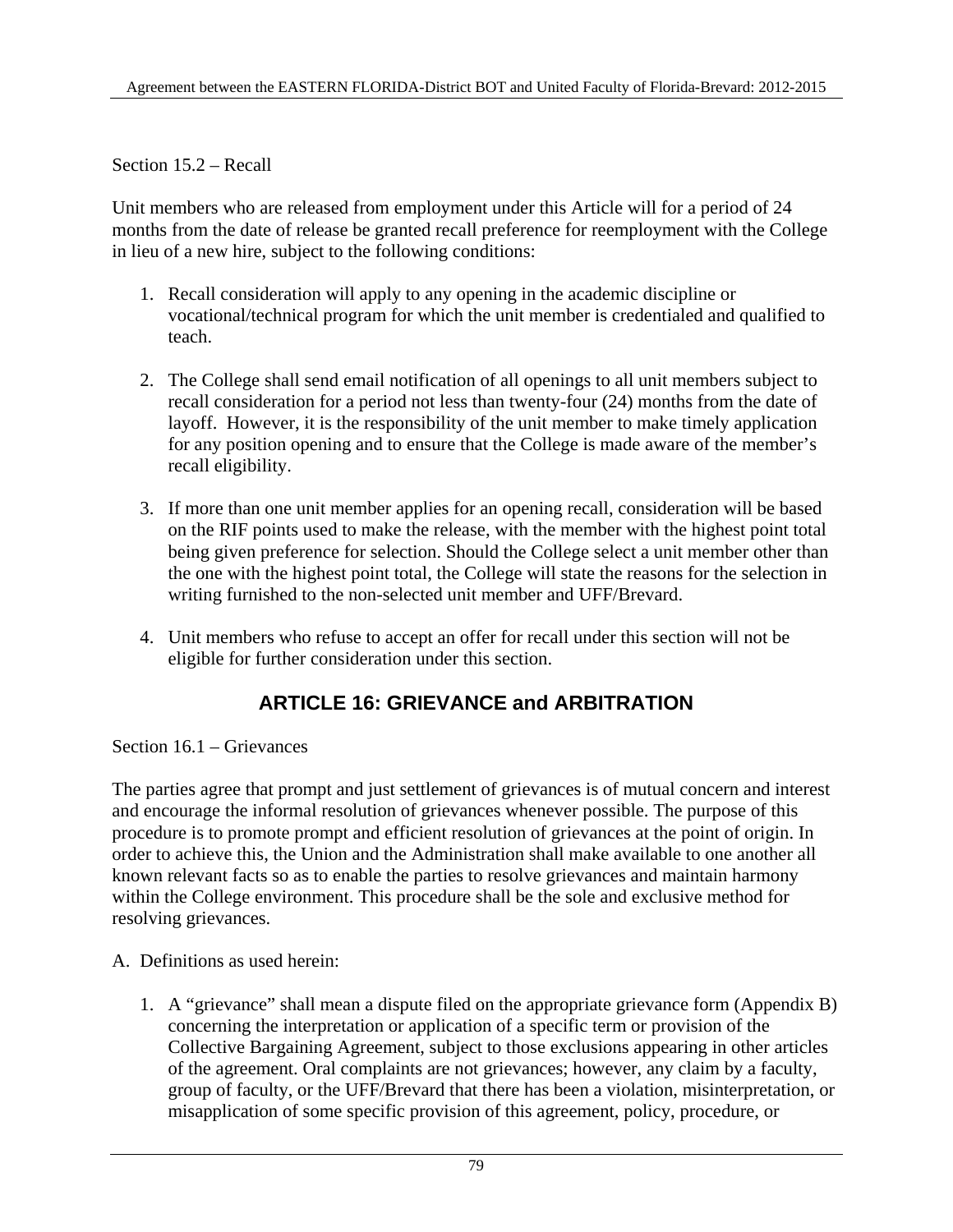handbook which has been incorporated into this agreement by reference, may bring oral complaints or suggestions relating to such provision to the attention of the College for discussion on an informational basis.

- 2. "Grievant" shall mean a member of the bargaining unit, or group of members of the bargaining unit, or the UFF Chapter itself, who has/have filed a grievance in a dispute over a provision of the Collective Bargaining Agreement, policy, procedure, or handbook incorporated into this agreement by reference.
- 3. "Representative" or "Grievance Representative" shall mean an individual designated in writing by the grievant to represent, and act for and/or on behalf of, the grievant throughout the grievance procedure.
	- a. The representative shall have the authority to file the grievance, submit documents, speak for the grievant, and communicate with the administration on behalf of the grievant.
	- b. The grievant may change the designated representative upon written notice to the administration and to the UFF-Brevard.

B. UFF-Brevard shall have the right to file and pursue grievances on behalf of individual faculty who personally sign the grievance document or who provide written authorization for UFF-Brevard to represent them in such proceedings. UFF-Brevard shall also have the right to file and pursue grievances on behalf of itself as grievant. In the case of UFF-Brevard grievances on behalf of itself, Steps I and II in section G of this article shall be combined into a single step and the grievance document shall be initially filed at Step 2 within the prescribed time limit (21 college business days). All other requirements of this article shall be in force. There shall be no combining of UFF-Brevard grievances and faculty grievances in a single grievance document.

C. Where several faculty members have essentially the same grievance, the parties may consolidate the grievances. When consolidated one grievance form shall be presented bearing the signatures of each of the individual grievants. Such a grievance shall otherwise be processed as any individual grievance would with the exception that there are multiple grievants.

D. Where a group of faculty members may be defined by common interests, duties, or responsibilities, the Union may file one grievance on behalf of the entire class. The Union shall be considered the grievant in such a "class action" grievance.

- 1. A class action grievance will:
	- a. Identify the class uniquely and with particularity,
	- b. Identify the specific nature of the grievance of the class,
	- c. Contain a complete statement of the grievance and facts upon which it is based,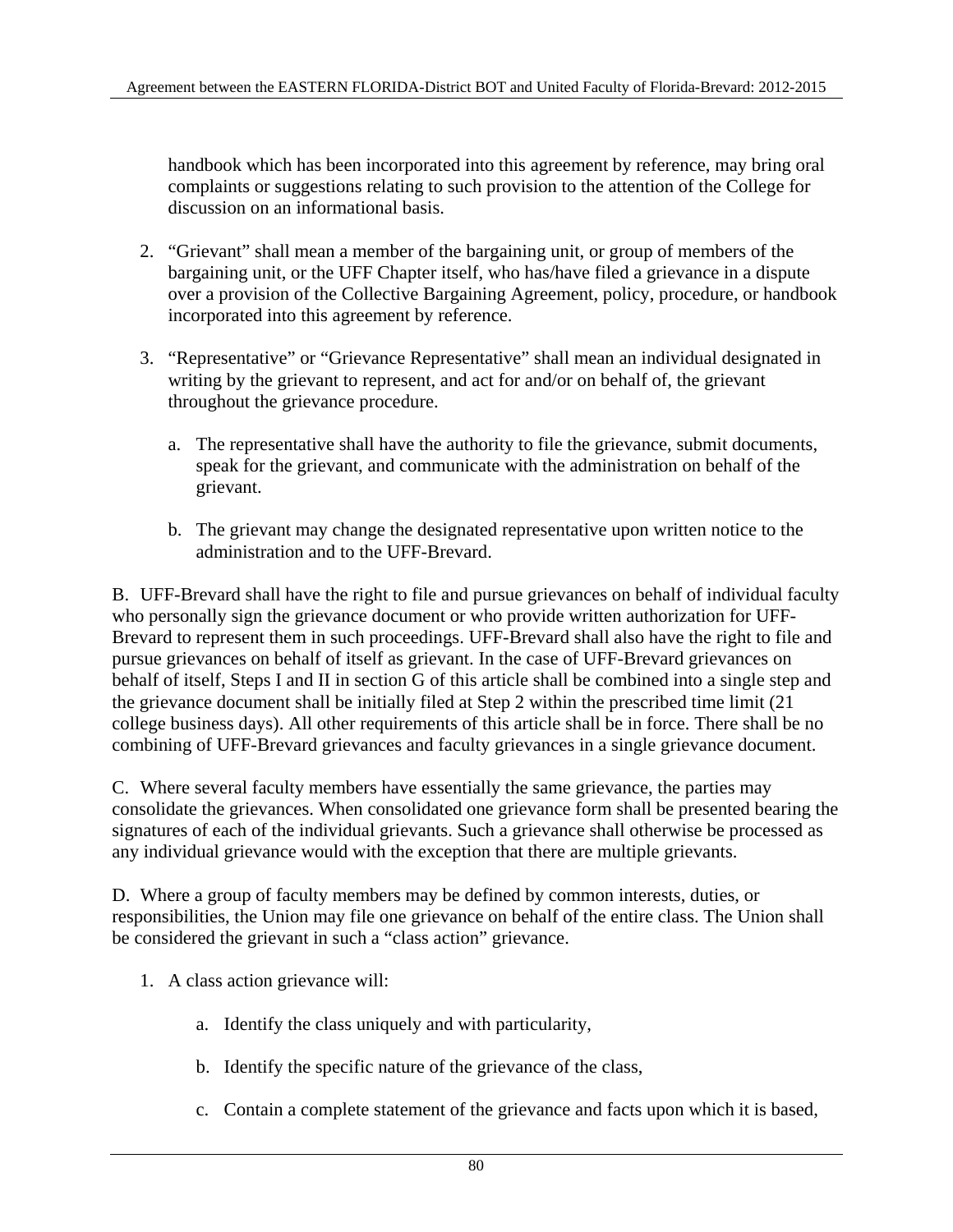- d. Contain a specific statement regarding the remedy or correction requested, and
- e. Identify the section or sections of the Agreement alleged to have been violated,
- f. Contain two or more names of the aggrieved faculty.
- 2. Where a "class action" grievance alleges violations outside one department or unit, the grievance may be filed directly at Step II.

E. The right of the individual faculty member to present and pursue grievances under this article, without representation by the UFF-Brevard, is preserved inviolate, subject only to such limitations as may be contained in Florida Statutes. UFF-Brevard has the right to observe, but not to participate in, such proceedings. However, nothing in this section shall prevent the UFF-Brevard from providing input into the process as necessary to assure that the provisions of this agreement are followed. The UFF-Brevard will be notified in advance of such occurrences with notification given to the UFF-Brevard president and grievance chair, if any, within twenty-four (24) hours of the filing of such a grievance.

F. The time limits set forth in this article are of the essence and must be strictly complied with unless extended by mutual agreement of the parties. A grievant's failure to comply shall mean that the grievance stands abandoned. The College's failure to answer a grievance within the time provided shall mean that the grievance is denied. In order to be eligible for processing, a grievance must be timely filed and contain the following:

- 1. The name of the grievant, whether faculty or UFF-Brevard.
- 2. The date on which the event giving rise to the grievance occurred, or the omission giving rise to the grievance occurred.
- 3. A detailed statement of the facts as to the claimed event or omission.
- 4. Citation of the particular sections of this Agreement (not articles alone) that the grievant relies on. General citations will not satisfy this requirement and the grievant shall not add new citations after the grievance is filed.

5. A statement of the precise relief sought, which will stand as the outer limit or maximum as to possible relief that can be sought.

G. Grievances, properly and timely filed, shall be processed in accordance with the following procedure. Time limitations specified herein may be extended by agreement of both parties. A grievance filed on behalf of the Union shall be filed within the twenty-one (21) business days as above, but may be filed directly at the Step II level.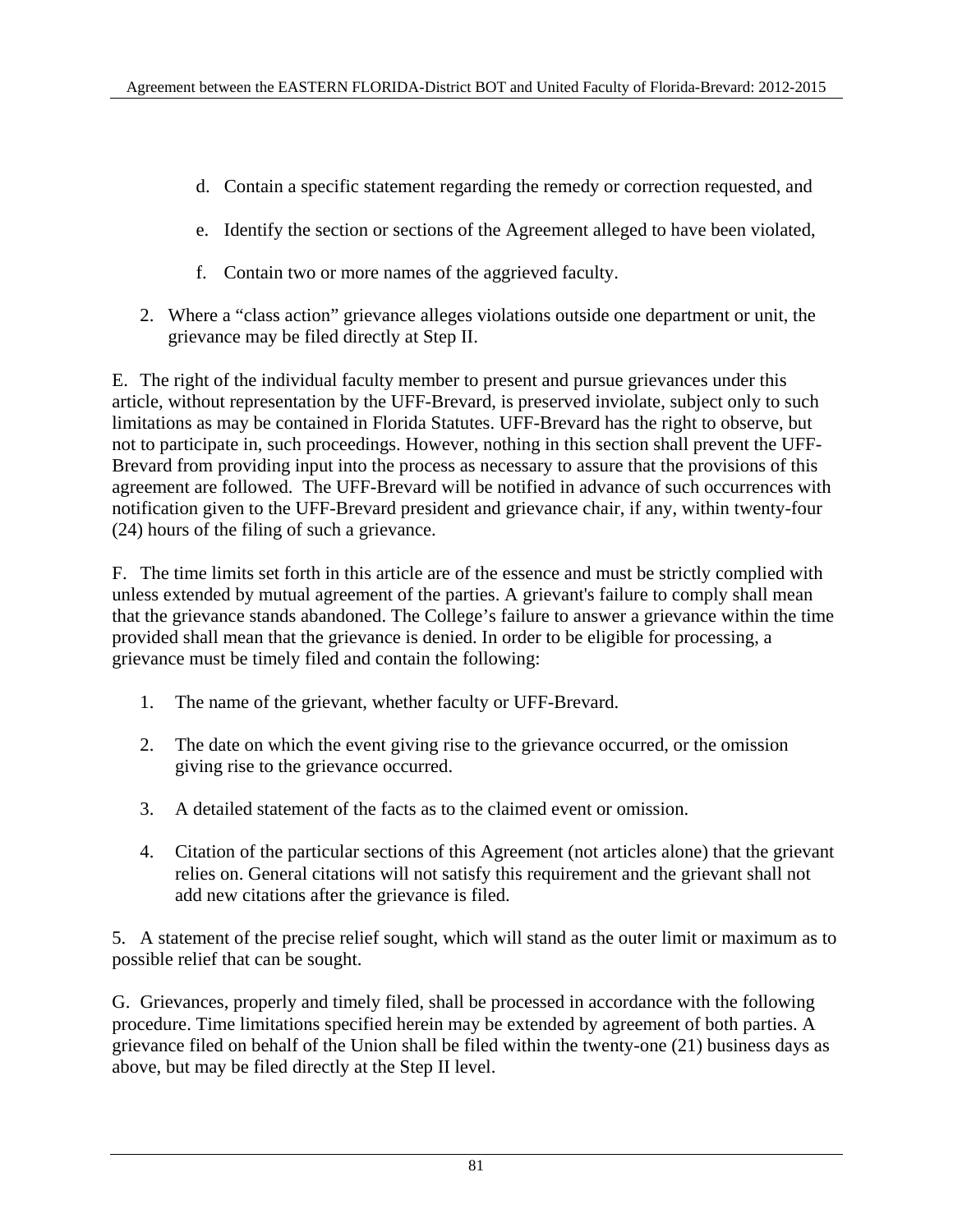- 1. Step I: Request for Informal Resolution. The parties shall first attempt an informal resolution of grievances.
	- a. An eligible grievant shall notify his immediate supervisor in writing, which may be by e-mail, of hisr grievance and request for an informal resolution. Such notification shall occur within twenty-one (21) college business days as set out in the College Calendar of the occurrence of the event or omission giving rise to the grievance, or within twenty-one (21) college business days as set out in the College Calendar of the date when the grievant knew or, in the exercise of reasonable diligence, should have become aware of such event or omission, whichever is later.
	- b. Within ten (10) college business days as set out in the College Calendar of the receipt of the grievance, the immediate administrative supervisor shall meet with the grievant in an effort to resolve the problem.
	- c. The immediate supervisor will be allowed ten (10) college business days as set out in the College Calendar following the meeting to respond to the grievance in writing. This written answer will consist of a notation on the grievance document and/or a formal statement.
- 2. Step II: Formal Grievance. If the attempt at an informal resolution does not result in a resolution acceptable to the grievant, the grievant may file the formal grievance document with the appropriate Provost or Vice President, as applicable, at Step II.
	- a. The document must be filed within ten (10) college business days as set out in the College Calendar of the receipt of the written answer from the immediate supervisor or within ten (10) college business days as set out in the College Calendar after the expiration of the ten (10) day period specified in Step I.
	- b. Once any grievance document has been properly filed with the Provost or the Vice President, the Provost or the Vice President shall have fifteen (15) College business days as set out in the College Calendar in which to provide a written response to the grievant. The written response may consist of a notation on the grievance document and/or a formal letter of notification.
	- c. Either the supervising administrator or the Vice President, as applicable, or the grievant, may request a meeting to discuss the grievance. If the grievant desires a meeting, he/she should request it when the grievance document is filed. If such a meeting is held, it should be held within the fifteen (15) day period.
- 3. Step III. If the disposition of the grievance is unacceptable to the grievant at Step II, the grievant may appeal the Step II decision grievance document with the President or an individual designated by him to hear grievances at Step III.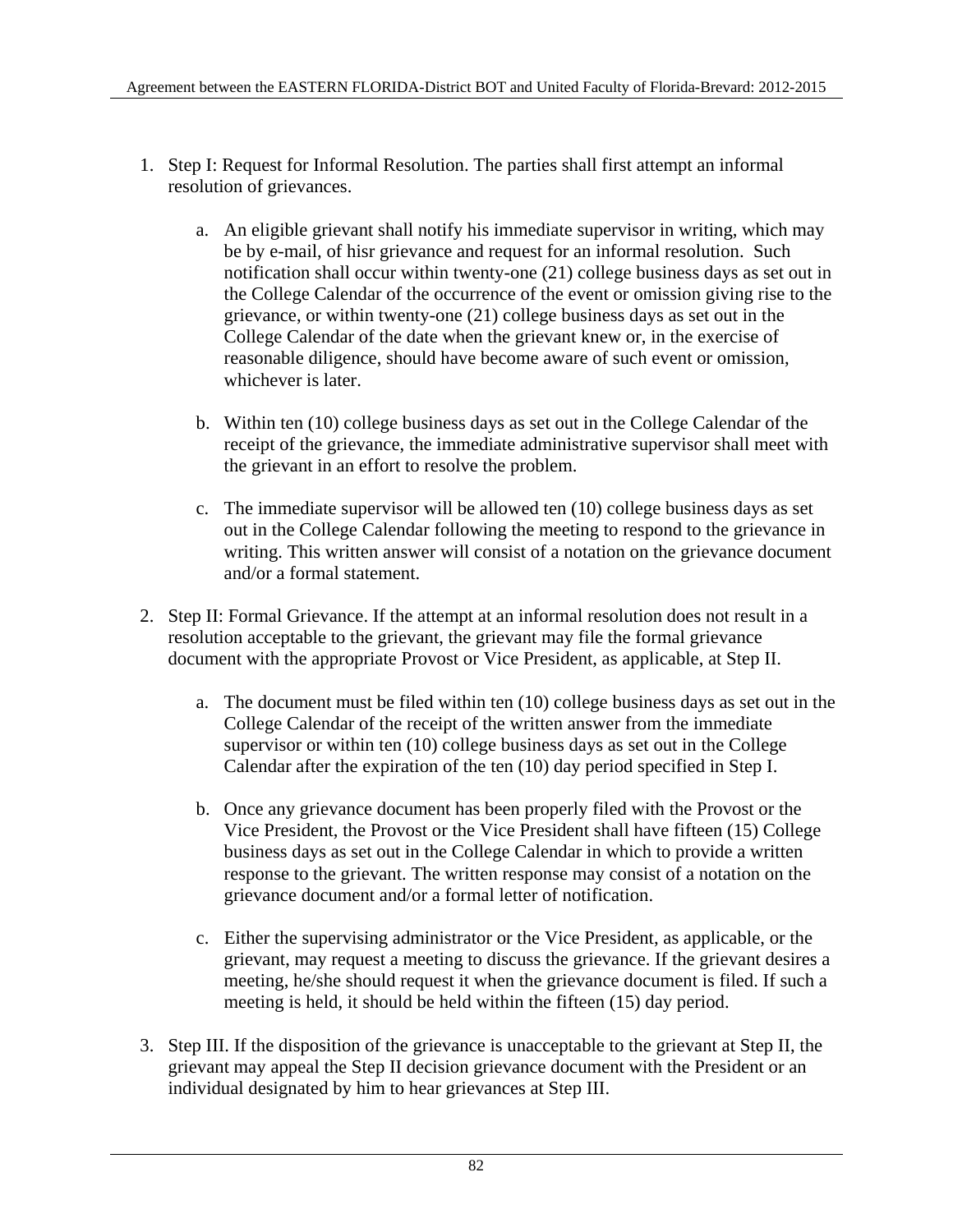- a. The decision must be appealed within ten (10) college business days as set out in the College Calendar after the receipt of the written answer from the Provost or the Vice President, or within ten (10) college business days as set out in the College Calendar after the expiration of the fifteen (15) day period applicable to Step II.
- b. The grievant may also request a meeting with the President or his designee to discuss the grievance. Such a meeting will be scheduled within fifteen (15) college business days from the receipt of the grievance at Step III.
- c. The President or his designee will be allowed fifteen (15) college business days after the receipt of the grievance at Step III to provide a written disposition of the grievance.

#### Section 16.2 – Arbitration

A. Only those grievances that have been processed through the grievance procedure in strict compliance with all of its requirements may be taken to arbitration. If the grievant is not satisfied with the disposition of the grievance at Step III or within the fifteen (15) college business day period applicable to Step III, the grievance may be submitted to arbitration. The arbitration process shall be initiated by filing a written request for arbitration with the Associate Vice President of Human Resources within twenty (20) college business days as set out in the College Calendar after receipt of written disposition at Step III or within twenty (20) college business days as set out in the College Calendar after the expiration of the Step III fifteen (15) day period. A copy of the grievance document must be attached to the request.

- 1. After a written request for arbitration is properly and timely filed, the grievant and the College, by any representative it may choose, will meet at a mutually convenient time or confer by telephone in an effort to mutually agree on an arbitrator.
- 2. If an arbitrator cannot be agreed upon, the Federal Mediation and Conciliation Service will be asked to supply a list of seven (7) names from which the parties will alternately strike names until only one remains. The one remaining shall be the arbitrator.
- 3. Each party shall have the right to reject one list of arbitrators in its entirety, and any subsequent list containing any of the same names.
- 4. No arbitrator shall have at any time before him more than one grievance involving this Agreement without the mutual consent of the College and the Union.
- 5. Arbitrability. Issues of arbitrability shall be bifurcated from the substantive issue(s) and, whenever possible, determined by means of a hearing conducted by conference call. The arbitrator shall have ten (10) days from the hearing to render a decision on arbitrability. If the issue is judged to be arbitrable, an arbitrator shall then be selected to hear the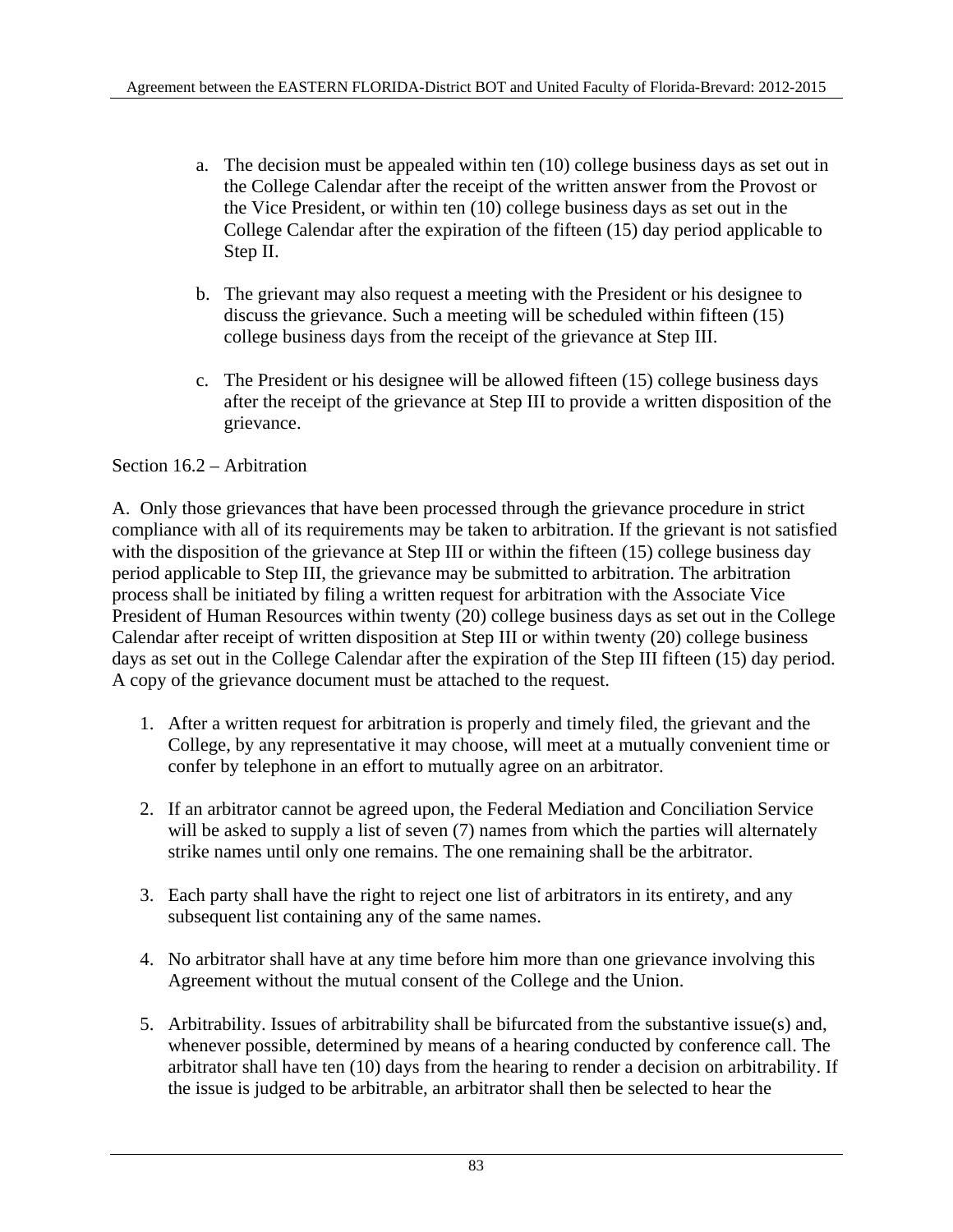substantive issue(s). By mutual consent of the College and the Union, the same arbitrator may preside over both the issue of arbitrability and the substantive issue(s).

- 6. The identified arbitrator will be notified by FMCS. The arbitration will then proceed in accordance with the reasonable orders and requests of the arbitrator, but subject to the following conditions:
	- a. Venue. The arbitrator shall hold the hearing in Brevard County, Florida, unless otherwise agreed to by the parties. The hearing shall be scheduled as soon as is practicable.
	- b. Authority of the Arbitrator. The arbitrator shall not have the power to add to, subtract from, modify, or alter the terms of this agreement. Decisions must be explained upon the request of either party. The arbitrator's decision shall be confined solely to the application and/or interpretation of this Collective Bargaining Agreement and its referenced documents and the precise issue(s) submitted for arbitration. The arbitrator shall refrain from issuing any statements of opinion or conclusions not essential to the determination of the issues submitted.
	- c. The parties shall have a right to a reasonable time for briefing the case, upon request, and a decision shall be due within thirty (30) days after the date set for filing briefs.
	- d. Where an administrator has made a judgment involving the exercise of discretion, such as decisions regarding tenure or promotion, the arbitrator shall not substitute the arbitrator's judgment for that of the administrator. Nor shall the arbitrator review such decision except for the purpose of determining whether the decision has violated the Collective Bargaining Agreement. If the arbitrator determines that the Collective Bargaining Agreement has been violated, the arbitrator shall direct the College to take appropriate action.
	- e. Fees and Expenses. All fees and expenses of the arbitrator shall be divided equally between the parties. Each party shall bear the cost of preparing and presenting its own case. Costs of reports and transcripts (which shall be made available at the request of either party) shall be borne by the requesting party. Cost of meeting rooms, etc., shall be divided equally between the parties.
	- f. Effect of Decision. The decision or award of the arbitrator shall be final and binding upon the College, the UFF, and the grievant, provided that either party may appeal to an appropriate court of law a decision that was rendered by the arbitrator acting outside of or beyond the arbitrator's jurisdiction, pursuant to Section 682.13, Florida Statutes..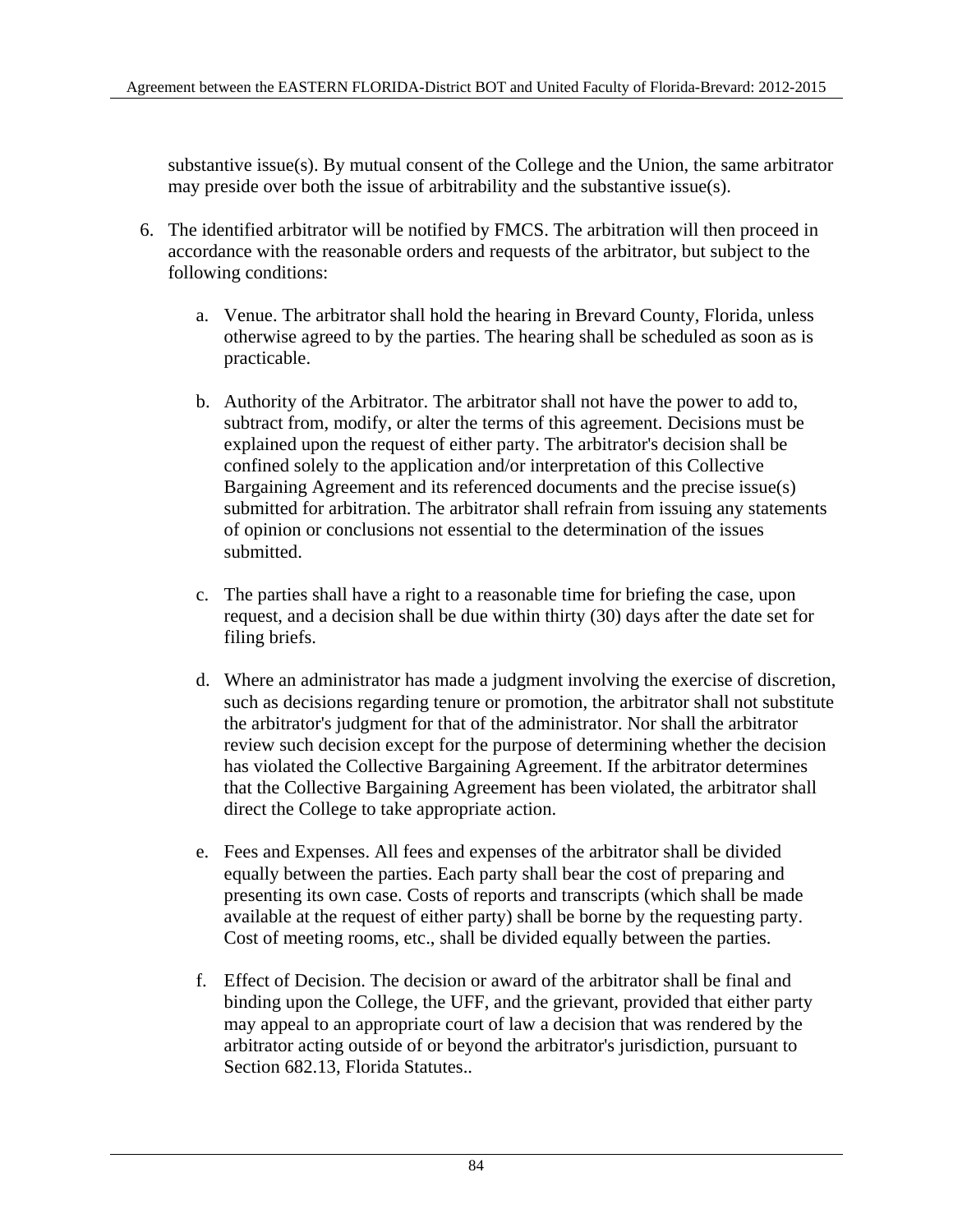- g. The arbitrator shall be empowered to make reasonable orders so that the matter can be expeditiously resolved, but shall accommodate the parties within reason as to hearing dates and continuances where need is shown.
- h. Retroactivity. An arbitrator's award may or may not be retroactive as the equities of each case may demand, but in no case shall an award be retroactive to a date earlier than thirty (30) days prior to the date the grievance was initially filed.
- 7. If a tenured faculty member is suspended, returned to annual contract, or terminated, the faculty member may choose to proceed to arbitration or to appeal the decision under the State Board of Education Rules. The election of that procedure will be deemed an election of remedies and a permanent waiver of the right to appeal the suspension, return to annual contract or termination under this Article. If the tenured faculty member chooses to process the issue of suspension, return to annual contract or termination under Step 5 of this Article, the faculty tenured faculty member's choice will be considered an election of remedies and an appeal cannot be processed under the Florida Administrative Code and Florida Statute Section 120.

# **ARTICLE 17: DISCIPLINARY ACTIONS AND PROCEDURES**

Section 17.1 – Disciplinary Actions

A. Except as provided in applicable statues or State Board of Education Rules, discipline of any type shall be based only on a faculty member's duties and responsibilities to the College.

B. All faculty members are subject to discipline which shall be timely and for just cause. Disciplinary action shall include the following steps of progressive discipline: warning, reprimand, suspension with or without pay, return to annual contract, and dismissal. If the circumstances warrant, discipline may begin at a higher level than the first step or progress to a higher level than the next sequential step. Other unrelated actions subject to discipline are separate events and disciplinary action will begin at the appropriate level subject to overall work performance.

C. All discipline, as defined herein, is subject to challenge by the grievance procedure in Article 16 of this Agreement. Anonymous complaints shall not be used as evidence in support of disciplinary actions(s). Time frames given shall be in work days.

Section 17.2 – Disciplinary Procedure

A. Discipline shall begin at and proceed to the level of discipline appropriate to the action(s) under consideration. Normally, discipline will progress through the steps established below.

1. Oral/Written Warning. A warning notifies a faculty member that work-related performance is below standards established by written policies or common professional practice and that more serious disciplinary action will take place if these standards are not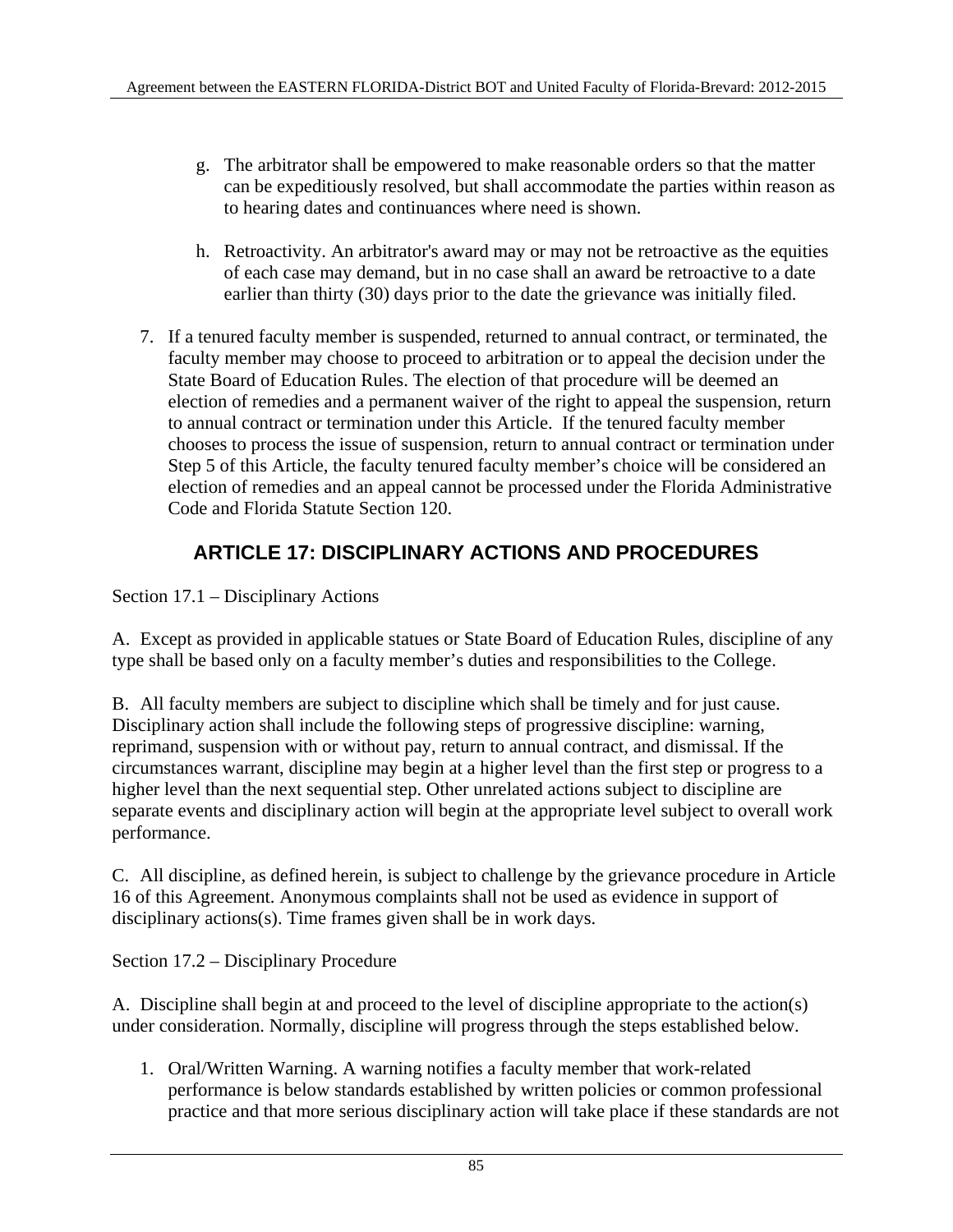achieved within reasonable time frames. A warning may be oral or written at the discretion of the supervisor. The faculty member shall have the opportunity to provide a written response to a written warning which shall be filed together.

- 2. Reprimand. If necessary, a written reprimand would be the next step for continued below-standard performance. Warnings and reprimands shall be discussed with the faculty member in person. Documentation of each step in the disciplinary process shall be made by the initiating administrator and acknowledged by the faculty member in accordance with Appendix P of this contract. The faculty member shall have the opportunity to provide a written response to the reprimand which shall be filed with the reprimand.
- 3. Suspension. A full-time faculty member may be suspended with pay pending investigation of a possible infraction. If, after investigation, just cause for disciplinary action is determined, upon recommendation of the President, the Board may suspend a faculty member without pay provided that notice of intent has been provided pursuant to Article 17.1, B below.
- 4. Termination or Return to Annual Contract. Any faculty member who is tenured (under continuing contract) may be dismissed or may be returned to annual contract status for up to another three (3) years only with just cause and when a written recommendation to that effect is submitted by the President to the Board giving sufficient just cause therefore, by the President and provided the President's recommendation is approved by a majority of the Board.

B. Notice of Intent. When the President or representative has reason to believe that a Suspension, termination, or return to annual contract should be imposed, the President or representative shall provide the faculty member with a written notice of the proposed action and the reasons therefore.

- 1. Such notice shall be sent certified mail, return receipt requested, or delivered in person with written documentation of receipt obtained.
- 2. The faculty member shall be given ten (10) days in which to respond in writing to the President or representative before the proposed action is taken. The President or representative then may issue a notice of disciplinary action under Article 17.1, D below.
- 3. The faculty member has a right to union representation during investigatory questioning that may reasonably be expected to result in disciplinary action.
- 4. If the President or representative does not issue a notice of disciplinary action, the notice of intent shall be retained only in the faculty's evaluation file.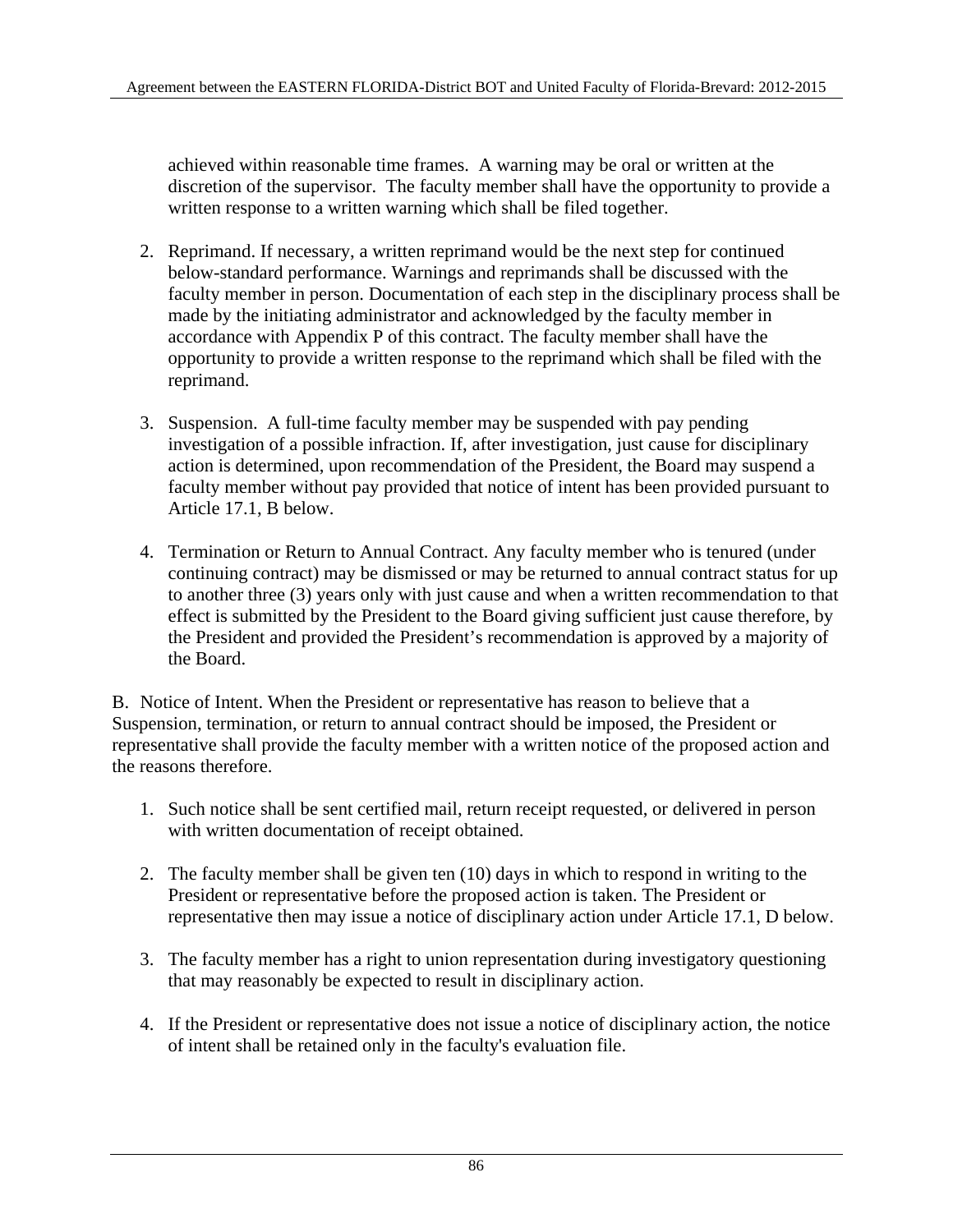C. In the event a suspension, termination, or return to annual contract is recommended, the faculty member shall have the right to an informal hearing before the Board, or its designee, prior to the action.

D. Notice of Discipline. All notices of disciplinary action shall include a statement of the reasons therefore and a statement advising the faculty member that the action is subject to Article 16 – Grievance and Arbitration of this agreement. All such notices shall be sent certified mail, return receipt requested, or delivered in person to the faculty with written documentation of receipt obtained.

E. Nothing in this Article shall be deemed to give any faculty member not on continuing contract status any property interest in his or her employment.

F. During all disciplinary proceedings, a faculty member shall have the right to consult with, and be represented by, a representative of his or her choice.

G. The faculty member shall have the right to respond to disciplinary action in writing and have that response attached to the report of discipline. If any material is found, through mutual agreement, grievance process, or court proceeding, to be inaccurate or inappropriate, that finding shall be documented in the official personnel file of the faculty member and the inaccurate or inappropriate material shall be placed in the personnel file in a sealed envelope. The sealed material shall not be subject to examination or review except by written agreement between the faculty member and the President, as part of a related formal grievance procedure, or as required by law.

### **ARTICLE 18: MISCELLANEOUS**

Section 18.1 – Calendar

A. The College agrees that a committee of representatives of the administration, the faculty, and the staff shall develop the College academic calendar.

- 1. There shall be an equal number of voting representatives from each of the three constituencies with equal votes with at least three members from each group.
- 2. A quorum of at least 50% plus one of the committee members must be present to conduct committee business.
- 3. The committee shall elect the chairperson.
- 4. The committee shall report to the President of the College.
- 5. Committee members shall serve staggered three (3) year terms.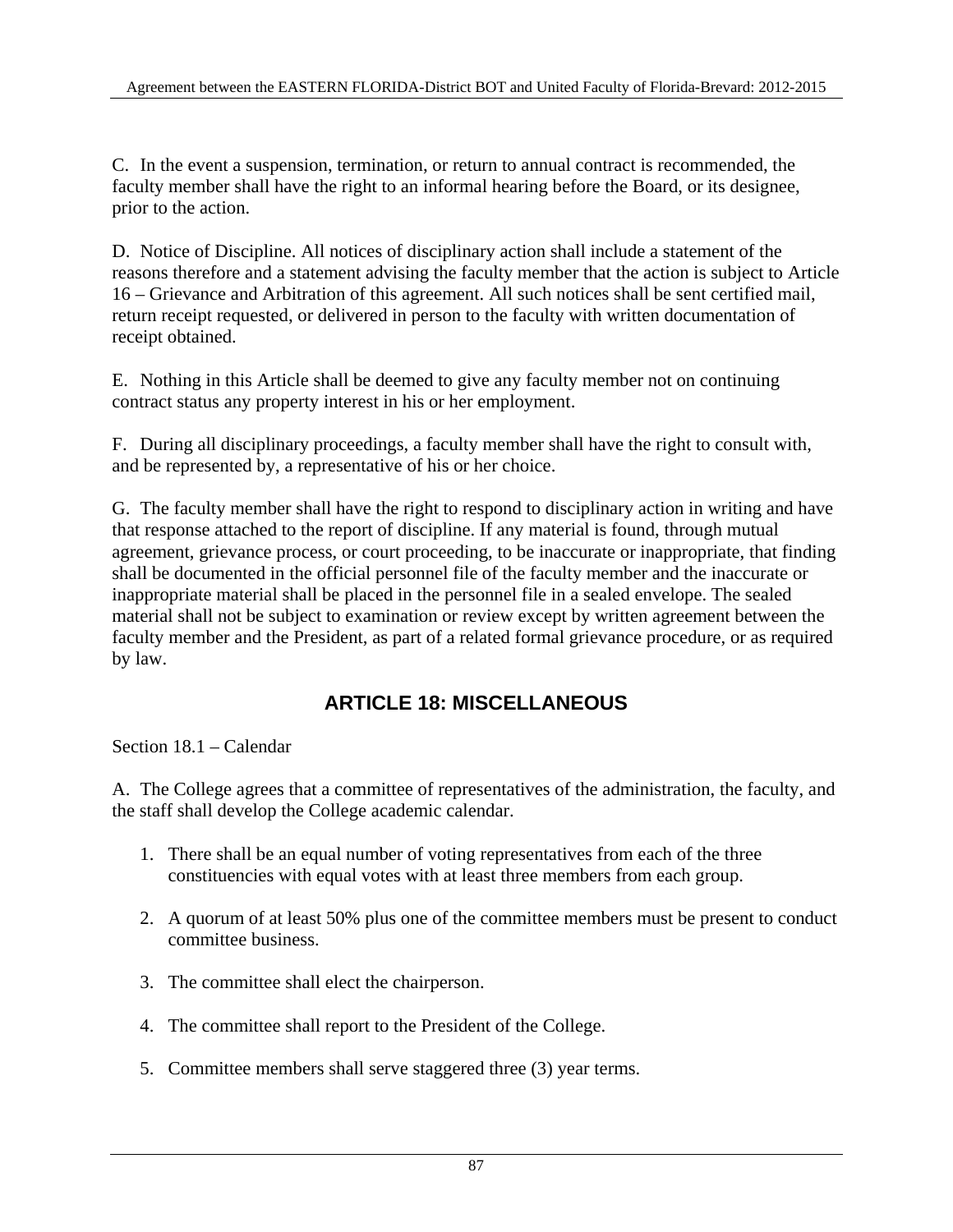- a. To facilitate staggering of terms, initially one member from each group shall serve a one (1) year term, one member from each group shall serve a two (2) year term, and one member from each group shall serve a three (3) year term.
- b. Faculty members shall be recommended by the UFF.

B. The calendar shall be developed in sufficient time to be approved not less than two (2) years prior to the first day of the current academic year.

Section 18.2 – Waivers

The failure of the UFF to present demands and/or proposals during collective bargaining, the withdrawal by the UFF of demands and/or proposals after being presented by the UFF during collective bargaining, and the granting by the UFF of discretionary authority to the College in a collective bargaining agreement, regarding any and all subjects and matters lawfully subject to collective bargaining, shall be deemed, considered and construed to be waivers by the UFF of the right to collectively bargain said subjects and matters and all such waivers by the UFF shall expire on the last day of this contract, 12:00 a.m., the first day of the current academic year.

Section 18.3 – Fee Waivers

In the event that the Board provides for waiver or reduction of tuition and fees for Board faculty or their dependents to attend Eastern Florida State College courses, these provisions will apply to unit members and their dependents on the same basis as other categories of faculty.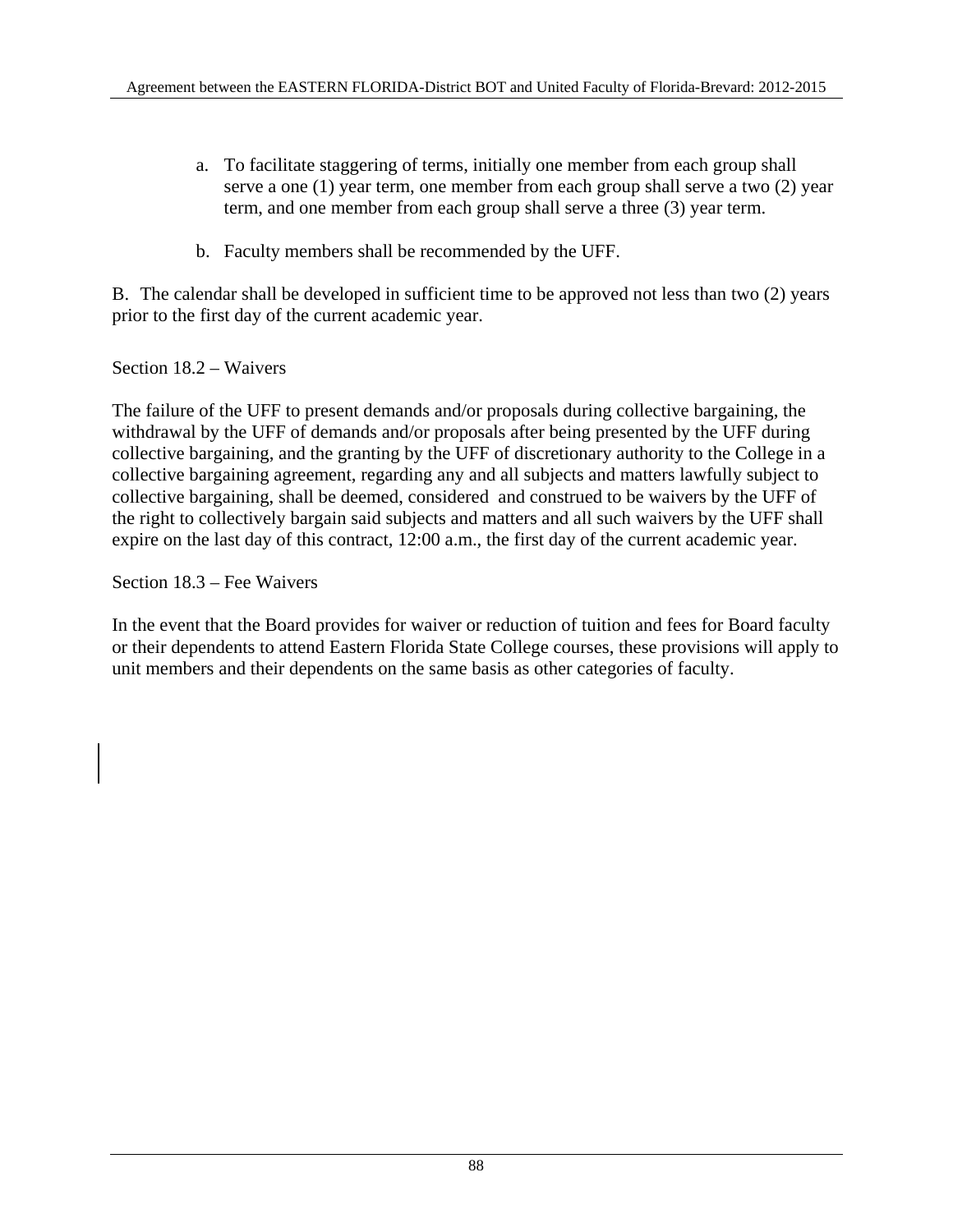Tentatively Approved

\_\_\_\_\_\_\_\_\_\_\_\_\_\_\_\_\_\_\_\_\_\_\_\_\_\_\_\_\_\_\_ \_\_\_\_\_\_\_\_\_\_\_\_\_ UFF Representative Date

 $\overline{\phantom{a}}$  , and the contract of the contract of the contract of the contract of the contract of the contract of the contract of the contract of the contract of the contract of the contract of the contract of the contrac EASTERN FLORIDA Representative Date